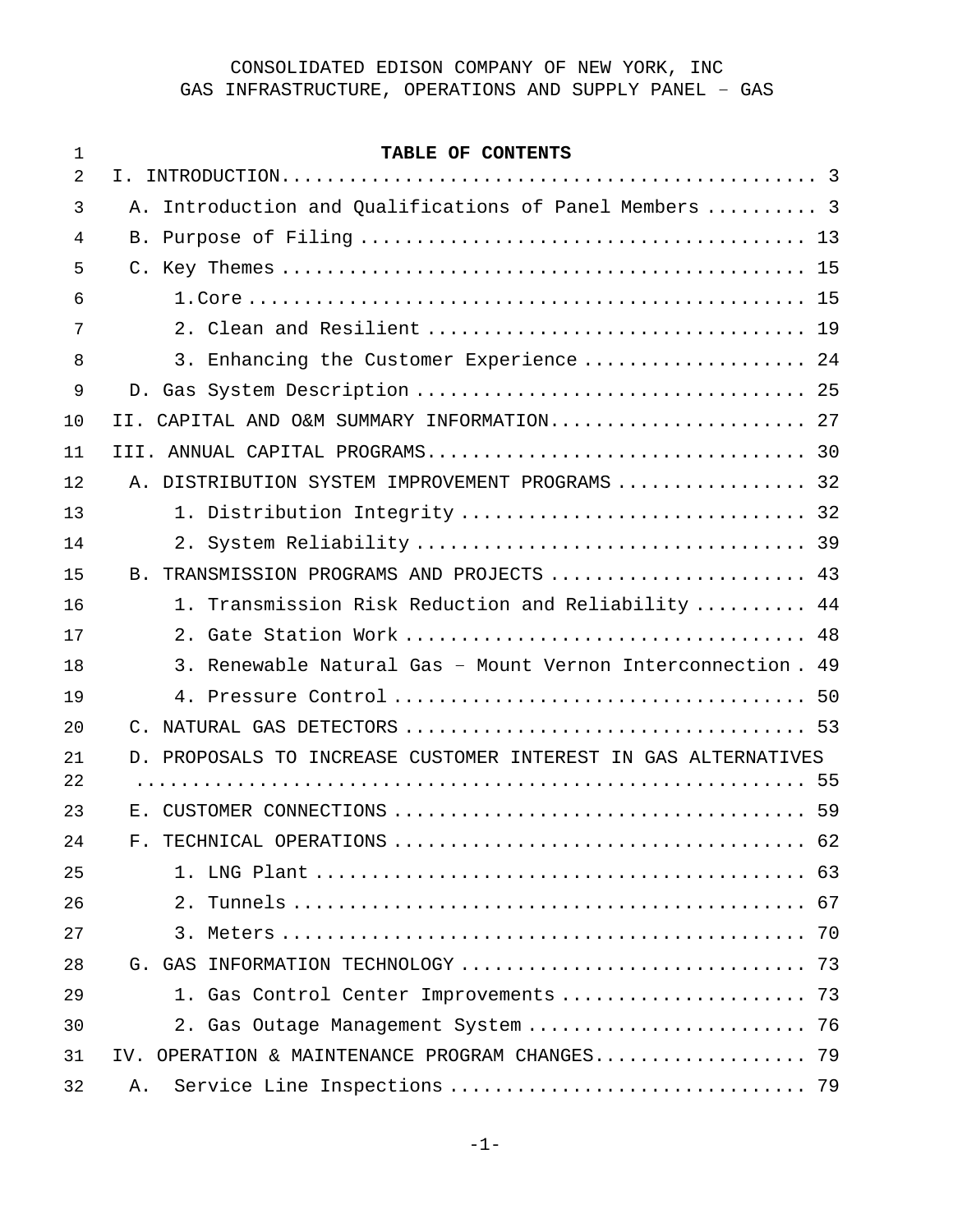## CONSOLIDATED EDISON COMPANY OF NEW YORK, INC

GAS INFRASTRUCTURE, OPERATIONS AND SUPPLY PANEL – GAS

| $\mathbf{1}$   |                                                        |
|----------------|--------------------------------------------------------|
| 2              |                                                        |
| 3              | D. Capital Projects Software Changes  93               |
| $\overline{4}$ | V. DEFERRAL ACCOUNTING/SURCHARGES 94                   |
| 5              |                                                        |
| 6              |                                                        |
| 7              | C. NY Operator Qualification Rulemaking  99            |
| 8              |                                                        |
| 9              | Gas Performance Measures  101<br>Α.                    |
| 10             | 1. Gas Main Replacement  102                           |
| 11             |                                                        |
| 12             |                                                        |
| 13             | 4. Gas Regulations Performance Measure  108            |
| 14             |                                                        |
| 15             | Capacity and Supply Portfolio  112<br>Α.               |
| 16             | B. Price Volatility Reduction  123                     |
| 17             |                                                        |
| 18             | D. Capital and O&M Investments  129                    |
| 19             | E. Lost and Unaccounted for Gas  135                   |
| 20             | F. Renewable Natural Gas and Retail Access  135        |
| 21             |                                                        |
| 22             | H. Gas Supply Constraints and Temporary Moratorium 138 |
| 23             |                                                        |
| 24             |                                                        |
| 25             |                                                        |

<span id="page-1-0"></span>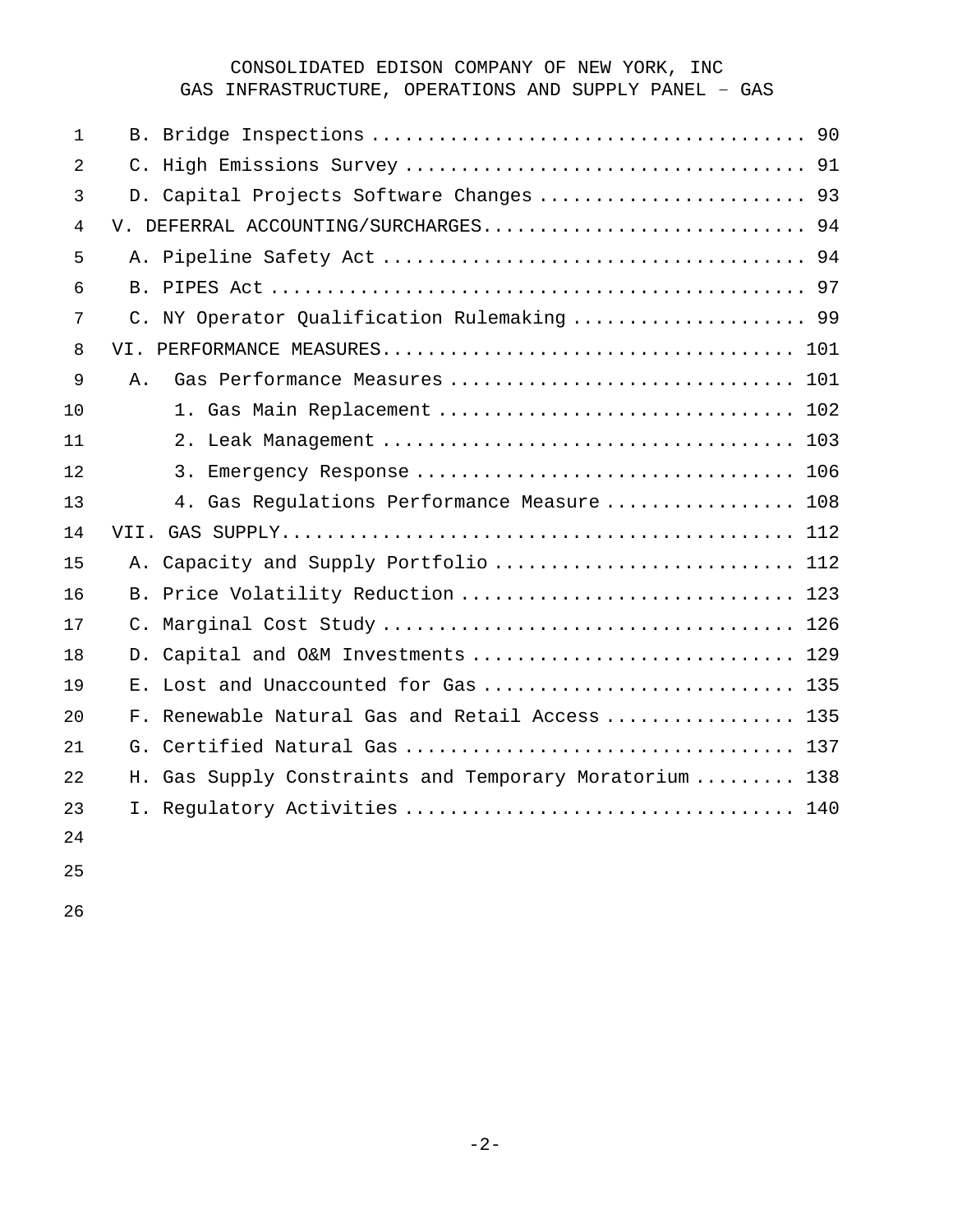<span id="page-2-0"></span>

| $\mathbf{1}$ |    | I. INTRODUCTION                                              |
|--------------|----|--------------------------------------------------------------|
| 2            |    | A. Introduction and Qualifications of Panel Members          |
| 3            | Q. | Would the members of the Gas Infrastructure, Operations and  |
| 4            |    | Supply Panel ("GIOSP" or "Panel") please state your names    |
| 5            |    | and business addresses?                                      |
| 6            | Α. | Our names are Katherine Boden, Nicholas Inga, Amr Hassan,    |
| 7            |    | Robert Massoni, Christine Cummings, Ivan Kimball and         |
| 8            |    | Kathleen Trischitta.                                         |
| $\mathsf 9$  |    | Our business address is 4 Irving Place, New York, New York   |
| 10           |    | 10003.                                                       |
| 11           | Q. | By whom are you employed and in what capacity?               |
| 12           | Α. | We are all employed by Consolidated Edison Company of New    |
| 13           |    | York, Inc. ("Con Edison" or the "Company").                  |
| 14           |    | (Boden) I am the Senior Vice President of Gas Operations.    |
| 15           |    | (Hassan) I am the Vice President of Gas Engineering.         |
| 16           |    | (Inga) I am the Vice President of Gas Operations.            |
| 17           |    | (Cummings) I am the General Manager of Project Management    |
| 18           |    | and Customer Programs.                                       |
| 19           |    | (Massoni) I am the General Manager of Manhattan Gas          |
| 20           |    | Operations.                                                  |
| 21           |    | (Kimball) I am the Vice President of Energy Management.      |
| 22           |    | (Trischitta) I am the Director of Commodity Operations.      |
| 23           | Q. | Please state your educational background.                    |
| 24           | Α. | (Boden) I hold a bachelor's degree in Electrical Engineering |

 $-3-$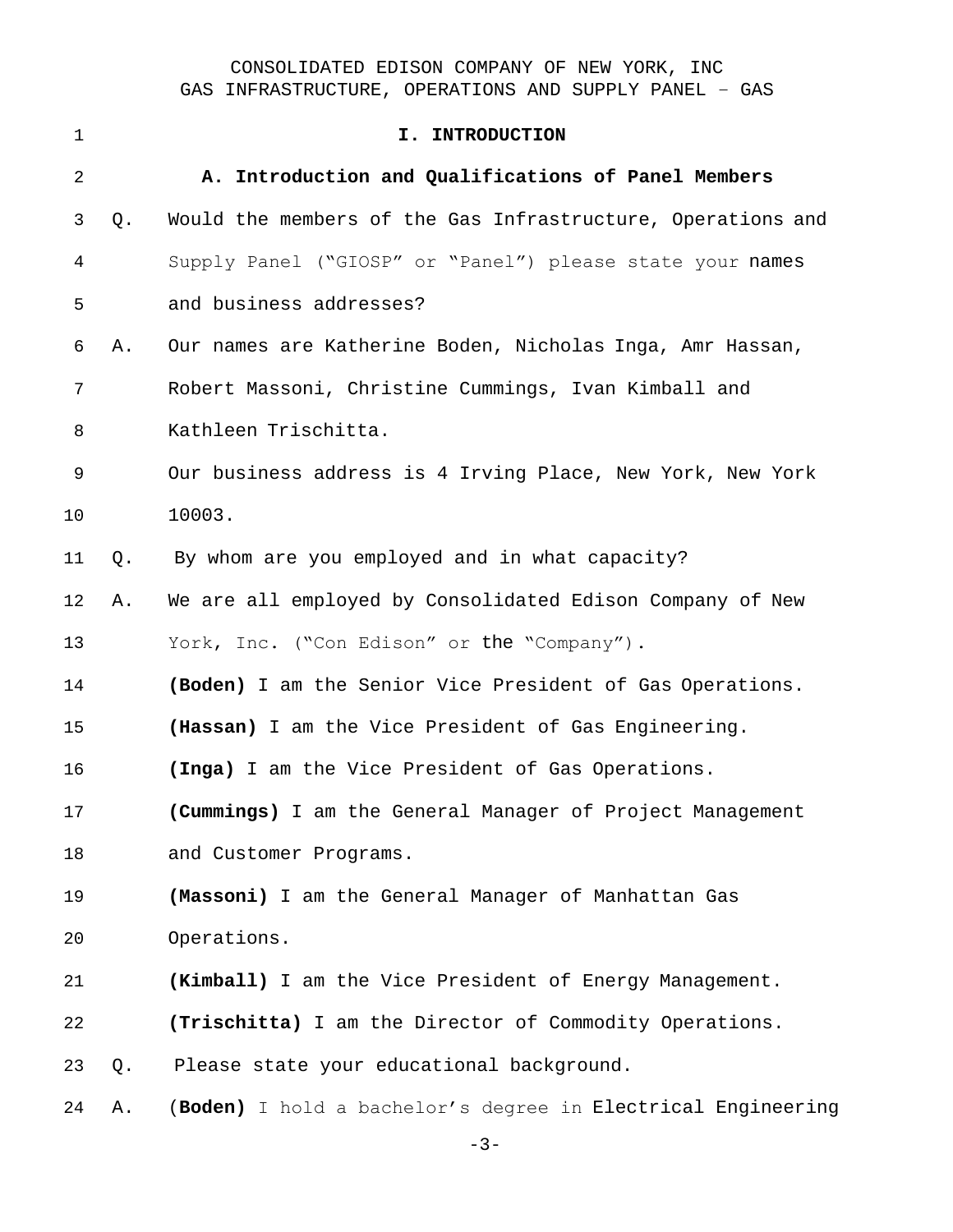from Polytechnic University, and a Master of Business Administration in Management from Hofstra University. I have also completed PTI's Power Technology Course, PTI's Electric Distribution System Engineering Course, and Gas Technology Institute's ("GTI") Registered Gas Distribution Professional Course.

 **(Hassan)** I hold a bachelor's degree in Mechanical Engineering from the Cooper Union, and a Master of Business Administration in Finance from NYU Stern. I have also completed GTI's Registered Gas Distribution Professional Course.

 **(Inga)** I hold a Bachelor of Science Degree in Mechanical Engineering from Polytechnic University, and a Master of Business Administration Degree in Corporate Finance from Fordham University. I have also completed PTI's Power Technology Transmission and Distribution Systems programs, and a Project Management certificate course through the Company's program with Stony Brook University.

 (**Cummings**) I hold a Bachelor of Science degree in Economics from Queens College. I have also completed GTI's Registered Gas Distribution Professional Course.

 **(Massoni)** I hold a bachelor's degree in Business Management from the University of Phoenix.

(**Kimball)** I hold a Bachelor of Science degree and a Master

-4-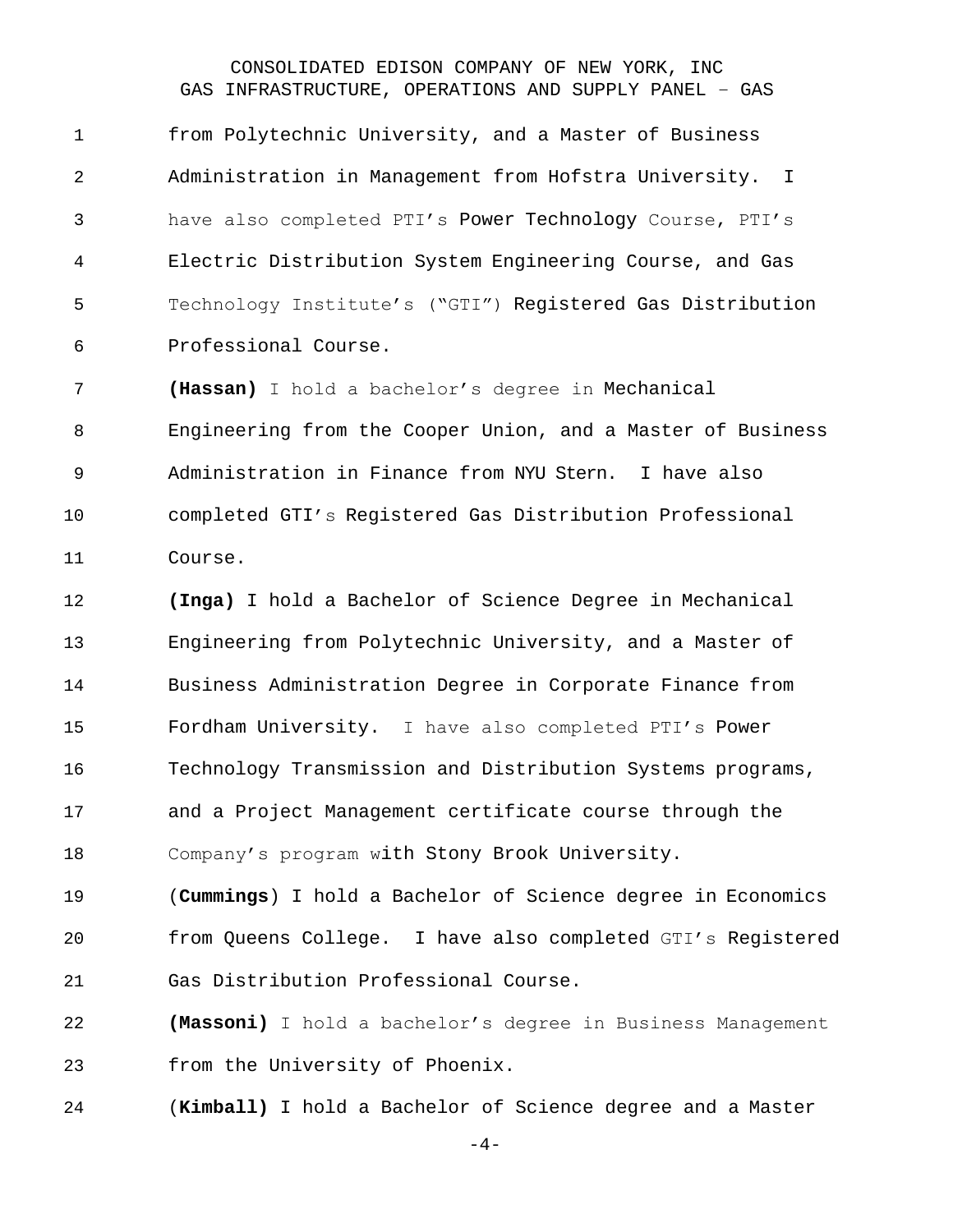of Science degree in Nuclear Engineering from Rensselaer Polytechnic Institute**.**

 (**Trischitta)** I hold a bachelor's degree in Electrical Engineering from the State University of New York at Stony Brook.

Q. Please describe your work experience.

 A. (**Boden)** I joined Consolidated Edison in 1990 as a Management Intern. I have held various positions of increasing responsibility in Construction, Operations, and Engineering in Electric Operations. In 2005, I was promoted to Vice President Manhattan Electric Operations a position that I held through 2010. In 2010 I was assigned to Gas Operations as Vice President. In 2017, I was assigned to Gas Engineering as Vice President. In 2021, I was promoted to my current position as Senior Vice Present Gas Operations. **(Hassan)** In 1993, I joined the Company's Corporate Intern Program and have since held various positions of increasing responsibility mainly in Gas Operations, with some assignments in Energy Management and Corporate Planning. In January 2013, I was promoted to General Manager Gas Operations, where I was responsible for the Construction and Distribution Services groups in regions of our service territory. In November 2019, I became the Chief Distribution Engineer, and in September 2021, I assumed my current position as Vice

-5-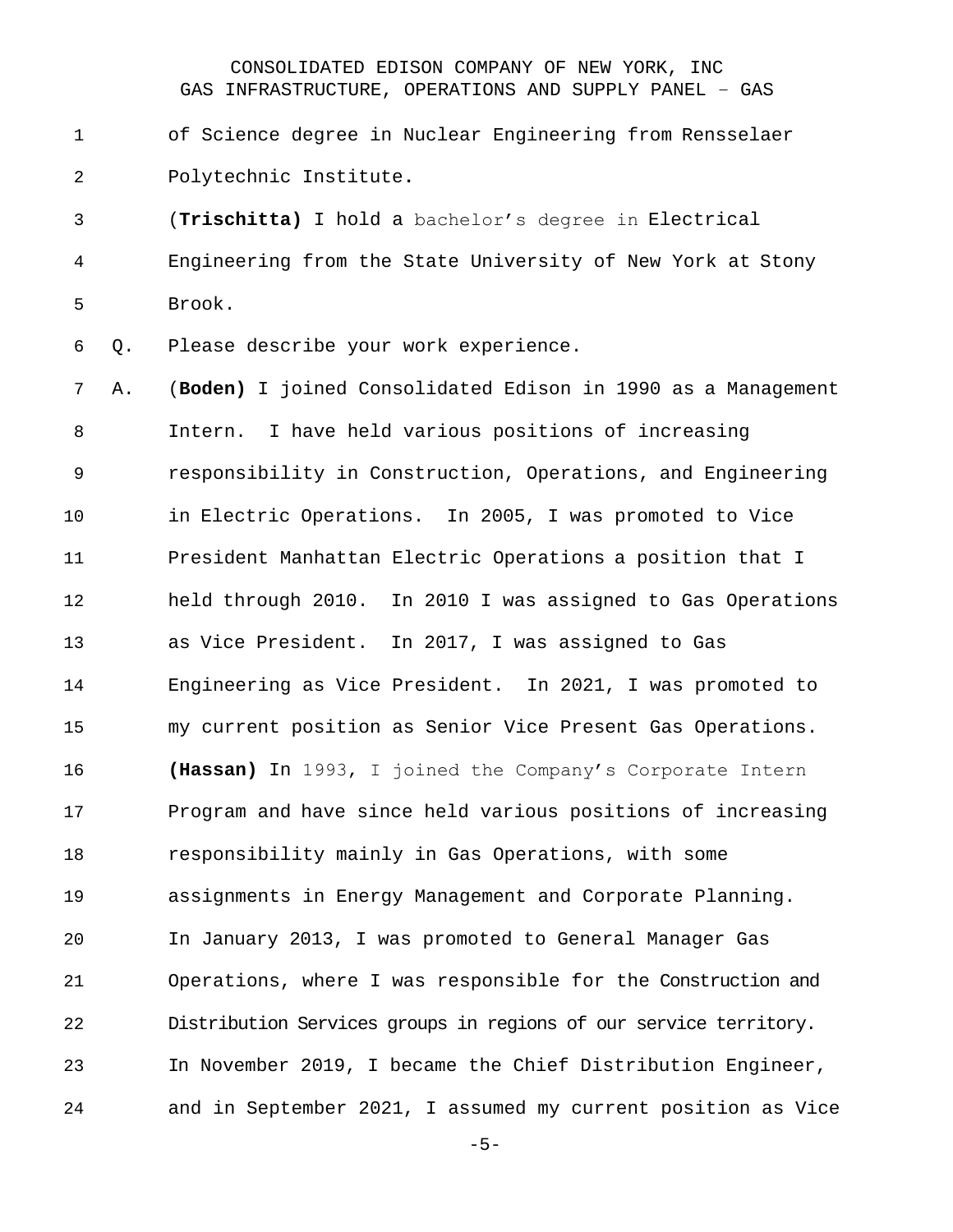President of Gas Engineering.

 **(Inga)** In 1992, I joined the Company's Corporate Intern Program and have since held various positions of increasing responsibility in Gas Operations, Treasury, and Shared Services. In April 2008, I was promoted to General Manager of Stores Operations, where I was responsible for the Company's supply inventory and order fulfillment processes. In June 2011, I was appointed to the position of Director of the Gas Conversion Group. In January 2015, I was assigned to Manhattan Gas Operations as General Manager. In 2017, I assumed my current position as Vice President of Gas Operations. (**Cummings**) In 2001, I joined the Company as a Management

 Associate following a previous career in global transportation, including roles in auditing and compliance, customer service, and corporate training. Since joining the Company, I have held various positions of increasing responsibility in Government Relations (Corporate Affairs) and the Gas Conversion Group. In January 2015, I was promoted to Director of the Gas Conversions Group. In 2018, I assumed my current position of General Manager of the Project Management and Customer Programs group. **(Massoni)** In 1981, I joined the Company as a member of the

union and have since held various positions of increasing

-6-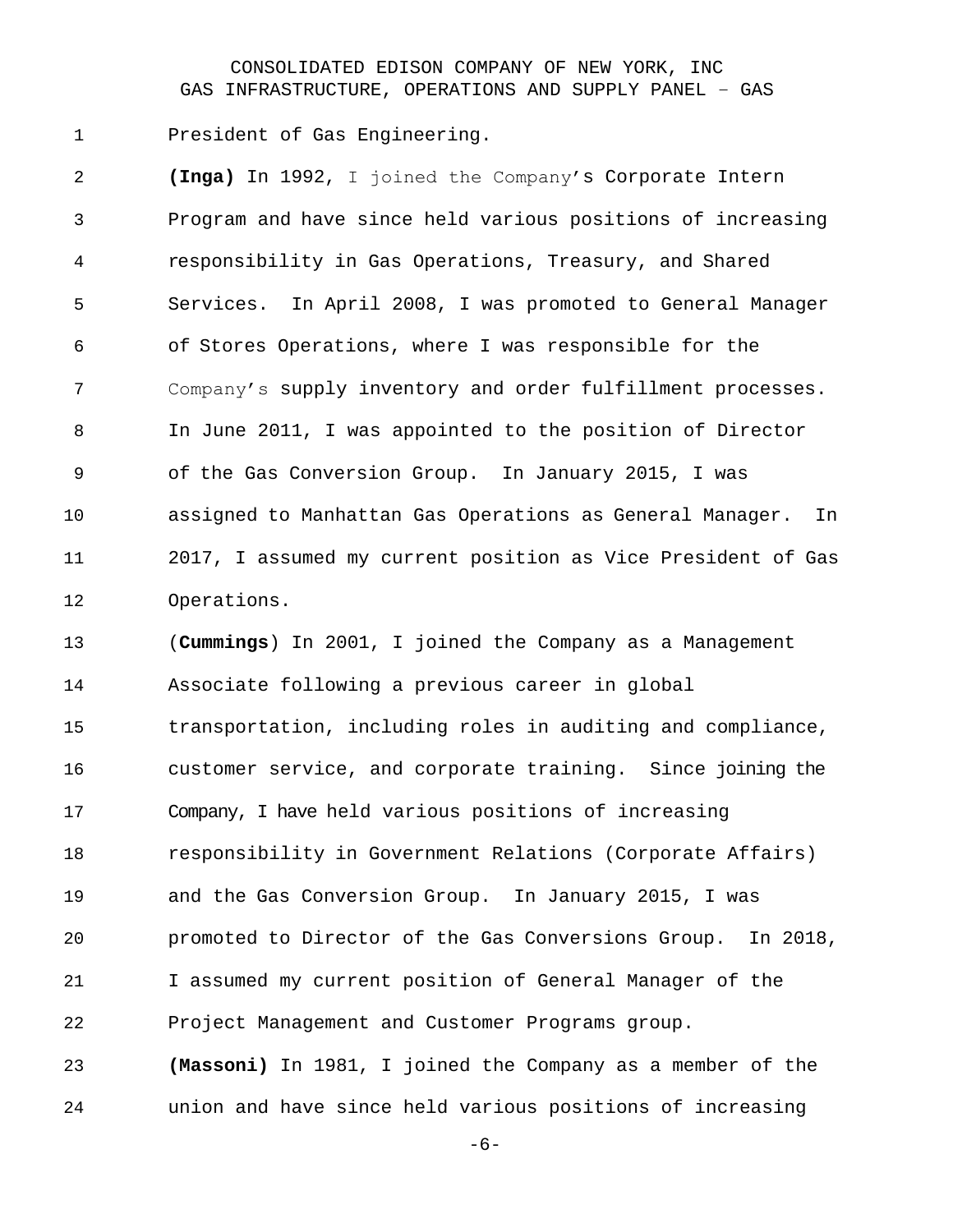responsibility in Central Operations, Shared Services and Gas Operations. In March 2011, I was promoted to General Manager of Astoria Operations, where I was responsible for several groups including the Logistics Operations Control Center responsible for supporting the Company operating groups during storm response and recovery. In January 2016, I was assigned to Bronx Gas Operations as the General Manger, and then in December 2017, moved to Manhattan as the General Manager of Gas Operations.

 **(Kimball)** I joined Con Edison in 1987 as a Management Intern and held various positions of increasing responsibility until December 1998 when I was transferred to Consolidated Edison Energy, Inc. ("Con Edison Energy"). My responsibilities as Director of Asset Management included day-to-day scheduling, fuel procurement, electricity market sales and planning, and associated regulatory and accounting matters of generating facilities owned by Consolidated Edison Development, Inc. ("Con Edison Development") and other contracted generating facilities. In August 2008, I returned to Con Edison as Director of Electricity Supply. In that position I was responsible for day-to-day electricity supply operations, including the scheduling of generation and load bids with the New York Independent System Operator ("NYISO") and neighboring control areas;

-7-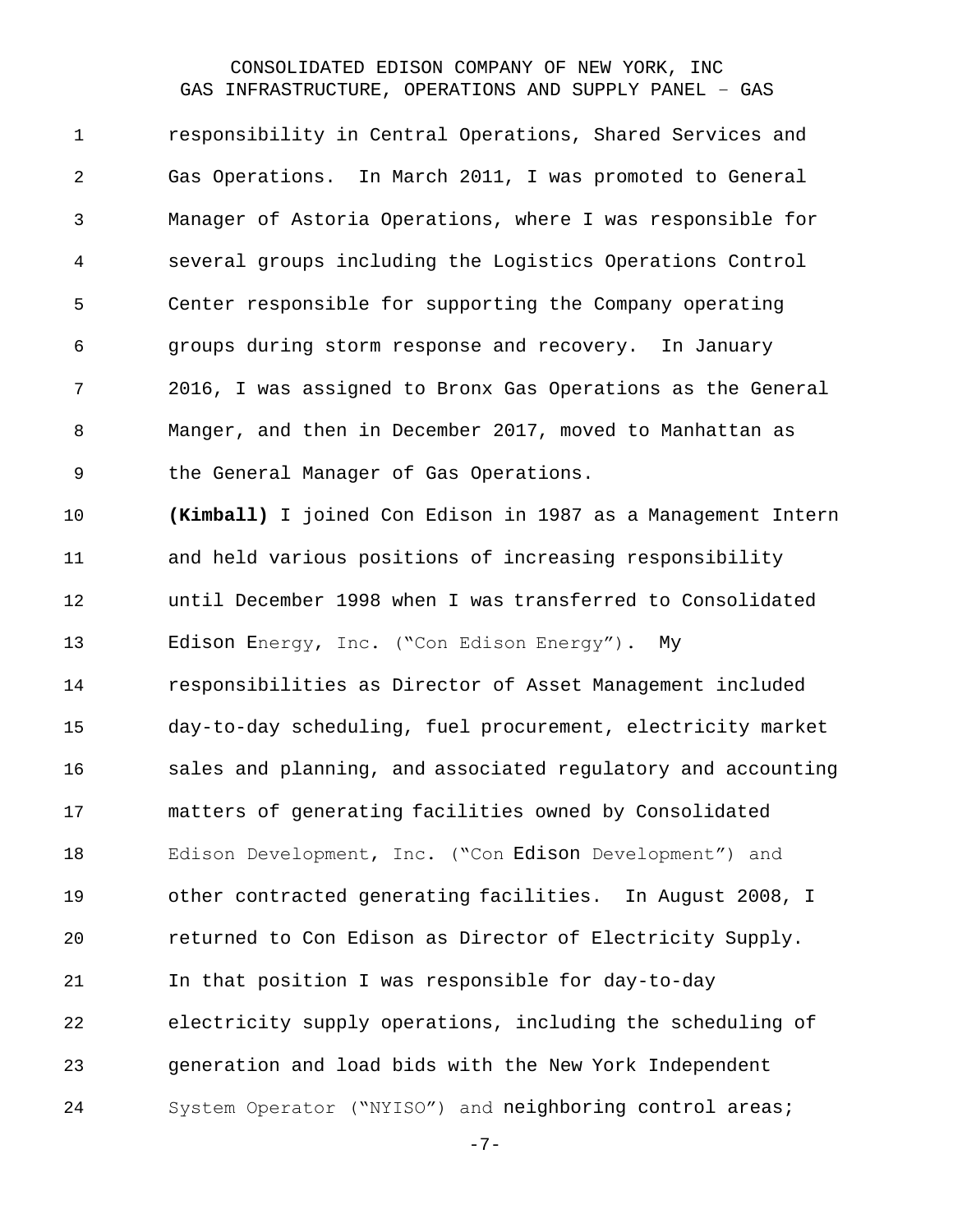developing the overall electric power procurement plans for full service customers; developing and implementing Con Edison's electric hedging program; strategically evaluating and participating in capacity and transmission congestion contract ("TCC") auctions; managing contractual rights with various non-utility generators; and processing monthly invoices for wholesale purchases and sales of capacity, energy, and TCCs for Con Edison and its affiliates, Orange and Rockland Utilities, Inc. ("ORU") and Rockland Electric Company ("RECO"). In July of 2012, I was promoted to my present position of Vice President of Energy Management. **(Trischitta)** I joined Con Edison in 1993 as a Management Intern in Gas Operations and have held various positions of increasing responsibility in Con Edison's Gas Operations, Fuel Supply, Unregulated Retail Operations and Energy Trading and Energy Management organizations. In 1995, I 17 joined Fuel Supply's newly formed off-system sales organization with responsibility for developing and implementing some of the Company's first strategies for gas asset optimization. In 1997, I transferred to the newly formed unregulated subsidiary Con Edison Solutions and was responsible for the implementation of the retail gas business. Immediately prior to assuming my current position in January 2016, I was Managing Director of the Energy

-8-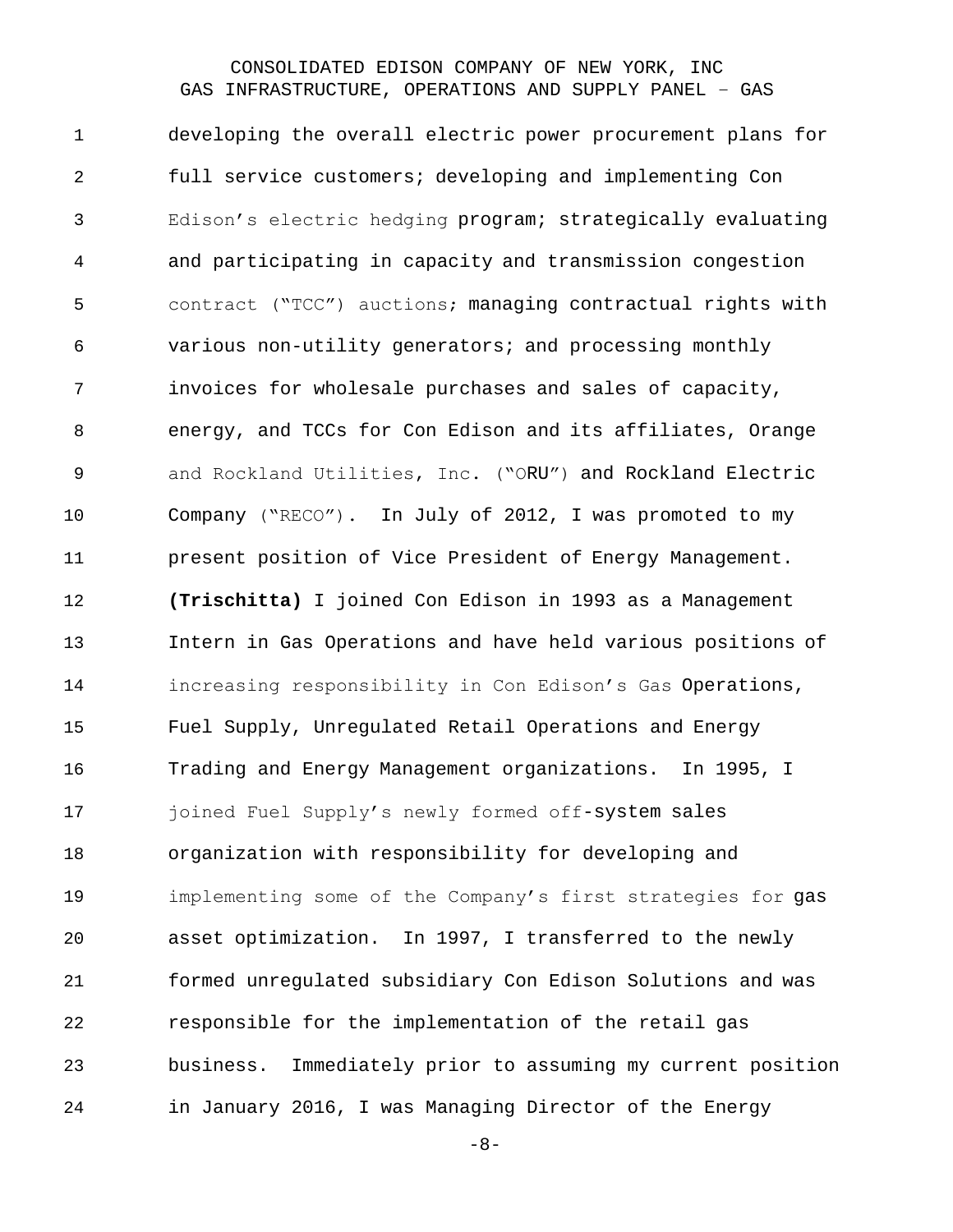Trading organization within Con Edison Energy, another unregulated subsidiary of Con Edison, responsible for the oversight of electricity, gas, oil, and renewable energy credit trading.

Q. Please describe your current responsibilities.

 A. **(Boden)** In my current position as Senior Vice President for Gas Operations, I am responsible for the overall Con Edison Gas Operations, Engineering, and Compliance and Quality Assessment groups.

 (**Hassan)** In my current position as Vice President of Gas Engineering, I am responsible for the Technical Operations, Project Management & Customer Programs, Gas Distribution Engineering and Gas Transmission Engineering groups.

 **(Inga)** In my current position as Vice President of Gas Operations I am responsible for leading and managing both Company employees and contractor personnel in the safe and effective execution of, primarily, the following work: leak response, leak repair, compliance inspections, main

replacement, and service installations.

 (**Cummings**) In my current position as General Manager of Project Management and Customer Programs Group, I am responsible for the overall management of the capital projects and programs and for leading and managing the

-9-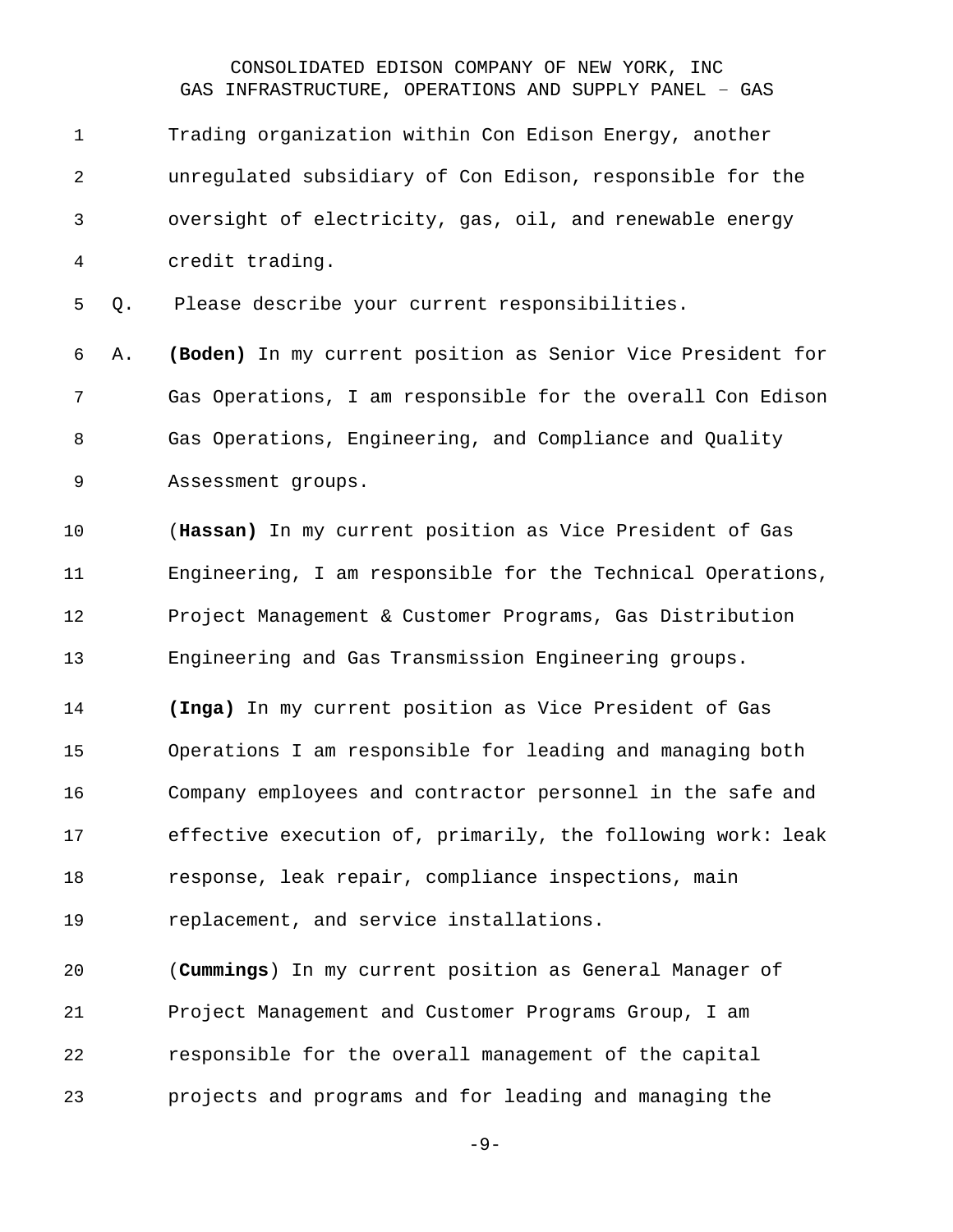Company's program to connect customers. As such, I am responsible for the engineering, operations planning, and customer liaison activities related to customer connections and safety-related inspection programs in customers' premises.

 (**Massoni)** In my current position as General Manager of Manhattan Gas Operations I am responsible for leading and managing both Company employees and contractor personnel in the safe and effective execution of leak response, leak repair, compliance inspections, main replacement, and service installations, in Manhattan.

 (**Kimball)** I am responsible for providing the overall strategic planning and direction for forecasting service area demand, evaluating electric, natural gas, and steam resource options, and procuring electricity, natural gas, oil and renewable attributes. I perform these functions for the customers of Con Edison, ORU, and RECO.

 (**Trischitta)** In my current position as Director of Commodity Operations, I lead three sections comprised of (i) commodity purchasing and scheduling; (ii) gas planning and transportation services; (iii) commodity hedging. I am responsible for the functions of gas transportation services, gas transportation planning financial hedging,

 $-10-$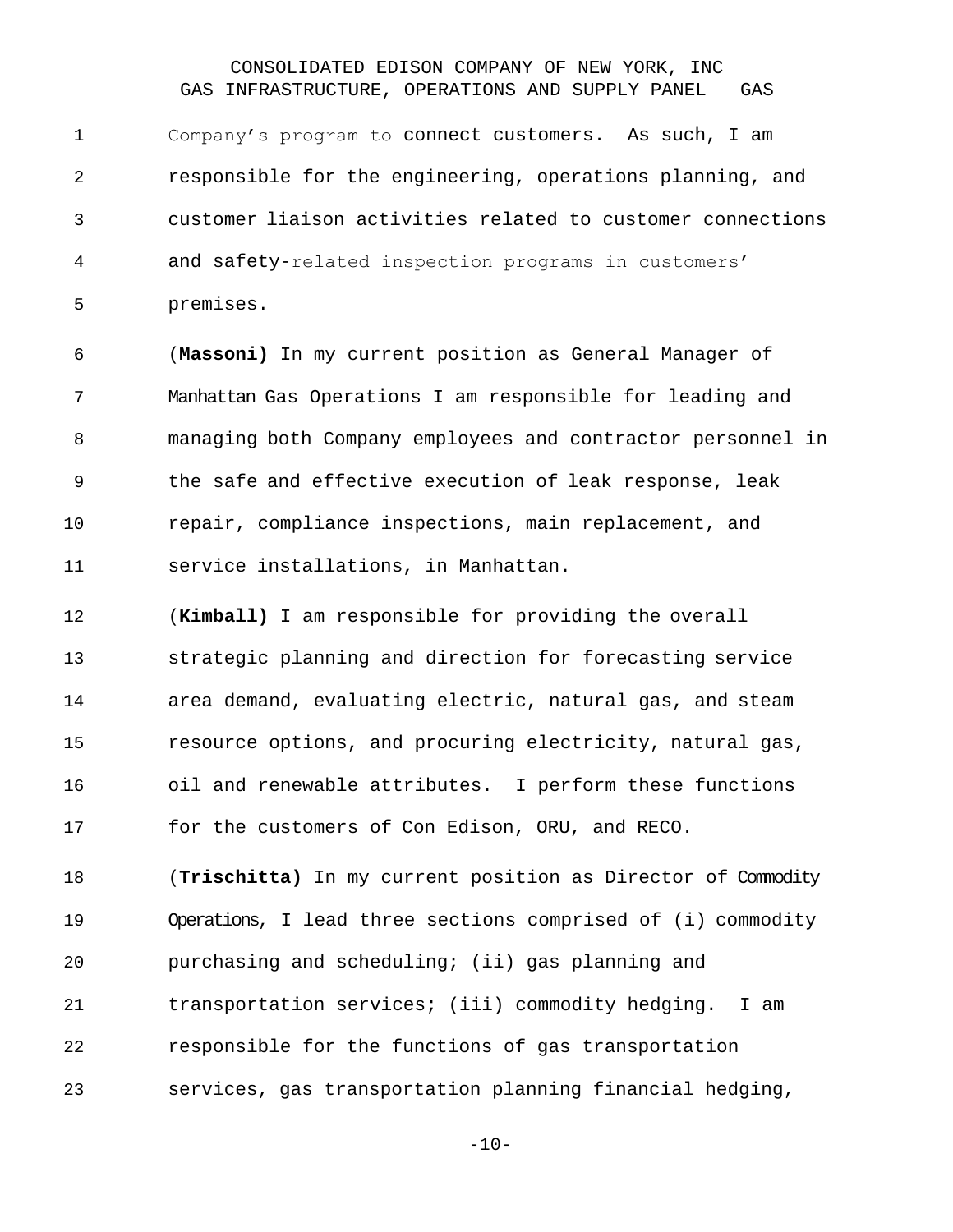| $\mathbf 1$    |    | physical procurement and associated scheduling of gas, fuel             |
|----------------|----|-------------------------------------------------------------------------|
| $\overline{2}$ |    | oil and renewable attributes. I oversee these areas for Con             |
| 3              |    | Edison and its corporate affiliate, ORU. I also oversee the             |
| 4              |    | procurement of gas and fuel oil for Con Edison-owned                    |
| 5              |    | generation. Annual natural gas expenditures overseen by my              |
| 6              |    | areas are over \$700 million dollars per year.                          |
| 7              | Q. | Do you belong to any professional organizations?                        |
| 8              | Α. | (Boden) Yes, I am a member of the Board of Solar One, the               |
| 9              |    | Board of a start-up called I-GIT (Institute of Gas                      |
| 10             |    | Innovation and Technology) with Stony Brook University, the             |
| 11             |    | Board of the Northeast Gas Association ("NGA") and the                  |
| 12             |    | American Gas Association ("AGA") Leadership Council. I am               |
| 13             |    | engaged in a number of research and development ("R&D")                 |
| 14             |    | initiatives, most notably the Electric Power Research                   |
| 15             |    | Institute ("EPRI")-GTI Low Carbon Resources Initiative.<br>$\mathbf{I}$ |
| 16             |    | am the outgoing president and member of the Executive                   |
| 17             |    | Committee of the Society of Gas Lighting.                               |
| 18             |    | (Hassan) Yes, I am a member of the Operations Management                |
| 19             |    | Committee ("OMC") of the NGA, AGA Executive Pipeline Safety             |
| 20             |    | Management System ("PSMS") Committee and the GTI Operations             |
| 21             |    | Technology Development ("OTD") Board.                                   |
| 22             |    | (Inga) Yes, I am currently a member of the AGA Operations               |
| 23             |    | Managing Committee and former Chair of the AGA Field                    |

-11-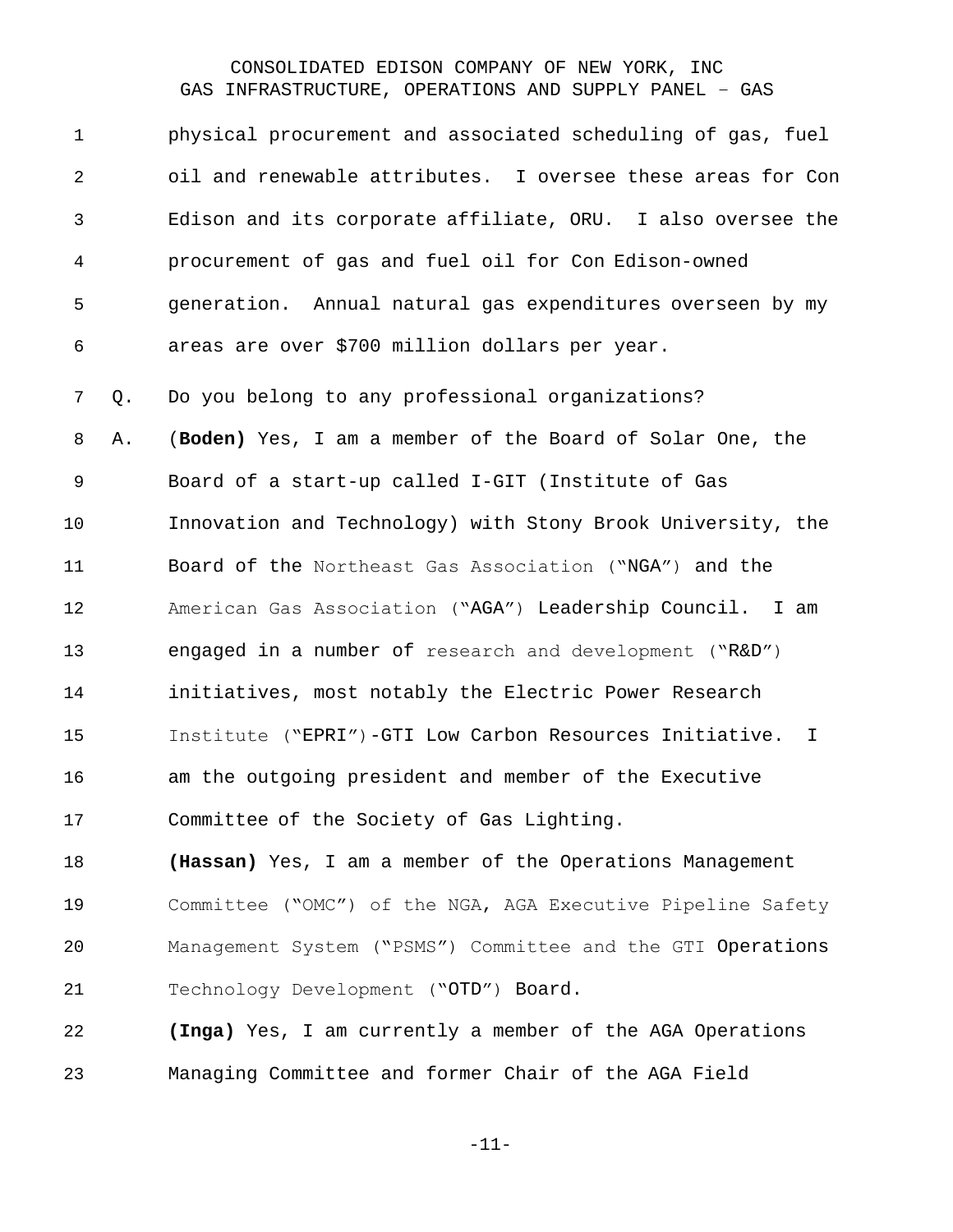| $\mathbf 1$ |    | Operations Committee. I am also a member of the Society of     |
|-------------|----|----------------------------------------------------------------|
| 2           |    | Gas Lighting, and a former member of various NGA technical     |
| 3           |    | committees, as well as the Gas Utilization Advisory Group.     |
| 4           |    | (Cummings) Yes, I am currently a member of Women in            |
| 5           |    | Communications and Energy and a committee member of the AGA.   |
| 6           |    | (Massoni) I am a member of the AGA Field Operations            |
| 7           |    | Committee and the Society of Gas Operators.                    |
| 8           |    | $(Kimball)$ No.                                                |
| $\mathsf 9$ |    | (Trischitta) I am a member of Women in Communications and      |
| 10          |    | Energy and the Society of Gas Operators.                       |
| 11          | Q. | Have any members of the Panel previously testified before      |
| 12          |    | the New York State Public Service Commission ("PSC" or         |
| 13          |    | "Commission")?                                                 |
| 14          | Α. | (Boden) Yes, I testified before the Commission in the 2004     |
| 15          |    | Electric Rate Case on the Infrastructure Investment Panel      |
| 16          |    | when I was the Chief Electric Distribution Engineer (Case      |
| 17          |    | $04-E-0572$ ) and in the previous gas rate case proceedings as |
| 18          |    | part of the Gas Infrastructure and Operations Panel (Case      |
| 19          |    | 16-G-0061 and Case 19-G-0066).                                 |
| 20          |    | (Hassan) No, I have not testified previously before the        |
| 21          |    | Commission.                                                    |
| 22          |    | (Inga) Yes, I testified before the Commission in previous      |
| 23          |    | gas rate case proceedings as part of the Gas Infrastructure    |
| 24          |    | and Operations Panel (Case 13-G-0031, Case 16-G-0061 and       |

-12-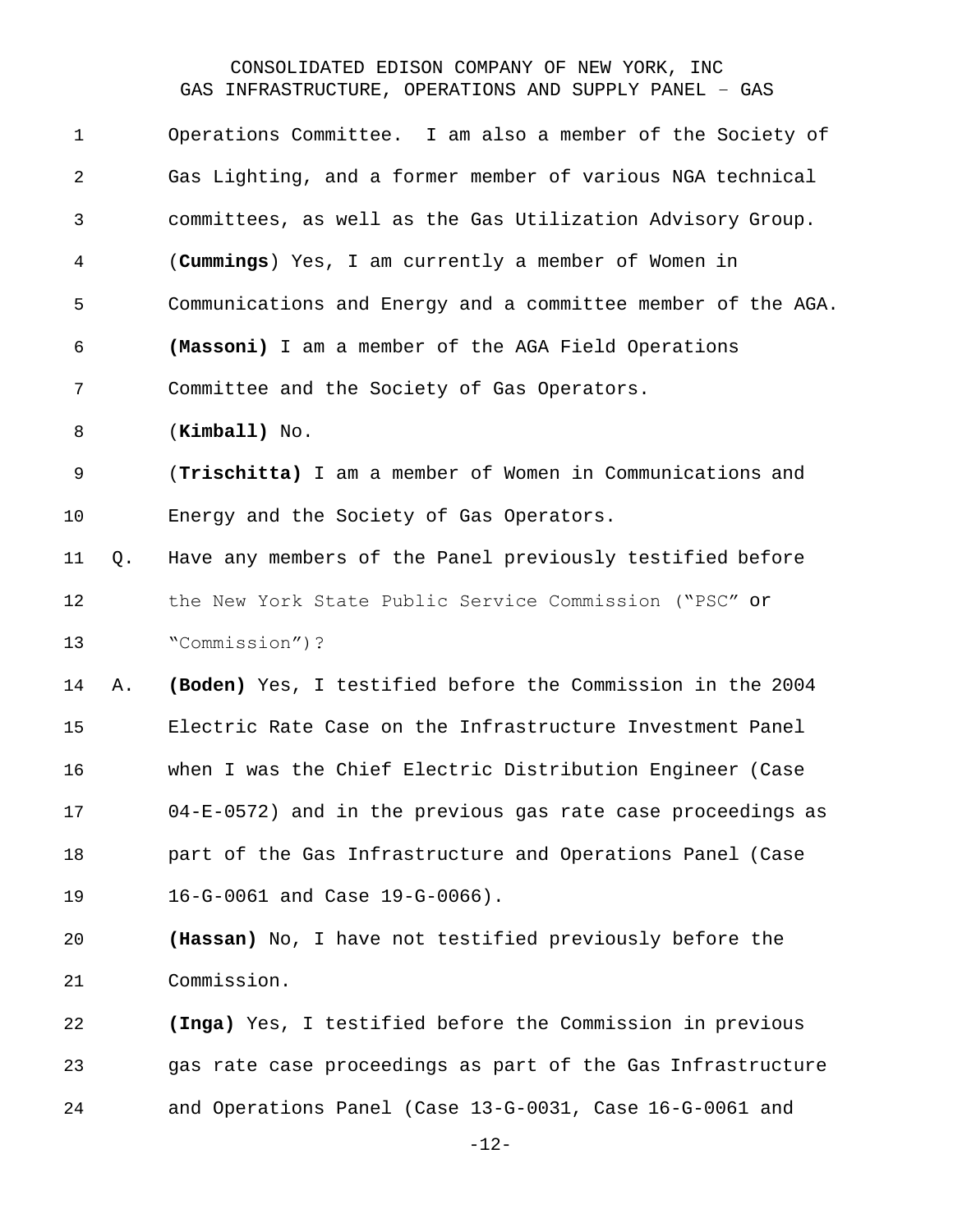Case 19-G-0066).

 **(Massoni)** No, I have not testified previously before the Commission.

 **(Cummings)** Yes, I testified before the Commission in previous gas rate case proceedings as part of the Gas Infrastructure and Operations Panel (Case 13-G-0031, Case 16-G-0061 and Case 19-G-0066).

 **(Kimball)** Yes, I have testified before the Commission as the witness in previous electric and gas rate case proceedings (Cases 09-E-0428, 13-E-0030, 16-E-0060, 16-G-0061, 19-E-0065 and 19-G-0066).

 **(Trischitta)** Yes, I have testified before the Commission as the Gas Supply witness in cases 18-G-0068, 19-G-0066 and 21-G-0073.

#### <span id="page-12-0"></span>**B. Purpose of Filing**

 Q. Please summarize and briefly explain the purpose of the Panel's testimony.

 A. This is not a "business-as-usual" gas filing. Con Edison recognizes that use of its gas system must change over time in response to the State's policy to reduce greenhouse gas emissions and is moving in that direction. Our testimony describes our programs to reduce greenhouse gas emissions and to take steps to decarbonize the gas system by 2050. We will manage this transition and continue to provide

-13-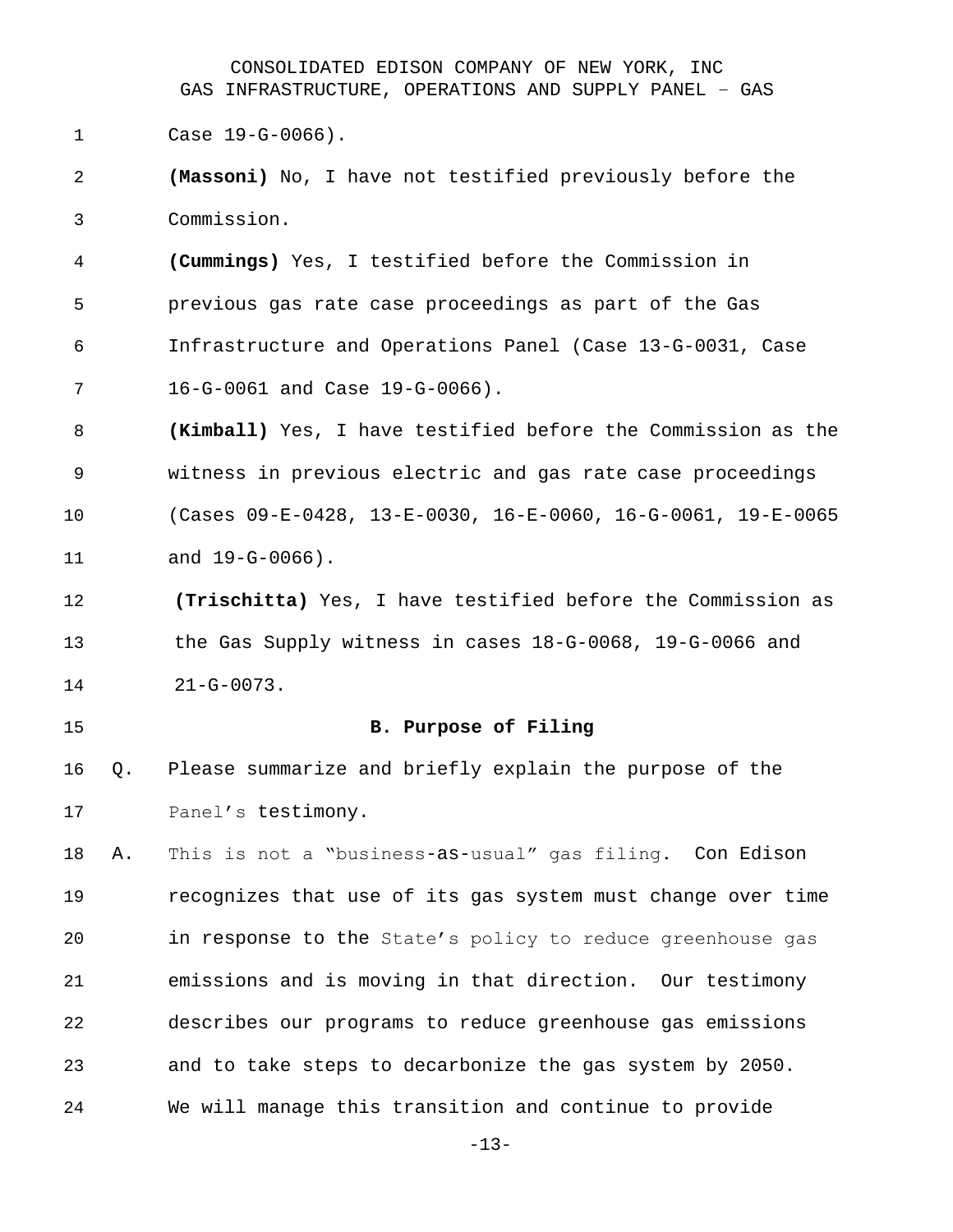safe, reliable and resilient service to our 1.1 million existing customers. We will explain how our main replacement program not only provides important safety benefits, but also is an important contributor to reducing methane emissions. We will also explain what we are doing to enhance the program to provide even more methane emission reductions without sacrificing safety. Additionally, to support electrification, we are the first utility in the State to propose removing many financial incentives for new gas customer connections. We are also recommending other changes to the gas tariff to align with the New York State Climate Leadership and Community Protection Act ("CLCPA") goals.

 While we expect use of our gas system to decrease, we must make the investments necessary to continue to operate a safe gas system. Accordingly, this Panel will discuss the importance of, and overall need for, infrastructure, operations, and technology investments to enhance safety. We emphasize here that the overwhelming majority of our gas capital investments are devoted to making our gas system safer, and we understand this is our core responsibility. As identified in Exhibit \_\_\_ (GIOSP-1), programs focusing on safety make up approximately 85% of the overall capital investment request (excluding Municipal Infrastructure).

-14-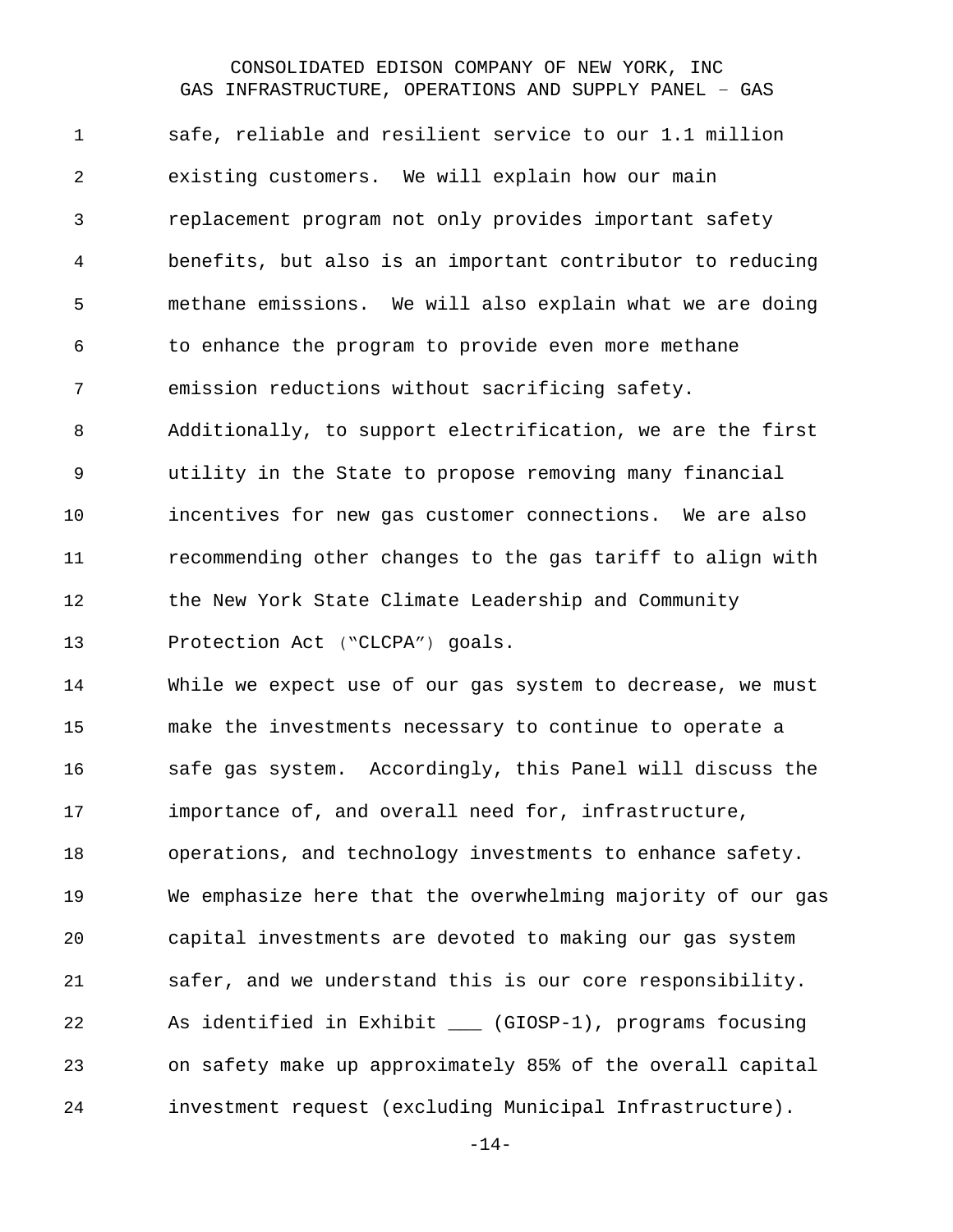<span id="page-14-0"></span>

| $\mathbf{1}$   |    | We will also continue to serve our customers reliably,       |
|----------------|----|--------------------------------------------------------------|
| 2              |    | including any new customers who choose gas notwithstanding   |
| 3              |    | our electrification education and incentive programs.        |
| 4              |    | Finally, the Panel recommends the continuation of most of    |
| 5              |    | our current performance measures, with some modifications to |
| 6              |    | better align the performance measures with the work the      |
| $7\phantom{.}$ |    | Company plans to undertake.                                  |
| 8              | Q. | What period does this testimony cover?                       |
| 9              | Α. | The Panel will present the projects and programs planned for |
| 10             |    | the 12-month period ending December 31, 2023 ("Rate Year" or |
| 11             |    | "RY1"); the following 12-month period ending December 31,    |
| 12             |    | 2024 ("RY2"); and the following 12-month period ending       |
|                |    |                                                              |
| 13             |    | December 31, 2025 ("RY3").                                   |
| 14             |    | C. Key Themes                                                |
| 15             |    | 1. Core                                                      |
| 16             | Q. | How does the Company plan to make investments that maintain  |
| 17             |    | a safe and reliable system?                                  |
| 18             | Α. | We first want to emphasize that the overwhelming majority    |
| 19             |    | of our capital investments, and our increased operation and  |
| 20             |    | maintenance ("O&M") expense, are devoted to making our gas   |
| 21             |    | system safer. Our efforts to maintain a safe system are      |
| 22             |    | core to Gas Operations. Throughout the Company's Gas         |
| 23             |    | Operations projects, programs, and daily activities we       |

<span id="page-14-1"></span>-15-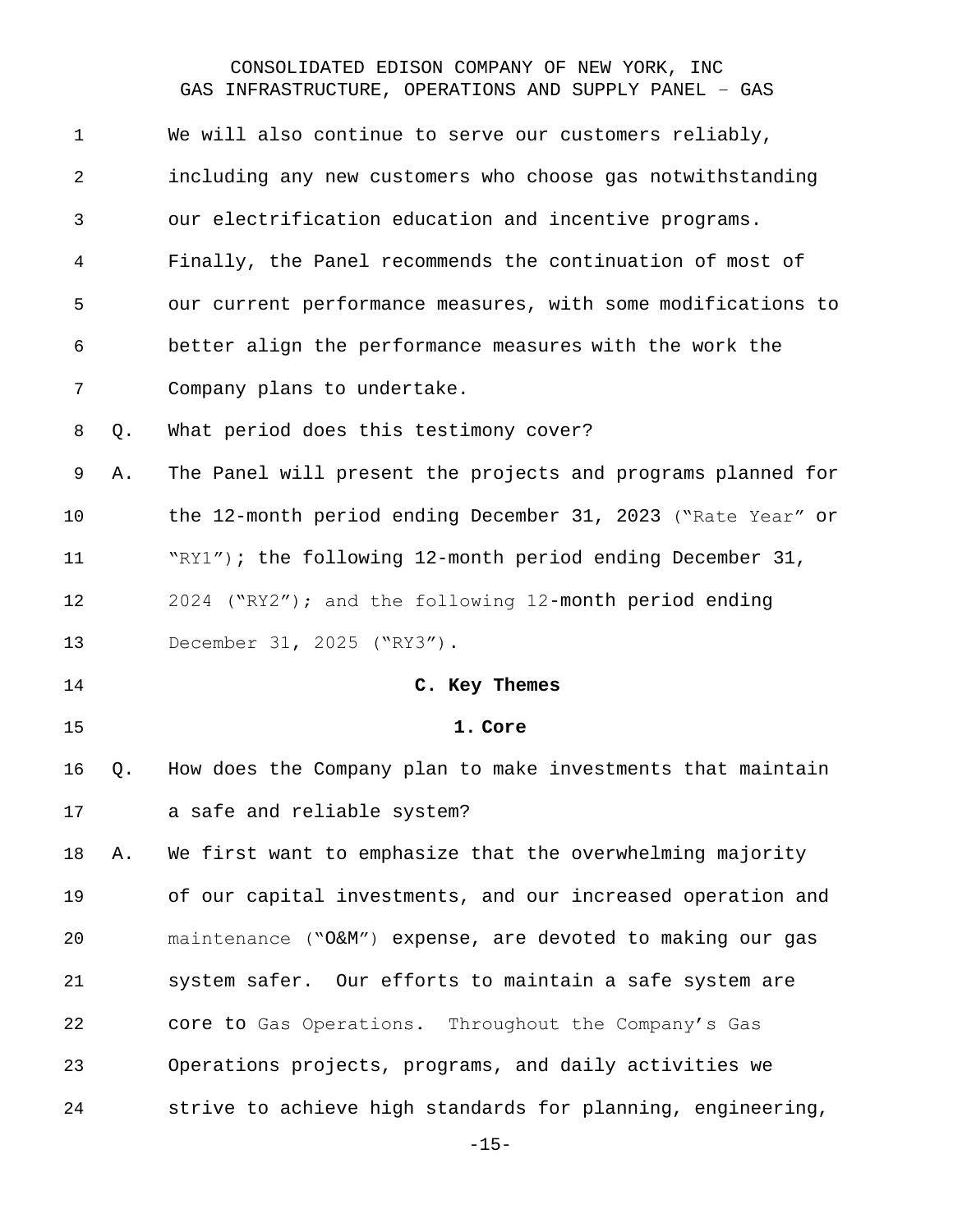execution, and response which support effective Company operations. This focus on core service enables the Company to accomplish our most important goal, making the gas system safe for our customers, employees, and the public. Core also includes our programs for maintaining reliability for our existing customers and any new customers who choose gas notwithstanding our electrification education and incentive programs.

 Q. What are some examples of the types of capital programs the Company plans to undertake to maintain a safe system? A. The Company's main replacement program, federally-mandated transmission projects, natural gas detector program, and regulator station improvement projects, are the initiatives that will serve to reduce system risk and improve customer and system safety. On a smaller scale, our reliability upgrade and winter load relief projects will also maintain reliability. We will discuss these later in this testimony.

 Q. Please describe the core strategies the Company uses to continuously enhance safety, reduce risk and improve operational performance.

 A. The Company's gas safety and risk reduction efforts span a wide array of programs and processes. Our risk reduction strategy focuses on programs that enhance prevention,

-16-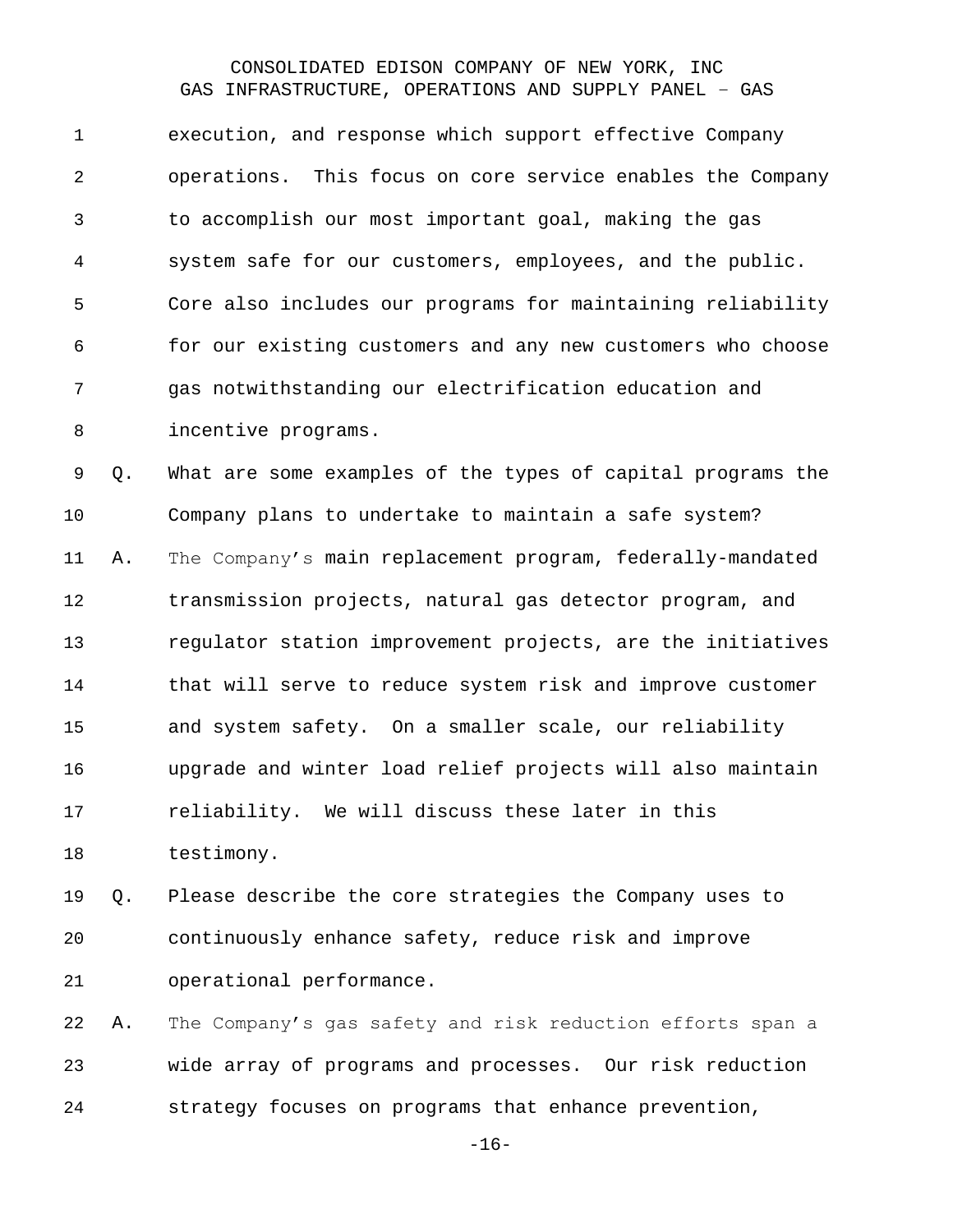detection, and response to gas leaks. The American Petroleum Institute's Recommended Practice (API RP 1173) lays out the elements of an effective and holistic gas Pipeline Safety Management System ("PSMS") for pipeline operators. Through our PSMS, we follow a Plan-Do-Check-Act cycle for our daily activities, which promotes continuous improvement and feedback loops to our existing practices, procedures, and management systems. The application of this standard can be seen throughout our Distribution Integrity Management Program ("DIMP") and Transmission Integrity Management Program ("TIMP"). Our Integrity Management Programs support efforts to identify emerging areas of risk and allow the Company to take proactive steps 14 to address them.

 Q. How does the Company's Integrity Management Program reduce **risk and enhance safety?** 

 A. Both DIMP and TIMP use data analytics, root cause analysis, open communication, and standardization to examine risk and improve existing programs or create new ones.

Additionally, the Company incorporates lessons learned from

industry events and compliance directives to further

advance our processes and business practices.

DIMP analyzes the distribution system to target

distribution mains and services for replacement,

-17-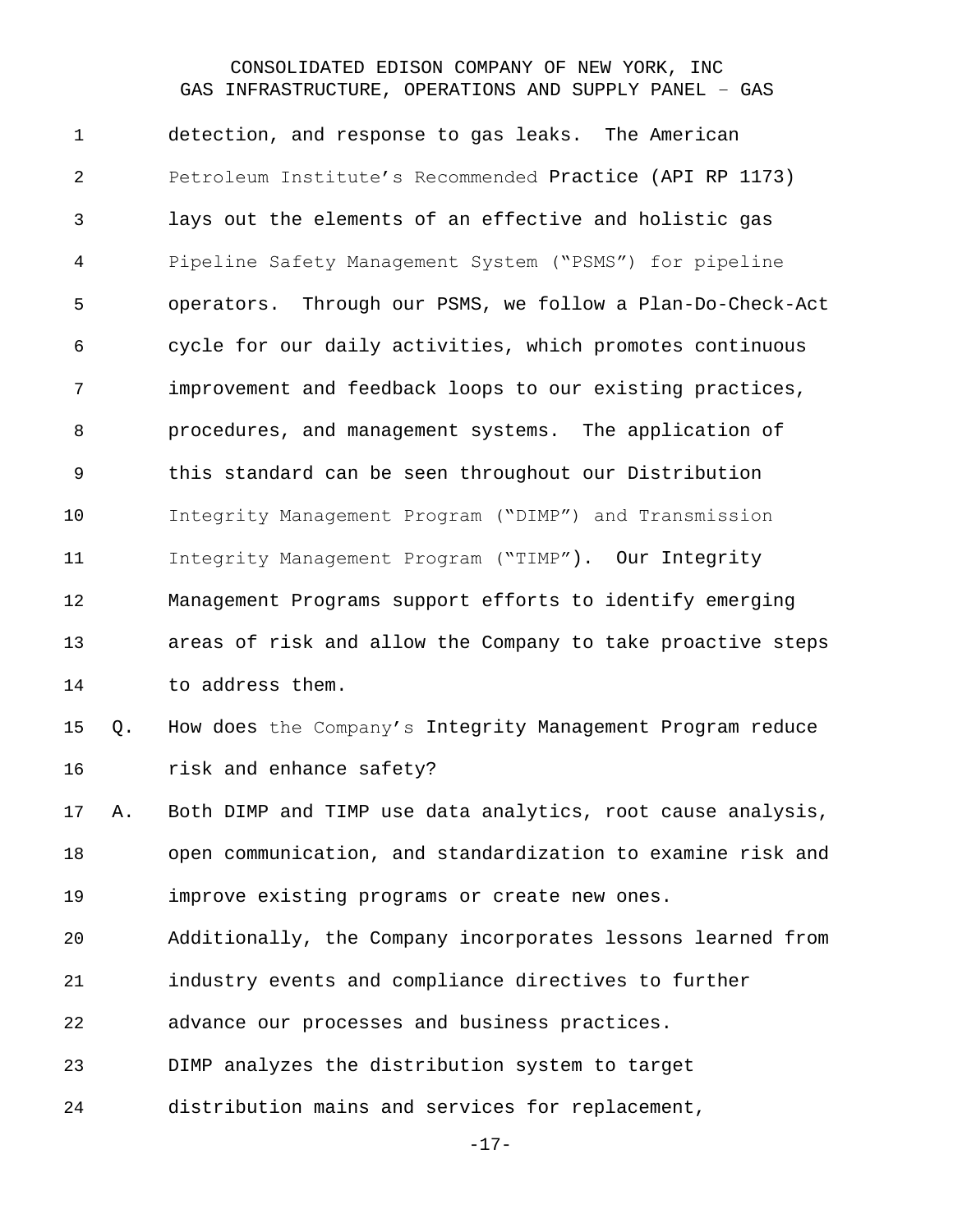refurbishment, or abandonment. TIMP focuses on transmission risk reduction and compliance programs, including identifying specific transmission mains for replacement. We discuss these and associated integrity management programs and projects in more detail below. Q. In addition to the Company's traditional leak response/repair programs and efforts to identify and prioritize leaks emitting the most gas, what advanced leak detection technology is the Company investing in? A. The Company began installing remote Natural Gas Detectors ("NGDs") inside customers' homes or buildings near where the gas pipe enters the building in 2018. The Company is proposing to continue this program, with the installation of additional Advanced Metering Infrastructure ("AMI") enabled NGDs. This will allow for the Company to complete initial deployment of all NGDs to all buildings that opt-in by the end of a three-year rate plan, if adopted. The Company will install these detectors indoors. They are designed to detect natural gas and send an alarm to our Gas Emergency Response Center ("GERC"). The GERC then contacts the fire department and dispatches a Company emergency response crew. The use of these detectors will be for both indoor and outdoor meter configurations. Detection of gas leaks through state-of-the-art technology and public

-18-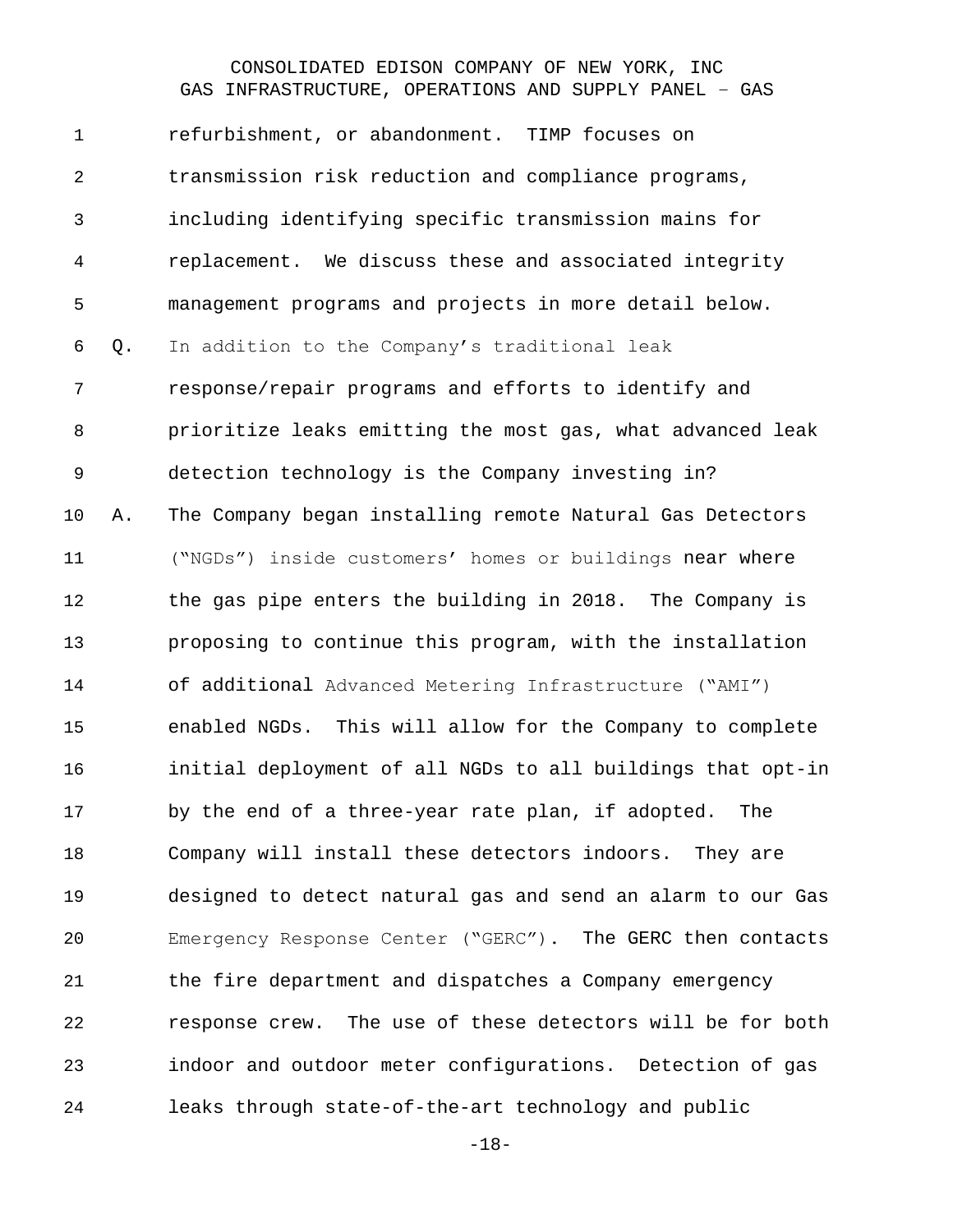| 1  |    | awareness is critical to our comprehensive approach to risk |
|----|----|-------------------------------------------------------------|
| 2  |    | management and commitment to public safety. Through         |
| 3  |    | early/enhanced leak detection, we can respond and remediate |
| 4  |    | quickly, thereby reducing risk, keeping the public safe,    |
| 5  |    | and protecting the environment by reducing methane          |
| 6  |    | emissions.                                                  |
| 7  |    | Another example of the Company's investment in advanced     |
| 8  |    | leak detection technology is the Piccaro Surveyor, which    |
| 9  |    | the Company currently proposes to use for a new high        |
| 10 |    | emissions leakage survey and will be discussed in more      |
| 11 |    | detail below.                                               |
| 12 | Q. | Have other safety regulators acknowledged the benefits of   |
| 13 |    | NGDs?                                                       |
| 14 | Α. | The installation of NGDs is considered a program with very  |
| 15 |    | high safety benefits. The National Transportation Safety    |
| 16 |    | Board ("NTSB") has listed the installation of methane-      |
| 17 |    | detection systems in residential occupancies as an item on  |
| 18 |    | their "Most Wanted List of Transportation Safety            |
| 19 |    | Improvements." <sup>1</sup>                                 |
| 20 |    | 2. Clean and Resilient                                      |
| 21 | Q. | Why is the Company focusing on reducing methane emissions?  |
| 22 | Α. | Natural gas contains methane, a greenhouse gas that once    |

<span id="page-18-0"></span>See https://www.ntsb.gov/Advocacy/mwl/Pages/mwl-21-22/mwl-rph-01.aspx

-19-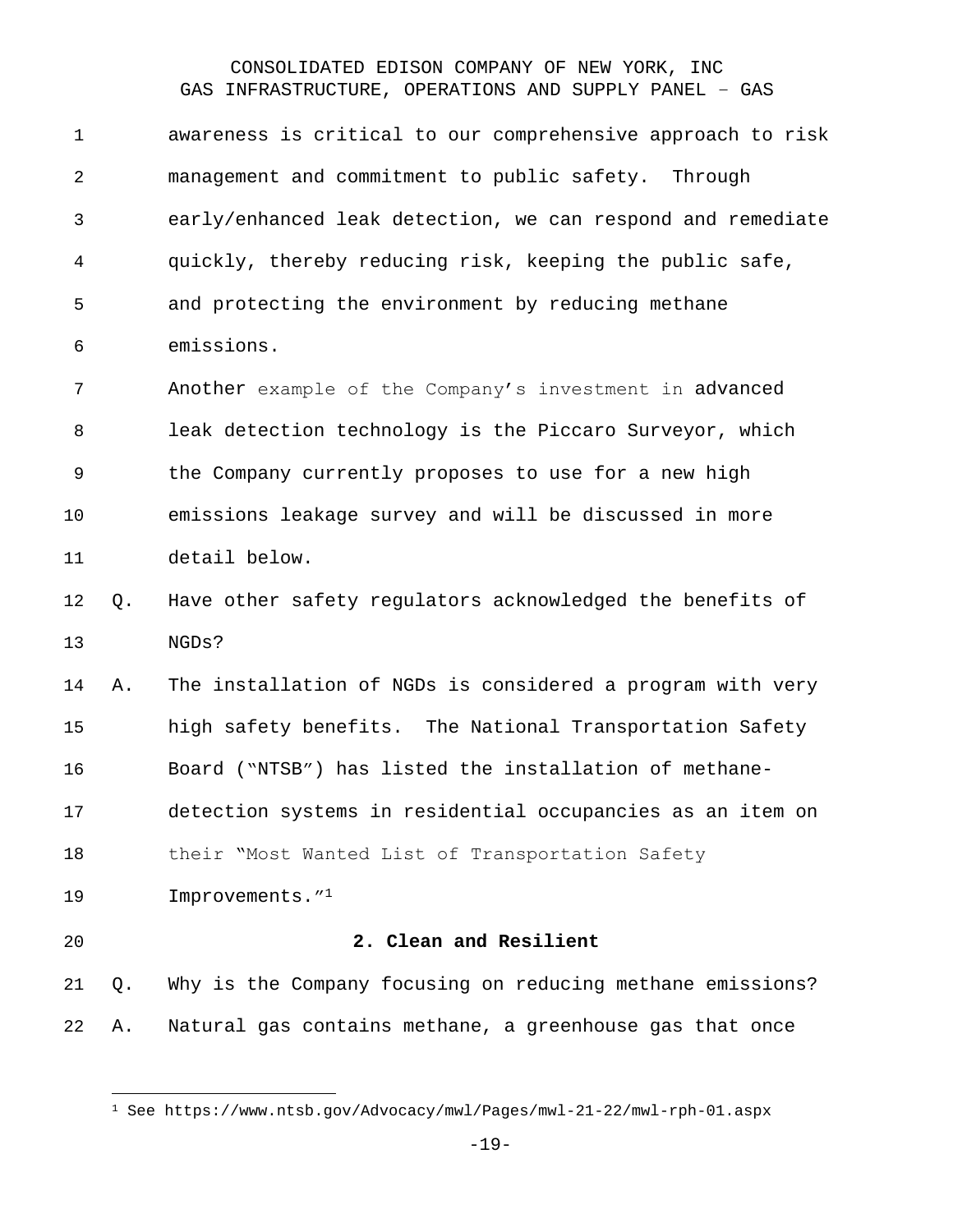emitted into the air is 86 times more potent than carbon dioxide, if modeled on a 20-year time frame used in the CLCPA. Methane is the largest component of natural gas, and it can be emitted during normal operating activities during transportation, or prior to combustion. Known as fugitive emissions, the Company is committed to reducing these emissions whenever possible.

 Q. How do the Company's investments advance its clean and resilience goals?

 A. To achieve the Company's Clean Energy Commitment as well as help the State comply with CLCPA requirements, we are implementing or proposing to implement a number of greenhouse gas emission reduction initiatives. The following clean investments are significant in limiting the amount of natural gas emissions into the environment: - Main Replacement Program & Service Replacement o Abandons or replaces the most leak prone assets on the

18 gas system, which reduces fugitive emissions; this program is responsible for reducing our emissions by 53% from 1990 to 2020 based on the methodology required by the EPA for companies to use to calculate their emissions. Given that the goal of the CLCPA is to reduce overall GHG emissions by 40% by 2030, we can

 $-20-$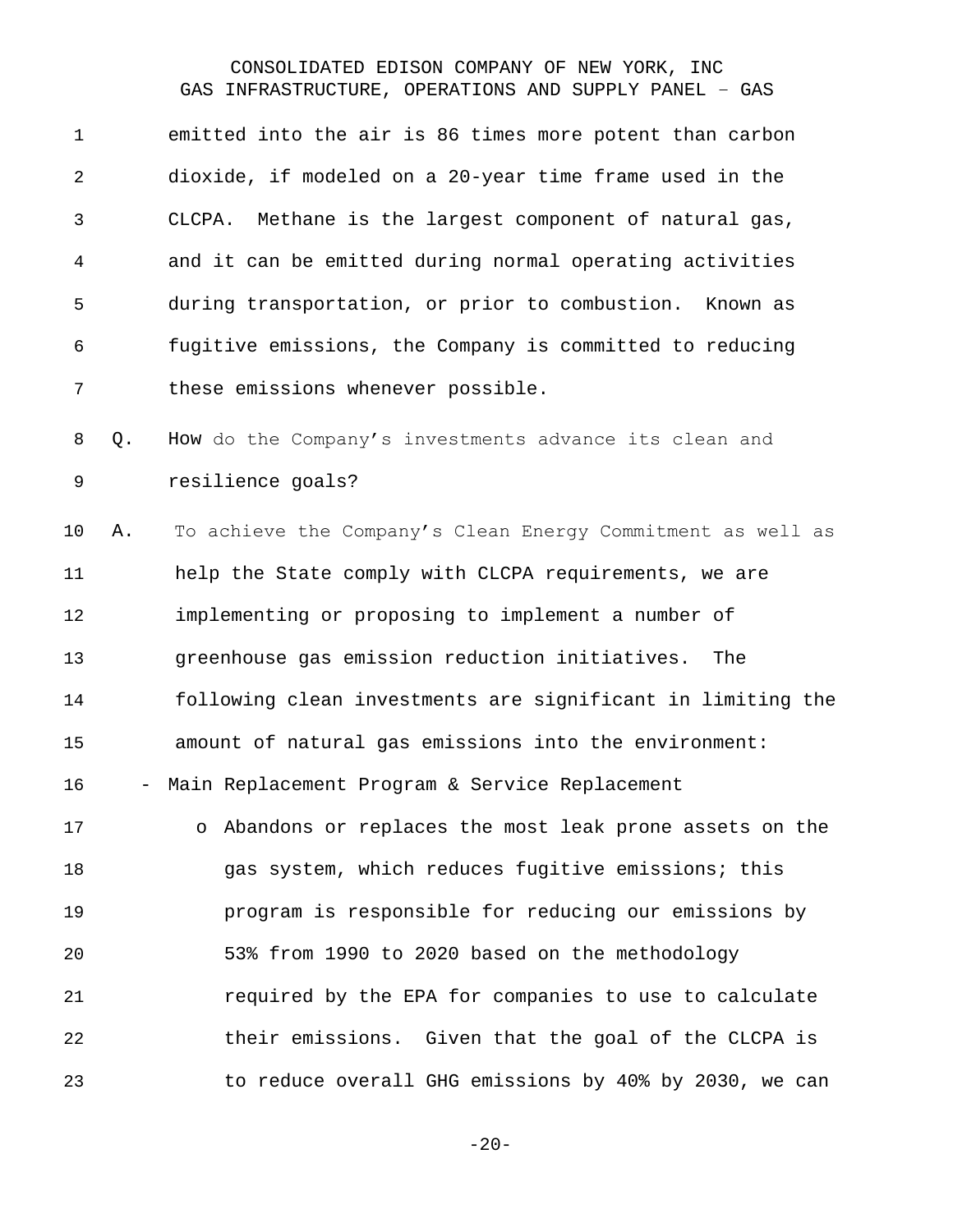| 1  | say that the contribution to that goal from our main            |  |
|----|-----------------------------------------------------------------|--|
| 2  | replacement program is far outpacing the CLCPA goal.            |  |
| 3  | Additionally, the newly constructed replacement pipes           |  |
| 4  | will provide reliability for our existing customers             |  |
| 5  | and can accommodate blended or completely low-carbon            |  |
| 6  | fuels in the future.                                            |  |
| 7  | o Use of non-pipeline alternatives instead of main              |  |
| 8  | replacement when possible removes potential future              |  |
| 9  | emissions by downsizing the system;                             |  |
| 10 | Vacuum Purging Technology                                       |  |
| 11 | o Captures gas typically lost to the atmosphere during          |  |
| 12 | purging of gas lines and reintroduces it back into the          |  |
| 13 | gas system;                                                     |  |
| 14 | Natural Gas Detectors and Leak Alarms                           |  |
| 15 | o Installation of NGDs near where the gas pipe enters           |  |
| 16 | the building is another resource to allow us to find            |  |
| 17 | gas leaks more quickly, thereby reducing emissions and          |  |
| 18 | keeping customers safe;                                         |  |
| 19 | Local Renewable Natural Gas ("RNG")<br>$\overline{\phantom{0}}$ |  |
| 20 | o Natural gas supply from non-fossil sources (e.g., food        |  |
|    | waste) that reduces the greenhouse gas impact; and              |  |
| 21 | Certified Natural Gas                                           |  |
| 22 |                                                                 |  |
| 23 | o Pilot the procurement of natural gas that is certified        |  |

-21-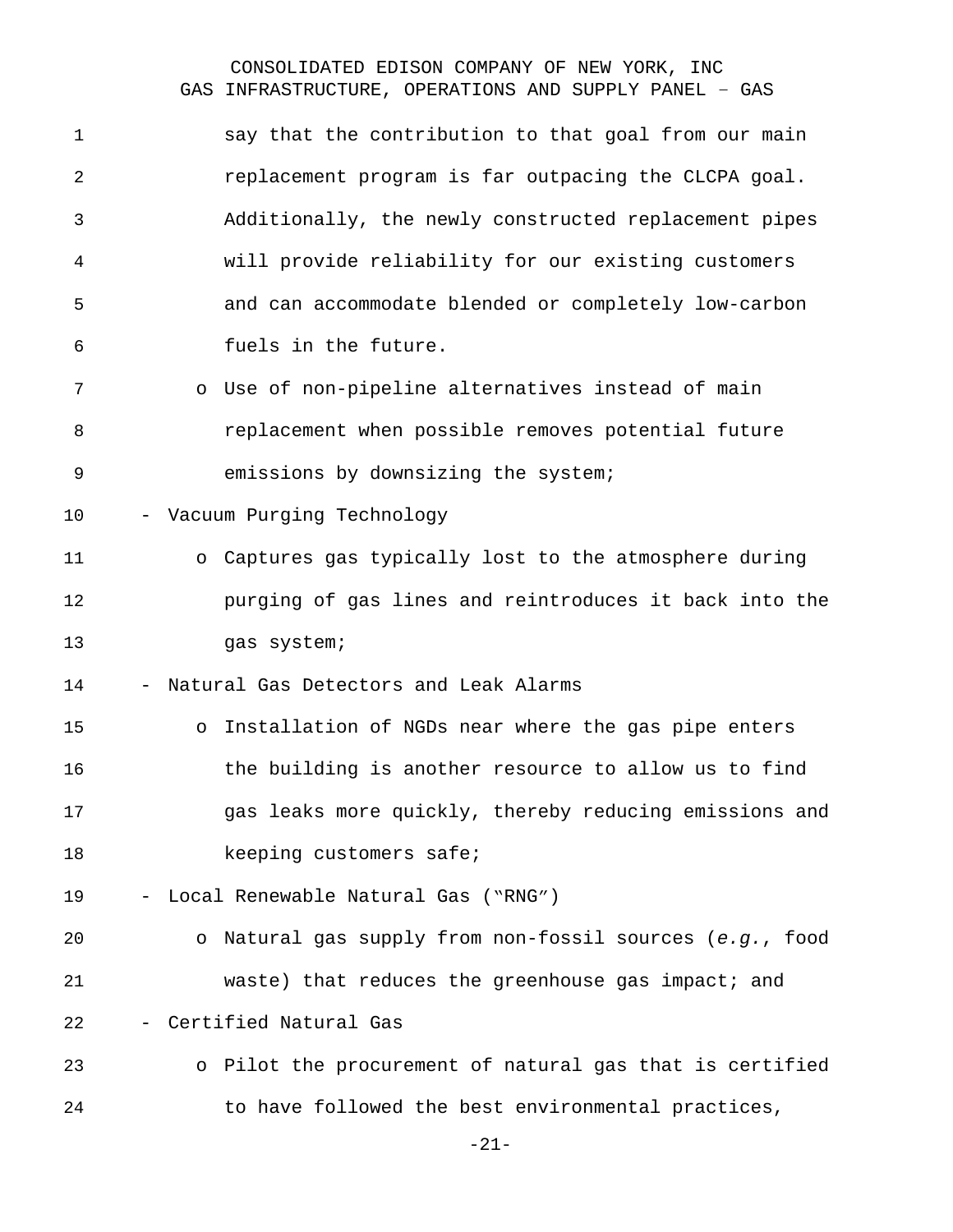| $\mathbf 1$ |                          | including lower emissions, in production.                   |
|-------------|--------------------------|-------------------------------------------------------------|
| 2           | Q.                       | In what other ways is the Company furthering its Clean      |
| 3           |                          | Energy Commitment through its gas operations?               |
| 4           | Α.                       | Besides the Company's capital projects, there are also      |
| 5           |                          | tools, processes, and programs in place to help make our    |
| 6           |                          | system safer that also support the reduction of natural gas |
| 7           |                          | emissions:                                                  |
| 8           |                          | - Leak Detection                                            |
| 9           |                          | o Monthly leakage surveys of our gas mains help find and    |
| 10          |                          | address leaks in a rapid manner. The Company's              |
| 11          |                          | program provides 11 more leak surveys per year than         |
| 12          |                          | required under Commission regulations;                      |
| 13          | $\overline{\phantom{a}}$ | Leak Response and Repair                                    |
| 14          |                          | o Goals to repair 85% of leaks within 60 days, which        |
| 15          |                          | includes leaks the Company is not obligated to repair       |
| 16          |                          | under Commission regulations.                               |
| 17          |                          | - High Emitter Survey                                       |
| 18          |                          | o Development of a new high emitter surveillance program    |
| 19          |                          | to find leaks, using advanced leak detection tools          |
| 20          |                          | with the highest calculated standard cubic feet per         |
| 21          |                          | hour ("SCFH"), and prioritize them for repair.              |
| 22          |                          | Currently, the Picarro Surveyor technology is being         |
| 23          |                          | utilized for this work;                                     |

-22-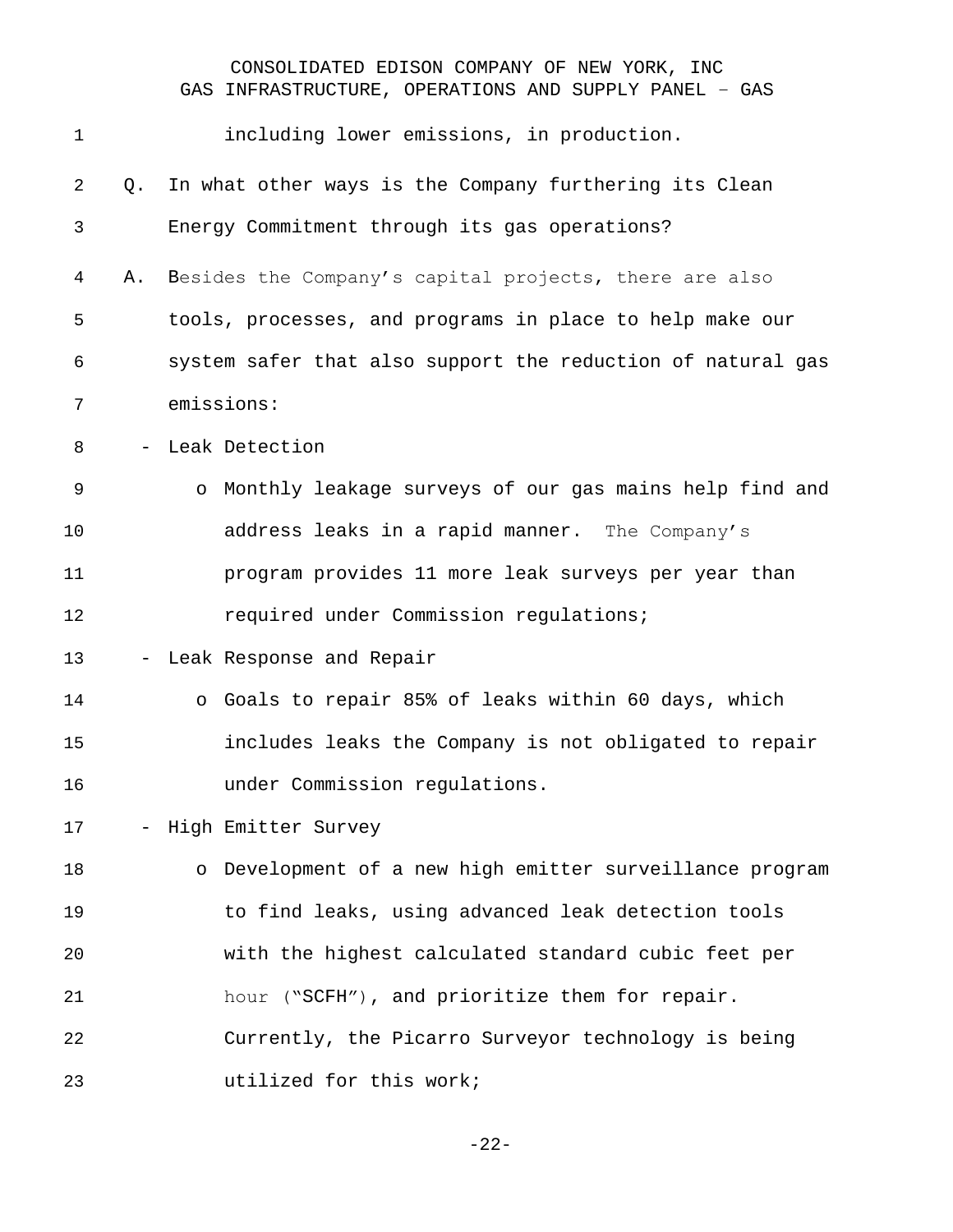- Internally coated pipe

| $\mathfrak{D}$ | o Prevents the loss of odor to newly installed steel |
|----------------|------------------------------------------------------|
| 3              | mains. This significantly reduces the pickling       |
| 4              | process which would purge gas to the atmosphere, in  |
| 5              | order to odorize the main;                           |
| 6              | - Purge Burners                                      |
| 7              | o Burn off planned natural gas releases (combusting  |
| 8              | natural gas that would have been released to the     |
| 9              | atmosphere reduces the greenhouse gases associated   |
| 10             | with these releases due to the higher global warming |
|                |                                                      |

- **potential of methane); and**
- Damage Prevention Plan

# o Plan to reduce the number of damages, which in turn would reduce the number of unplanned natural gas releases.

 Q. Is the Company also making investments to improve its resiliency to extreme weather events?

 A. In addition to the greenhouse gas reductions, the Company recognizes that systems built today need to be resilient in the face of more frequent and severe weather than our service territory has experienced in the past. To account for these risks, the Company has expanded its flood zone criteria to identify and target additional gas assets with

-23-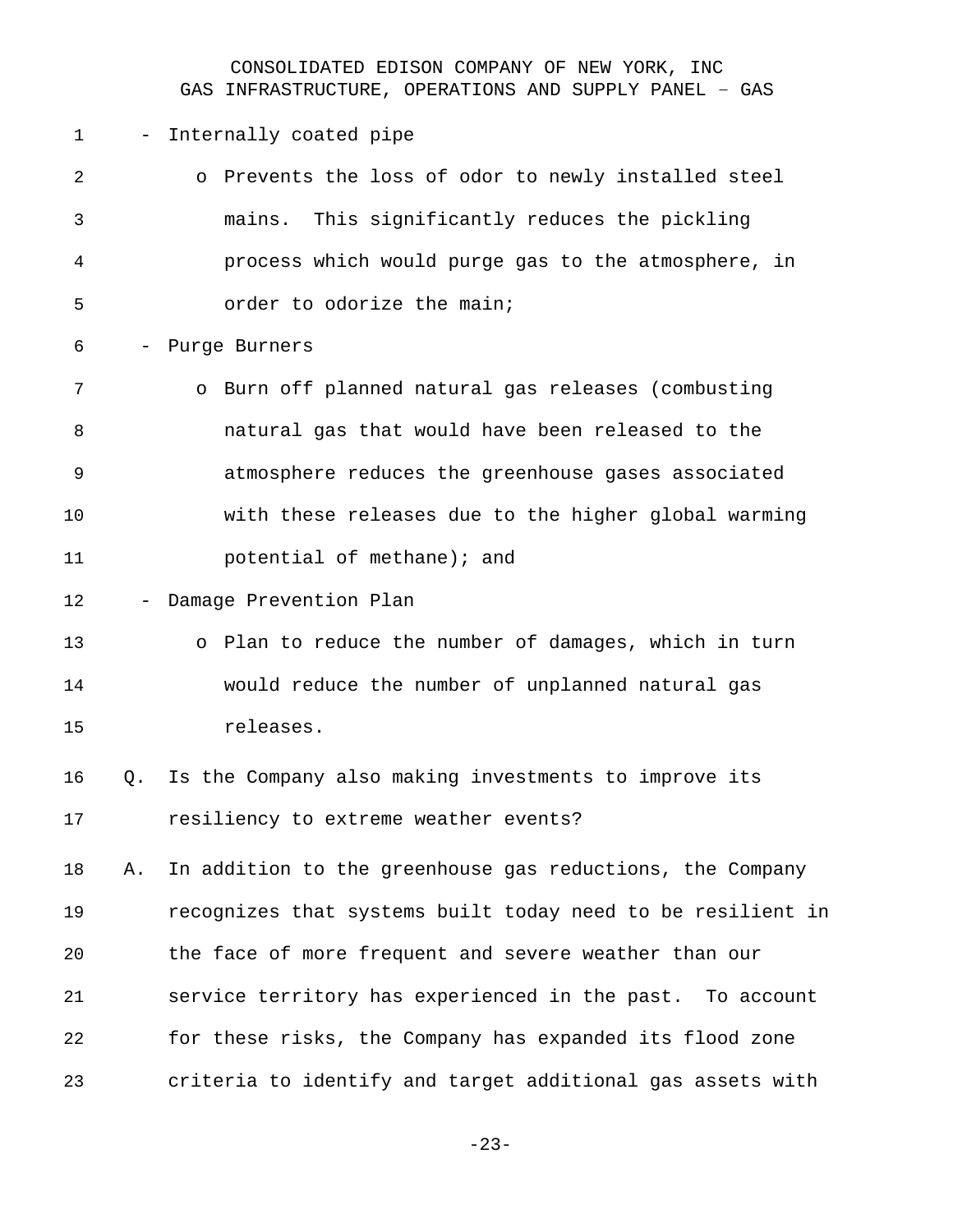the greatest risk of flooding and water infiltration. These assets will be replaced as part of our main replacement program. Additionally, the Company's Climate Change Planning and Design Guideline is being used in conjunction with our specifications to design and plan projects to the projected future changes in climate. The Company is continually reviewing new data and information to determine if additional resiliency investments may be required.

 The Company is also addressing environmental change and resiliency by incorporating higher flood elevation considerations into our design criteria, with the Company's Climate Change Planning and Design Guideline.

 Additionally, the Main Replacement Program will support climate resilience activities by replacing low pressure gas mains in flood-prone areas, using a FEMA+3 feet area. The Company will increase our targeted mileage of flood-prone gas main replacement per year.

<span id="page-23-0"></span>

#### **3. Enhancing the Customer Experience**

 Q. How will the Company's planned investments enhance the customer experience?

 A. The customer experience will be enhanced through new technology and tools designed to provide customers with the

-24-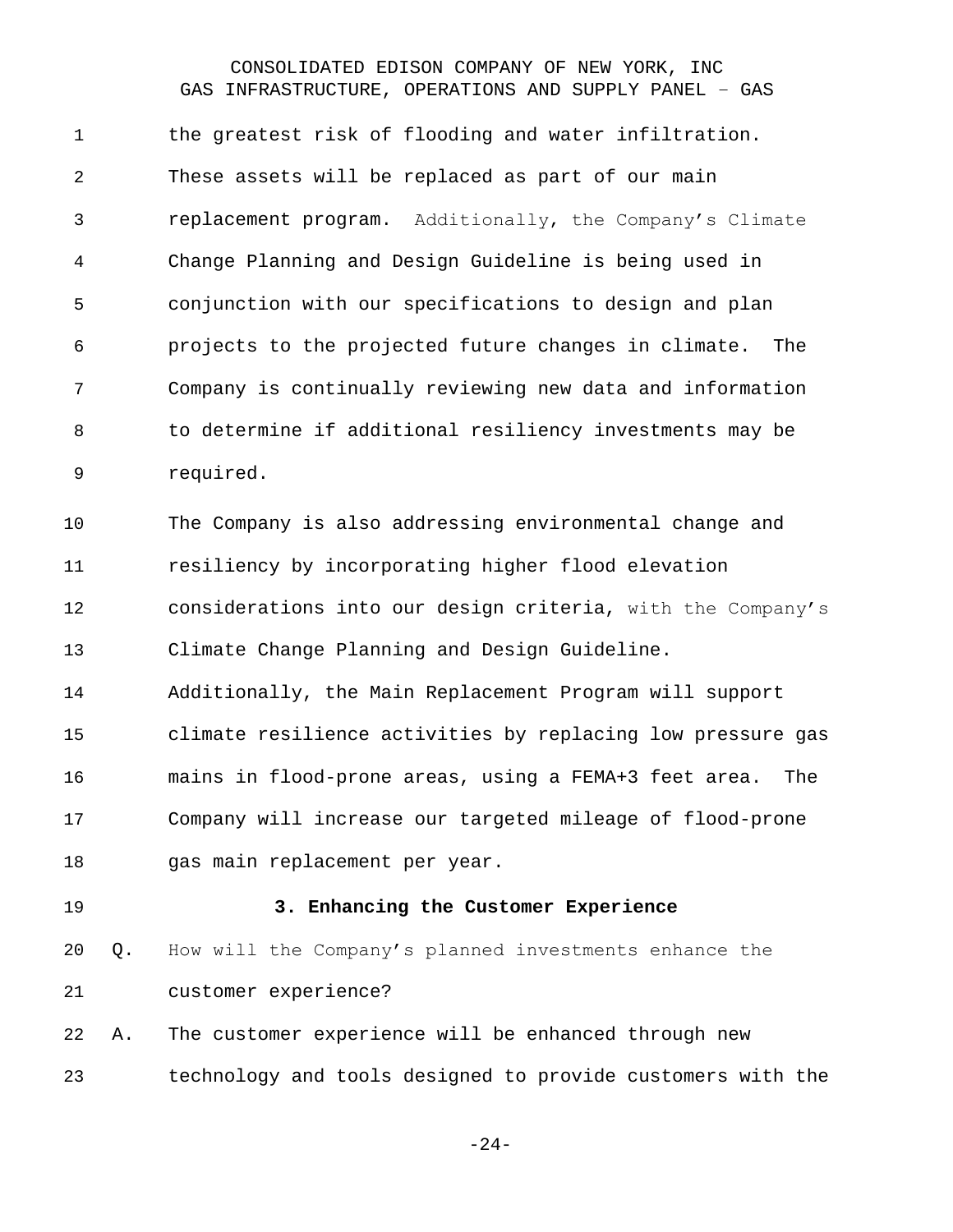<span id="page-24-0"></span>

| $\mathbf 1$    |    | information they need to make effective decisions about      |
|----------------|----|--------------------------------------------------------------|
| $\overline{a}$ |    | their energy services. In order to align with the            |
| 3              |    | corporate, city and state's clean energy initiatives, all    |
| 4              |    | potential new gas customers will be offered information      |
| 5              |    | about clean alternatives to natural gas.                     |
| 6              |    | The Company is also proposing an investment in a new Gas     |
| 7              |    | Outage Management System. When implemented, this new         |
| 8              |    | system is expected to help identify outages quicker, track   |
| $\mathsf 9$    |    | outages with advanced technology, improve efficiency in the  |
| 10             |    | restoration process, and provide timely and accurate         |
| 11             |    | information to customers when they need it most.             |
| 12             |    | D. Gas System Description                                    |
| 13             | Q. | Please provide a high-level overview of the Company's        |
| 14             |    | natural gas transmission and distribution system.            |
| 15             | Α. | A gas distributor since 1823, Con Edison currently provides  |
| 16             |    | natural gas service to more than 1.1 million customers in    |
| 17             |    | Manhattan, the Bronx, parts of Queens, and Westchester       |
| 18             |    | County. Con Edison manages a large, complex underground      |
| 19             |    | natural gas transmission and distribution system.<br>This    |
| 20             |    | system contains approximately 4,400 total miles of gas main  |
| 21             |    | with approximately 375,000 service pipes that transport more |
| 22             |    | than 330 million dekatherms of natural gas each year.<br>The |
|                |    |                                                              |

-25-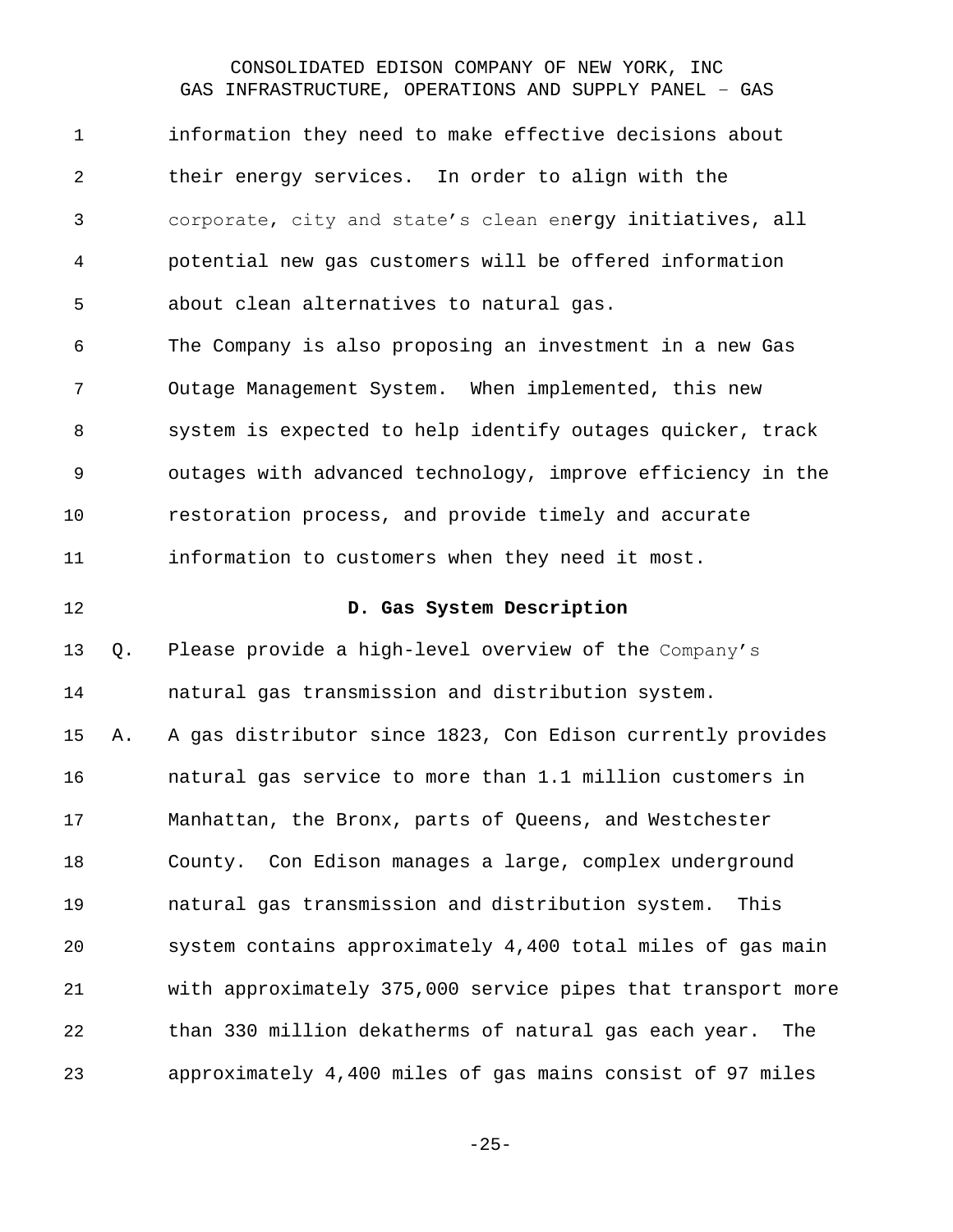of mains operating at pressures greater than 125 psig and 4,300 miles of distribution mains operating at pressures less than 100 psig. Approximately 300 miles are large- diameter distribution mains, greater than or equal to 16 inches that mostly connect the transmission mains to approximately 4,000 miles of smaller-diameter distribution mains. Q. Please provide a general description of the parameters within which the Company designs its gas system. A. We design our gas transmission and distribution system to meet state and federal gas safety requirements and the load requirements of all firm customers 365 days per year, 24 hours per day, based on the forecasted peak hourly load. Q. What are the Company's gas infrastructure replacement objectives. A. The Company's primary replacement objectives are to reduce risk, maintain safety, enhance reliability and resilience, and reduce fugitive methane emissions from the distribution system. By replacing leak prone pipe, we reduce the number of cracks and corrosion that could cause methane leaks. This provides an obvious safety advantage, reduces outages caused by flooding and, as discussed earlier, reduces emissions.

Additionally, certain projects, such as the Transmission

-26-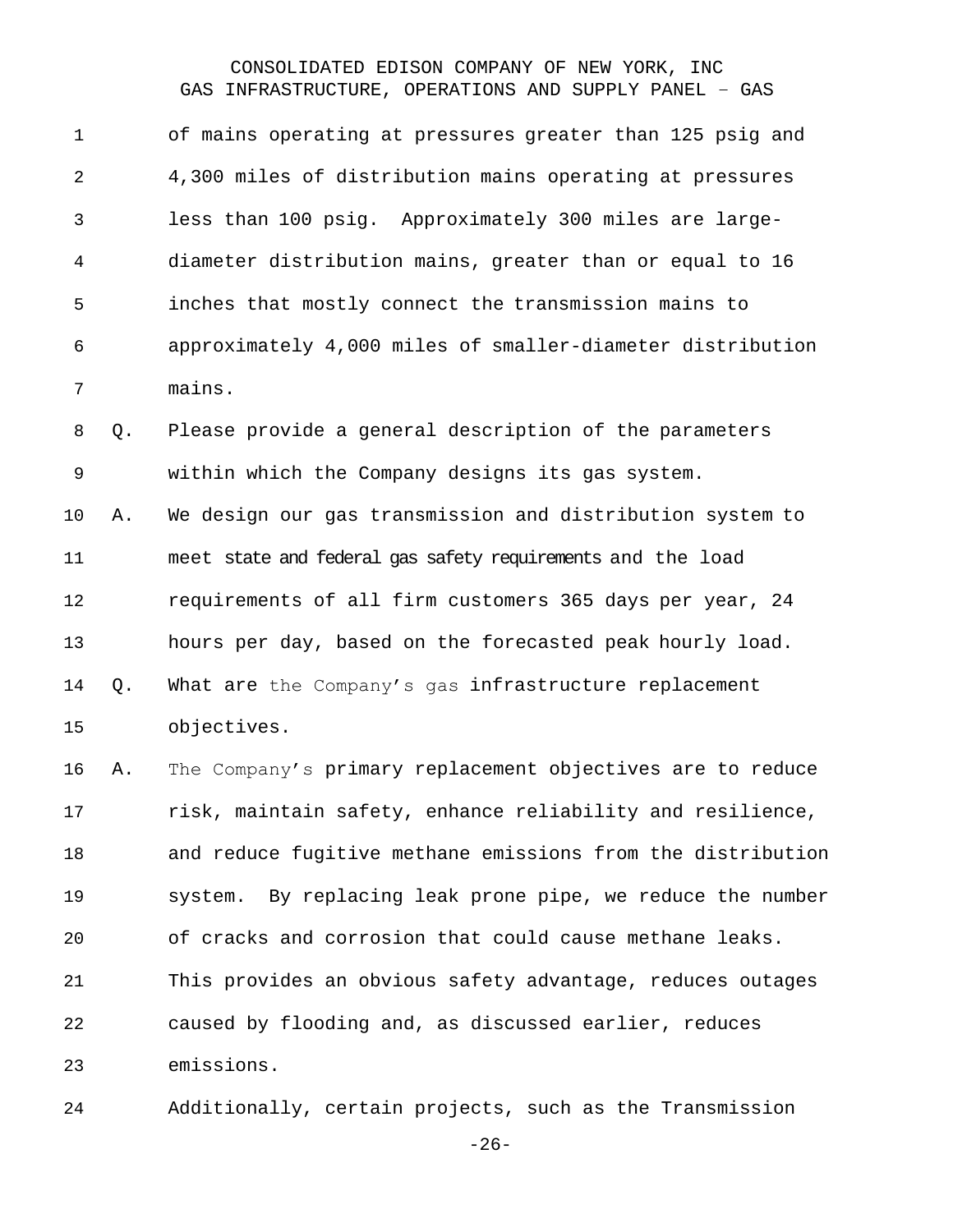replacement items, are required for regulatory compliance, in addition to risk mitigation.

 Q. How does the Company implement these objectives? A. One method of reducing risk is our distribution main replacement program ("MRP"), which proactively replaces 12- inch and smaller cast iron, wrought iron, and unprotected steel mains.

 In addition to replacing the leak prone pipe, we have an aggressive leak management program whereby we routinely seek, find and fix leaks in a timely fashion, rather than waiting to prioritize lesser hazardous leaks (*i.e.*, Type 3's) with future main replacement plans.

 The Company seeks to combine as much of this work together with infrastructure replacement, in order to minimize costs to our ratepayers; however, with a multi-year MRP ending by 2040, and a need to safeguard our environment now, we cannot allow less hazardous leaks to go unchecked and unrepaired. There will be more discussion of our safety and environmental risk reduction efforts through inspections and leak management programs in subsequent sections of this testimony.

#### <span id="page-26-0"></span>**II. CAPITAL AND O&M SUMMARY INFORMATION**

 Q. What is the Company's projected capital investment for the three rate years?

-27-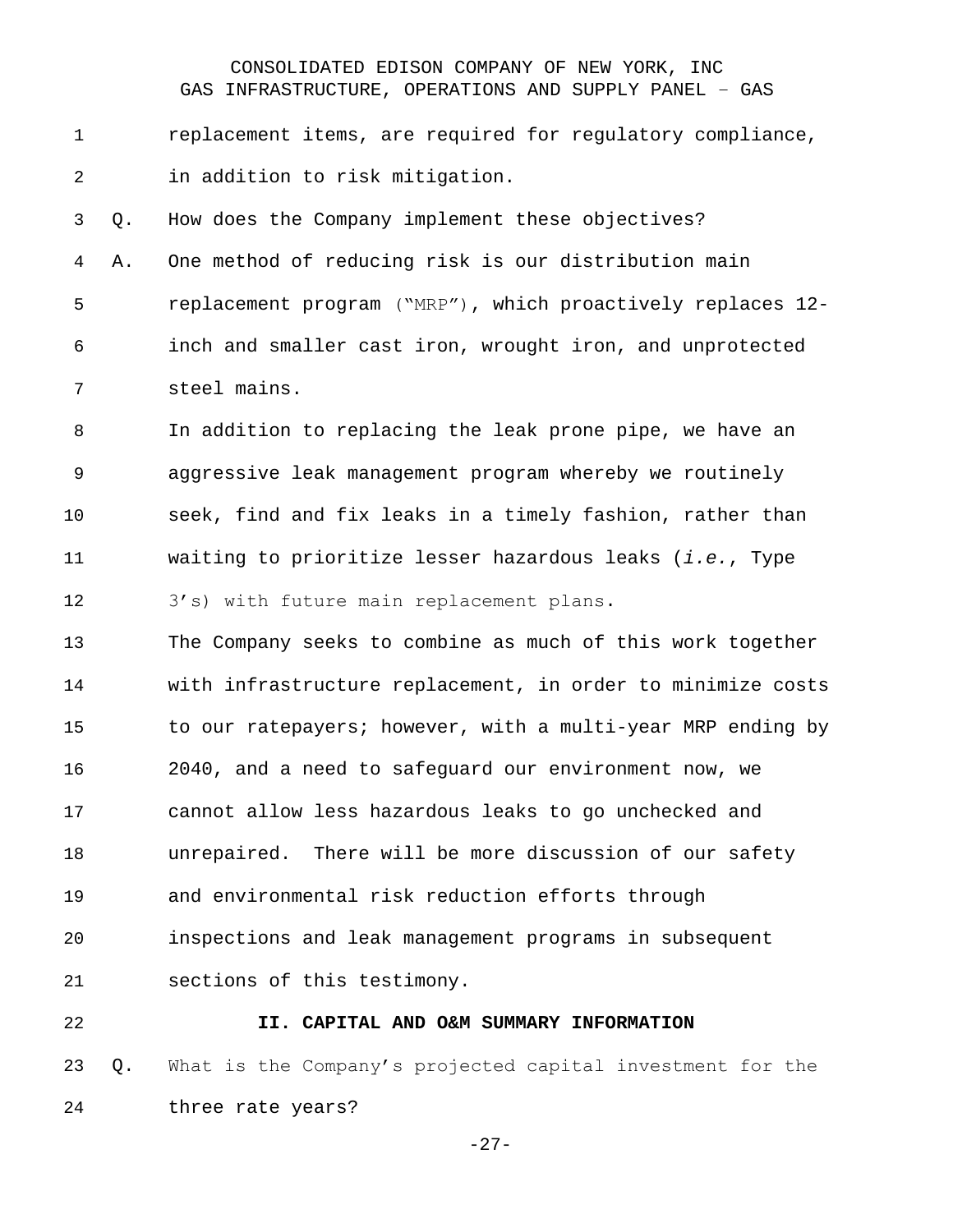| 1              | Α.    | We are planning to invest \$905.1 million in RY1, \$924.2     |
|----------------|-------|---------------------------------------------------------------|
| $\overline{2}$ |       | million in RY2, and \$890.2 million in RY3, excluding         |
| 3              |       | Municipal Infrastructure expenditures.                        |
| 4              | Q.    | What are the Company's projected O&M expenditures for the     |
| 5              |       | three rate years?                                             |
| 6              | Α.    | We are planning to spend \$179.34 million in RY1, \$182.12    |
| 7              |       | million in RY2 and \$184.65 million in RY3. Of these          |
| 8              |       | amounts, O&M program changes account for a \$40.1 million     |
| 9              |       | increase in RY1, with decreases of \$811,000 in RY2 and \$1.1 |
| 10             |       | million in RY3.                                               |
| 11             | Q.    | Was the document entitled "CONSOLIDATED EDISON COMPANY OF     |
| 12             |       | NEW YORK, INC. 2023-2025 GAS CAPITAL PROGRAMS" prepared       |
| 13             |       | under the Panel's direction and supervision?                  |
| 14             | Α.    | Yes, it was. This is the document which has been              |
| 15             |       | identified as Exhibit ___ (GIOSP-1).                          |
|                | 16 Q. | Please describe this exhibit.                                 |
| 17             | Α.    | This exhibit summarizes Gas Operations' three-year capital    |
| 18             |       | expenditures for RY1, RY2, and RY3. These capital             |
| 19             |       | expenditures are organized into the functional areas shown    |
| 20             |       | on the exhibit. This exhibit also includes the "White         |
| 21             |       | Papers" associated with the three-year capital                |
| 22             |       | expenditures. The white papers provide the description of     |
| 23             |       | work, justification, alternatives, milestones, benefits and   |

-28-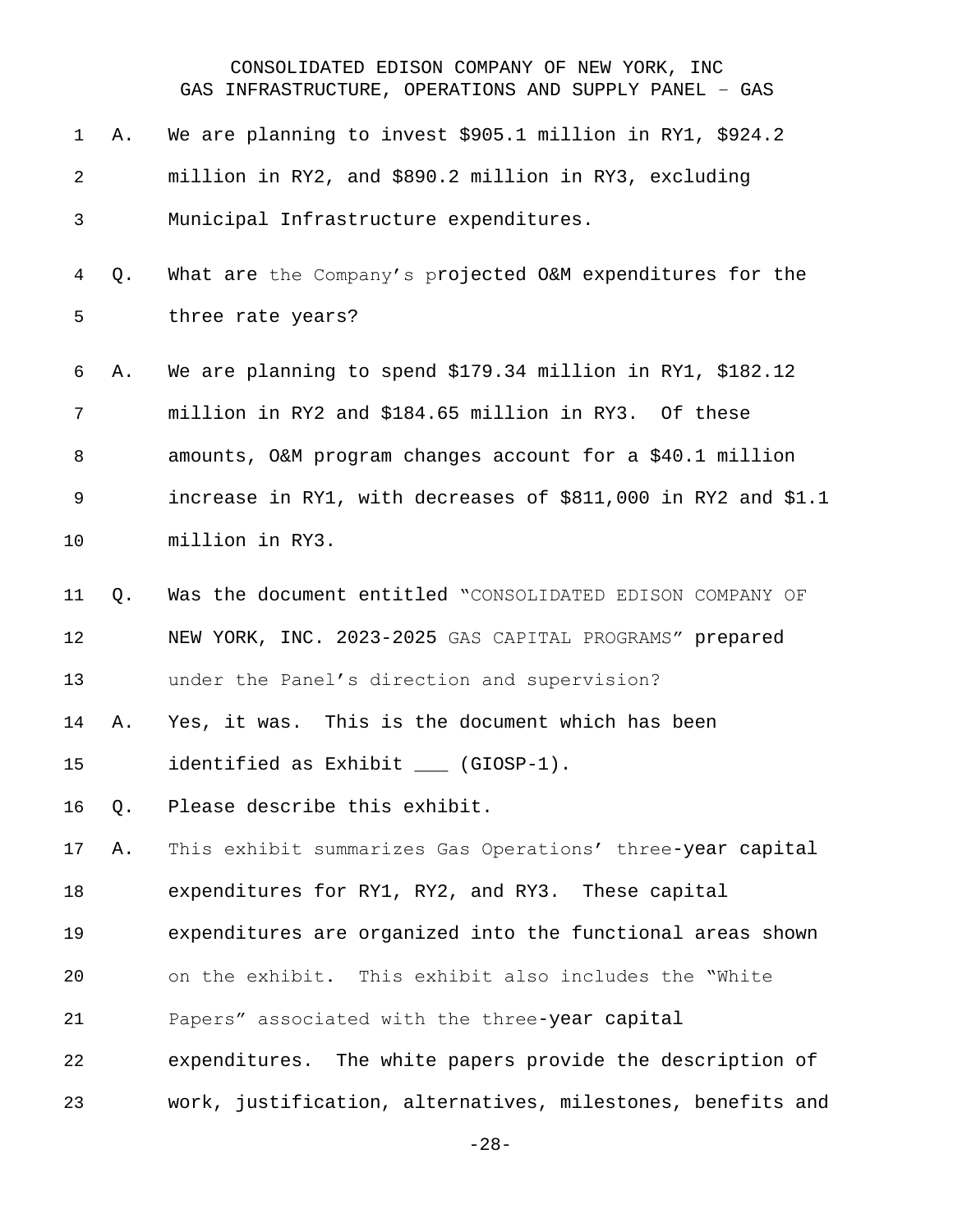| 1  |    | funding requirements for each capital program and project.  |
|----|----|-------------------------------------------------------------|
| 2  | Q. | How did you organize your testimony to address the programs |
| 3  |    | and projects in Exhibits ___ (GIOSP-1)?                     |
| 4  | Α. | The testimony is broken down into the main areas set forth  |
| 5  |    | below:                                                      |
| 6  |    | · Distribution System Improvement Programs;                 |
| 7  |    | Transmission Programs and Projects;<br>$\bullet$            |
| 8  |    | · Customer Connections;                                     |
| 9  |    | Technical Operations; and<br>$\bullet$                      |
| 10 |    | · Gas Information Technology.                               |
| 11 | Q. | Have you prepared an exhibit entitled "GAS OPERATIONS - O&M |
| 12 |    | CHANGES BY CATEGORY"?                                       |
| 13 | Α. | Yes, we have.                                               |
| 14 | Q  | Was this exhibit prepared under your supervision and        |
| 15 |    | direction?                                                  |
| 16 | Α. | Yes, it was. This is the document which has been            |
| 17 |    | identified as Exhibit ___ (GIOSP-2).                        |
| 18 | Q. | Please explain what is reflected in Exhibit ___ (GIOSP-2).  |
| 19 | Α. | This exhibit shows the Company's incremental O&M            |
| 20 |    | expenditures, compared to the 12-month period ended         |
| 21 |    | September 30, 2021 ("Historic Year"), for RY1, RY2 and RY3. |
| 22 | Q. | Do the Company's capital and O&M funding projections        |
| 23 |    | include funding for municipal infrastructure projects?      |

-29-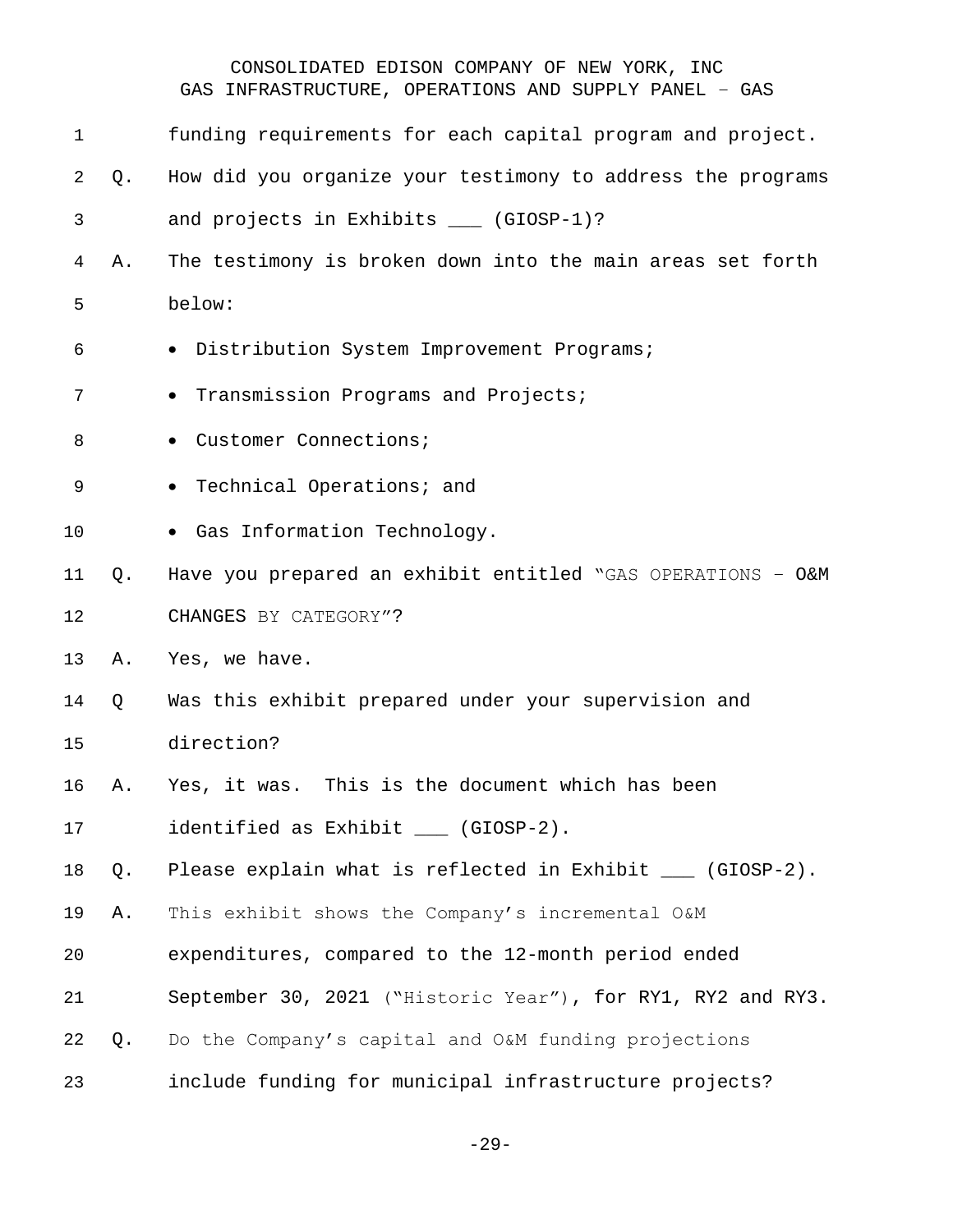A. Yes, they do. However, these Public

 Improvement/Interference expenditures are not addressed in this testimony. These expenditures instead are addressed in separate testimony provided by the Company's Municipal Infrastructure Support Panel.

#### <span id="page-29-0"></span>**III. ANNUAL CAPITAL PROGRAMS**

Q. Please summarize the gas capital request.

 A. The Panel will identify major capital programs and projects to be conducted during the rate years. Each program and project is aligned with an exhibit or associated "white paper" that describes the scope of work, cost, schedule, and justification. As shown in Exhibit \_\_\_ (GIOSP-1), the Company projects overall capital expenditures are: \$905.1 million in RY1, \$924.2 million in RY2, and \$890.2 million in RY3, excluding Municipal Infrastructure expenditures. This will provide for capital investments in:

 • Programs/projects to reduce risk, enhance safety, and reduce methane emissions including main replacement efforts to eliminate 12-inch-and-under cast iron and unprotected steel gas main over the next 20 years; • Programs/projects to improve system reliability,

 including Winter Load Relief and various system and **regulator** station upgrades;

-30-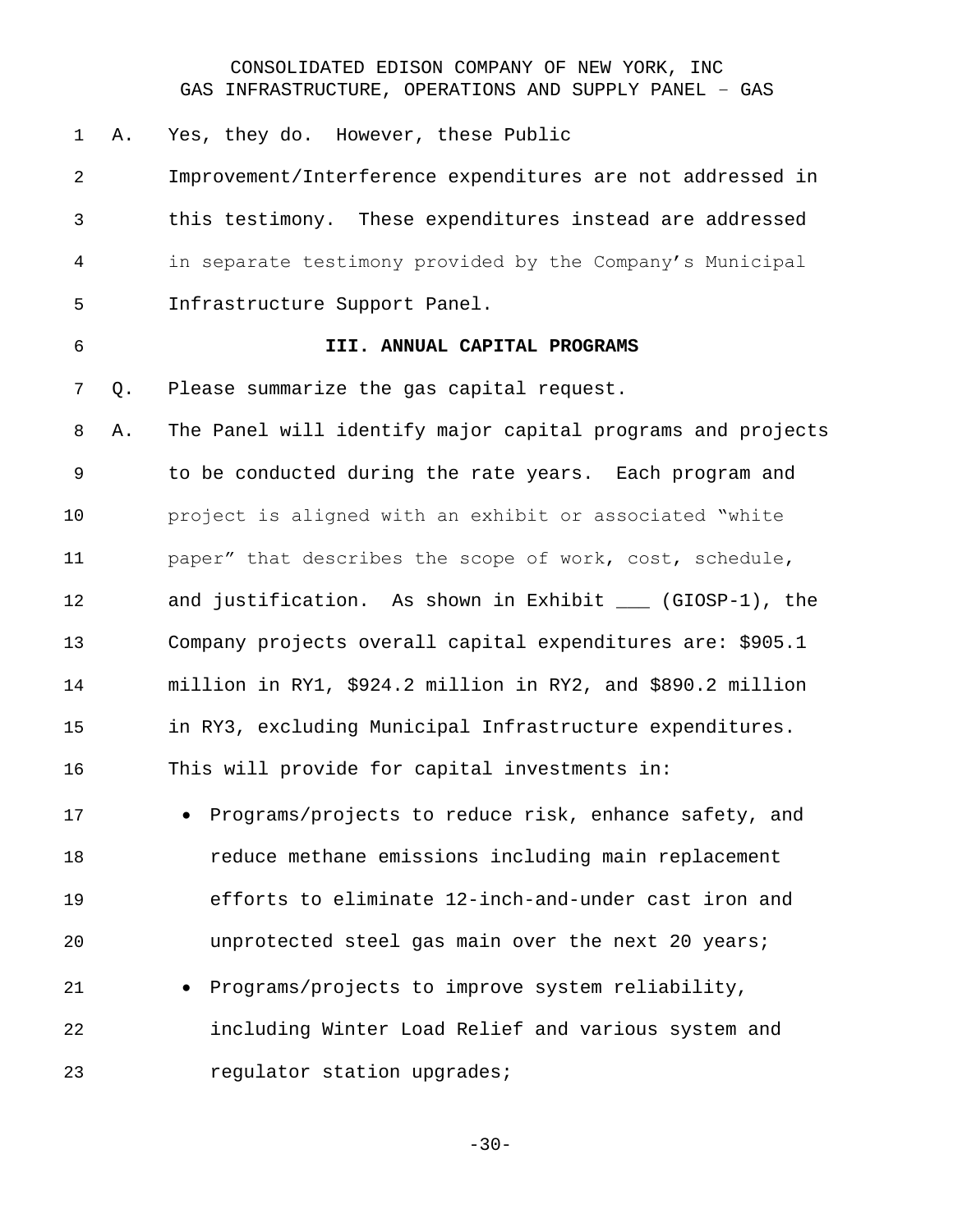- Transmission project and program investments to continue pipeline integrity management and meet regulatory requirements; and
- Information technology projects to reduce administrative and operational risk and achieve improved efficiencies and management of operations, programs and projects.

 Q. Please describe the nature of the gas capital expenditures the Company is planning, why the work is necessary, and the major drivers of the projected increase in capital

expenditures.

 A. The Company recognizes that use of its gas system must change over time and describes herein the programs it is implementing as a result. At the same time, Con Edison must continue to keep its system safe. The overwhelming majority of the Company's gas system investments are to enhance the safety of its system. This entails programs to replace and/or upgrade its piping, equipment, and facilities. As shown in Exhibit \_\_\_ (GIOSP-1), the major drivers for the increase in gas capital expenditures in RY1 include the Leak Prone Main and Service Replacement Programs and Transmission Projects. These and other projects and programs are described below within the five program areas, *i.e.,* distribution, transmission, customer

-31-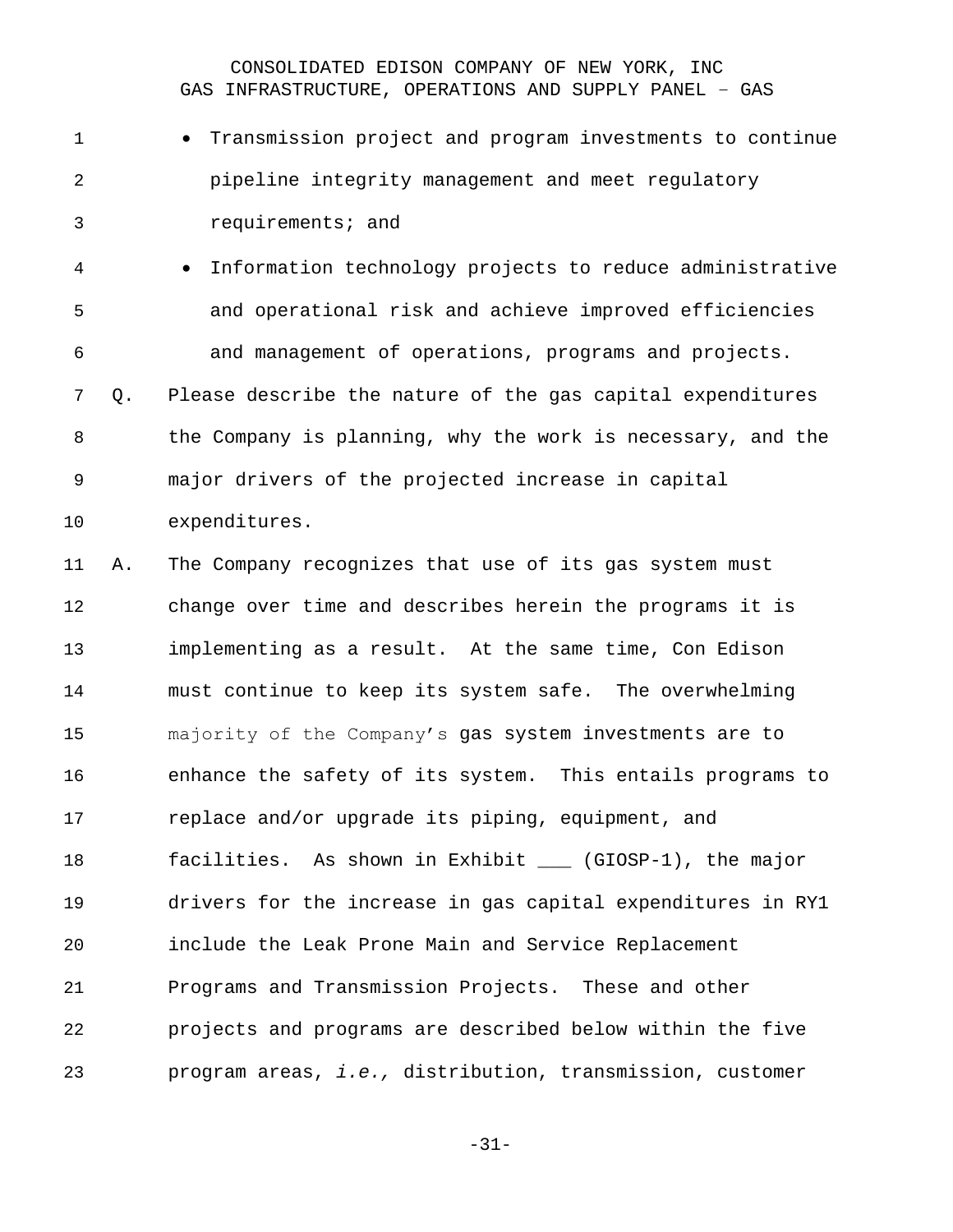connections, technical operations and information technology.

<span id="page-31-1"></span><span id="page-31-0"></span> **A. DISTRIBUTION SYSTEM IMPROVEMENT PROGRAMS 1. Distribution Integrity** Q. Describe the Company's DIMP. A. The purpose of DIMP is to enhance public and employee safety by identifying gas distribution pipeline integrity risks and implementing mitigating measures to address them. Some of these risks include distribution system leaks, excavation damages, and human error. The Company uses DIMP to enhance safety and create capital programs to improve safety. Q. How does DIMP assess risk? A. DIMP enhances safety by identifying and reducing distribution pipeline integrity risks through system analysis and by monitoring potential threats identified by internal subject matter experts ("SMEs"), regulators, gas associations and peers. Risk analysis is an ongoing process of understanding what factors affect the degree of risk posed by threats. To further enhance this process, starting in 2018, the Company moved from an evaluation process that considered risks separately under DIMP and the MRP Model, respectively, to a single consolidated risk model. The Company reviews top gas safety projects for changes and

-32-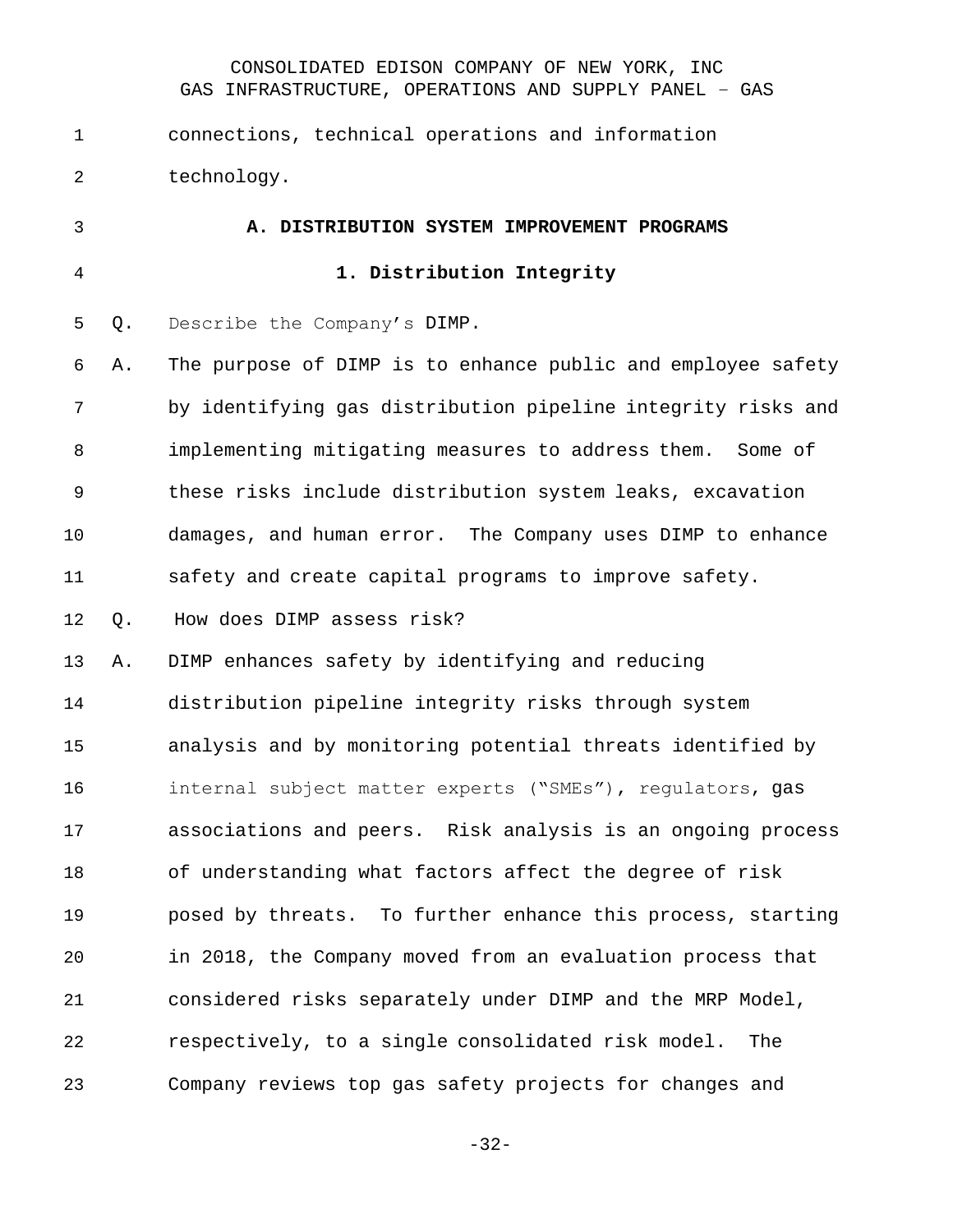considers further actions such as reprioritizing our current replacement schedule and creating new programs for mitigating or eliminating emergent risks. Q. How does DIMP drive capital investments? A. By properly collecting, documenting, and analyzing information and data about our distribution system, DIMP informs the Company's decisions on how to reduce risk through capital investments. One example is DIMP has identified leaks on small-diameter cast iron, wrought iron, and steel mains to be a threat, which is addressed through our Main Replacement Program, described further below. Q. What is the Company's strategy for the Main Replacement Program? A. The Company uses a risk-based approach to prioritize elimination of its inventory of 12-inch and smaller cast iron, wrought iron, and unprotected steel mains. Work

falls into two categories: Planned and Emergent.

 1. Planned – The Company uses the DIMP risk model to assess risk and select main replacement projects. Planned projects mainly consist of highly ranked segments and flood prone pipe. The program will support decarbonization of the gas system by targeting simplification opportunities that will decrease the footprint of the distribution gas system, as well as focusing on the abandonment of cast iron

-33-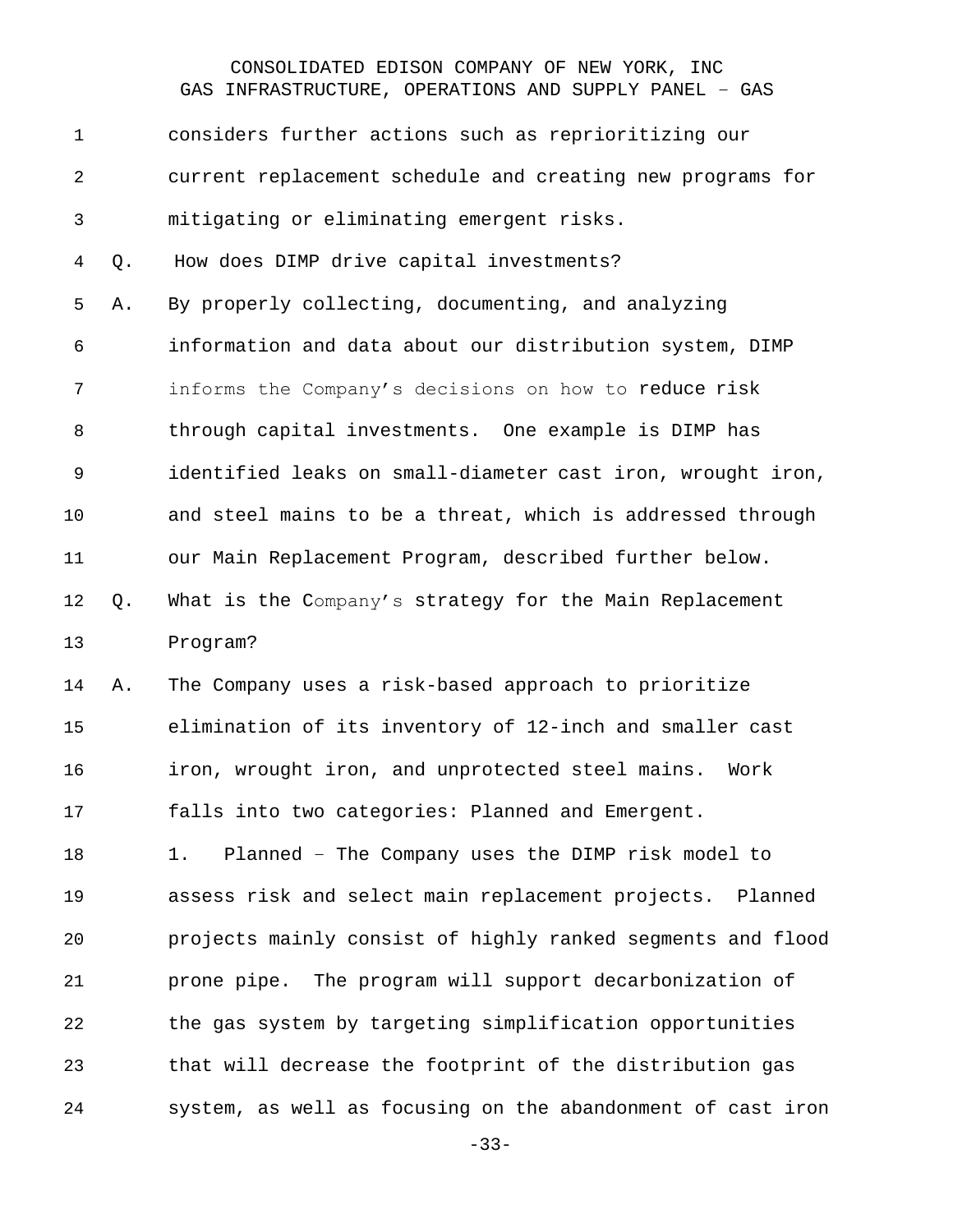1 and wrought iron pipe.

 2. Emergent – The Company identifies circumstances where leak-prone main replacement is required for reasons other than the risk model selection. These types of projects are outside of the Planned work, as described above, but support overall risk reduction efforts and can lead to cost savings. For example, the Company looks to proactively replace all 12-inch and smaller cast iron, wrought iron, and unprotected steel on a street prior to its scheduled paving date to reduce cost and prevent the need to excavate a newly paved street, should a leak occur. Some other examples of emergent conditions are leaks that cannot be repaired, cast iron encroachments, and public improvement projects. Q. How does the Company try to achieve efficiencies in its main replacement program? A. The Company proactively seeks opportunities to improve the

 reliability of our gas system and address other planned work streams in conjunction with this program. Such work includes winter load relief, customer connections, isolation valve installation, regulator station installations, and other pipework done in association with these projects. This allows us to integrate schedules so that all work streams can be efficiently planned and completed

-34-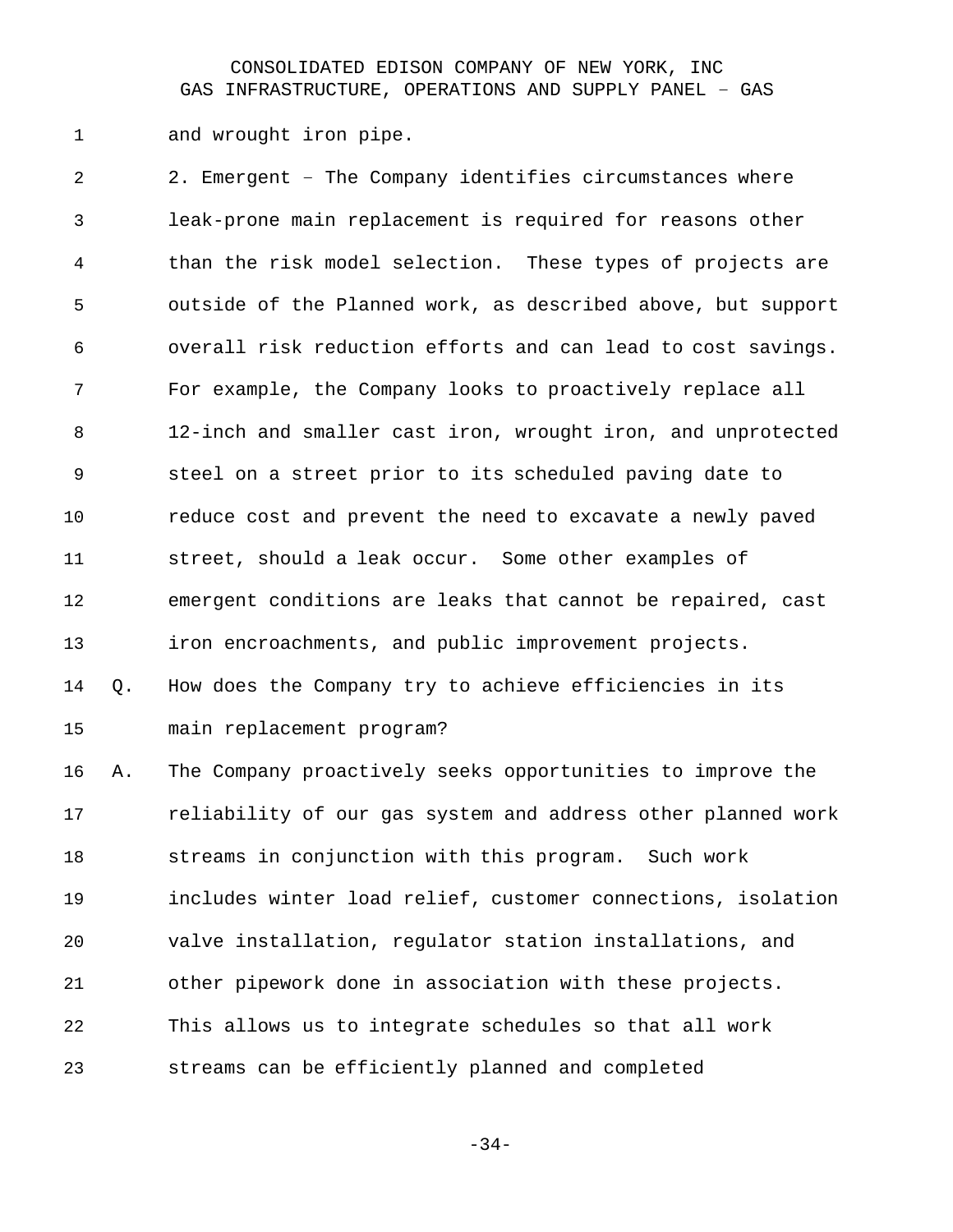concurrently. This enhanced coordination reduces the impact to customers of repeated excavations and gas work. Q. What are the proposed goals for each Rate Year? A. We propose to replace 85 miles of main in each of the three rate years. For each rate year, we will replace 80 miles of planned work and five miles of conjunctional work, such as municipal infrastructure work that eliminates leak prone pipe. These goals are in line with our 20-year replacement strategy to be completed by 2040.

 Q. Why has the Company reduced its annual main replacement target from the 90-mile annual target in effect for the last gas rate plan?

 A. We believe this modest reduction improves safety while accounting for expected decreases in system use as electrification increases. We believe it is imperative to continue to replace high-risk pipe at a rigorous pace. At the same time, we recognize that we must prepare for electrification and look for opportunities to reduce risk 19 by retiring rather than replacing pipe. Moreover, slightly modifying our targets in this filing mitigates overall customer costs without compromising our ability to complete the MRP by 2040. Specifically, our proposal reduces the requested gas revenue requirement by approximately \$23.2 million per rate year.

-35-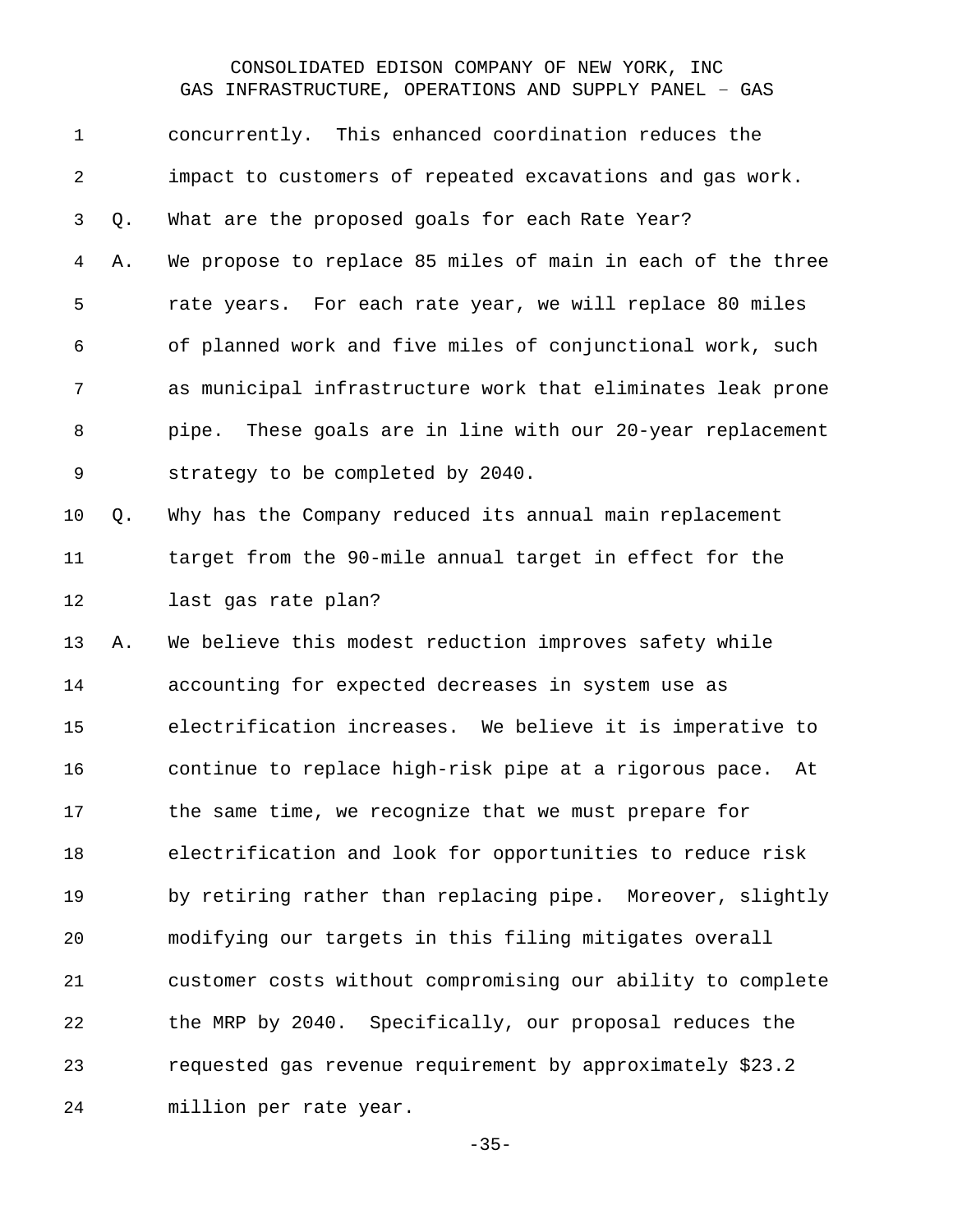Q. Is the Company adjusting its main replacement program strategy to focus more on emissions reductions? A. Yes. We are adjusting our strategy to maintain our focus on safety while emphasizing reducing methane leaks. Going forward, the Company will preferentially select cast iron/wrought iron replacement, over bare steel, when risk factors are equivalent. This shift could result in the Company reducing more methane emissions because the emissions factor for cast iron is greater than that of bare steel. Q. Is the Company taking other steps to reduce emissions through its main replacement program? A. Yes. We are increasing our efforts to simplify the gas distribution system, which will serve to accelerate our methane emissions reduction. Simplification projects allow us to abandon leak-prone assets that will not be required in the long-term, given our expectations of lower system demand as a result of electrification to meet the State's CLCPA requirements. Q. Can you quantify the emissions reductions from the MRP? A. Yes. The reduction in emissions associated with these programs is quantifiable through the use of Title 40 – CFR

98. Subpart W. The projected annual reduction is shown in

-36-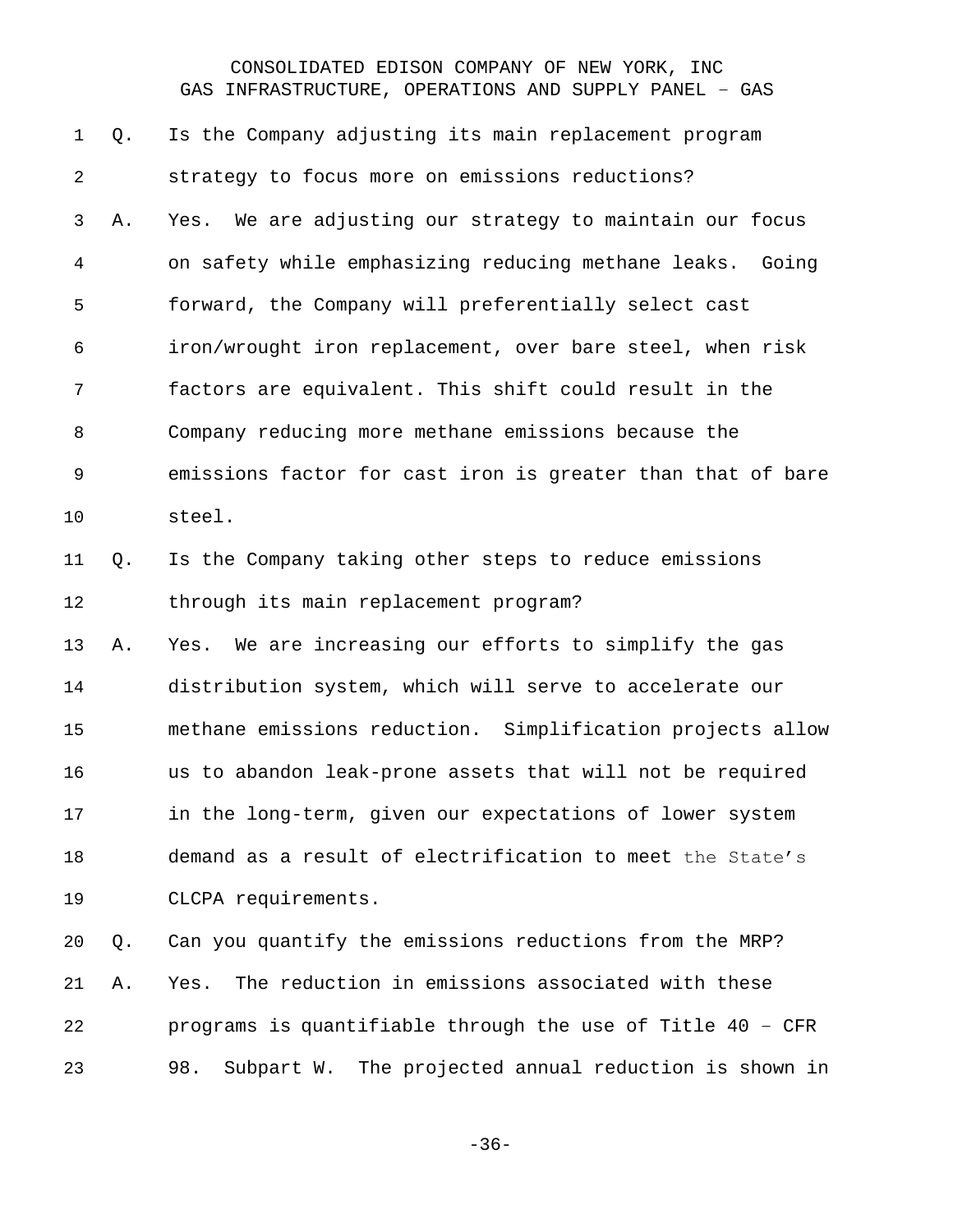- 1 the charts below:
- 

#### Table 1: Projected Fugitive Methane Emissions-CECONY





#### 

 Q. What are the projected costs of the Main Replacement Program for each rate year?

 A. The Company is projecting the following expenditures for this program: \$404.8 million in RY1, \$425.2 million in RY2, and \$442.2 million in RY3, as set forth in Exhibit (GIOSP-

- 1), which accounts for 45% in RY1, 46% in RY2 and 50% in
- RY3 of the total gas capital investment, excluding

Municipal Infrastructure projects.

Q. Does the Company have any other proposals related to its

-37-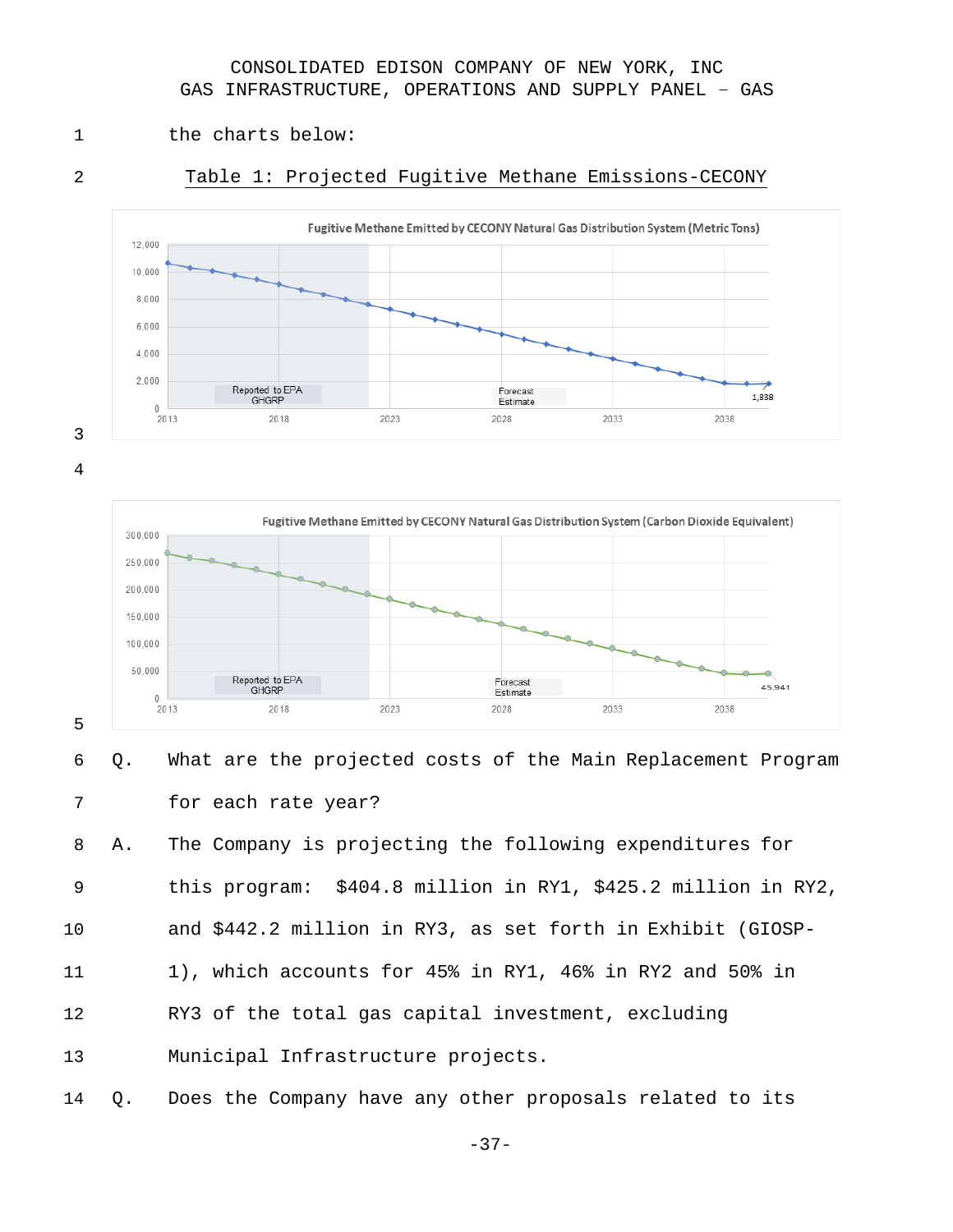Main Replacement Program?

| $\overline{2}$ | Α. | Yes, the Company proposes to capitalize all main                |
|----------------|----|-----------------------------------------------------------------|
| 3              |    | installations, regardless of length. Currently, segments        |
| 4              |    | that are less than 25 feet are expensed as O&M.                 |
| 5              | Q. | Has the Commission approved a similar proposal as part of       |
| 6              |    | any other NYS gas utility rate plan?                            |
| 7              | Α. | Yes, the Commission recently approved a similar proposal in     |
| 8              |    | National Grid's gas rate plan (Case 19-G-0309, et. al).         |
| 9              | Q. | Does the Company propose any additional investments that        |
| 10             |    | will reduce methane emissions?                                  |
| 11             | Α. | Yes. The Company is introducing a new Methane Capture           |
| 12             |    | Technology program, which will procure and deploy Zero          |
| 13             |    | Emissions Vacuum ("ZEVAC") units to construction crews.         |
| 14             |    | Currently, certain construction activities release natural gas  |
| 15             |    | to the atmosphere. The ZEVAC unit can be used to mitigate       |
| 16             |    | methane emissions on larger volume pipe replacements for pipes  |
| 17             |    | operating at greater than or equal to medium pressure (15 psig  |
| 18             |    | The ZEVAC units pump the gas out of the isolated pipe<br>MAOP). |
| 19             |    | segment being replaced and into the portion of pipe remaining   |
| 20             |    | in service. The Company plans for full deployment by the end    |
| 21             |    | The Company is projecting the following expenditure<br>of 2026. |
| 22             |    | for this program: \$1 million in each of RY1, RY2 and RY3.      |
| 23             | Q. | Is the Company proposing to continue the Safety and             |
| 24             |    | Reliability Surcharge Mechanism ("SRSM") to recover the         |

-38-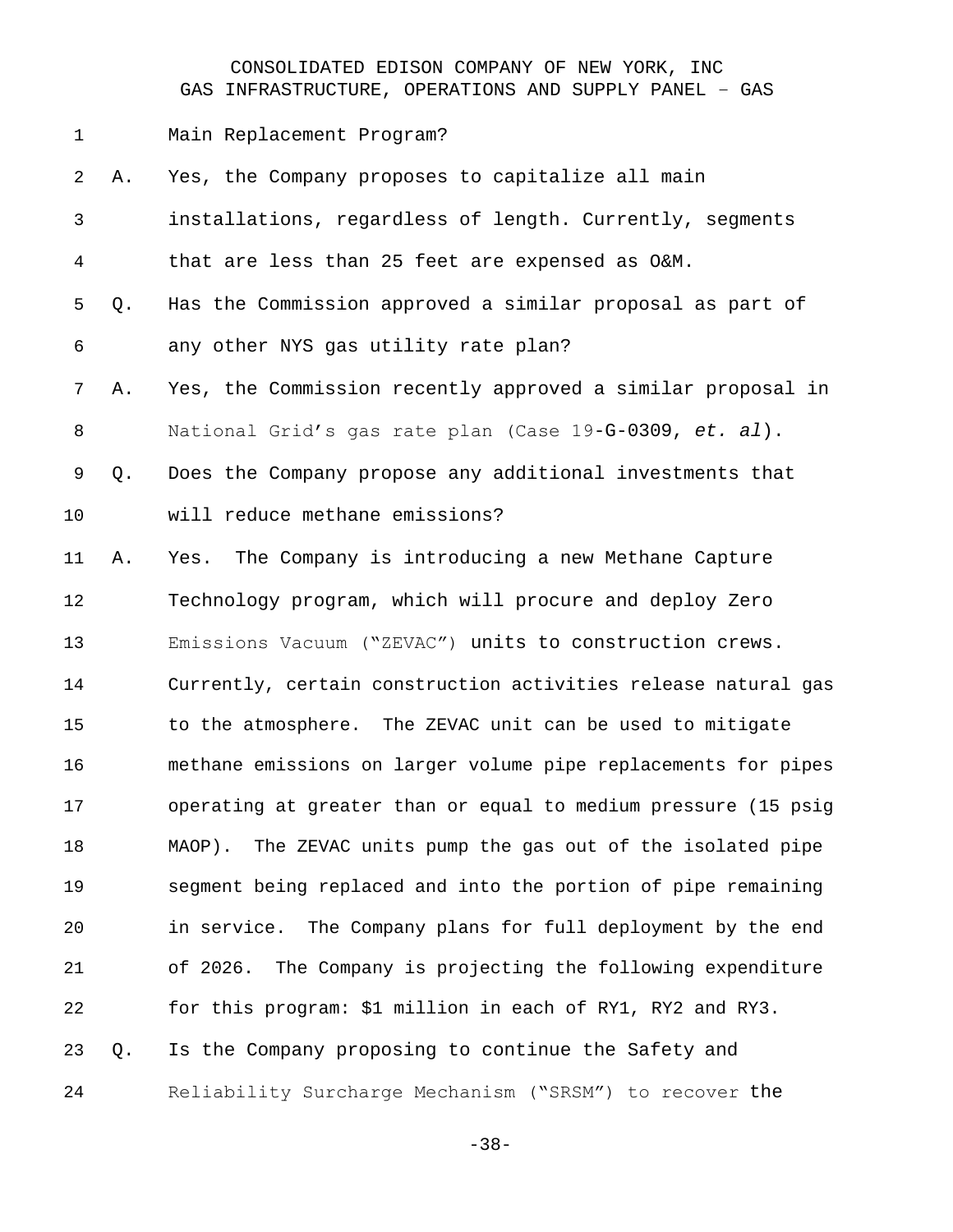carrying costs on incremental capital expenditures and O&M expenses associated with the replacement of main above the targets established for the Main Replacement Program? A. Yes, the Company proposes to continue the SRSM for the Main Replacement Program. Q. Are there additional costs not accounted for in this expenditure? A. Yes. On January 12, 2022, the Company was informed that Urbint, the company that provides our current MRP modeling software, has made the strategic decision to no longer provide maintenance and support services for their Optimain products. Maintenance and support services will be discontinued on March 31, 2023. As a result of this announcement, the Company must seek an alternative software application to fill our MRP risk modelling needs. The cost of procuring an alternative software application is currently unknown and not accounted for in the costs presented for the Main Replacement Program. Therefore, the Company plans to determine the costs associated with this new project and present this information during the update phase of the proceeding. **2. System Reliability**

Q. Are you planning any other programs that will address risk

-39-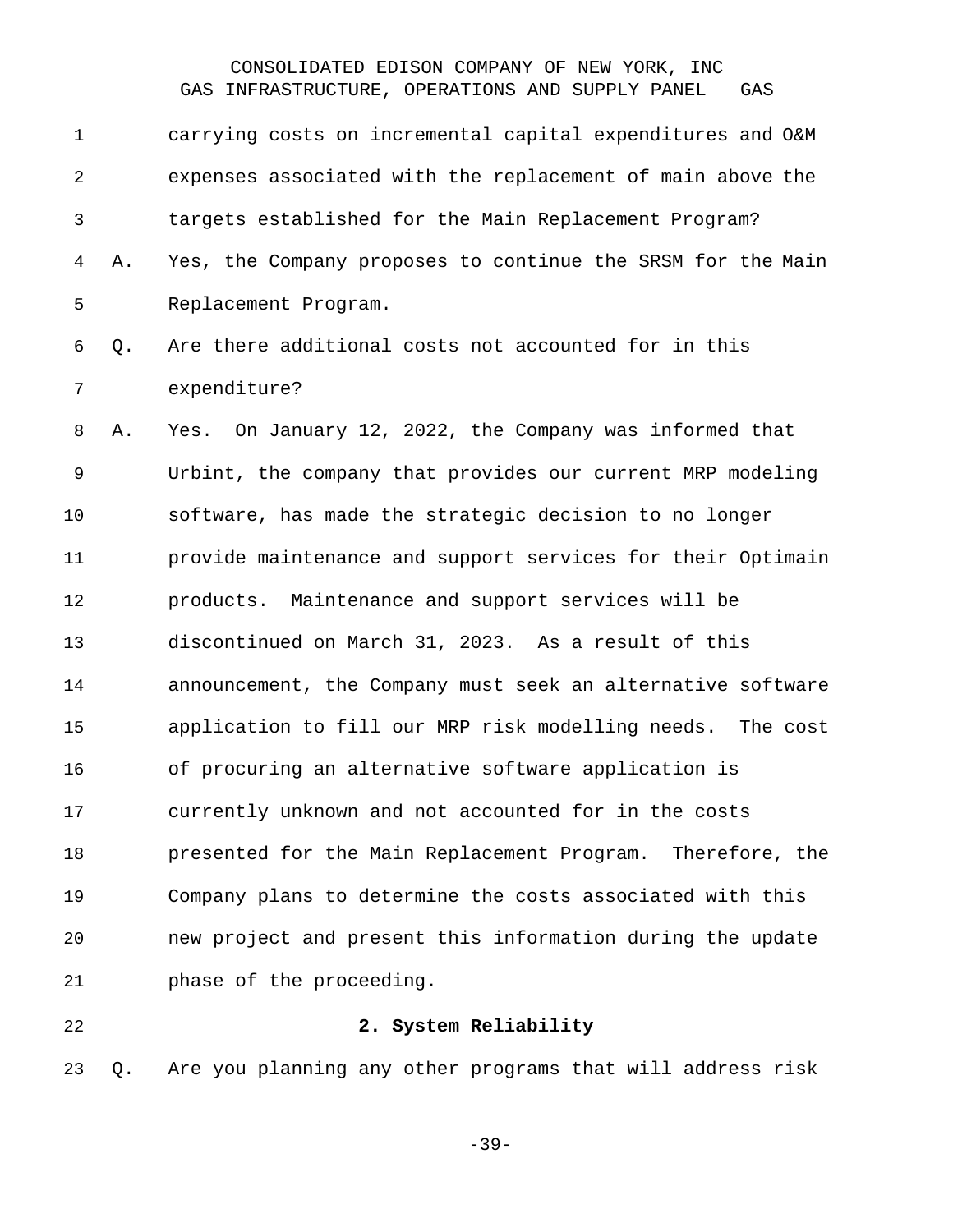on the distribution system?

 A. Yes. We plan to continue our gas system reliability improvement programs, which are described in the Company submitted White Papers. Some key programs include the Gas Reliability Improvement Program and Winter Load Relief. Currently our design criteria for regulator stations includes installation of components to prevent over pressurization of our gas distribution system. We also plan on initiating a program to install additional equipment to provide redundancy to the existing over pressure protection ("OPP") components, which is discussed 12 later in this testimony. The benefits of the Company's proposed gas system reliability programs are described in more detail below.

 *Improve safety/reduce risk*: The Gas Distribution System Over Pressure Protection improvement program will improve public safety and continue to reduce the risk of an over pressurization event by employing secondary OPP technology on our gas distribution system. Where regulator stations employ primary and monitor regulator design, this program will seek to eliminate common mode of failure by providing added protection, as outlined in the Protecting Our Infrastructure of Pipelines and Enhancing Safety ("PIPES")

 $-40-$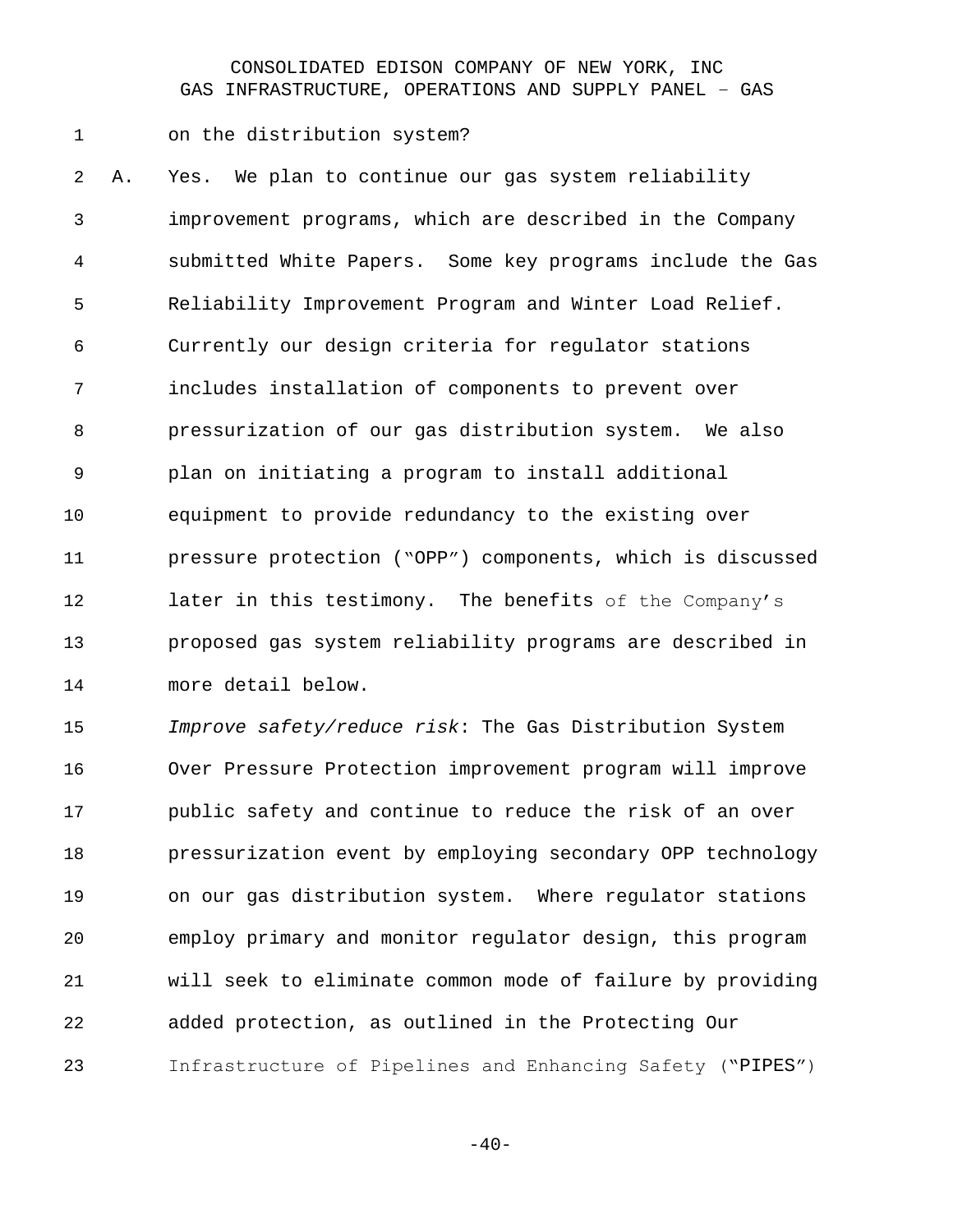1 Act, Section 206.<sup>2</sup> An over pressurization downstream of the regulator stations may create leaks on the system or, in the worst case, put life and property in imminent danger. This program increases public safety, and at the same time provides environmental benefits by minimizing methane emissions.

 *Operational excellence:* Supply mains facilitate the delivery of natural gas to every customer on the Con Edison gas system. Improvements to these facilities are needed to enable the Company to continue to deliver reliable gas service to all our customers on the coldest winter days. This will be accomplished largely by planned capital programs, including the Winter Load Relief and the Gas Reliability Improvement Programs.

 *Customer experience:* Programs such as Winter Load Relief and the Regulator Station Revamp Programs are designed for the natural gas system to be able to accommodate required gas pressures for existing customers as well as provide reliable service with minimal interruption, thus enhancing the customer experience.

 Q. Please describe the planned work for each of the above-listed programs, the costs projected in RY1, RY2 and RY3,

-41-

PIPES Act of 2020, S. 2299, 116th Cong. (2019)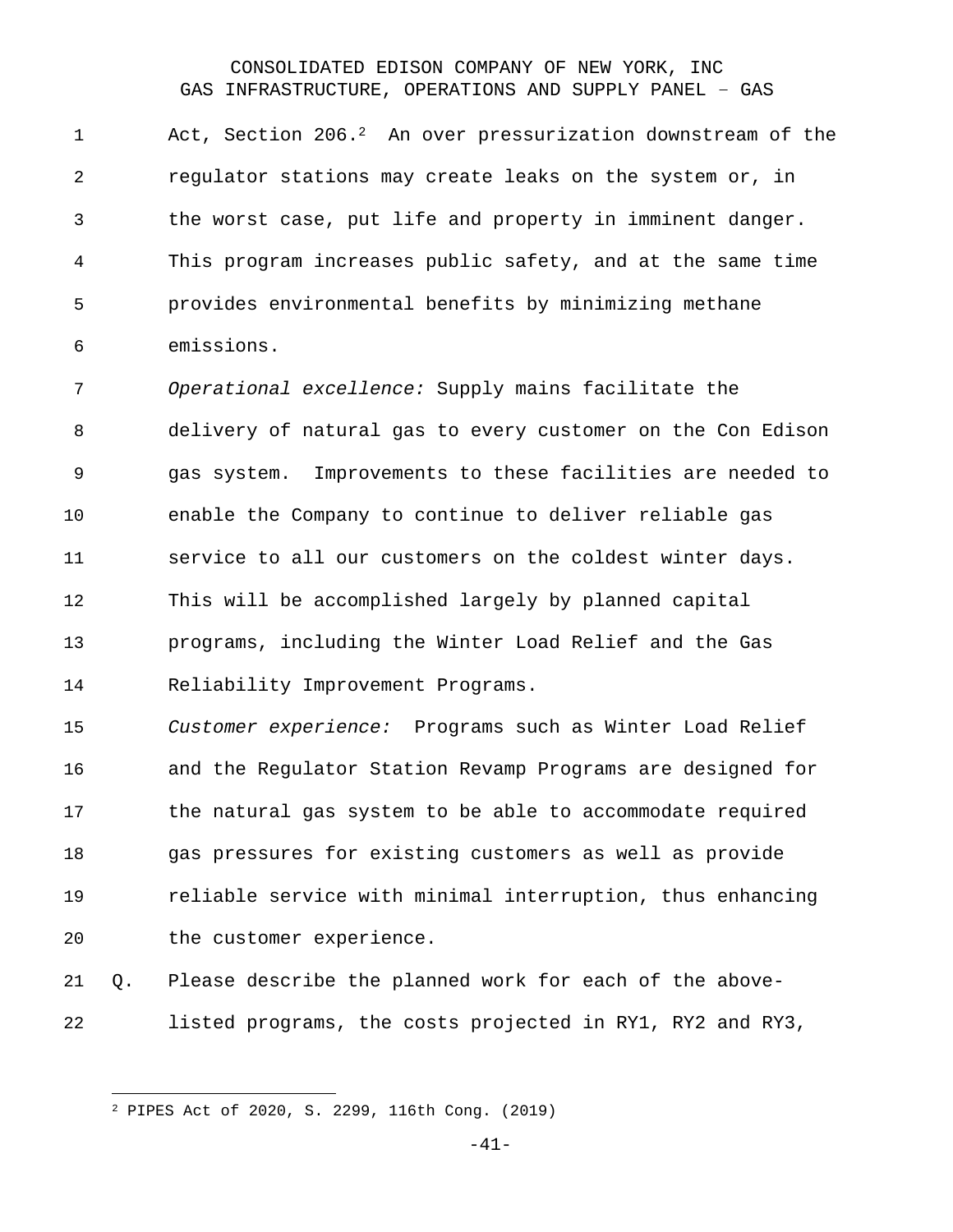as well as additional details regarding the benefits of this work.

 A. 1. Winter Load Relief – To maintain system reliability, Con Edison needs to reinforce our systems to achieve the minimum pressures required to serve customers. We must also reinforce our system to maintain minimum inlet pressures to our low and medium-pressure regulator stations. Using our annual network analysis model validation process, we project anticipated system loads and system performance for the following winter season. Where marginal pressures are anticipated, areas are identified for additional reinforcement and can be addressed through specific recommended projects under the Winter Load Relief program. These projects typically consist of installing new mains to make ties or replacing smaller mains with larger diameter mains to eliminate area constraints. The Company is projecting the following expenditures for Winter Load Relief related projects: \$13.4 million for RY1, \$14.0 million for RY2 and \$14.3 million for RY3, as set forth in 20 Exhibit \_\_\_ (GIOSP-1).

 2. Gas Reliability Improvement Program – Our priority is to avoid large-scale outages on our system during peak demand periods. To address this potentially devastating and costly risk, system reinforcements such as main ties,

-42-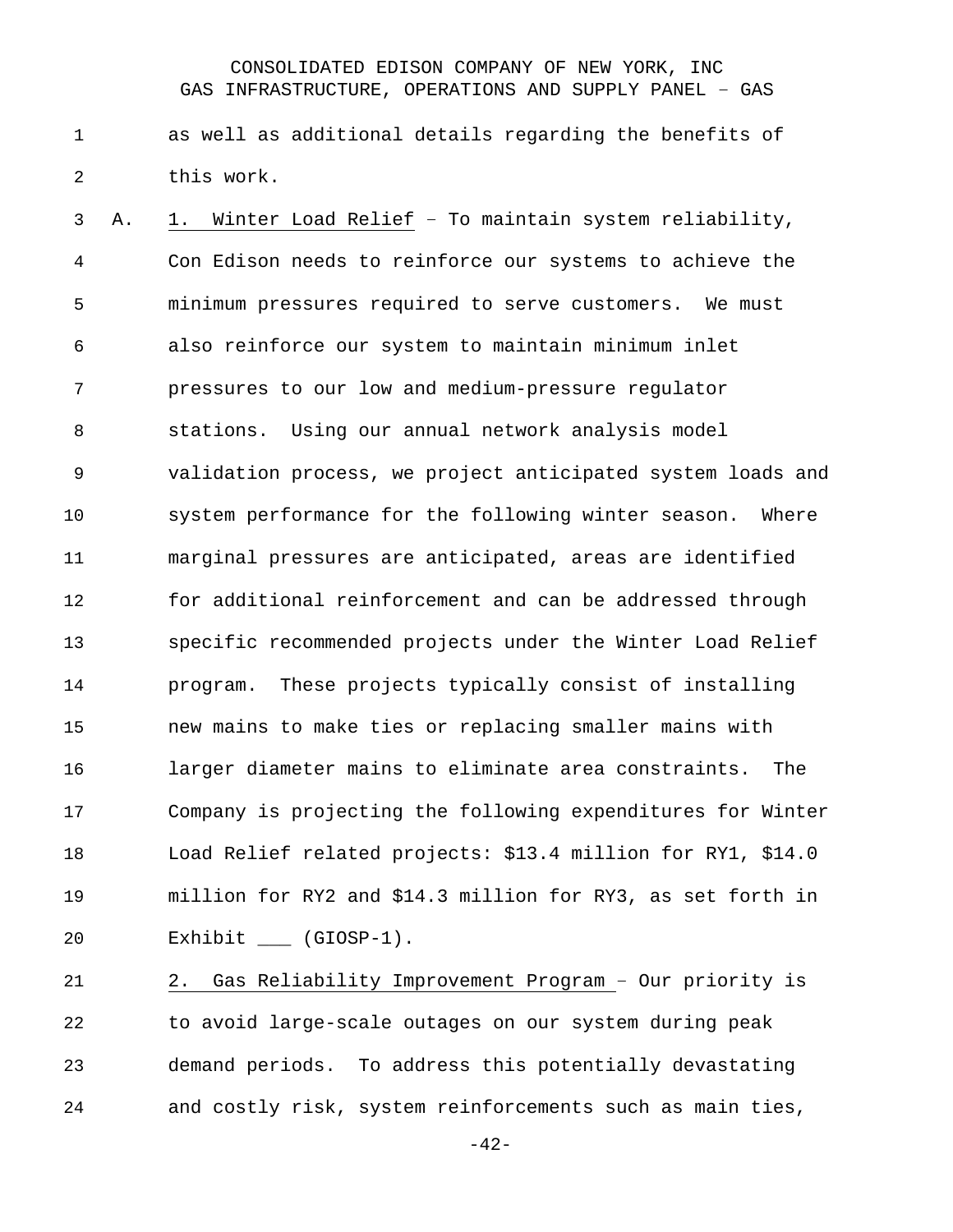or regulator station upsizing are needed, specifically targeting vulnerable segments, more described in the whitepaper. The Company is projecting the following expenditures for the Gas Reliability Improvement Program: \$10.1 million for RY1, \$10.7 million for RY2 and \$10.7 million for RY3, as set forth in Exhibit \_\_\_ (GIOSP-1). **B. TRANSMISSION PROGRAMS AND PROJECTS** Q. Please describe Con Edison's gas facilities, which operate above 125 psig. A. Con Edison has 97 miles of 6-inch to 36-inch diameter mains in Manhattan, Queens, the Bronx, and Westchester County, that operate above 125 psig. For purposes of this testimony, these pipelines will be referred to as transmission. These mains, most of which were installed between 1947 and 1973, have a maximum allowable operating pressure of either 245 psig or 350 psig. The transmission facilities are supplied by seven gate stations from four pipeline companies. In addition, most of these facilities are part of a larger regional network called the New York Facilities ("NYF") System, which is jointly owned and used by Con Edison and National Grid. Con Edison's system is connected to National Grid's system at two bi-directional metering stations, as well as five metered take-off locations in Queens.

-43-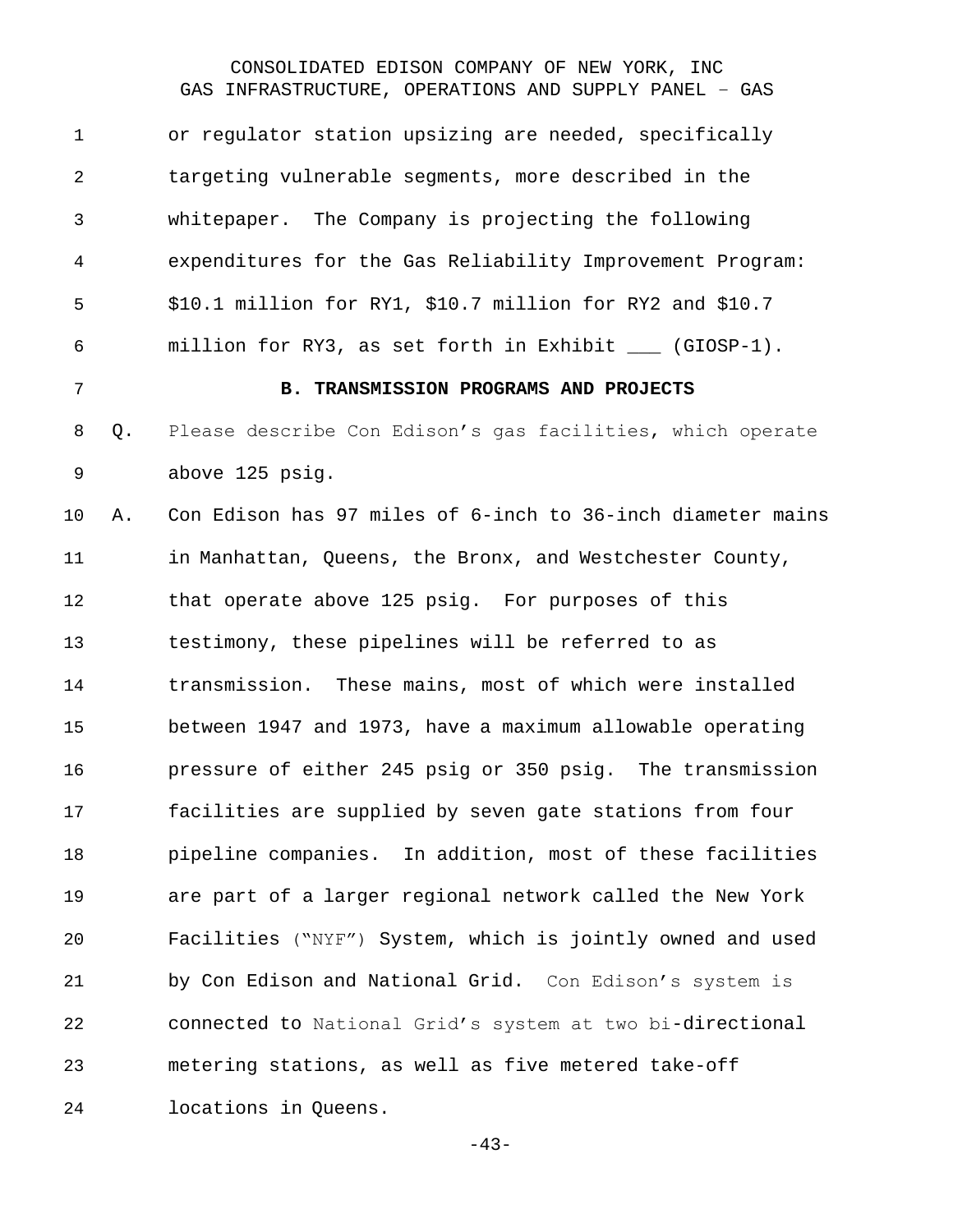- Q. Please describe the capital investment that is planned for 2 the gas transmission facilities.
- A. As presented in Exhibit \_\_(GIOSP-1), the following expenditures are related to transmission programs and projects: \$115.3 million in RY1, \$133.8 million in RY2 and \$112.8 million in RY3. These investments are required to comply with the new state and federal Transmission MAOP Reconfirmation Rule (MAOP Rule, part 1).
- 

#### **1. Transmission Risk Reduction and Reliability**

 Q. Please describe each of the gas transmission capital programs and projects that are planned for the 2023-2025 period and how they address safety and reliability. A. The gas transmission capital programs are as follows: 1. Installation of Remotely Operating Valves ("ROVs") - This program provides for rapid isolation of a compromised section of the transmission facilities; rapid isolation of transmission facilities at river and tunnel crossings and 18 at the outlet of gate stations; and rapid separation of intersecting transmission mains at tee or branch locations. The ROV program consists of converting existing

 transmission valves or installing new ROVs to meet the future ROV design criteria, specifically targeting those transmission mains that are not slated for pipeline

-44-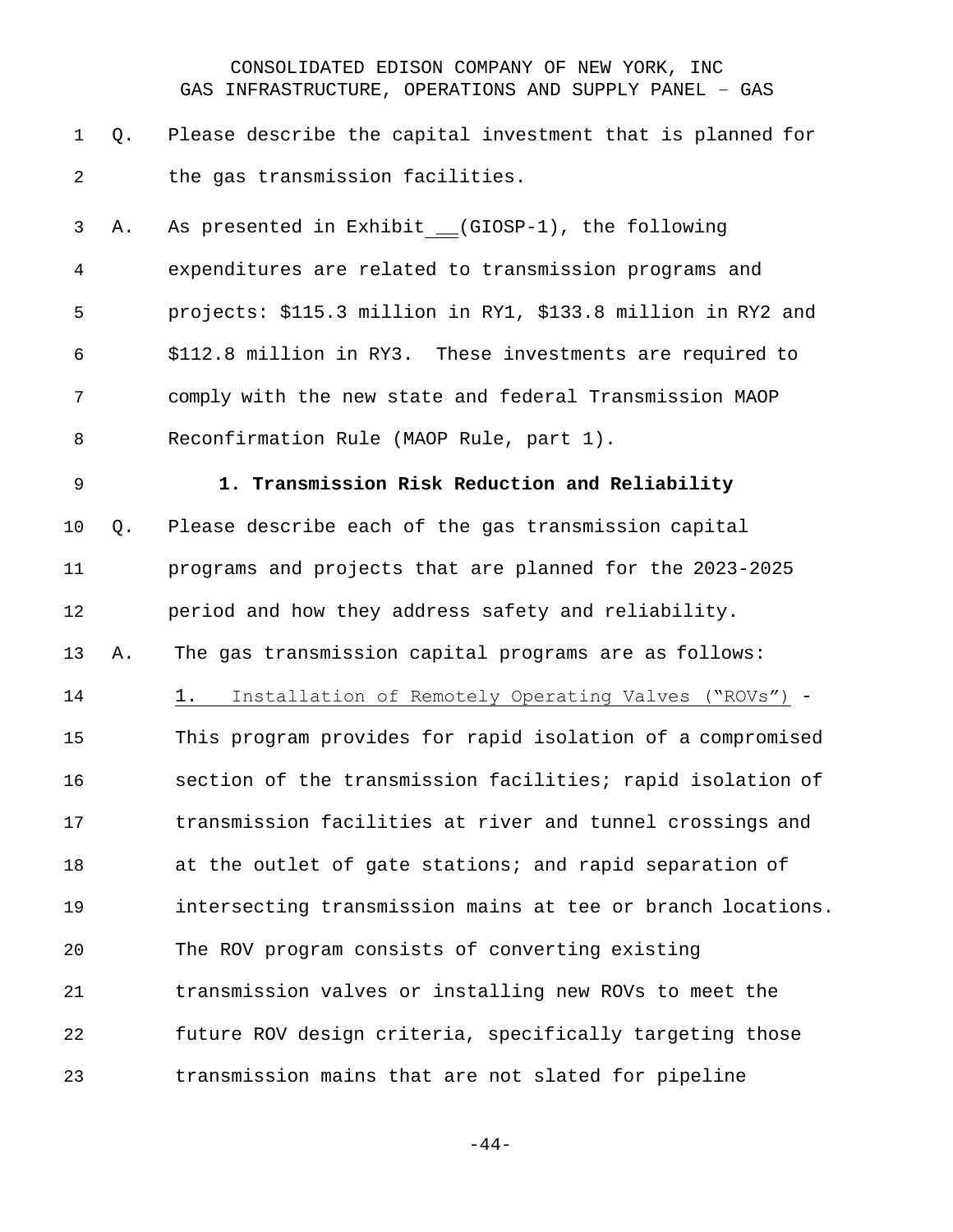replacement. Once the program is complete, the closure of any two consecutive ROVs will not negatively impact supply mains or the distribution system on an average winter day. Five total ROVs are required to meet System Design Criteria, as part of this program. All will be installed by the end of RY3. The Company projects the following expenditures for this program: \$ 3.1 million in RY1; \$3.3 million in RY2; and \$3.3 million in RY3, as set forth in 9 Exhibit (GIOSP-1).

 2. The Newtown Creek Metering Station - This is a capital project that addresses a facility constructed in 1951 that contains older piping configurations and obsolete metering equipment that is maintenance intensive. One of those pieces of new equipment is the addition of a new control valve that would allow Con Edison to control the flow rate to National Grid. Our ability to control flow to National Grid would allow us to regulate the Con Edison portion of the gas transmission system and protect the Con Edison portion of the gas transmission system from abnormal operating conditions and maintain flow to the maximums permitted under the New York Facilities agreement. The Company forecasts the following expenditures for this project: \$15.6 million in RY2; and \$14.5 million in RY3, as set forth in Exhibit \_\_\_ (GIOSP-1).

 $-45-$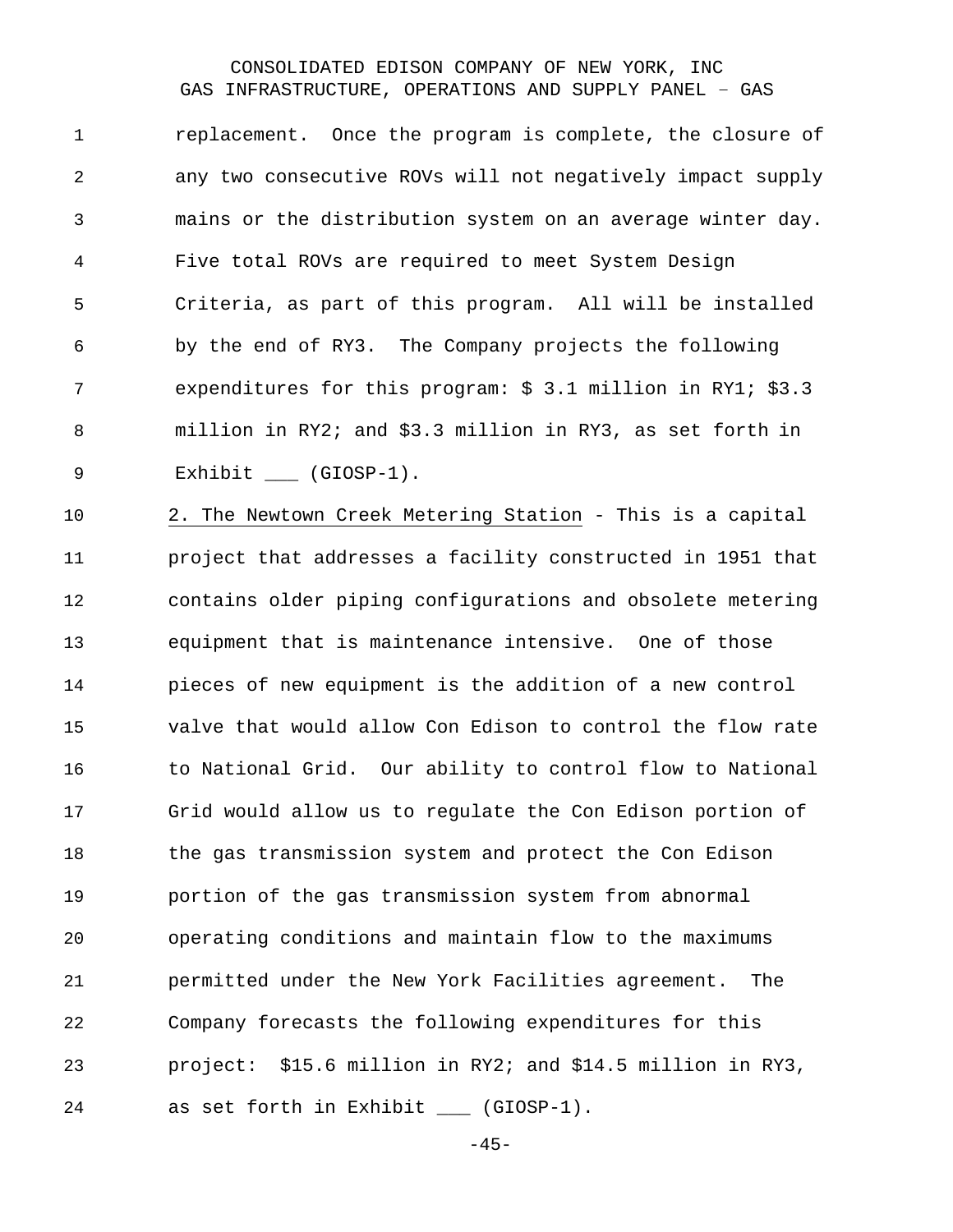3. Transco Gate Station Over Pressure Protection – This project addresses the installation of Con Edison owned OPP at the following Transco facilities: Transco's Upper Manhattan Gate Station located in Manhattan and Transco's Central Manhattan gate station located in New Jersey. The Con Edison OPP will provide for the safe operation of the gas transmission system if Transco's OPP device at any of the two gate stations fails and the pipeline's operating pressure cannot be controlled. This project will also include installing new piping from the Transco-Con Edison demarcation point up to the outlet of the ROV with piping for the same MAOP as the Transco station inlet piping. The Company forecasts the following expenditures for these projects: \$10 million in RY1; and \$10.0 million in RY2, as 15 set forth in Exhibit \_\_\_ (GIOSP-1).

 4. Knollwood Overpressure Protection Project - This project addresses the installation of Con Edison owned OPP at the Tennessee Knollwood Gate Station. Upgrades at the Knollwood station are to be completed in 2022, after which, this OPP project can commence. The Con Edison OPP will provide for the safe operation of the gas transmission system in the event that the pipeline's OPP device fails and the pipeline's operating pressure cannot be controlled. This project will also include the installation of new

 $-46-$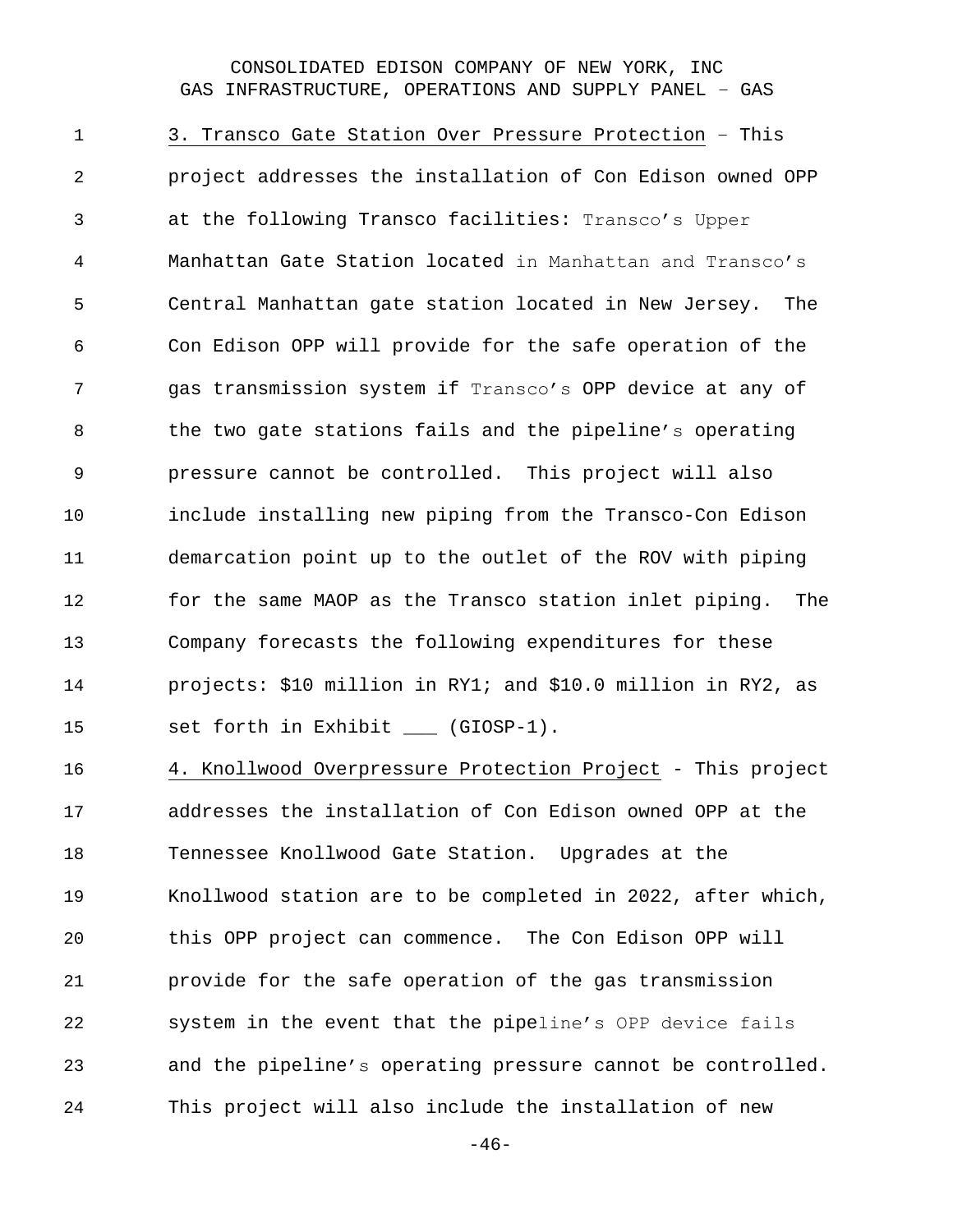piping from the Tennessee-Con Edison demarcation point up 2 to the outlet of the ROV, as set forth in Exhibit \_\_\_ (GIOSP-1).

 5-9. MAOP Rule Replacement – The Company has five projects required for compliance with federal and state law. These projects will replace transmission infrastructure installed using legacy construction practices, for which traceable, verifiable and complete records related to the pipeline's MAOP show that the pipeline was not pressure tested to the new federal and state requirements.

 Pursuant to federal and state regulations, "transmission lines" are defined as pipelines that operate at a hoop stress of 20 percent or more of Specified Minimum Yield Strength ("SMYS") (*see* 49 CFR 192.3). The Company plans to replace vintage federally defined transmission pipelines with new facilities that will improve safety and reliability by operating at less than 20 percent SMYS. Loss of supply from these facilities would otherwise cause widespread customer outages.

 In addition to complying with federal and state law, these projects will improve safety through the retirement of certain high-risk assets, including: a compressor station, certain regulators and a super monitor.

The Company forecasts \$99.8 million in RY1; \$108.4 million

-47-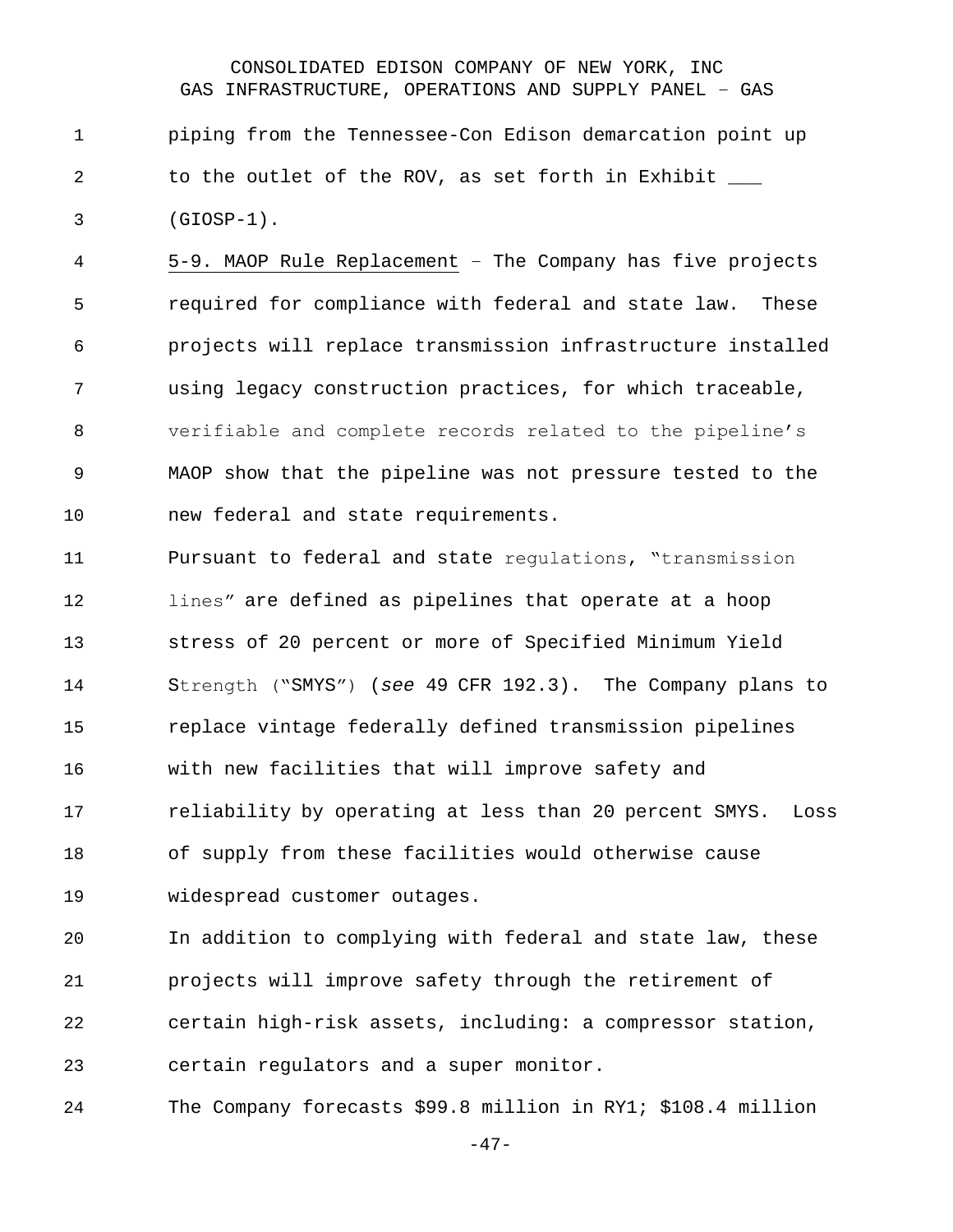| 1              |    | in RY2; and \$88.4 million in RY3 for these initiatives, as    |
|----------------|----|----------------------------------------------------------------|
| 2              |    | set forth in Exhibit ___ (GIOSP-1).                            |
| $\mathfrak{Z}$ |    | 2. Gate Station Work                                           |
| 4              | Q. | Please describe the two broad categories of gate station       |
| 5              |    | work that the Company typically undertakes.                    |
| 6              | Α. | The first category is capital work at Company-owned gate       |
| 7              |    | station facilities. The second category is work on             |
| 8              |    | pipeline-owned facilities that primarily benefits the          |
| $\mathsf 9$    |    | Company and its customers. Costs associated with this          |
| 10             |    | second category are usually recovered as a surcharge           |
| 11             |    | through the monthly rate adjustment ("MRA") for projects       |
| 12             |    | approved by the Commission, as set forth in the Company's      |
| 13             |    | Gas Tariff.                                                    |
| 14             | Q. | Is the Company proposing any gate station projects during      |
| 15             |    | RY1-RY3 that fall under the first category (i.e., work on      |
| 16             |    | Company-owned facilities)?                                     |
| 17             | Α. | Yes, the Company plans to refurbish the Algonquin Cortlandt    |
| 18             |    | gate station. This work is scheduled to occur in 2022 and      |
| 19             |    | The cost associated with this project is \$11 million<br>2023. |
| 20             |    | in RY1, as set forth in Exhibit ___ (GIOSP-1). The need for    |
| 21             |    | this project is discussed in the whitepaper.                   |
| 22             | Q. | Is the Company proposing any gate station projects during      |
| 23             |    | RY1-RY3 that fall under the second category (i.e., work on     |

-48-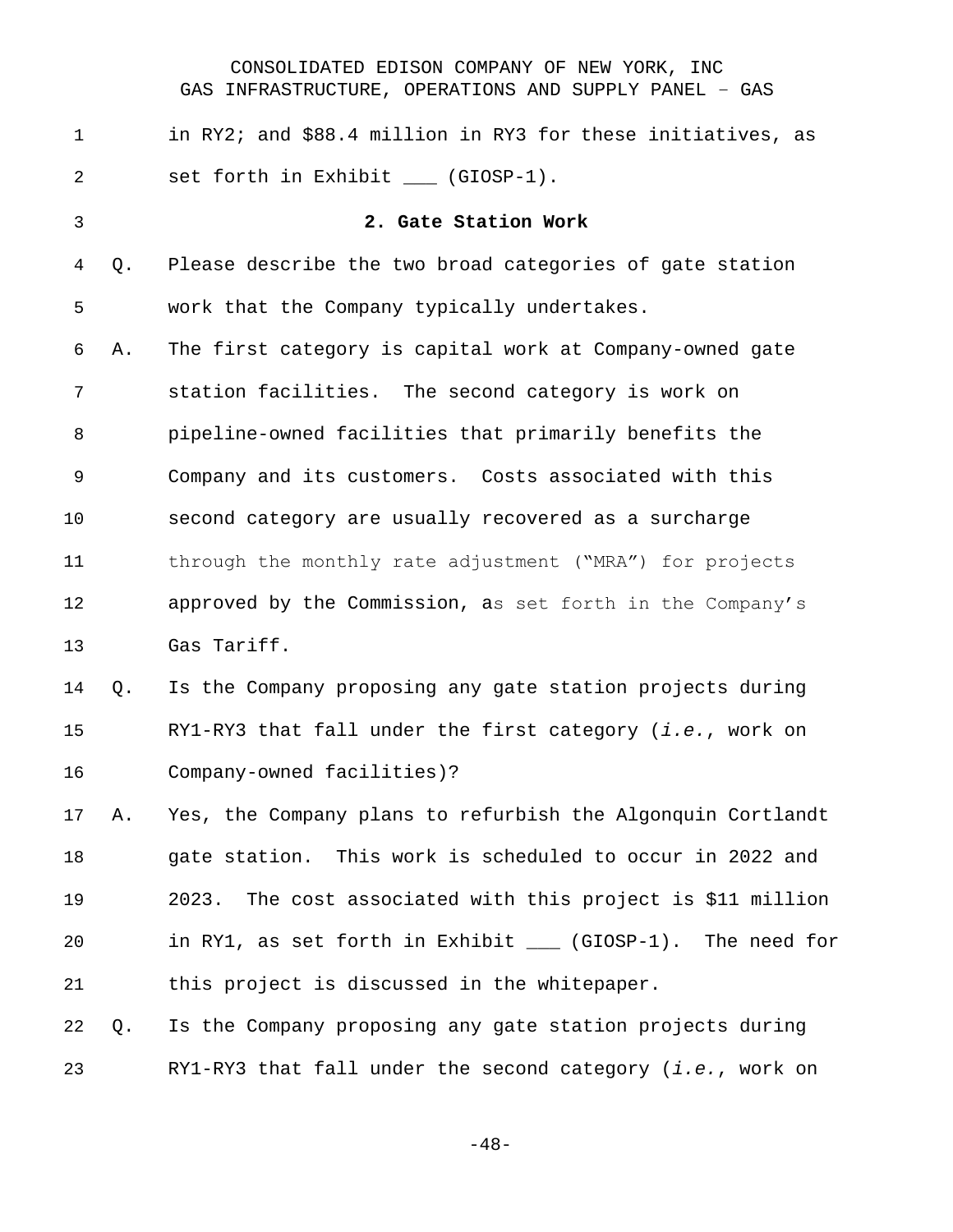# pipeline-owned facilities that primarily benefit the Company and its customers)?

 A. The Company is not proposing any new projects in this second category. But the Company is updating the cost estimate for the Tennessee White Plains gate station project, which was approved under the current Gas Rate Plan (Case 19-G-0066). The work at the gate station has been completed.

 Q. What are the Company's final costs related to the White Plains gate station?

 The final costs associated with the White Plains gate station work have not been provided to the Company as of the date of this rate filing. To the extent available, the Company will provide any additional information it obtains during the update phase of this proceeding. In the event that final cost information is not available by the update phase of this proceeding, the Company proposes to defer any costs in excess of the \$11 million approved in Case 19-G- 0066, for recovery in the Company's next base rate filing. **3. Renewable Natural Gas – Mount Vernon Interconnection** Q**.** Please describe the Mount Vernon RNG interconnection

facility investment.

 A. The Mount Vernon RNG interconnection facility is part of the Company's Smart Solutions initiatives. One of the

-49-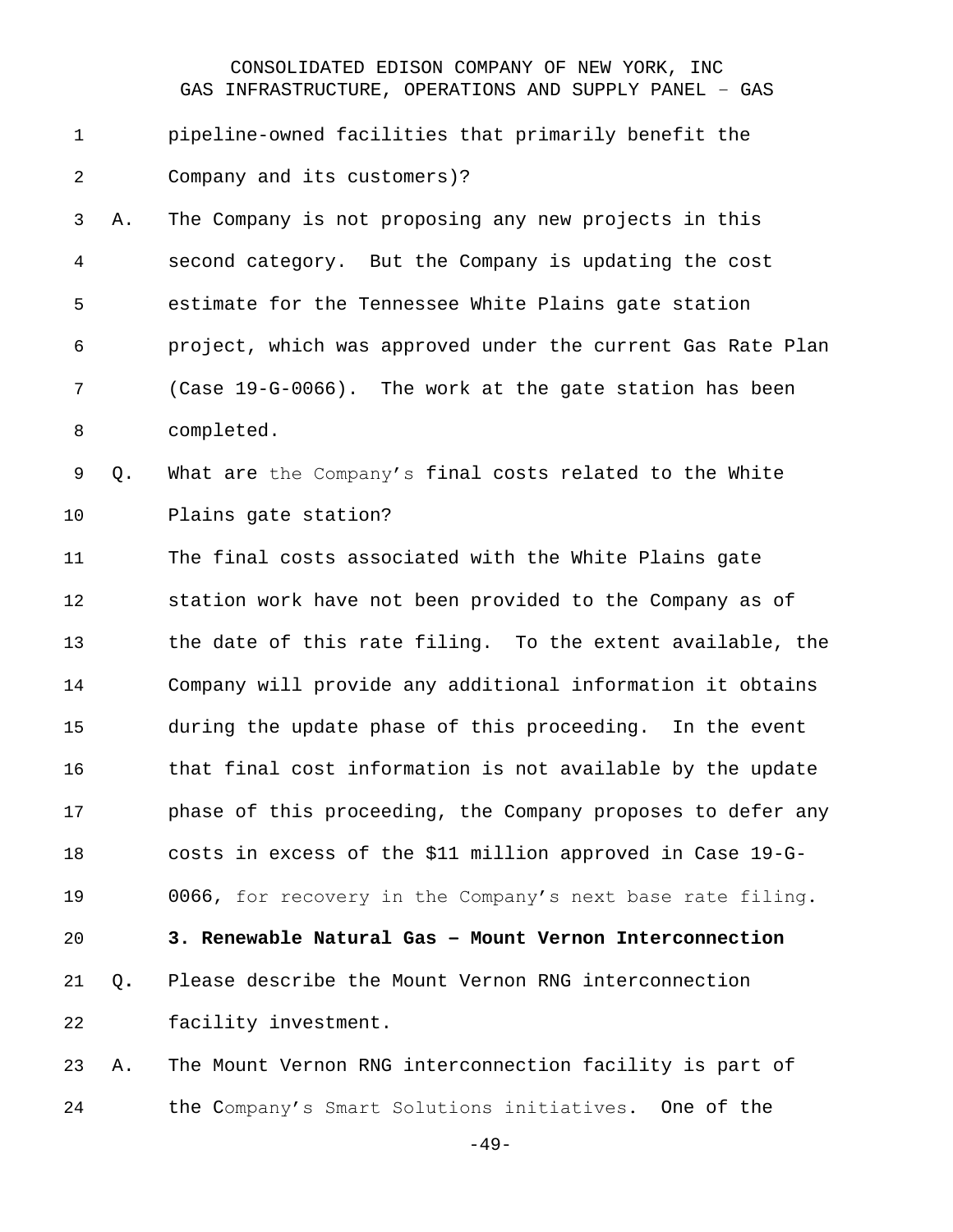| $\mathbf 1$    |    | Smart Solutions for gas customers is to solicit the energy   |
|----------------|----|--------------------------------------------------------------|
| $\overline{2}$ |    | market for cost effective alternatives to pipeline capacity  |
| 3              |    | though non-pipeline alternatives ("NPAs"). In response to    |
| 4              |    | a request for proposals ("RFP"), a vendor has proposed a     |
| 5              |    | facility that will produce RNG from food waste within Con    |
| 6              |    | Edison's service territory. Con Edison will install          |
| 7              |    | equipment to support the interconnection to this RNG         |
| 8              |    | facility, which will consist of metering, gas quality        |
| $\mathsf 9$    |    | measurement, odorant measurement and remote shutdown.<br>The |
| 10             |    | Company forecasts the following expenditures for these       |
| 11             |    | projects: \$1.5 million in RY1, as set forth in Exhibit      |
| 12             |    | $(GIOSP-1)$ .                                                |
| 13             | Q. | How does this investment align with the Company's clean      |
| 14             |    | energy commitments?                                          |
| 15             | Α. | This RNG facility provides the ability for waste-related     |
| 16             |    | methane to be captured and used, in lieu of being released   |
| 17             |    | into the environment.                                        |
| 18             |    | This interconnection is the first of its kind supplying the  |
| 19             |    | Con Edison system and opens the door for other similar       |
| 20             |    | interconnections in the future.                              |
| 21             |    | 4. Pressure Control                                          |
| 22             | Q. | Please describe the functions performed by the Pressure      |
| 23             |    | Control Department.                                          |
| 24             | Α. | The Pressure Control Department is primarily responsible     |

-50-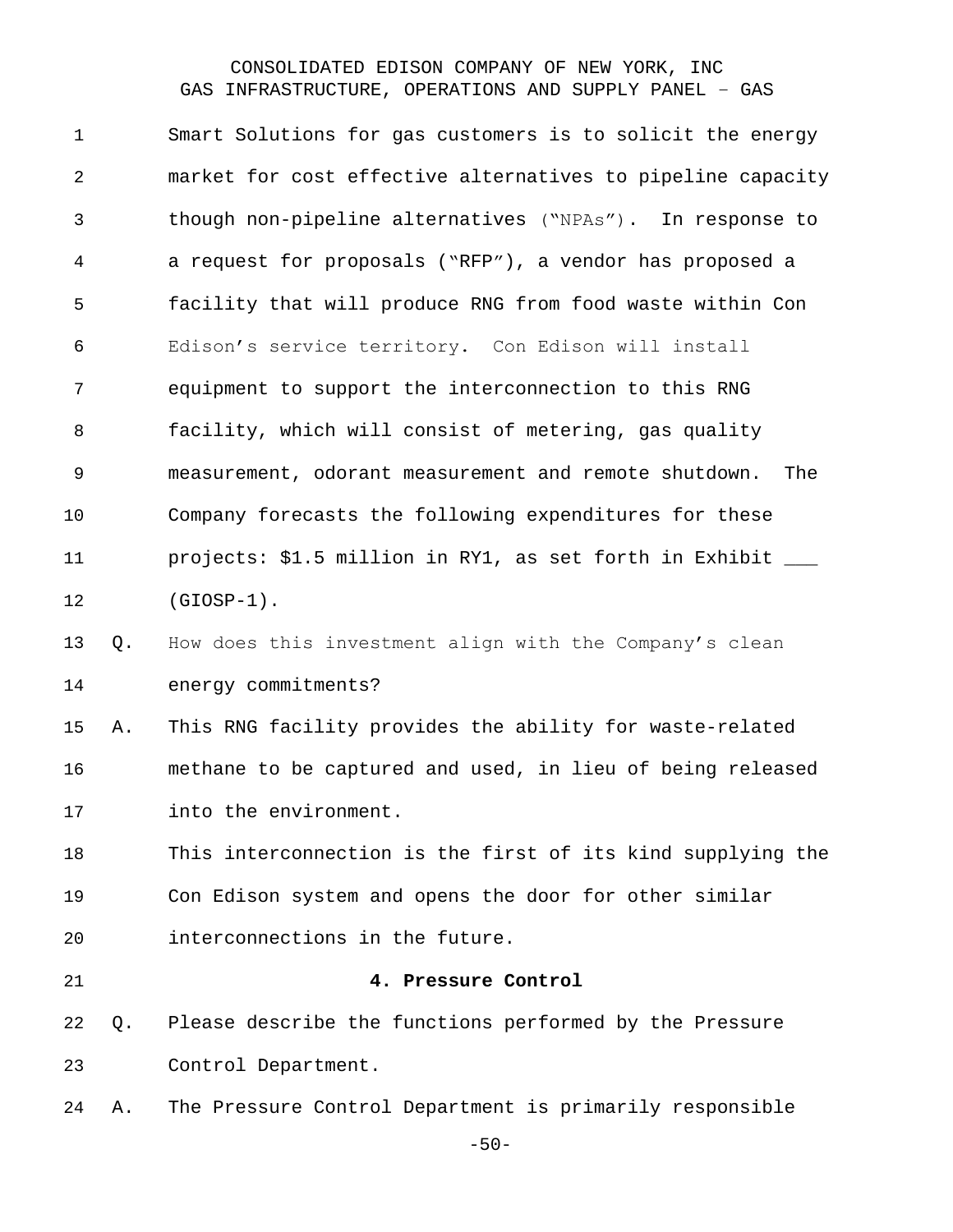for the maintenance and operation of the Company's gas pressure reduction equipment. This equipment ranges from major transmission gate station assets to the many components that make up the high and low-pressure district regulator stations located throughout the Company's service territory. Most of this equipment is located within below- grade manhole structures underneath roadways and sidewalk areas. This equipment includes 337 regulator stations. The Pressure Control Department validates each station's operating condition annually, as well as conducting monthly site inspections.

 Q. Please summarize the capital expenditures projected for the Pressure Control Department during the 2023-2025 period. A. The Pressure Control Department sponsors three capital programs that are planned for the rate years. The Company estimates capital expenditures of \$20.3 million in RY1; \$20.2 million in RY2; and \$20.2 million in RY3, as set forth in Exhibit \_\_\_ (GIOSP-1). These investments are needed for safe and reliable service, because they keep essential pressure control equipment operational and give the Company new monitoring and control capabilities, which reduce the possibility of an overpressure event or loss of service continuity.

Q. Please describe the capital programs planned to be

-51-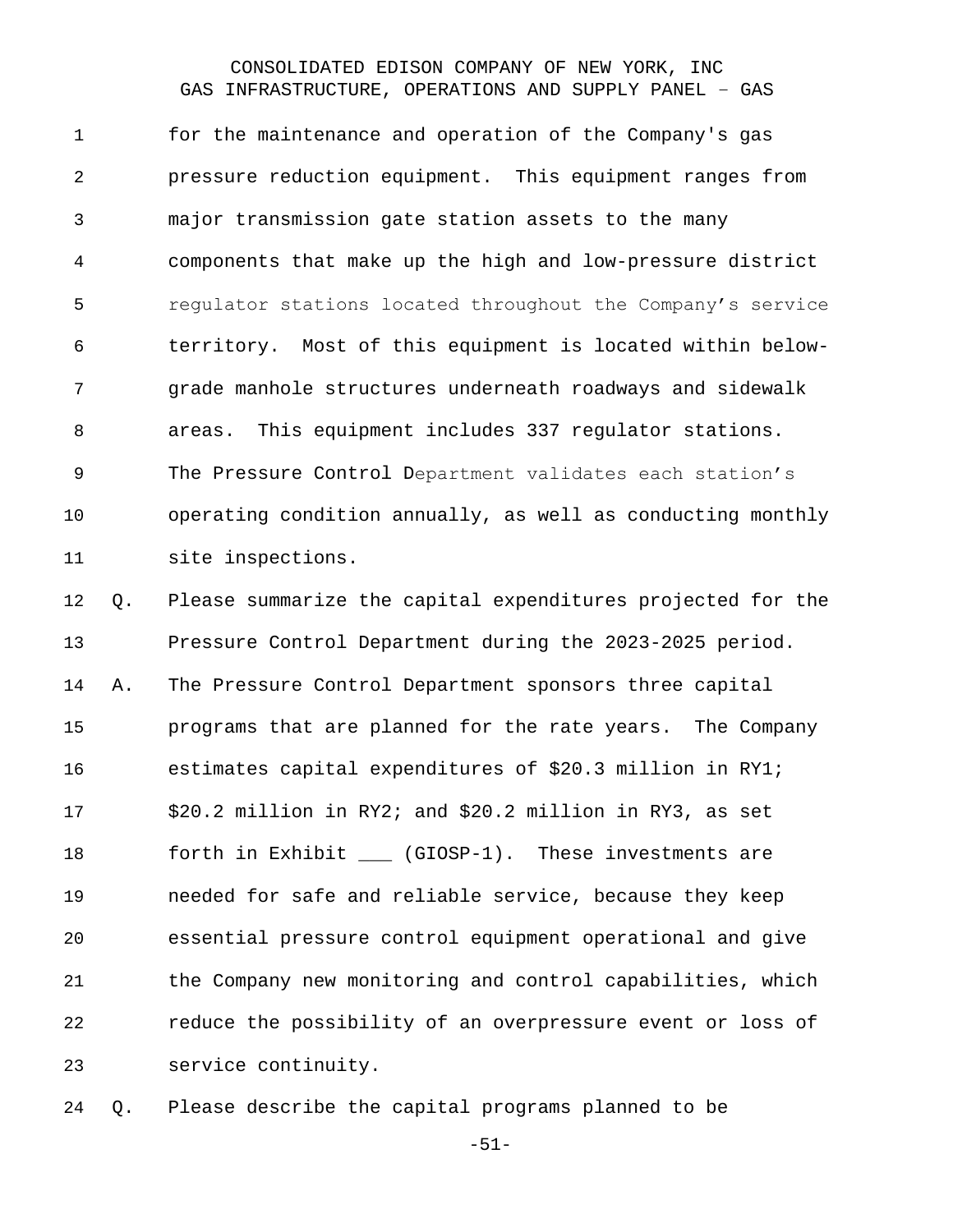completed by the Pressure Control Department. A. The capital programs planned to be completed by the Pressure Control Department are: Regulator Automation, Regulator Station Improvements, and Station Gas Detector & Fire Detection/Alarm Systems. All are described in more detail in the applicable White Papers. The largest project of this category is Regulator Automation. The purpose of this program is to install automated control equipment at regulator stations throughout the gas system to enable remote operation while providing real time visibility. Also included is the installation of enhanced OPP equipment on the low-pressure gas system to provide additional levels of protection to prevent pressure exceedances. Where applicable, these installations will also include the replacement of regulator station piping that contains bypasses which connect different MAOP systems, the replacement of distribution mains that connect to pressure division valves, or the relocation of regulator station sensing, control, and overpressure protection monitoring lines within the boundaries of regulator stations to improve station operation and overpressure protection. The Company forecasts the following expenditures for this program: \$19.1 million in each of RY1, RY2, and RY3, as set forth in

-52-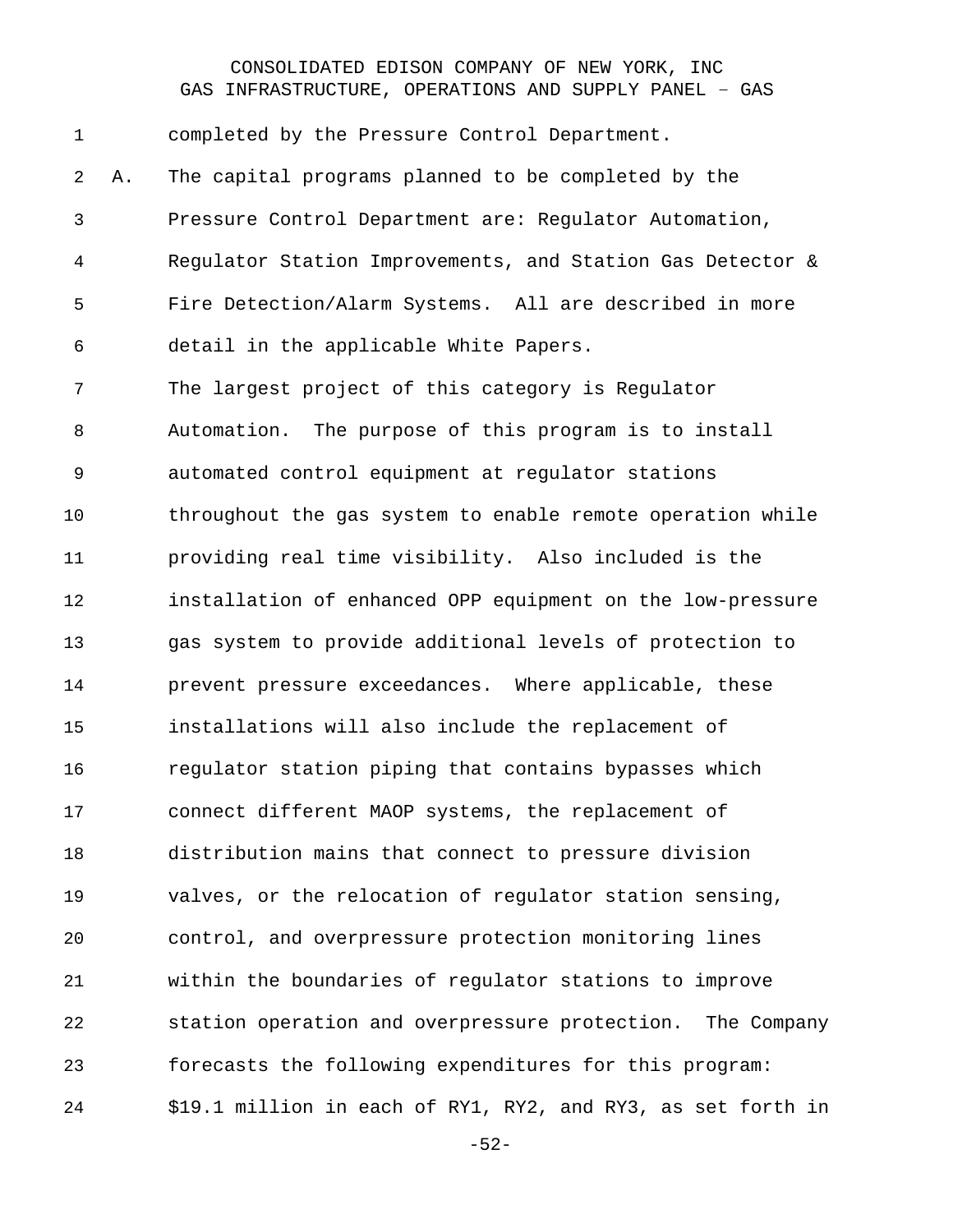1 Exhibit \_\_\_ (GIOSP-1). **C. NATURAL GAS DETECTORS** Q. What is the purpose of NGDs? A. NGDs are safety devices installed indoors near the gas point-of-entry ("POE") and head of service valve intended to provide continuous monitoring of atmospheres for a concentration of methane that result in an alarm. When a NGD alarms (10% lower explosion limit), this alarm information is transmitted through the AMI network to the Gas Emergency Response Center ("GERC"). The GERC will then notify the local fire department and dispatch a Gas Distribution Services ("GDS") mechanic to respond to the potential gas leak using normal leak response protocols. Q. What benefits do NGDs provide to customers? A. The accumulation of natural gas in a building can occur from a leak on the buried gas distribution infrastructure located outside of the building. Gas migrates through the soil or through a utility service POE and into the building. Buildings are typically constructed where the majority of utility POEs (water service, sewer pipe, buried electric service) are normally in close proximity to the gas POE. Locating the NGD on service line pipe near POE provides detection capability for this type of occurrence.

-53-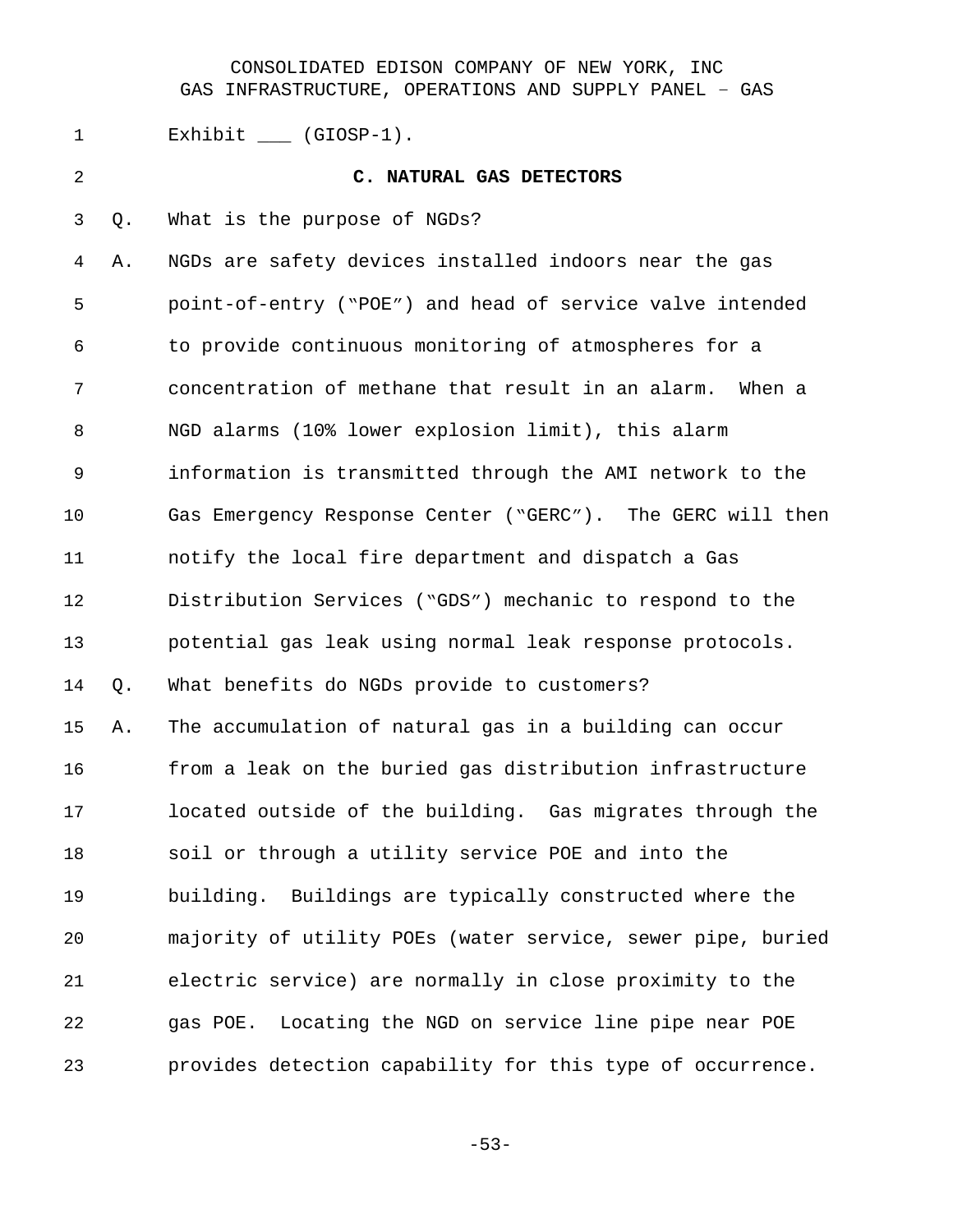It will also detect leaks on nearby customer piping or equipment.

 The development of methane sensor technology in combination with the Company's AMI communication network presents a first-of-a-kind and unique opportunity to pair remote methane detection with the AMI communication infrastructure that will enable a direct alarm to the Company's GERC that could prevent a gas incident in the future, improving public safety.

 Using NGD technology will improve public and employee safety by identifying potential leaks much earlier than relying on odor calls, allowing GDS crews more time to identify potential gas leaks, make the location safe and evacuate the public if necessary.

 Q. What investments are required to install and maintain NGDs? A. Con Edison started mass deployment and monitoring of AMI enabled NGDs in 2020 after successful completion of the pilot phase of NGD deployment in 2019. To date, the Company has installed approximately 90,000 AMI NGDs and is estimated to install a total of 150,000 through the end of 2022. As of December 31, 2021, the Company has received and responded to over 900 NGD alarms.

 NGD installations for rate case years 2023-2025 are estimated to be: 65,700 in RY1, 73,300 in RY2, and 67,800

-54-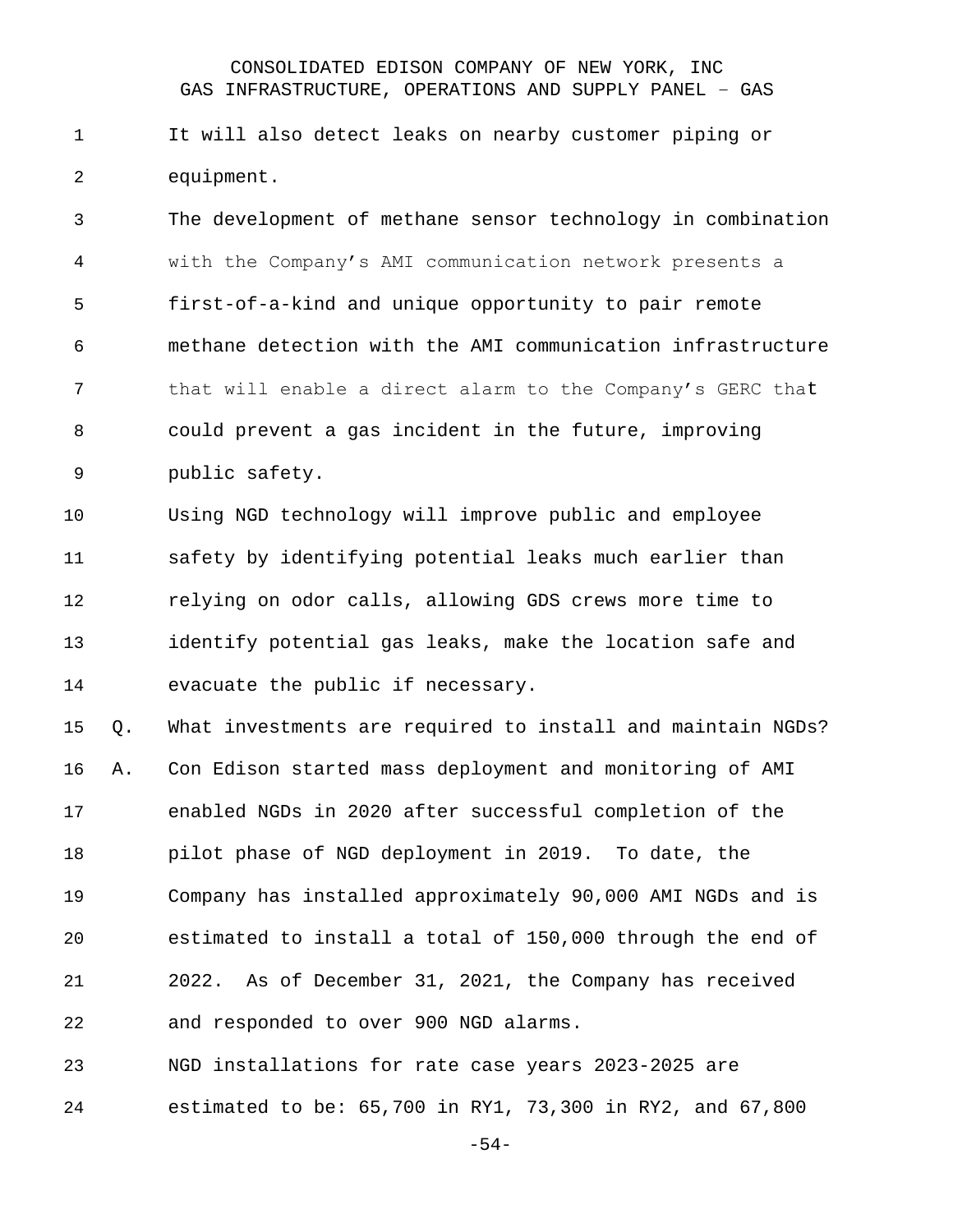| $\mathbf 1$    |    | in RY3. To reduce the cost of installations and decrease       |
|----------------|----|----------------------------------------------------------------|
| $\overline{2}$ |    | the number of visits to customers' homes and buildings,        |
| 3              |    | when possible, NGD installations will be completed with        |
| $\overline{4}$ |    | other work including service line/meter inspections.           |
| 5              |    | In total, we currently anticipate the following capital        |
| 6              |    | expenditures to install and support NGD's during the           |
| 7              |    | upcoming 2023-2025 period: \$33.3 million in RY1, \$37.6       |
| 8              |    | million in RY2, and \$35.2 million in RY3 as shown in          |
| 9              |    | Exhibit $(GIOSP-1)$ .                                          |
| 10             |    | D. PROPOSALS TO INCREASE CUSTOMER INTEREST IN GAS ALTERNATIVES |
| 11             | Q. | How does the Company propose to make alternative energy        |
| 12             |    | solution options more attractive for new customers and         |
| 13             |    | support non-fossil technology adoption?                        |
| 14             | Α. | In line with the Company's clean energy commitment, we are     |
| 15             |    | proposing to eliminate certain tariff provisions that          |
| 16             |    | facilitate natural gas use but exceed statutory                |
| 17             |    | The Company is also enhancing the<br>requirements.             |
| 18             |    | information it provides to customers, with the goal of         |
| 19             |    | discouraging customers from using or expanding their use of    |
| 20             |    | natural gas.                                                   |
| 21             | Q. | Please describe the Company's proposed tariff                  |
| 22             |    | modifications.                                                 |
| 23             | Α. | First, the Company is proposing to eliminate language in       |
| 24             |    | its gas tariff that allows multiple customers seeking to       |
|                |    |                                                                |

-55-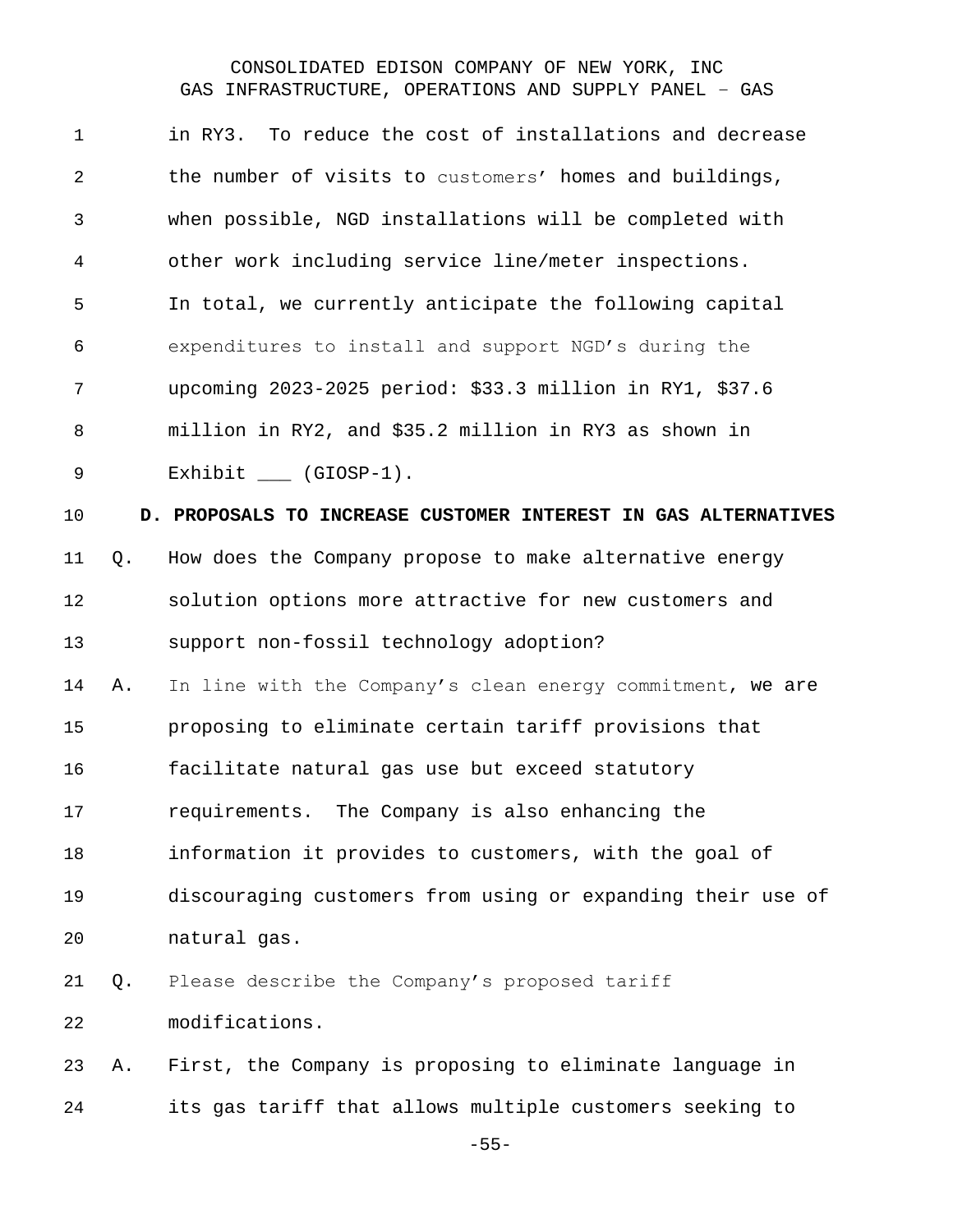connect to the Company's gas distribution system to pool their installations and avoid connection costs. Eliminating the "concurrent connections" tariff language will preclude sharing of benefits between customers who otherwise would exceed their individual allotment of main, but for the fact that other customers connected at the same time and did not use their full allotment. As an example, a customer who needed 120 feet of main while the next building only needed 80 feet could "use" the current tariff allowance and would not incur any additional cost. This language is a legacy of the gas expansion period in the Company's history and is no longer part of our forward-looking clean energy vision.

 Second, customers who pay for the main extension currently benefit from connections made along that length of main by subsequent customers connecting within a five-year window. Going forward the Company proposes that reimbursement (in part or in full) for costs to customers who chose to pay for their main extension be eliminated. Third, the Company is proposing to eliminate the "revenue test" for all customers, thus requiring every foot beyond the 100- foot allotment under law be paid for by the customer in full prior to the commencement of the work. Customers can currently avoid such charges if they can demonstrate that

-56-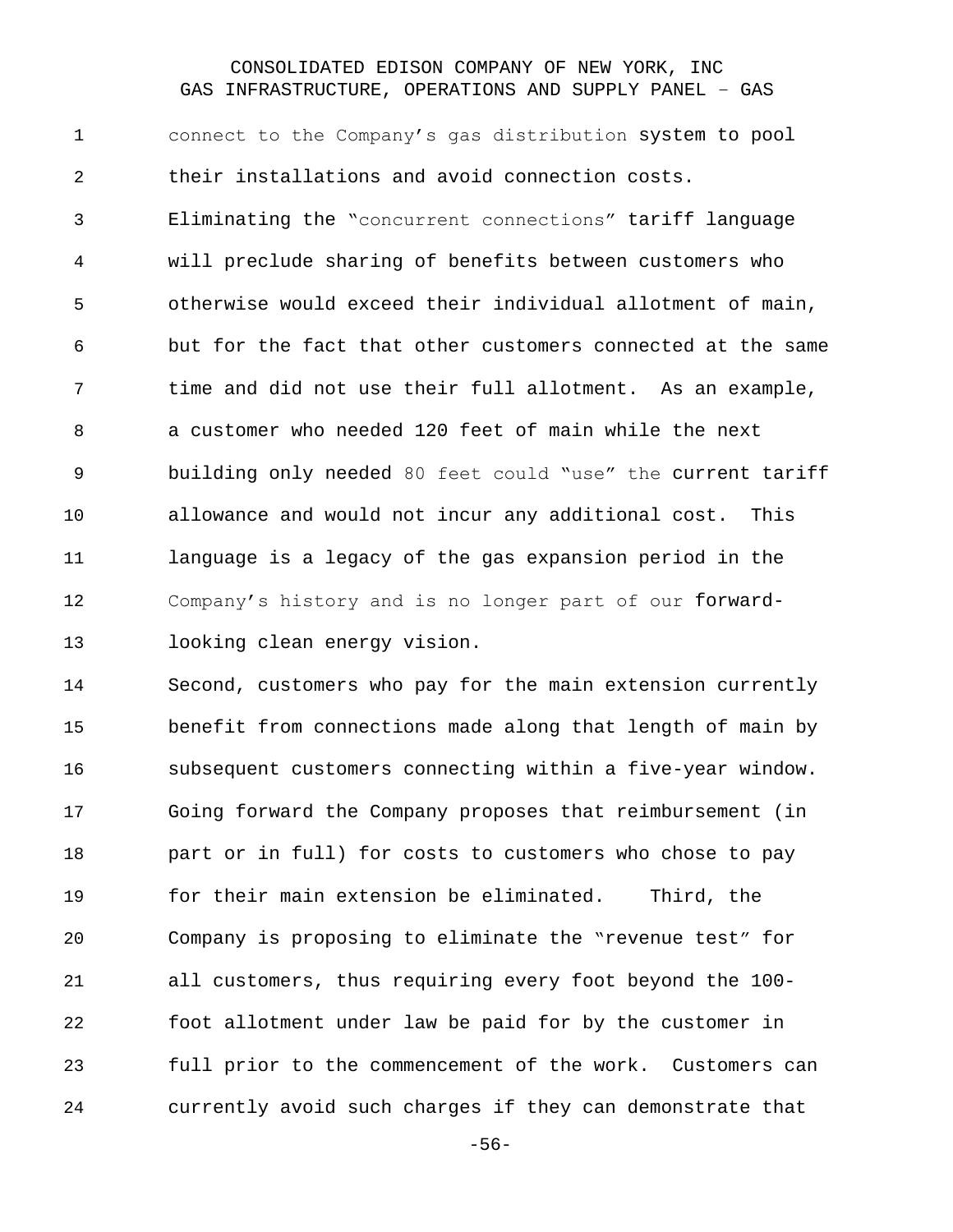their gas usage will generate revenues above a specified threshold.

 Finally, the Company proposes that no customer will receive a service determination (also referred to as a "ruling") for natural gas service of any size or for any purpose without first acknowledging in written form that they have been provided information on non-fossil alternatives and that they are aware of climate protection laws and regulations.

Q. What is the "100-foot rule"?

 A. The obligation to provide customers a total of 100-feet of main and/or service without cost is codified in Public Service Law § 31. Section 230.2 of the Commission's regulations goes beyond the Public Service Law, based on the type of customer requesting service and usage. Specifically, for a residential heating customer, Section 230.2 requires New York State local distribution companies ("LDCs") to provide 100 feet of main *and* 100 feet of service, while for Residential non-heating customers and nonresidential customers Section 230.2 requires a *total* of 100 feet of main and/or service, plus the length of service line necessary to reach the edge of the public right-of-way.

-57-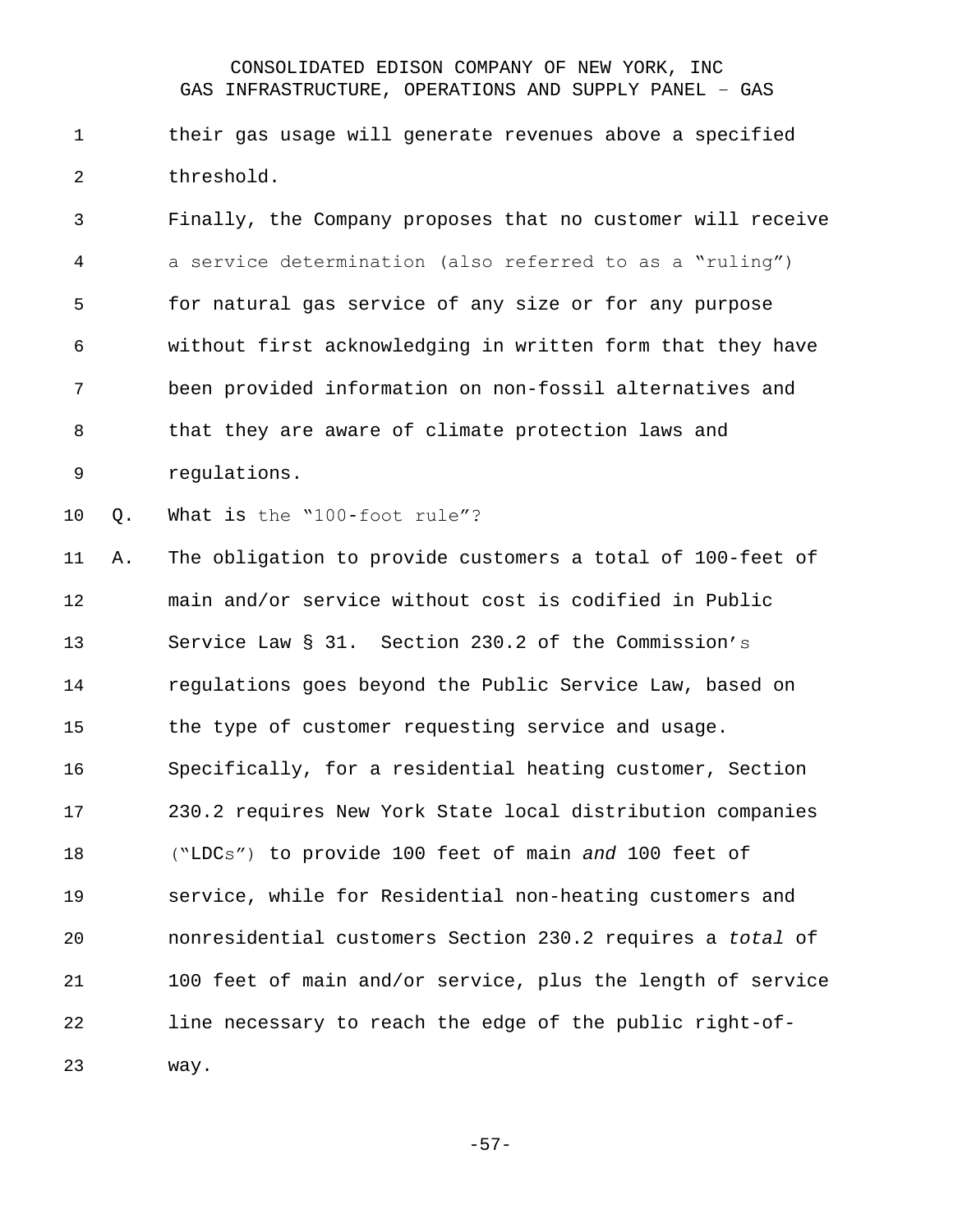Q. What is the Company proposing with respect to the "100-foot rule"?

 A. The Company is not proposing any deviation from the requirements of the Public Service Law. But we are requesting a waiver from the requirements of 16 NYCRR §230.2 that provides additional piping to residential heating customers. Instead, the Company is proposing to provide all customers (regardless of customer type or usage) with a combined total of 100 feet of main and/or service, plus the length of service line necessary to reach the edge of the public right-of-way. Q. Why are you requesting a waiver? A. Some of the tariff modifications described above are not consistent with current Commission regulations and therefore require a waiver for implementation. Specifically, a waiver is required for the Company's

 proposals: to eliminate the revenue test for all customers; to eliminate reimbursements to customers who chose to pay for their main extensions due to subsequent customer connections; and to combine the 100-foot allotment of main and service, irrespective of the customers' service classification or usage. The Company's waiver request will apply to new customer connections only. These proposed measures will bring greater price parity between natural

-58-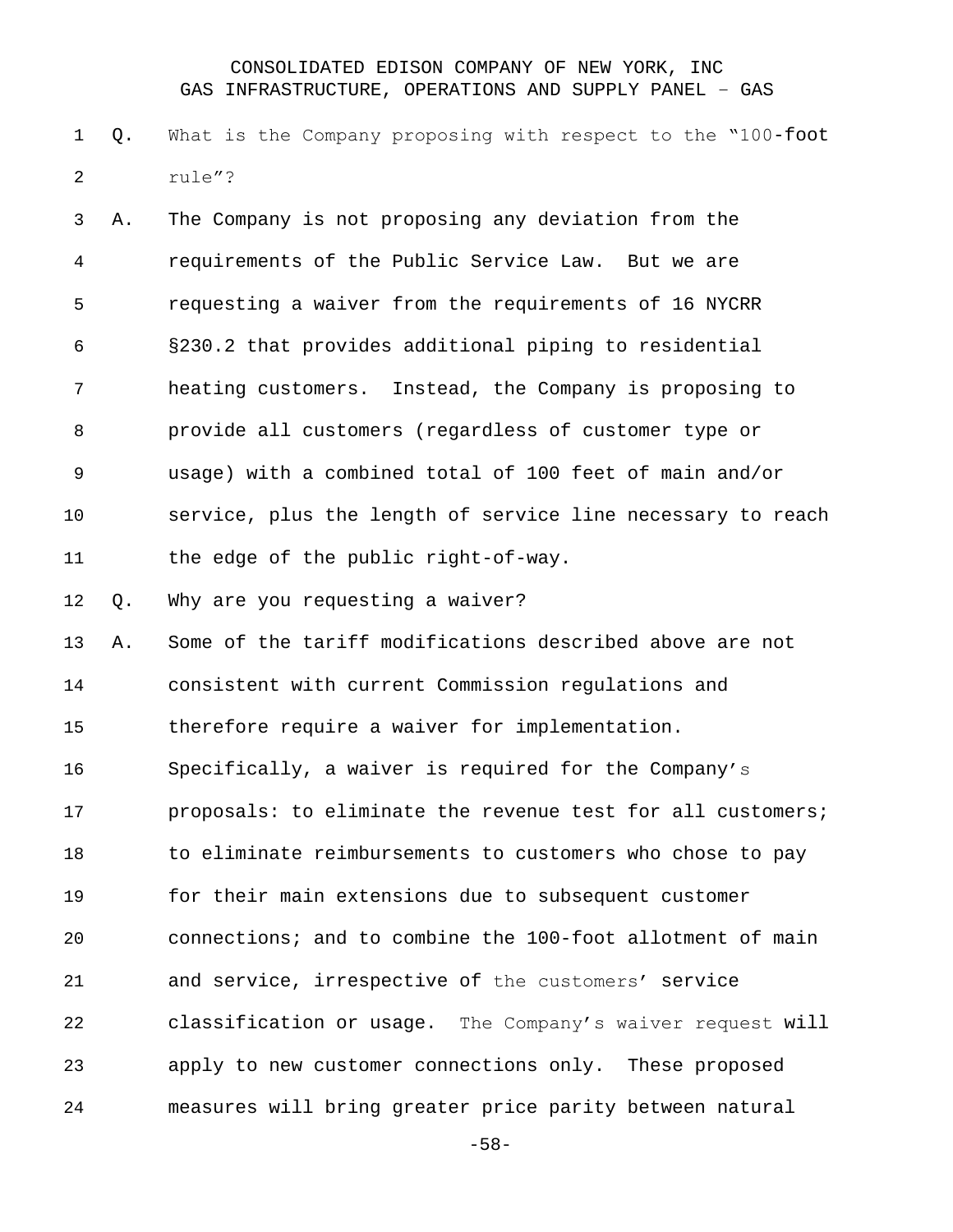gas service and alternatives for many customers, while still allowing customers to make connections to existing infrastructure in accordance with our statutory obligations. These changes, however, require a waiver of 16 NYCRR §§230.2 and 230.3.

 Q. What is the Company's justification for such a waiver? A. As explained throughout our testimony, the Company fully supports the State's clean energy policy and efforts to achieve CLCPA requirements. While we recognize that important work related to the CLCPA is ongoing and final decisions in many key areas are still pending, we view the requirements in 16 NYCRR §§230.2 and 230.3 as incongruent with the CLCPA and highly unlikely to continue in their current form. Therefore, we believe a waiver is justified in anticipation of expected changes to the Commission's regulations and to advance important, state-wide policy goals.

#### **E. CUSTOMER CONNECTIONS**

 Q. How has the Company advanced its goals through Customer Connections?

 A. As described in more detail below, the Company's Customer Connections investments have offered the opportunity to enhance both customer engagement and operational performance. The Company is obligated by the Public

-59-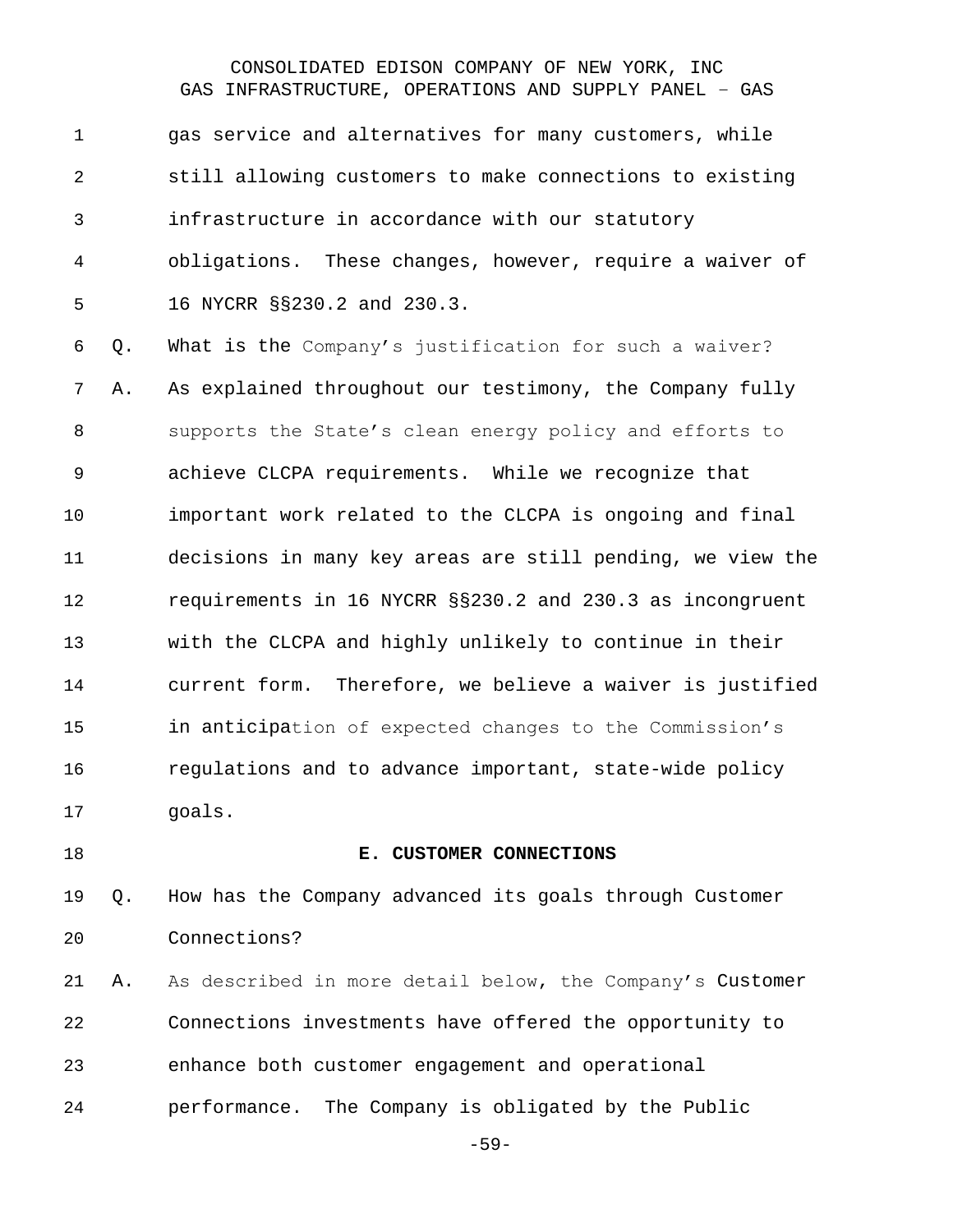Service Law to provide gas service to new customers (even if we have educated them on the alternatives and they decline) and requests to increase gas demand for existing customers. In accordance with this obligation, we will continue to provide safe, reliable service to our customers in a cost-effective manner. However, as stated above, we encourage all potential natural gas customers to consider alternative (*i.e.*, non-fossil) energy solution options. Additionally, as outlined above, the Company's proposed tariff changes should have an impact on Customer Connections, as those changes are put into effect. The Company is forecasting a reduction in the number of customer connections during RY1-RY3, with even more significant reductions anticipated in the future. Q. Are the Company's proposed tariff changes reflected in the forecast for customer connections? A. No, considering we have no experience regarding the impact these proposed changes would have, it would be premature to 19 reflect them in the Company's forecast. However, the Company notes that, under the downward-only capital reconciliation it is proposing, any capital underspending would be returned to customers. Q. What are the projected overall costs associated with the

Customer Connections Program?

 $-60-$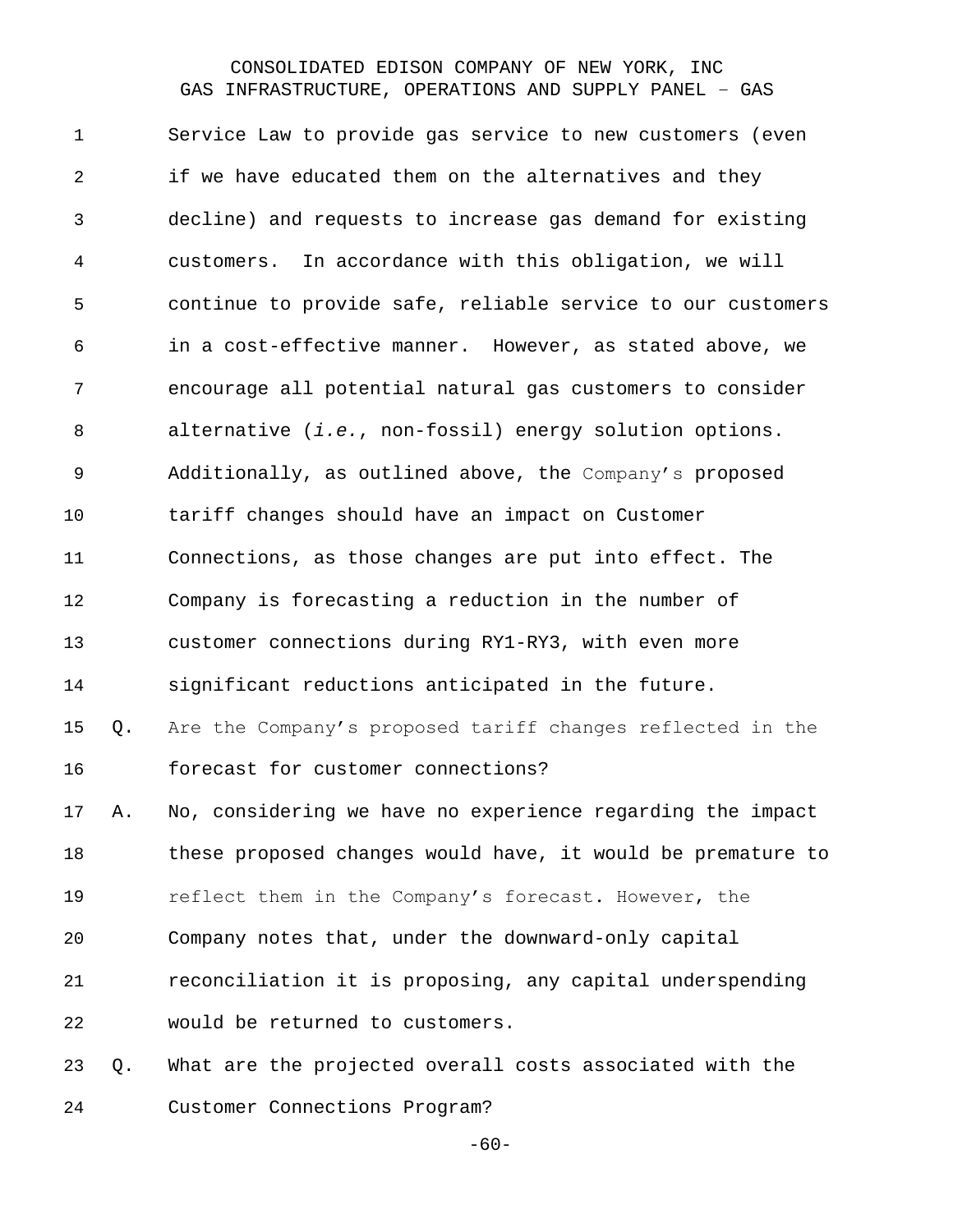| 1              | Α. | As presented in Exhibit ____ (GIOSP-1), the Company projects  |
|----------------|----|---------------------------------------------------------------|
| $\overline{2}$ |    | the following expenditures for this program: \$73.1 million   |
| 3              |    | in RY1; \$74.6 million in RY2; and \$76.7 million in RY3.     |
| 4              |    | The overall costs are for the installation and replacement    |
| 5              |    | of gas services and main associated with facilitating         |
| 6              |    | customer connection requests.                                 |
| 7              | Q. | Does the Company's request reflect an overall lower growth    |
| 8              |    | rate, including the impact of this industry change?           |
| 9              | Α. | The current request assumes a significant reduction<br>Yes.   |
| 10             |    | from historical service installations and associated main     |
| 11             |    | installation.                                                 |
| 12             | Q. | Do you expect the Westchester moratorium to continue during   |
| 13             |    | the potential 2023-25 rate plan period?                       |
| 14             | Α. | We anticipate being able to lift the moratorium at the<br>No. |
| 15             |    | end of in RY1, as further described below in the Gas Supply   |
| 16             |    | portion of this testimony.                                    |
| 17             | Q. | Have you considered the New York City legislation or other    |
| 18             |    | state CLCPA initiatives when planning the Customer            |
| 19             |    | Connections program?                                          |
| 20             | Α. | Yes. As discussed above, the number of customer               |
| 21             |    | connections anticipated is decreasing, but this will have a   |
| 22             |    | limited impact in the RY1-RY3 period. We expect to see        |
| 23             |    | more dramatic reductions in future rate cases.                |

-61-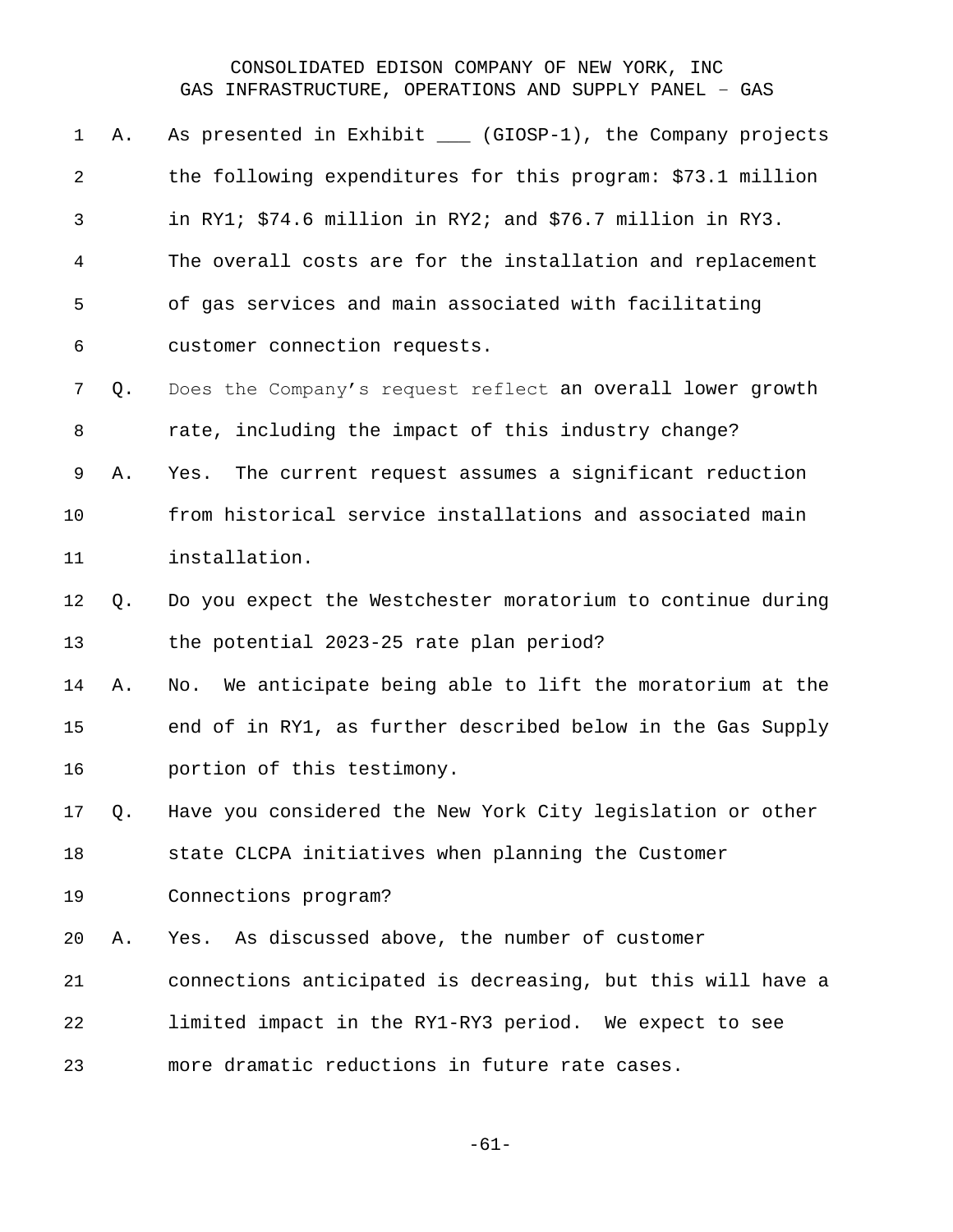- Q. Why is the Company anticipating a limited impact in the RY1-RY3 period?
- A. The New York City legislation will only begin to go into effect during this rate case, with certain building sectors having until 2027 to comply.
- Q. Beyond the construction cost to install gas services and gas main to support growth, are there additional associated expenses the Company will incur?
- A. Yes. We have a dedicated program to purchase and install 10 gas meters. As explained in Exhibit (GIOSP-1), Meter Purchases and the Meter Installation programs support the mandated replacement of existing meters for new connections and conversions programs. The following Section F.3 discusses this topic further.
- 

#### **F. TECHNICAL OPERATIONS**

 Q. Please summarize and briefly explain the purpose of this Technical Operations testimony.

 A. Consistent with core Company principles this Section will discuss the importance of, and overall need for,

 infrastructure, operations, and technology investments to reduce risk, enhance safety across the system, and enhance system operational performance, for specific Company assets. Included is the Liquified Natural Gas ("LNG")

-62-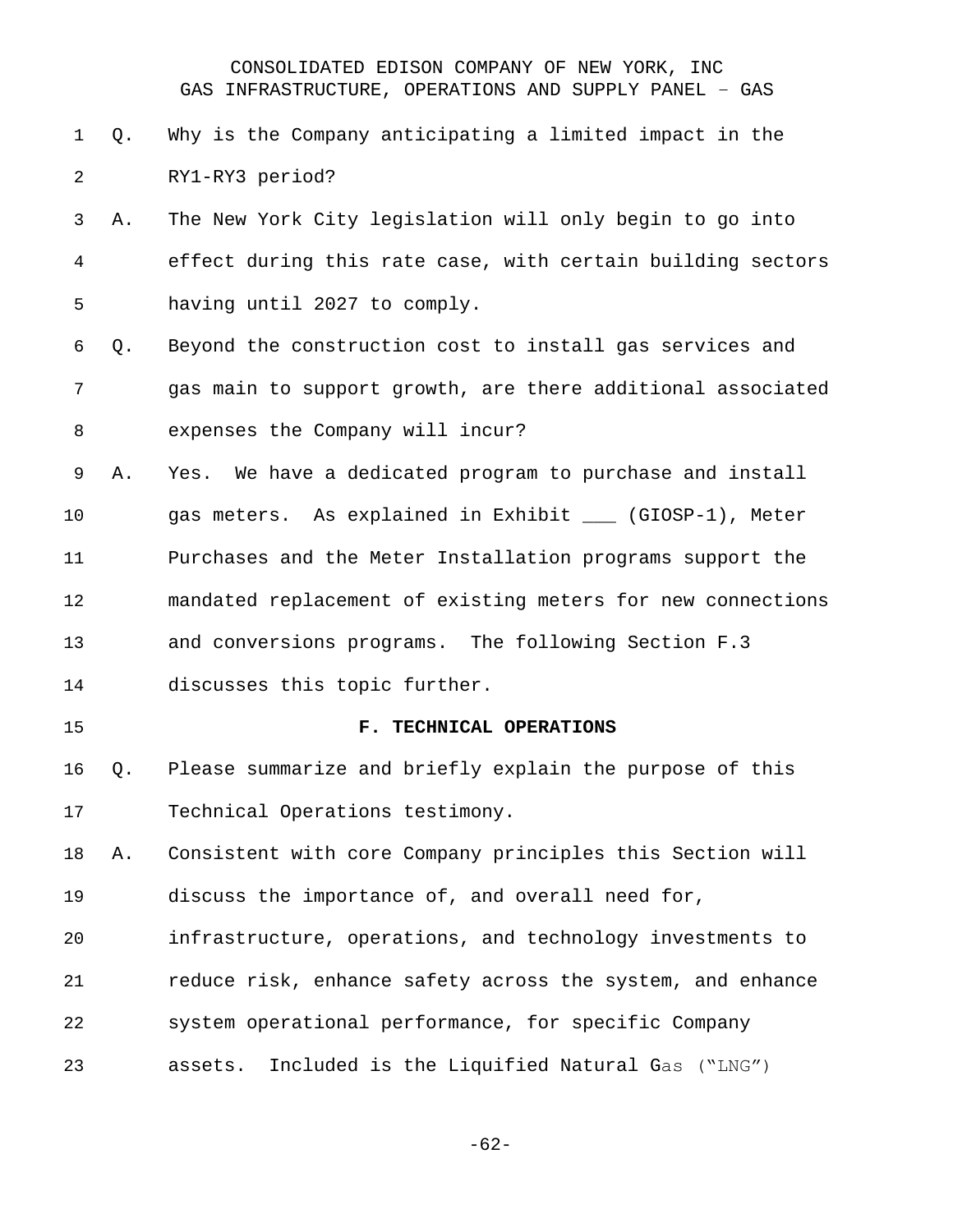Plant, Tunnels, Meters, Natural Gas Detectors, and Gas Information Technology.

 **1. LNG Plant** Q. How does the Company's LNG facility benefit customers? A. Con Edison uses its liquefied natural gas facility to maintain adequate supply during gas peak operations. The LNG Plant serves as a cost-effective alternative to more expensive firm peaking supplies and as a contingency resource, in the event of any incident impacting our external supply sources. The LNG Plant is the only source of in-city natural gas supplying Con Edison's customers in the event of an interstate pipeline interruption or other emergency condition affecting external gas supply. The LNG Plant continues to serve as a supply and hourly balancing source during very cold days, as its capacity is needed during design peak day conditions to meet the needs of our firm customers. The LNG Plant also serves firm gas customers by potentially mitigating short term price volatility. Q. Why are the LNG Plant's planned programs necessary? A. The proposed capital programs and projects are important to continue safe plant operations and maintain plant reliability for the following plant systems: withdrawal

-63-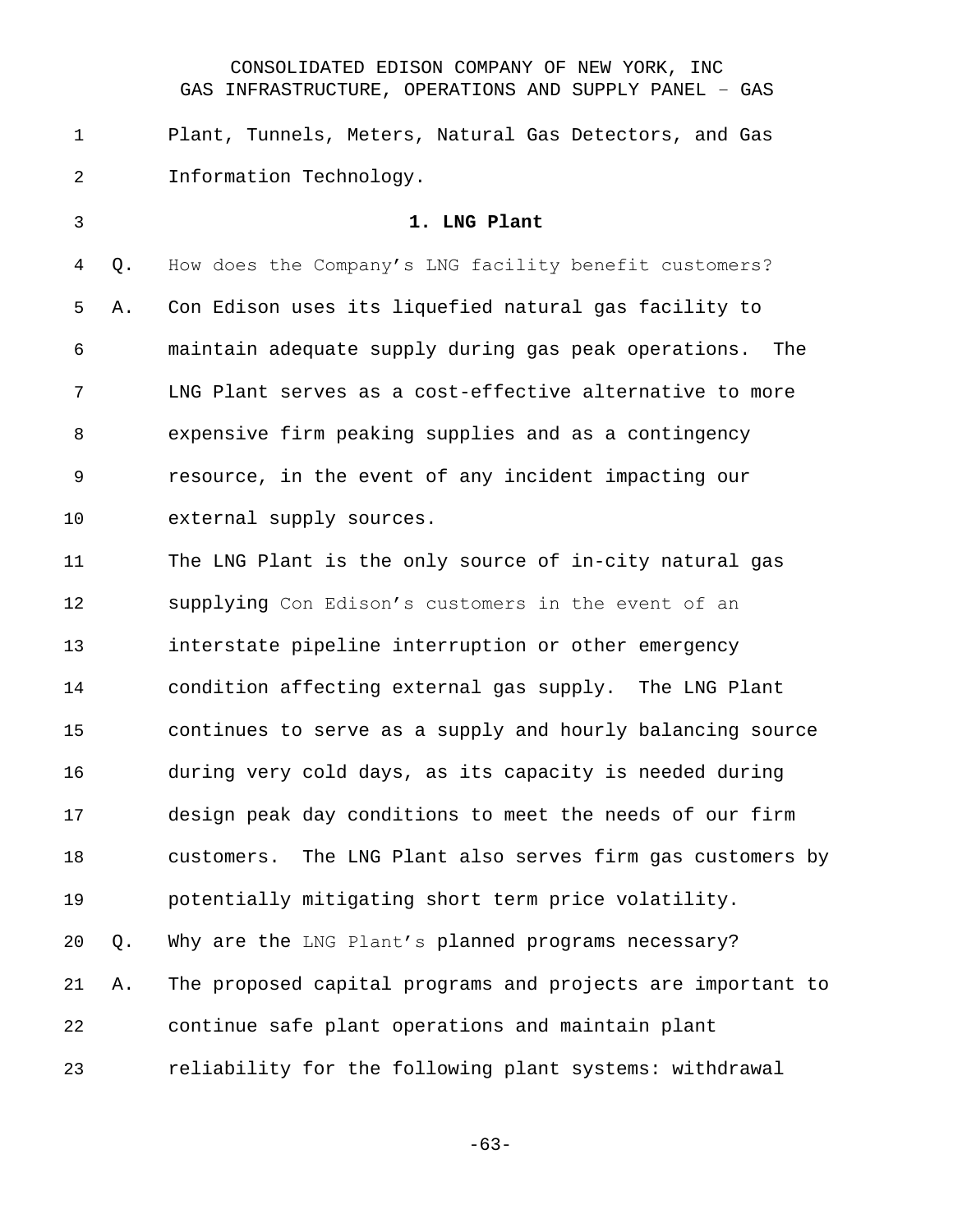(vaporizers), tank management, and injection (liquefaction) process plant. In addition, these projects are important measures to harden the LNG Plant.

 Critical components of the plant are obsolete, with the original equipment manufacturer(s) unavailable to provide parts and services. Mechanical integrity of equipment is important for employee and public safety. The current liquefaction nitrogen refrigeration cycle is inefficient and does not fill the LNG tank in six months, consistent with its original design. To bring the plant up to standard, we plan to invest over \$70.4 million in plant infrastructure over the next five years, starting in RY1. This will allow for the Company to continue to deliver affordable natural gas to our customers when they need it the most and continue to provide reliable services for gas peaking, unplanned upstream gas system contingency and to mitigate gas price volatility.

 Q. What investments are required in the Company's LNG facility?

20 A. As shown in Exhibit \_\_\_ (GIOSP-1), the investments are described in five areas:

22 1) Instrumentation upgrade program:

-64-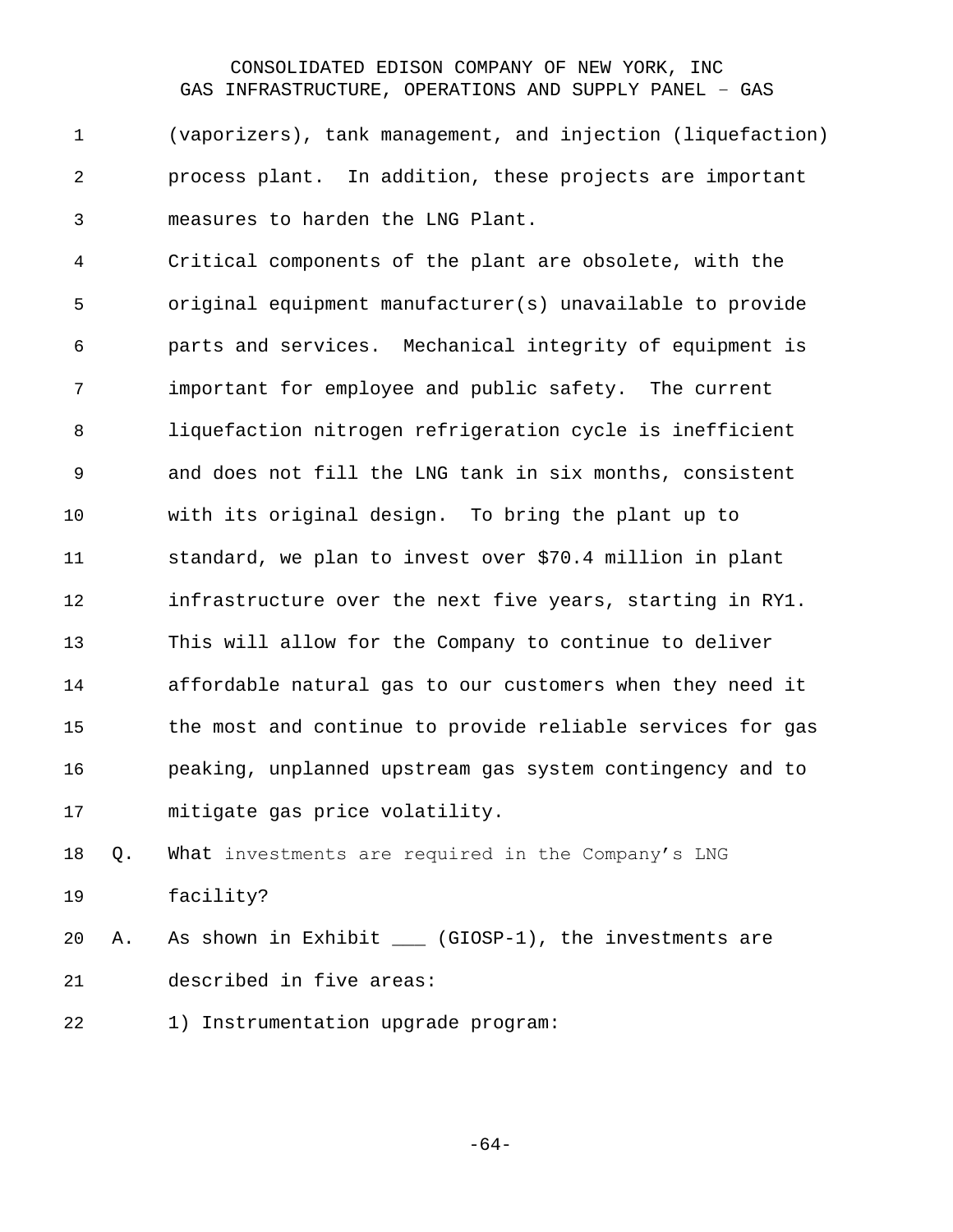| $\mathbf 1$    | · Plant Controls Instrumentation Upgrade Program: \$12      |
|----------------|-------------------------------------------------------------|
| $\overline{2}$ | million in RY1 and \$2 million in RY2.                      |
| 3              | 2) Nitrogen Refrigeration Cycle Replacement:                |
| 4              | · Nitrogen Refrigeration Cycle Replacement: \$10 million    |
| 5              | in RY1 and \$10 million in RY2.                             |
| 6              | 3) Electrical equipment upgrades and relocation:            |
| 7              | • Motor Control Center: \$2.8 million in RY1 and \$500,000  |
| 8              | in RY2.                                                     |
| $\mathsf 9$    | · Electrical Distribution System Upgrade: \$1.9 million     |
| 10             | in RY1.                                                     |
| 11             | 4) Equipment integrity projects:                            |
| 12             | • Plant Boil-Off Compressor Replacement: \$2 million in     |
| 13             | RY1 and \$400,000 in RY2.                                   |
| 14             | · Security Upgrade Program: \$2.87 million in RY1.          |
| 15             | 5) Reliability Remediation Program:                         |
| 16             | • Various reliability projects including relocation of      |
| 17             | the LNG Meter Station, and the Independent Flare Gas        |
| 18             | Supply: \$7 million in RY1, \$8.25 million in RY2 and       |
| 19             | \$4.75 million in RY3.                                      |
| 20             | These programs reflect a \$68 million capital improvement   |
| 21             | investment at the LNG Plant during this coming rate period. |
| 22             | This amount is broken down as follows: \$38.6 million in    |
| 23             | RY1, \$21.15 million in RY2, and \$4.75 million in RY3, as  |

-65-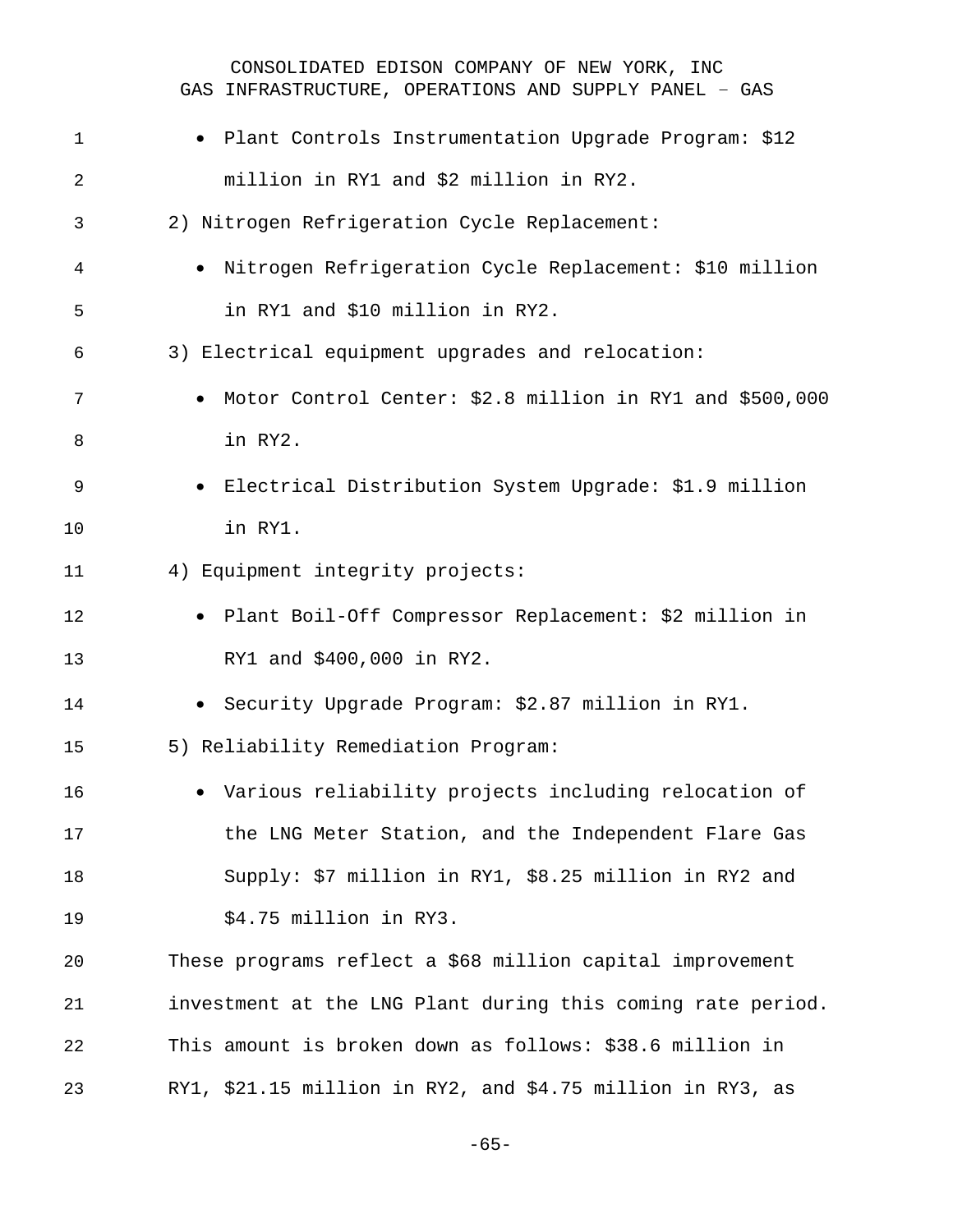1 set forth in Exhibit \_\_\_ (GIOSP-1), with some projects extending past this proposed rate period.

 Q. Please explain further the work that is planned for the LNG facility.

 A. The new Instrument Upgrades Program contains real-time monitoring, data acquisition and analysis tools. The new Nitrogen Refrigeration Cycle Replacement will replace the original obsolete equipment. The nitrogen refrigeration cycle will have a new, more efficient turbine that will  $p$  produce less  $CO<sub>2</sub>$  air emissions per million cubic feet of LNG produced. With recent local supply constraints and the LNG plant having the ability to withdraw and provide 15% daily supply to the transmission system, the ability to quickly, efficiently, safely fill the tank with new modern reliable nitrogen refrigeration cycle allows the LNG Plant to be a reliable supply source for gas system resiliency. The new Electrical equipment upgrades and relocation will provide both a new motor control center and a new high tension vault substation relocated away from the existing natural gas transmission main and both projects will improve employee safety and plant reliability. The new equipment will meet current arc flashing, newer national electric code requirements, and replace original (50-year old equipment upon replacing) and obsolete equipment. This

-66-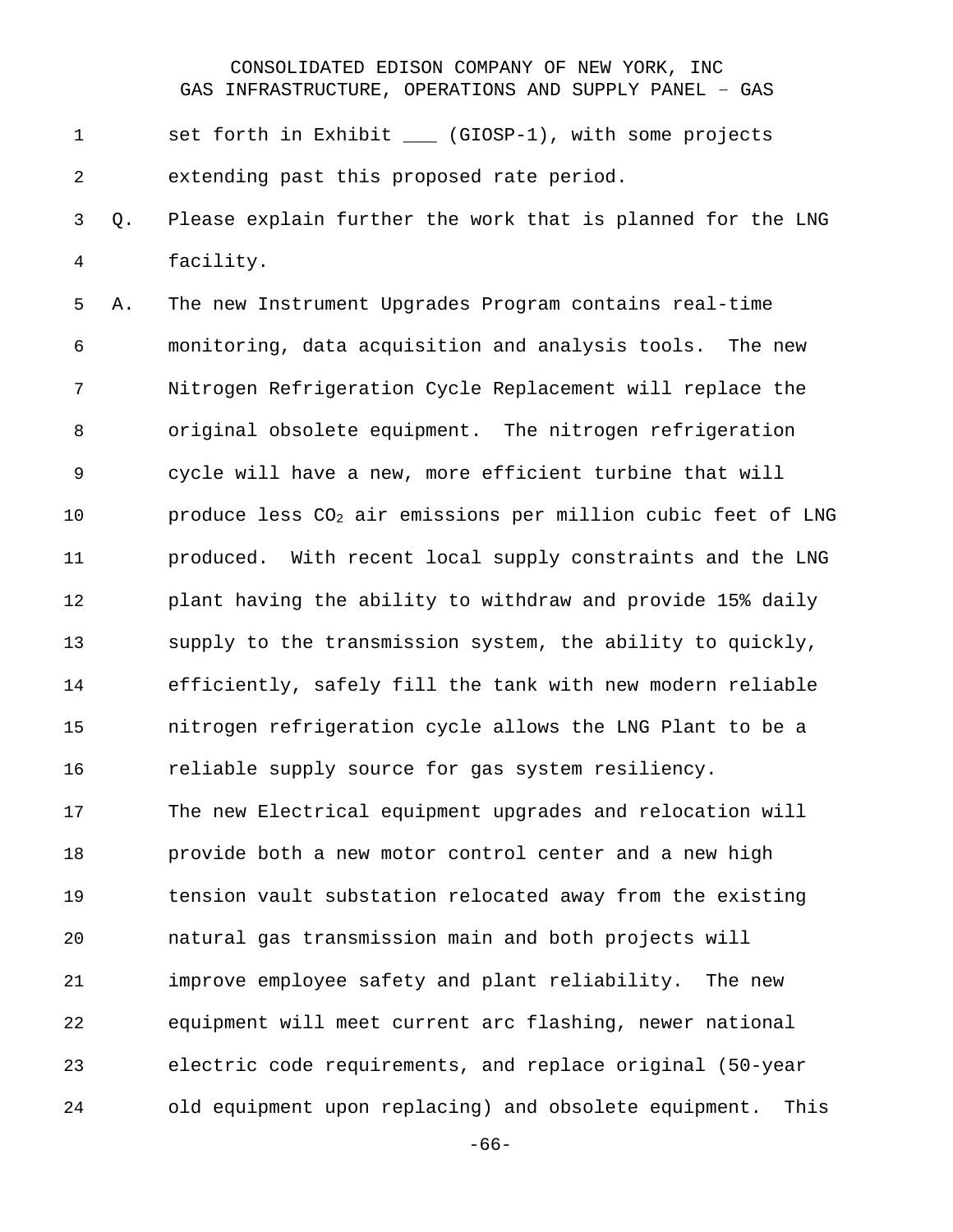| $\mathbf 1$    |    | upgrade and relocation will modernize, make electrical             |
|----------------|----|--------------------------------------------------------------------|
| $\overline{2}$ |    | power more reliable, and increase the plant's safety.              |
| 3              |    | LNG projects consist of multiple system reliability                |
| 4              |    | requirements for safety, system reliability and to enable          |
| 5              |    | continued safe operation as shown in Exhibit $\_\_\_\_$ (GIOSP-1). |
| 6              |    | 2. Tunnels                                                         |
| 7              | Q. | Briefly describe the Company's tunnel facilities and their         |
| 8              |    | importance in delivering safe and reliable energy services         |
| $\mathsf 9$    |    | to the Company's electric, gas and steam customers.                |
| 10             | Α. | There are eight utility tunnels on the Company's system.           |
| 11             |    | These tunnels house critical electric, gas, and steam              |
| 12             |    | facilities, as well as a fuel oil line and                         |
| 13             |    | telecommunications systems. They are critical pathways for         |
| 14             |    | service lines under bodies of water, except for one, which         |
| 15             |    | was needed for our steam transmission infrastructure after         |
| 16             |    | the retirement of the Waterside Steam Generating Plant and         |
| 17             |    | does not cross under a body of water. Tunnel                       |
| 18             |    | infrastructure is significantly impacted by atmospheric            |
| 19             |    | corrosion, water infiltration and salt deposits.<br>The            |
| 20             |    | original infrastructure (e.g., cast steel liner, steel             |
| 21             |    | beams), feeder cables, lighting and electrical outlets, and        |
| 22             |    | gas main rollers are exposed to heavy salt and water               |
| 23             |    | infiltration.<br>In addition, safety components such as the        |

-67-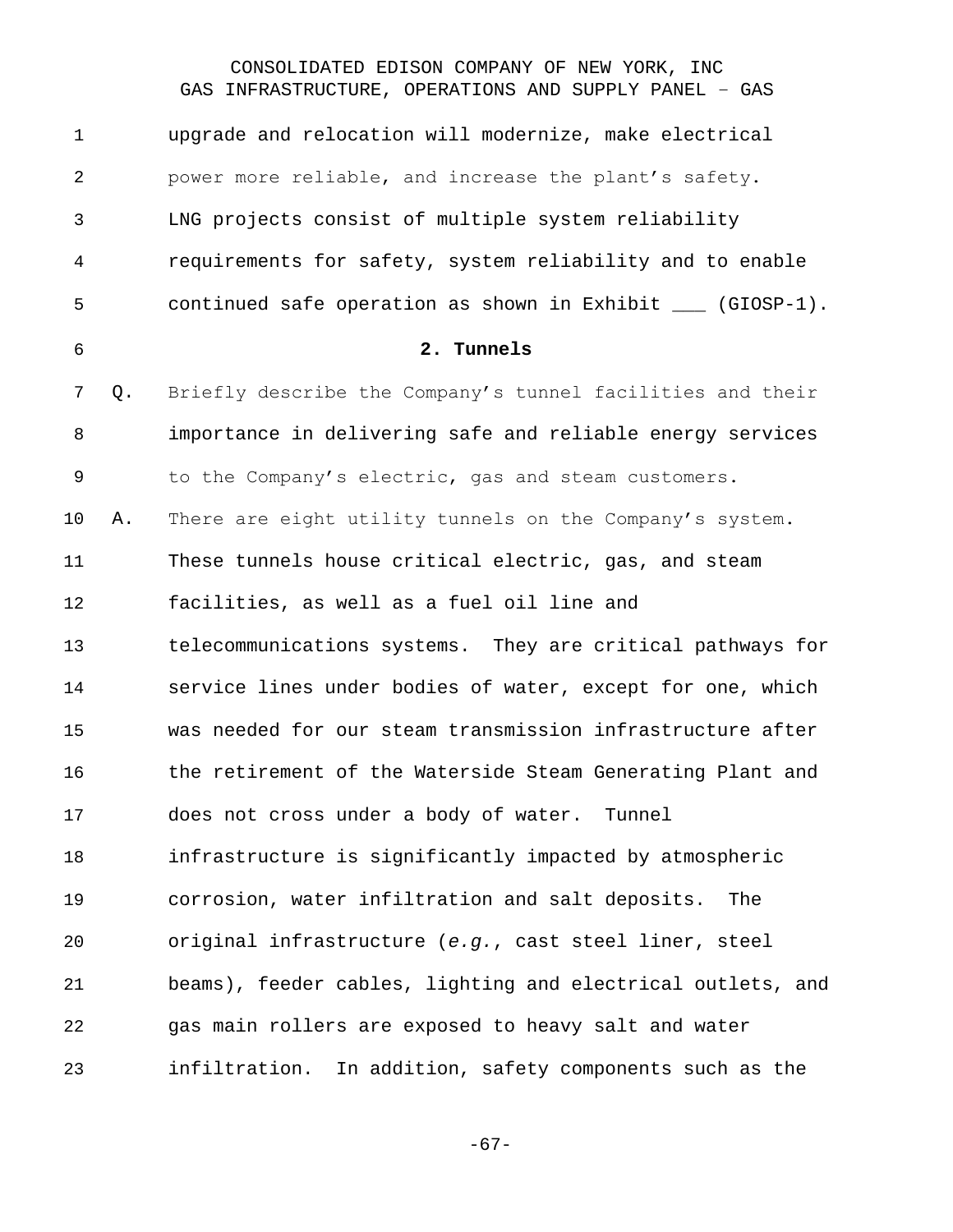fire and gas monitoring systems have become obsolete. If this infrastructure is not replaced there is an increased risk of a catastrophic failure jeopardizing the reliability of the electric, gas and steam transmission and distribution systems. Q. Why are the proposed projects necessary for the tunnels? A. These projects are required for system reliability, employee safety, and to enable continued access to critical infrastructure. This includes the gas main rollers, feeder cables, elevators, cast steel liner, structural concrete, ladders and landings, electric and ancillary equipment such as sump pumps, lighting, and remote monitoring capability. All of these are subject to corrosion and deterioration due to ground water intrusion and exposure to extreme moisture, salt, humidity, and heat, especially in the tunnels that carry steam mains. Q. What are the critical projects related to tunnel system safety, customer experience, operational excellence or clean energy? A. As shown in Exhibit \_\_\_ (GIOSP-1), and described further in the associated white papers, the tunnels projects are: • Fire and Gas Monitoring Replacement: \$1.5 million in RY1 and \$1.5 million in RY2.

-68-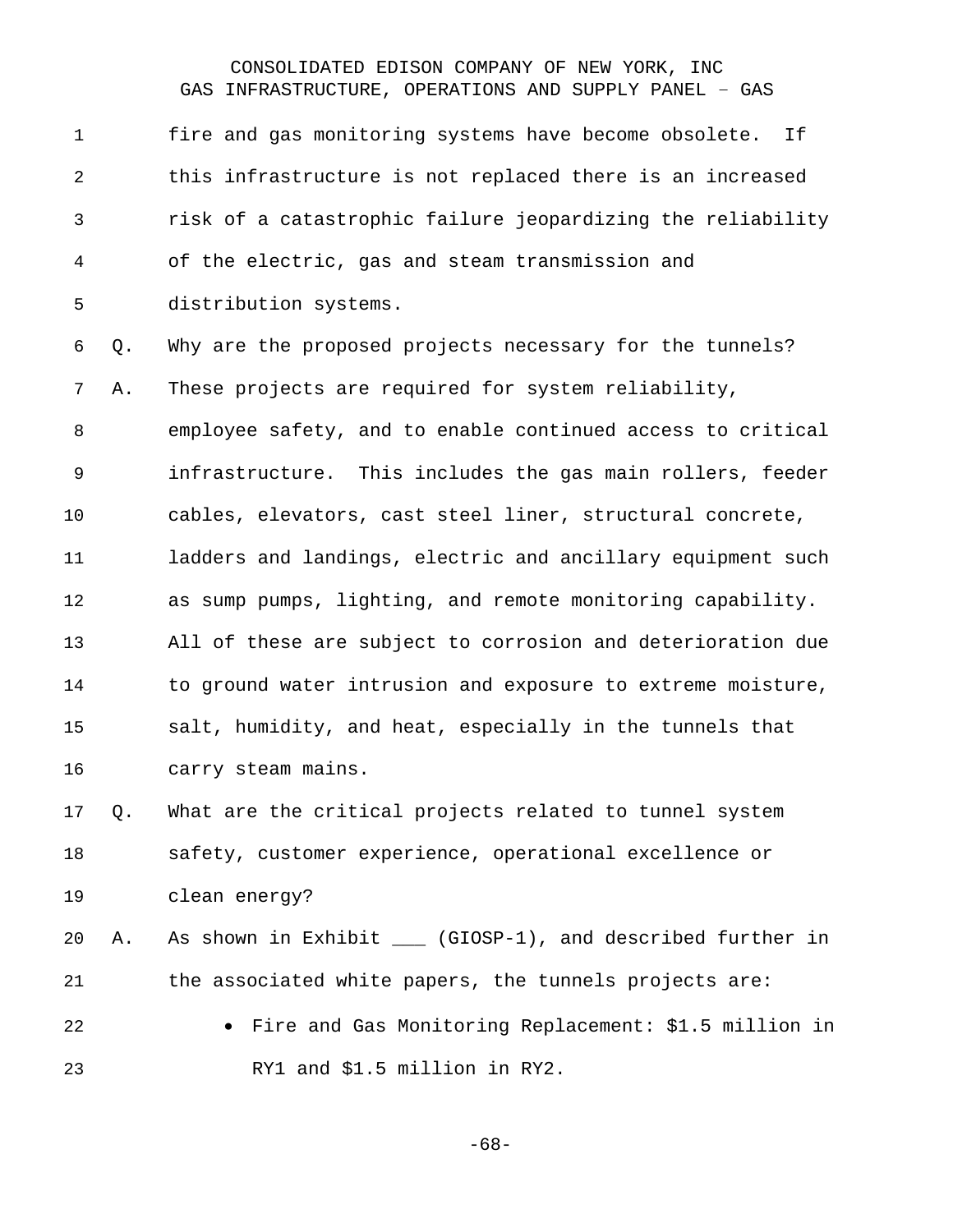| 1  |    | Ravenswood Gas Main Rollers: \$1.7 million in RY1 and               |
|----|----|---------------------------------------------------------------------|
| 2  |    | \$1.8 million in RY2.                                               |
| 3  |    | Ravenswood Concrete Restoration: \$225,000 in RY1.                  |
| 4  |    | Conduit Bulkhead Replacement: \$1.0 million in RY1.<br>$\bullet$    |
| 5  |    | Astoria Cast Steel Liner Replacement: \$1.0 million                 |
| 6  |    | in RY1.                                                             |
| 7  |    | · Lighting Improvement Program: \$1.0 million in RY1;               |
| 8  |    | \$1.0 million in RY2; and \$1.0 million in RY3.                     |
| 9  |    | • Carbon Fiber Wrap Program: \$701,000 in RY1; \$744,000            |
| 10 |    | in RY2; and \$765,000 in RY3.                                       |
| 11 |    | Replacement Feeder Rollers: \$1.7 million in RY2.                   |
| 12 |    | Steel Replacement Program: \$877,000 in RY1; \$930,000<br>$\bullet$ |
| 13 |    | in RY2; and \$957,000 in RY3                                        |
| 14 |    | Astoria Elevator Modernization: \$600,000 in RY1.                   |
| 15 |    | Annual Sump Pump Program: \$100,000 in RY1; \$100,000<br>$\bullet$  |
| 16 |    | in RY2; and \$100,000 in RY3.                                       |
| 17 |    | In total, the capital expenditures to support these tunnel          |
| 18 |    | projects during the upcoming 2023-2025 period are \$8.7             |
| 19 |    | million in RY1; \$7.8 million in RY2; and \$2.8 million in          |
| 20 |    | RY3.                                                                |
| 21 | Q. | Is the Company considering moving responsibility for the            |
| 22 |    | tunnels to another organization?                                    |

-69-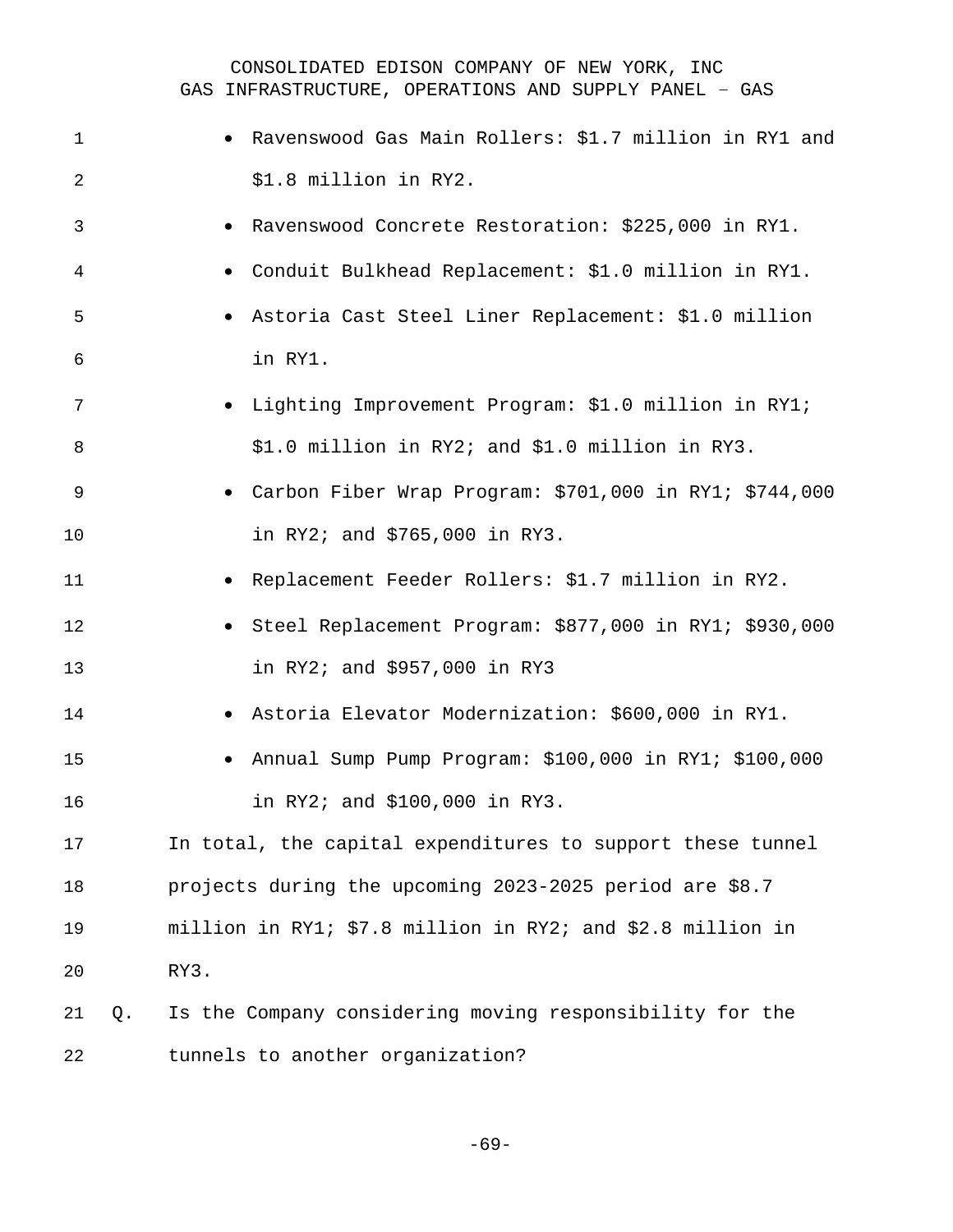A. Yes. We are considering moving the Tunnel Maintenance organization from Gas Operations to Central Operations. Q. Please explain why this move is under consideration? A. There are several reasons. These are multi-commodity tunnels that carry electric transmission feeders, steam mains, as well as gas mains. However, Gas Operations has historically had the responsibility for the maintenance of the tunnels, and the capital expenditures associated with improvement projects have fallen under Gas Operations and therefore paid for by gas customers. Additionally, most O&M expense for maintenance of the tunnels is also paid by gas customers. As we consider future rate mitigation opportunities given the foreseeable drop in demand for gas, we are evaluating whether the tunnels would be more appropriately paid for by electric customers. As such, we are exploring a re-organization to place the Tunnel Maintenance group under Central Operations and thereby shift the capital and O&M expenditures to electric customers. An update of the Company's analysis and plans will be provided in the update testimony. **3. Meters**

 Q. How will the Company's proposed meter purchase and meter installation programs foster better customer engagement?

 $-70-$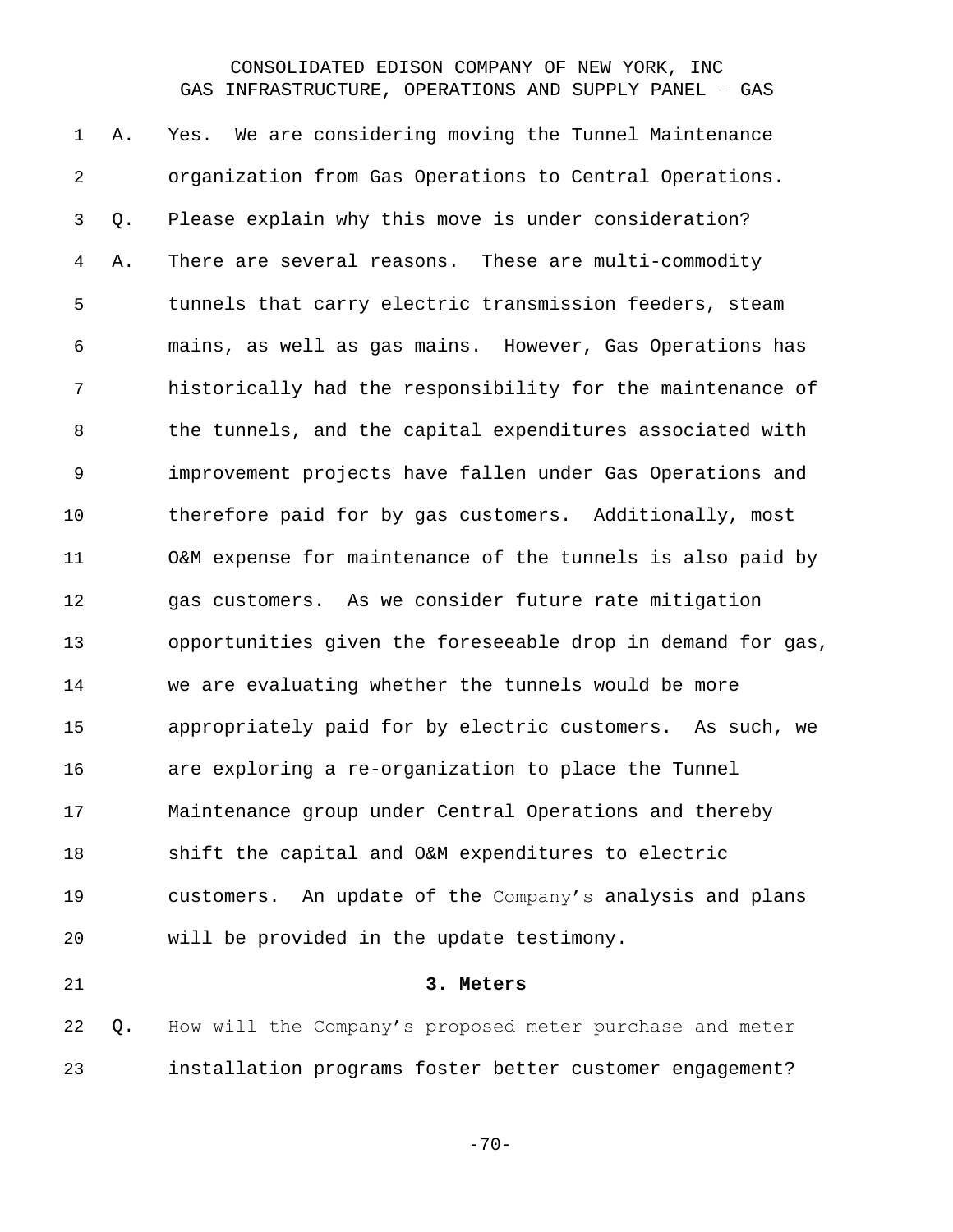A. These programs allow the Company to provide safe and reliable gas service to our customers. In addition, these programs also support the Company's mandated meter replacement programs. We discuss below the need for this program and how its related to the Company's AMI program. Q. What meter investments are required by Technical Operations? A. Technical Operations purchases gas meters and related

 devices for all our customers. When possible, we refurbish meters and when necessary we replace them. Our investment in this area takes into account historic replacement and refurbishment. Currently, 34 percent of the meters purchased and installed are related to mandated meter replacement programs and required replacements, while 66 percent of the meters purchased and installed are associated with customer connections or replacements of existing customer meters who are increasing their existing gas demand. While customer connection projects have decreased, we have experienced an increased need to replace undersized meters, which have been identified as a result of new AMI information. For this reason, the estimates used below remain level with historical numbers, for the short-term forecasting related to this rate case.

-71-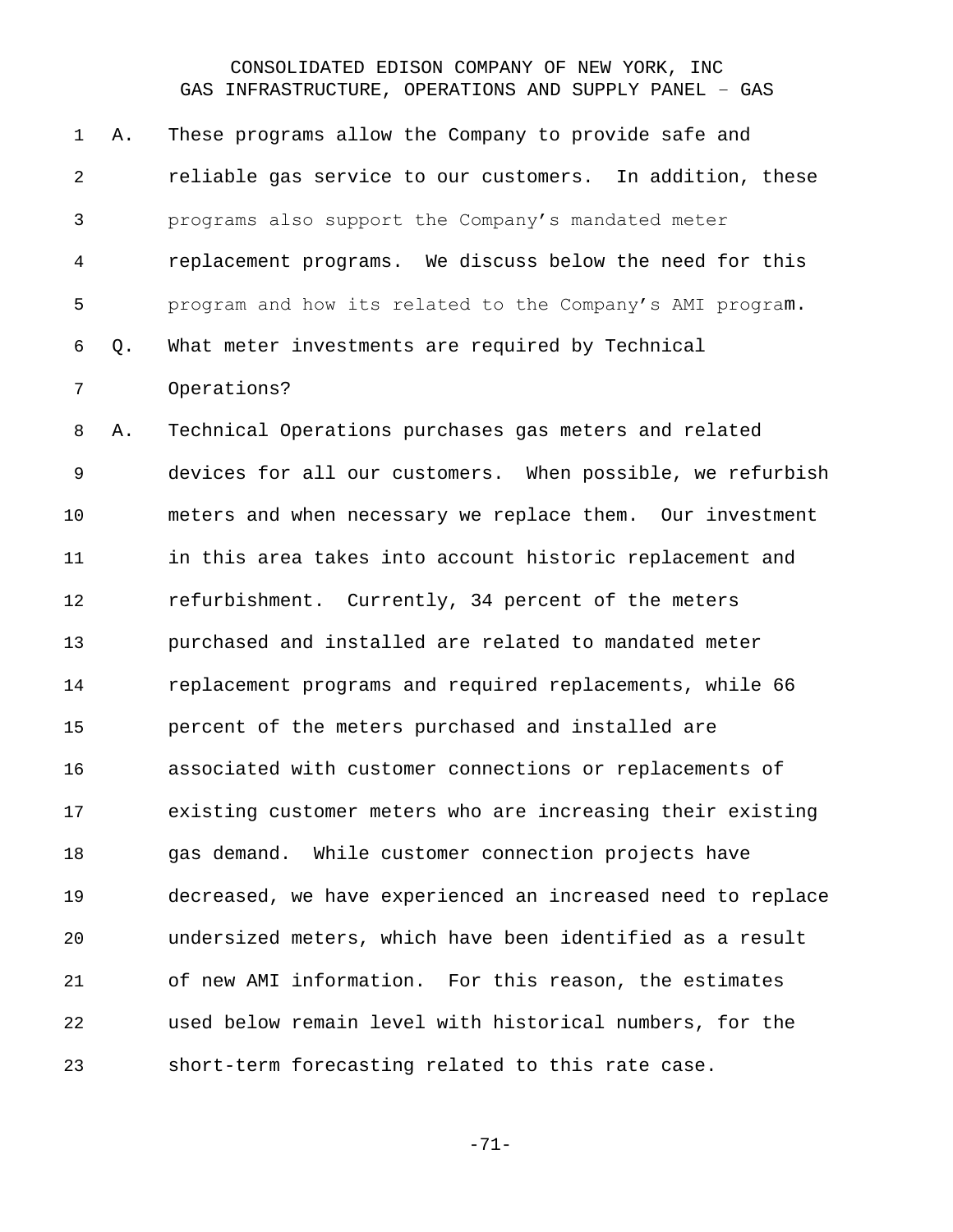Installations are estimated at approximately \$17 million annually, while purchases are estimated at approximately \$11 million annually. Annual costs for purchases and installations are based on historical and projected usage. These capital expenditures include funding for the purchase of meters and related devices (*e.g.*, interruptible customer monitors (Metscans), service regulators, and electronic correctors); outsourced meter-related services for mandated meter programs required by 16 NYCRR 226; and for repair/replacement of defective meters (*e.g.*, customer complaints, broken meters, tampering) in accordance with Commission regulations. As shown in Exhibit \_\_\_ (GIOSP-1), 13 these programs are listed as: 14 • Meter Purchases - Customer Connections and Meter Replacement Programs (\$12 million in RY1, \$12 million in RY2, and \$12 million in RY3); and • Meter Installations – Customer Connections and Meter Replacement Programs (\$19.4 million in RY1, \$20.9 million in RY2, and \$20.9 million in RY3). Q. How do the meter investments discussed above take into account AMI deployment? A. Metering costs and savings associated with AMI are independent of the meter investments discussed above

-72-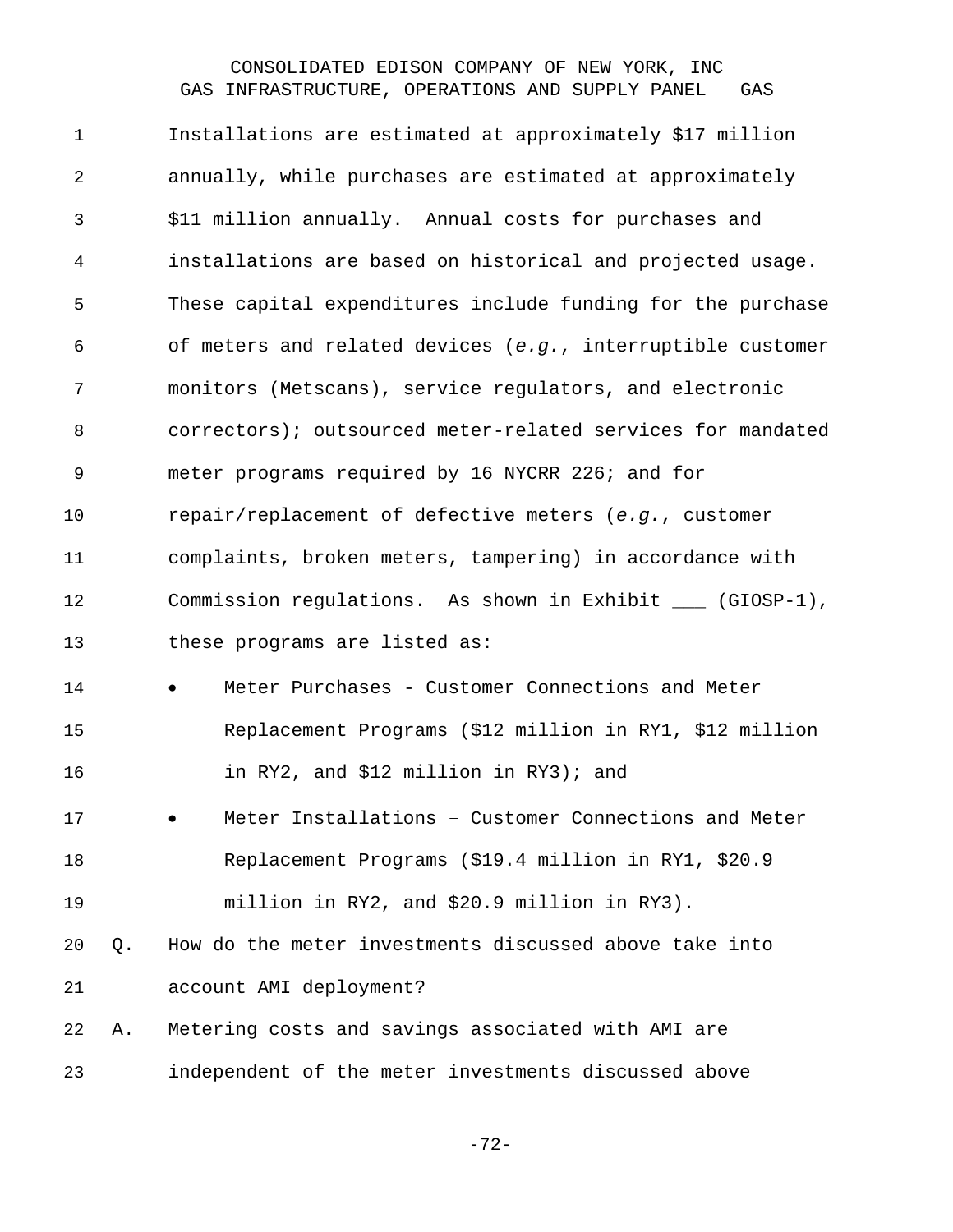| $\mathbf 1$    |    | because there will still be a need for meter installations  |
|----------------|----|-------------------------------------------------------------|
| $\overline{2}$ |    | and replacements independent of AMI deployment.             |
| $\mathfrak{Z}$ |    | Approximately 250,000 gas meters have been replaced with    |
| 4              |    | new meters equipped with AMI modules, that were required by |
| 5              |    | the PSC to be remediated by 2021. The remaining 950,000 or  |
| 6              |    | so gas meters were retrofitted with AMI gas modules.        |
| 7              |    | Although there are many benefits to these AMI replacements, |
| 8              |    | once in service, these meters will have the same operations |
| 9              |    | and maintenance requirements as any other meter.            |
| 10             |    | Additionally, a large population of older meter classes     |
| 11             |    | will require remediation during this coming rate case.      |
| 12             |    | G. GAS INFORMATION TECHNOLOGY                               |
|                |    |                                                             |
| 13             | Q. | What Information Technology ("IT") improvements are planned |
| 14             |    | for Gas Operations?                                         |
| 15             | Α. | Gas Operations is presenting IT investments in the          |
| 16             |    | following two categories: Gas Control Center and Outage     |
| 17             |    | Management. Further details for each can be found in the    |
| 18             |    | associated white papers, with a few of the larger capital   |
| 19             |    | investments highlighted below. There are also gas-related   |
| 20             |    | IT programs, including the Work Management Program, that    |
| 21             |    | are separately being addressed by the Company's IT Panel.   |
| 22             |    | 1. Gas Control Center Improvements                          |

-73-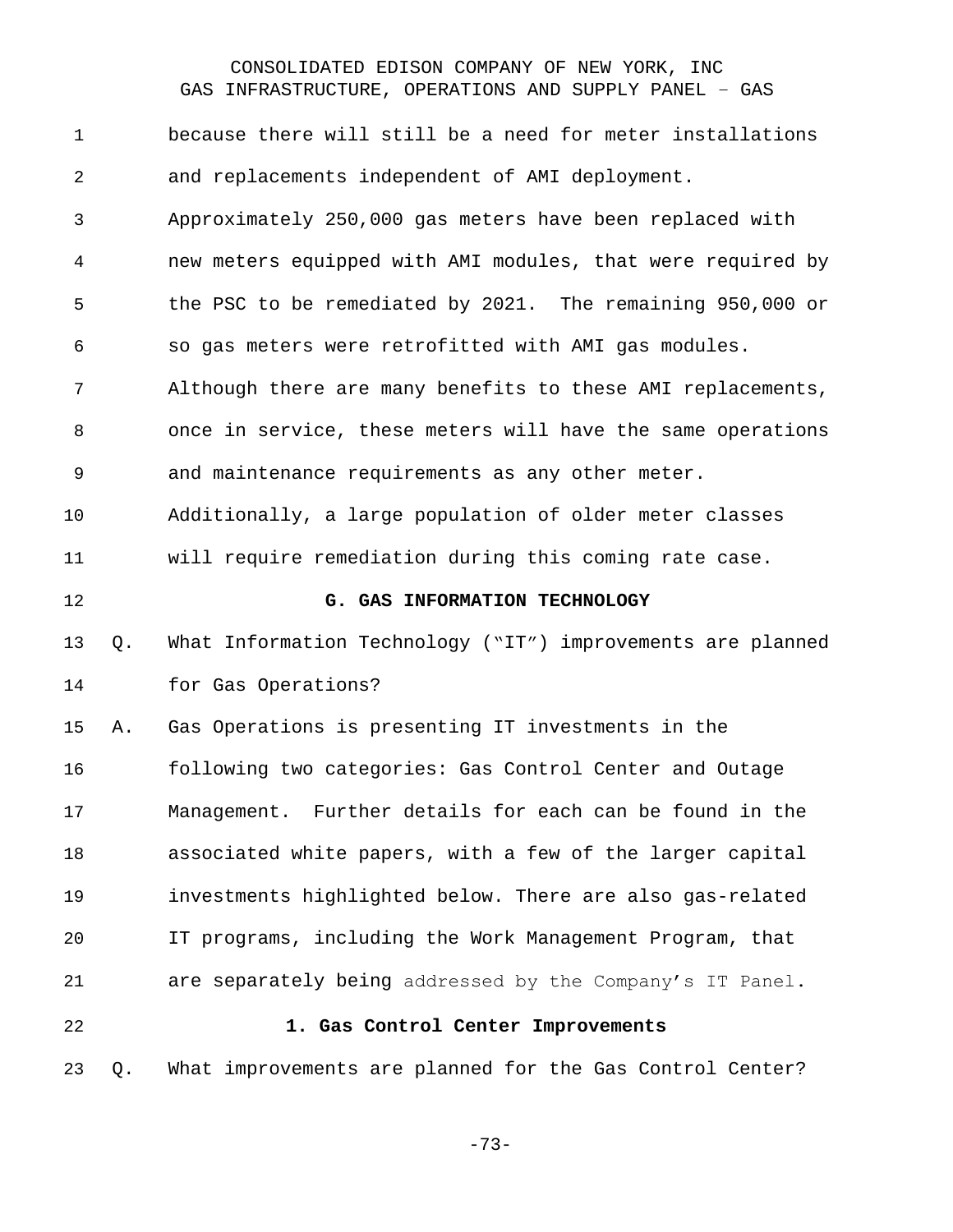A. Gas Control is presenting three items for this Rate Case. They are Operator Training System ("OTS") Simulator Project, End of Life ("EOL") Equipment Replacement Program, and Gas Control Center ("GCC") Improvements Projects. Further details for each item can be found in the associated white papers.

 The GCC Improvements is the largest capital investment in this category and consists of three improvement projects for the GCC. The first is the relocation of the Alternate GCC from Manhattan to Westchester, the second is the Gas Operations Supervisory System ("GOSS") and Gas Day Operations ("GDO") Application Upgrades, and the final project is the furnishment for the relocation of the Primary GCC. The expenditures associated with this project are \$2.7 million in RY1; \$3.0 million in RY2; and \$3.95 million in RY3, as shown in Exhibit \_\_\_ (GIOSP-1). This project also has an O&M component which is further detailed below.

 Q. What are the benefits to Gas Operations that are anticipated from the GCC Improvements?

 A. The proposed GCC Improvement projects will provide numerous safety and reliability benefits for our gas customers and the public. The relocation of the Alternate GCC from Manhattan to Westchester will significantly reduce response

-74-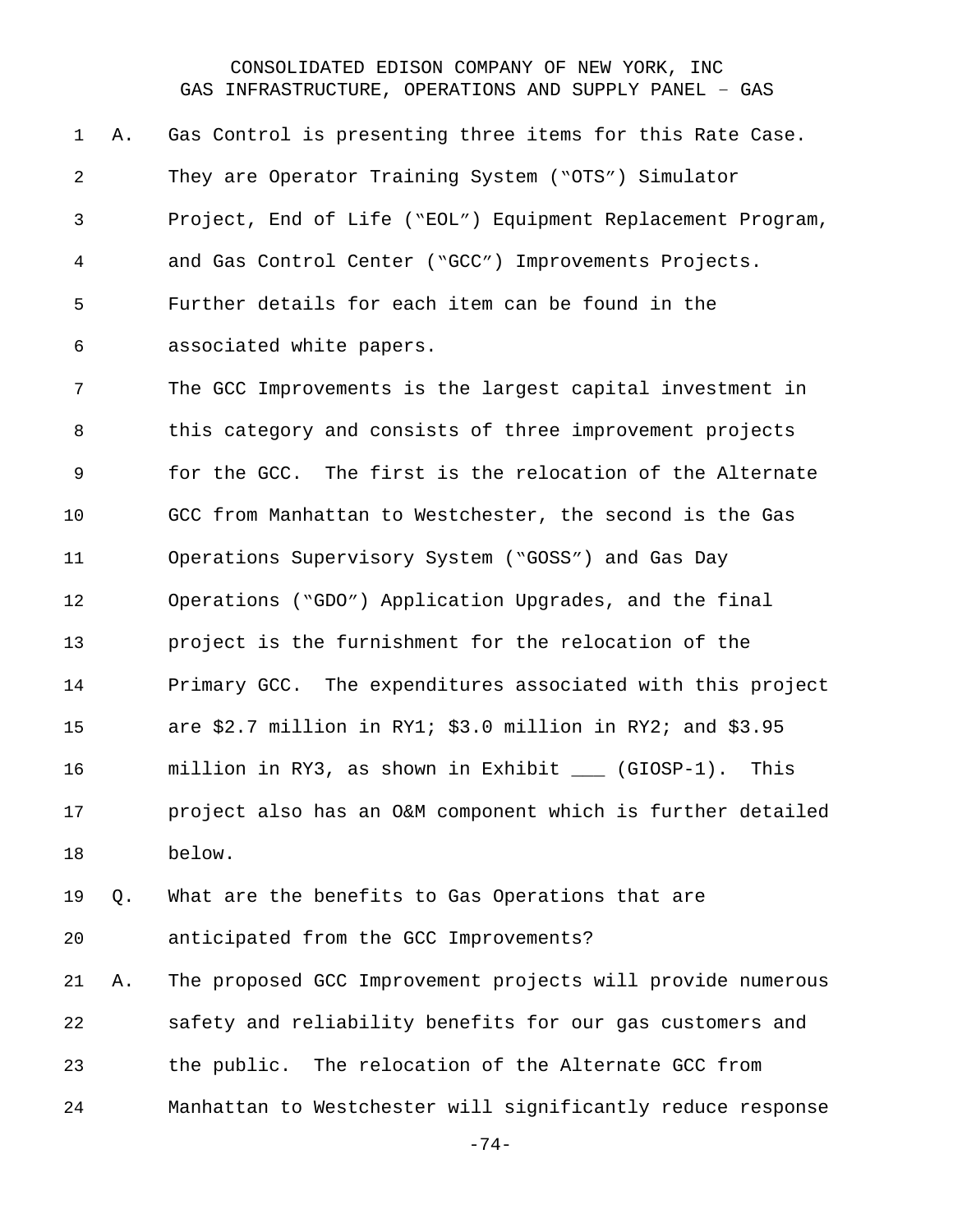1 time under a forced relocation from the primary site, while developing the site using industry and international standards will help address Pandemic lessons-learned and the expansion of the Gas Control Department since the original facility's construction. The GOSS and GDO Application upgrade will maintain Gas Operations critical remote monitoring and control applications on supported software and mitigate potential cybersecurity threats to the Gas HVN. Finally, the new GCC will allow Gas Operations to leverage best-in-class Control Center strategies to provide Gas Control Operators the tools to rapidly address abnormal operating conditions while facilitating Gas Operations organizational response to significant events, all while remaining compliant with Control Room Management compliance requirements. Q. Have plans for the new GCC changed since the last rate case filing? A. Yes, due to lessons learned from the pandemic, business

 user requirements, and projected schedules for the original location's Re-Development Project, the location of the new GCC has changed to a location within an existing facility in Westchester.

Q. What changes were made?

A. Additional user requirements were incorporated, which was

-75-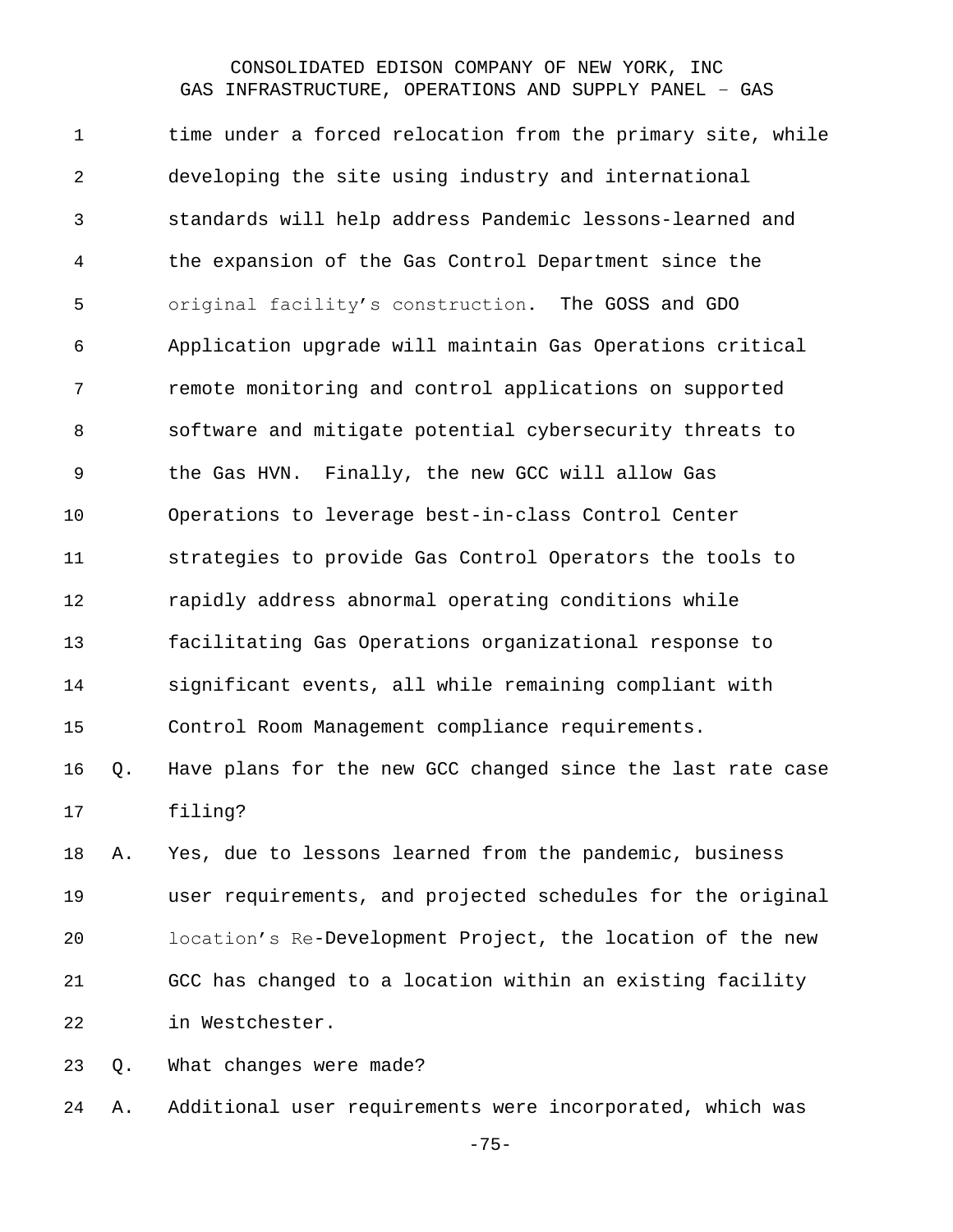| $\mathbf 1$ |    | not possible at the original location. The schedule was      |
|-------------|----|--------------------------------------------------------------|
| 2           |    | also deferred to later years, due to the pandemic, which     |
| 3           |    | temporarily halted progress. Due to these challenges, the    |
| 4           |    | new GCC will now be completed within this rate case.         |
| 5           | Q. | What investments are being requested for this Rate Case,     |
| 6           |    | related to the new GCC?                                      |
| 7           | Α. | As described above and further in the associated white       |
| 8           |    | paper, the furnishment portion of the GCC Improvements       |
| 9           |    | Projects, as presented by the GIOSP. Other additional        |
| 10          |    | funding included as part of the relocation and new           |
| 11          |    | location's re-development project is being put forth by      |
| 12          |    | Facilities, under the Shared Services panel.                 |
| 13          |    | 2. Gas Outage Management System                              |
|             |    |                                                              |
| 14          | Q. | What is the Company proposing related to a gas outage        |
| 15          |    | management system ("OMS")?                                   |
| 16          | Α. | The Company is proposing an investment in the development    |
| 17          |    | and deployment of a gas OMS. The Company does not            |
| 18          |    | currently have such a system, so initial IT software         |
| 19          |    | development will be required for this project.<br>The        |
| 20          |    | projected expenditures associated with this project are \$9  |
| 21          |    | million in RY1 and \$8.8 million in RY2, as shown in Exhibit |
| 22          |    | (GIOSP-1), with associated O&M costs to be seen in RY3       |

-76-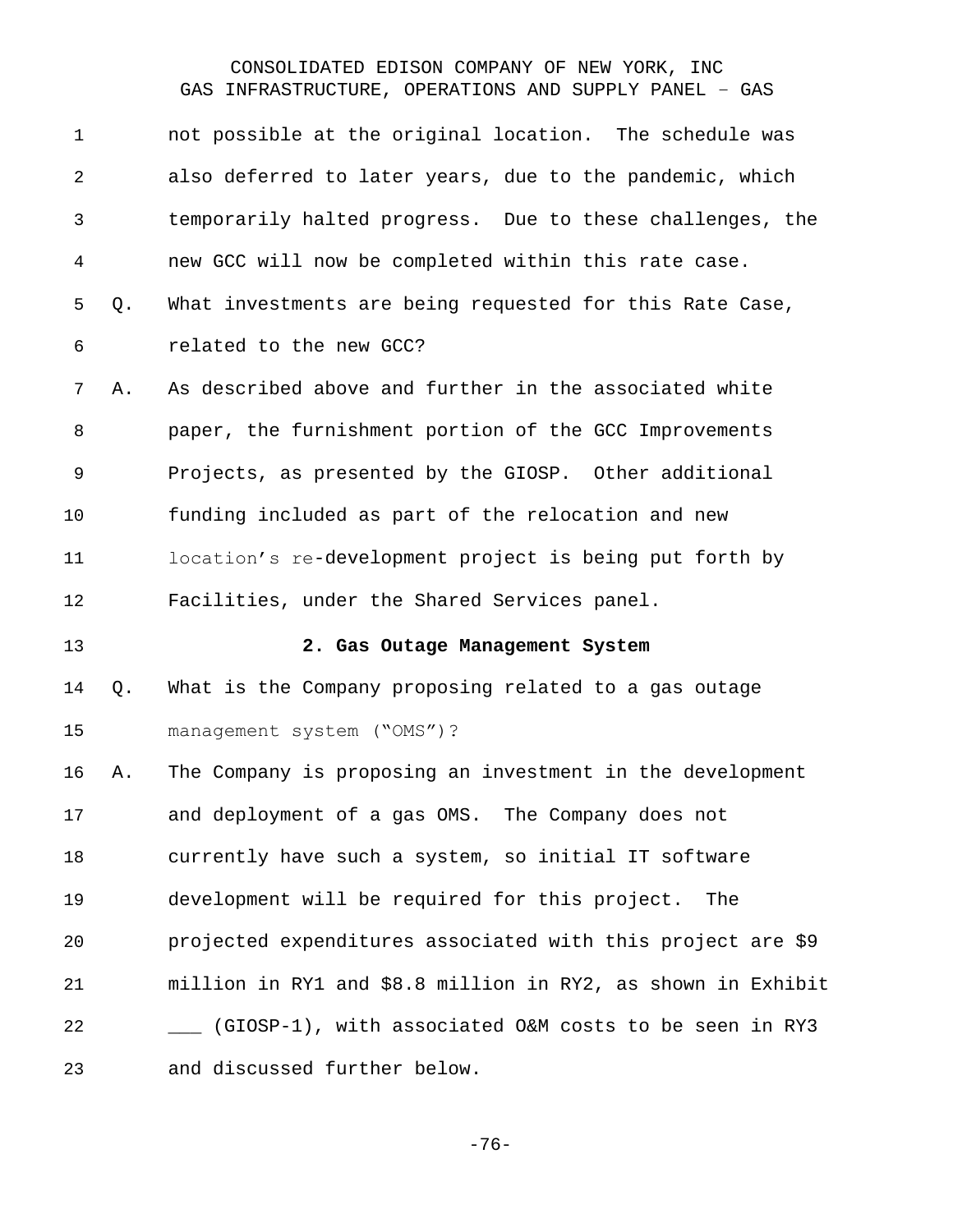Q. What are the current challenges in managing gas outages? A. Without an OMS, identifying gas outages is done through direct communications with customers and tracking outage impacts is done by manually researching several systems, then using field verification to confirm. This is an administrative burden that requires extensive resources from several departments.

 A. Generally speaking, the Company would leverage an OMS during larger outages, of 50 or more services or when 11 larger buildings with 200 or more customers are affected. However, we believe even the management of smaller scale outages can benefit from an OMS.

Q. In what scenarios would the Company use the OMS?

 Q. Please provide an example of a situation when such a large outage might be expected to occur.

 A. While the gas system is extremely reliable, when outages do occur, they can be extensive. The most common occurrence is a result of water intrusion or damage, such as an event like Hurricane Ida. Gas outages can take considerably longer to restore service than an electrical outage; therefore, the implementation of an OMS system could be very beneficial to the affected customers and facilitate a better response.

Q. What are the benefits of having an OMS?

-77-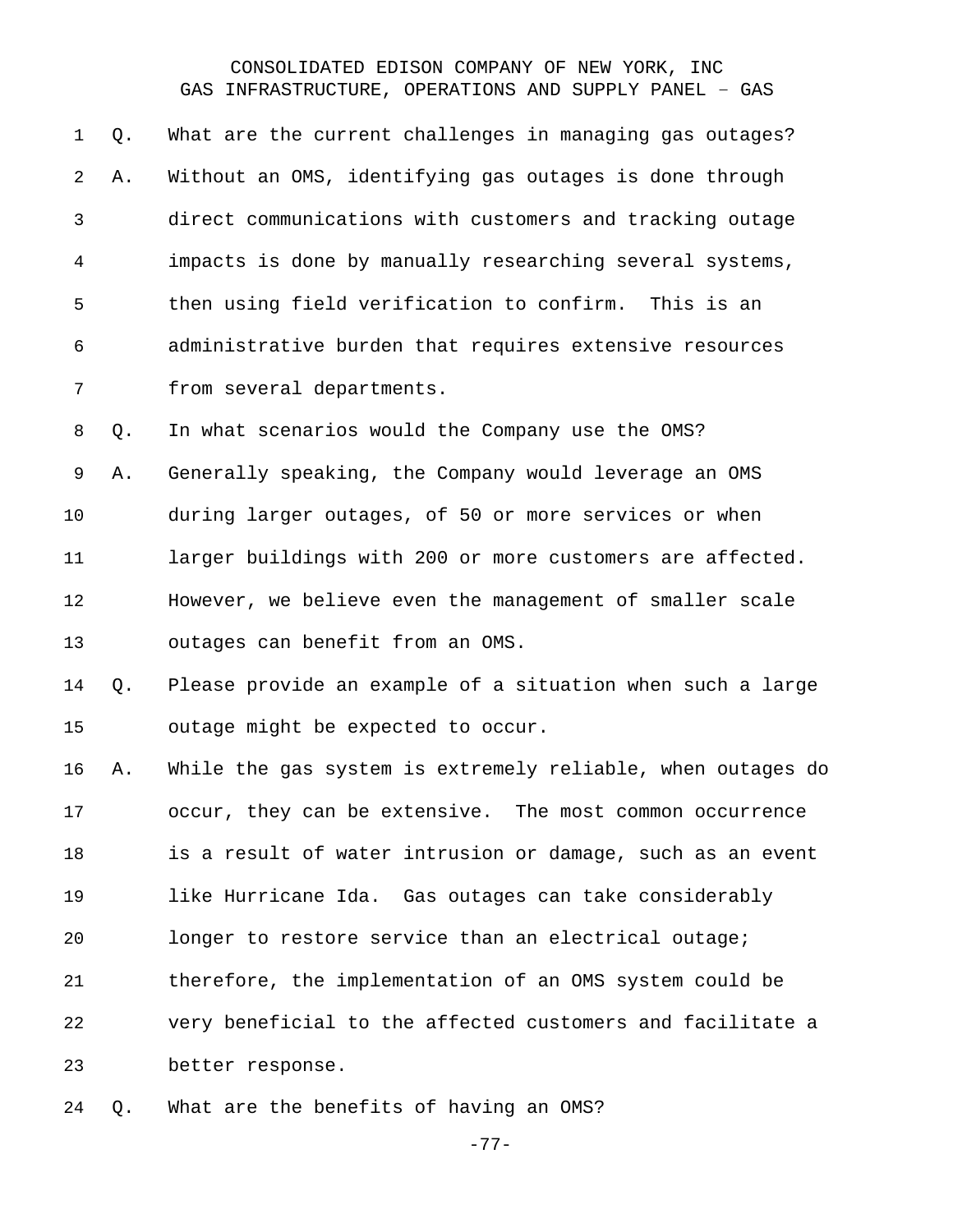A. Having an OMS would help identify outages quicker via instant detection when faced with extreme weather or system related issues that compromise supplying service to customers. Having the ability to track outages with advanced technology as opposed to a manual process will provide an administrative advantage. One such example is: through system integrations (with systems such as AMI), the OMS can receive the electric meter count data for master metered buildings, providing quick and accurate customer outage information. The OMS would also serve as a repository to record outages throughout our system. Q. How would an OMS impact communication? A. Field, control center, and administrative employees will be able to view status information for outages. Dashboards will be shared that include locations, resources, and real- time status information. This will enhance communication between the control center and the field. Dashboards that include outage progress and additional tracking information will also be available. Q. How does the Company plan to use an OMS to improve outage restoration?

 A. An OMS should provide quick visibility into the number of customers affected by an event. Large outage areas can then be divided into several outage status areas, to

-78-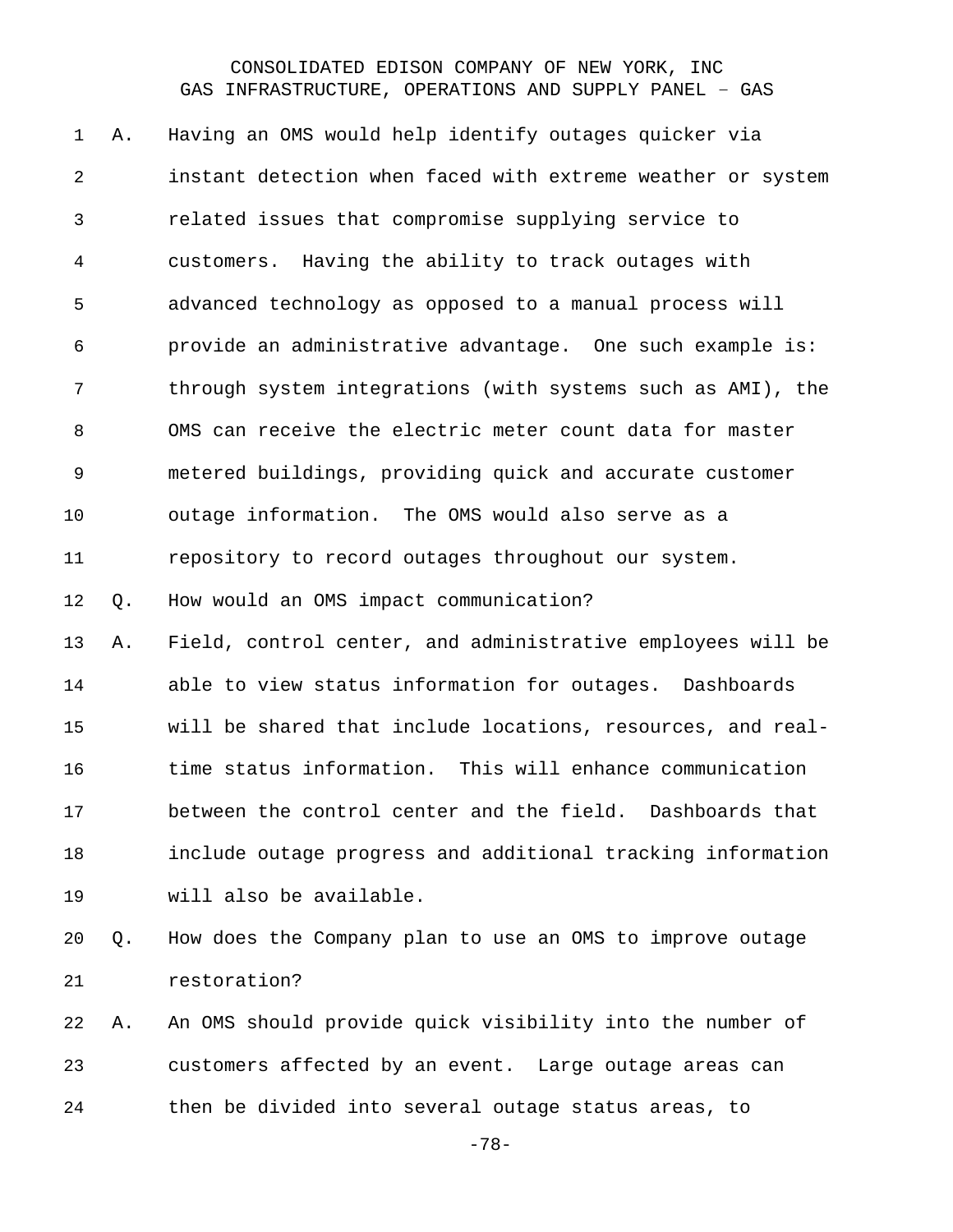increase visibility on customers pending restoration and to focus resources accordingly. Additionally, when implemented, we expect this new system will provide timely and accurate information to customers when they need it most.

#### **IV. OPERATION & MAINTENANCE PROGRAM CHANGES**

 Q. What O&M Program Changes are the Company putting forward? A. The Company is requesting O&M Program changes for the following programs: Service Line Inspections, Bridge Inspections, High Emissions Surveillance, and various software needs related to capital projects, with the Service Line Inspections being the largest O&M change request. Similar to the Company's capital expenditures, the majority of projected O&M expenses are focused on safety-related programs. The following testimony describes 16 these program changes in further detail:

#### **A. Service Line Inspections**

 Q. Please explain how the definition of "service line" has changed in recent years.

 A. On April 2, 2015 in Case No. 14-G-0357, the Commission revised the definition of "service line" in 16 NYCRR 255.3(a)(29) to align with federal law. As a result of the new definition, New York State gas utilities were required to perform leakage surveys and corrosion inspections on

-79-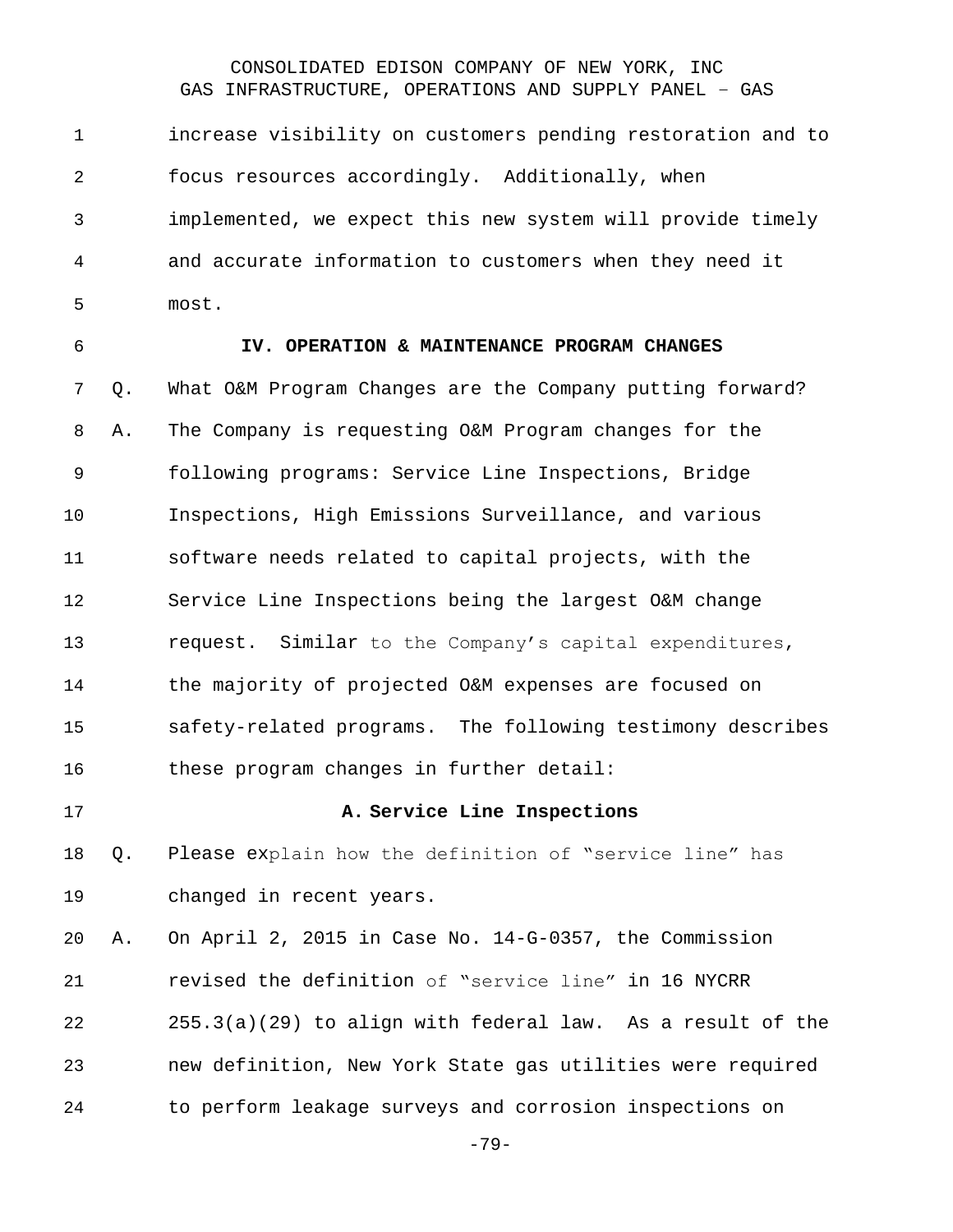piping that was previously not considered to be a "service line" under the Commission's rules. Specifically, under the prior definition, a service line associated with a gas meter inside a building ended at the first fitting inside the building. Under the revised definition, a service line extends further into the building and ends at the meter's outlet.

 Q. Please describe the Company's experience inspecting the piping that was newly designated as Commission-

jurisdictional service lines.

 A. In accordance with the Commission's order in Case 15-G- 0244, the Company initiated "baseline" inspections in 2017 to evaluate the newly jurisdictional pipe for the first time. These inspections targeted more than 300,000 service lines and nearly 1 million inside gas meters, of which approximately 200,000 are inside building sets in apartments (room sets).

 Pursuant to State executive orders to address COVID-19, Con Edison suspended the inspections in March 2020. The Company resumed inspections in July 2020, when New York City entered Phase III of the reopening plan. At that time, the Company had 150,000 services and 400,000 gas meters left to inspect. Con Edison and other local distribution companies petitioned the Commission for an

-80-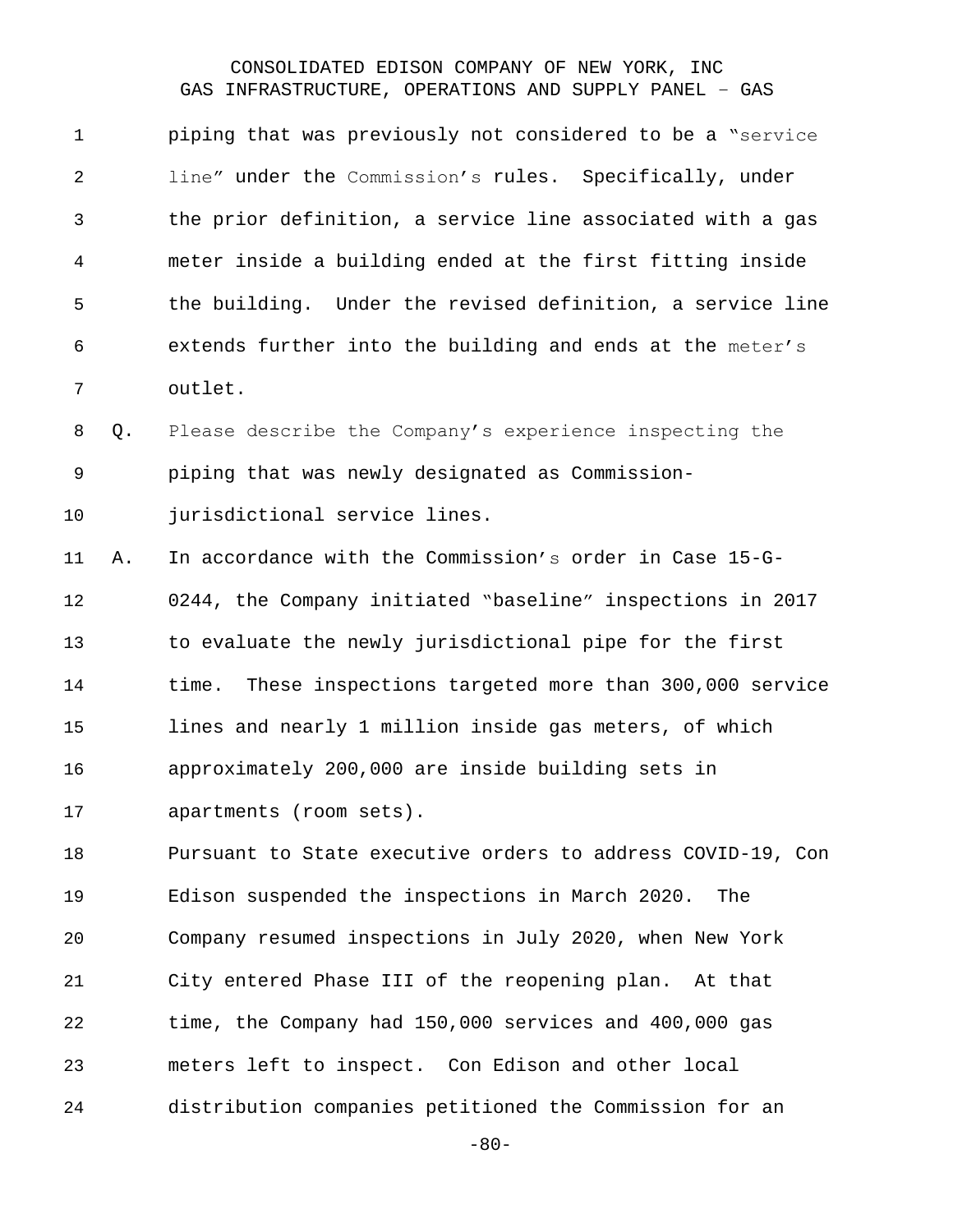| $\mathbf 1$    |    | extension to complete the inspections until August 1, 2020, |
|----------------|----|-------------------------------------------------------------|
| $\overline{a}$ |    | and the Commission granted the request.                     |
| 3              | Q. | What efforts had the Company taken to complete the          |
| 4              |    | inspections prior to July 2020?                             |
| 5              | Α. | The Company notified customers of the required inspections  |
| 6              |    | and their obligation to provide access to our equipment.    |
| 7              |    | The Company communicated with customers through emails,     |
| 8              |    | letters, social media, a dedicated webpage, drop cards,     |
| 9              |    | phone calls, meetings with building management              |
| 10             |    | associations, and a robust appointment-scheduling process   |
| 11             |    | employed by our contractor. The Company made at least two   |
| 12             |    | attempts per premises (as required) to gain access for the  |
| 13             |    | inspections.                                                |
| 14             | Q. | Did the Company complete the inspections by August 1, 2020? |
| 15             | Α. | No.                                                         |
| 16             | Q. | What was the primary reason that the Company was not able   |
| 17             |    | to complete the inspections?                                |
| 18             | Α. | Inability to gain access to the inside of buildings to      |
| 19             |    | perform the inspections, despite several attempts,          |
| 20             |    | exacerbated by customer reluctance to provide access        |
| 21             |    | because of COVID-19.                                        |
| 22             | Q. | What are some of the actions the Company took to gain       |
| 23             |    | access?                                                     |

-81-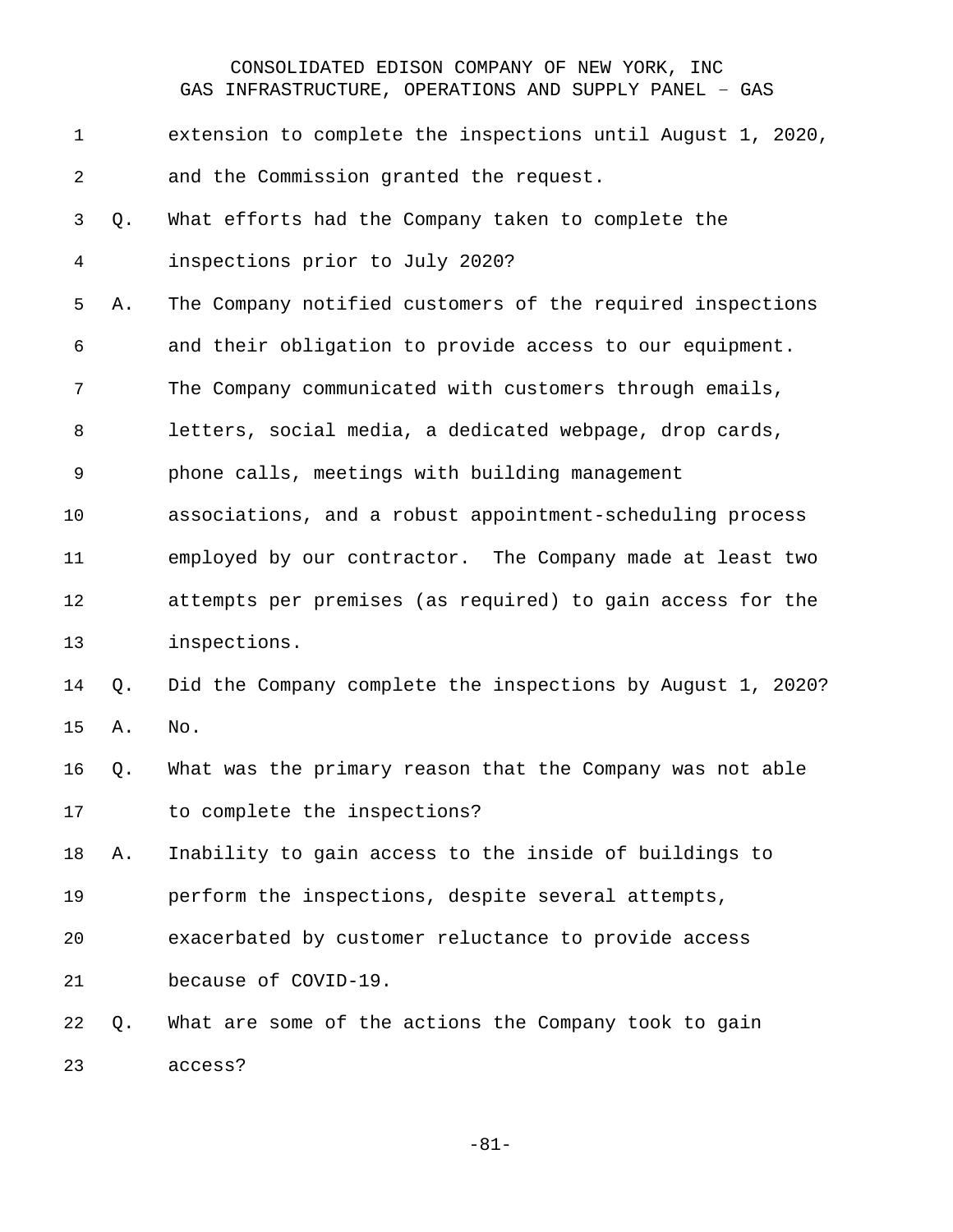A. In addition to the efforts we already described, after resuming inspections in July 2020, the Company initiated an email campaign for customers who have email addresses on file and modified its letters and drop cards to include enhancements to appointment scheduling and information about the Company's COVID-19 safety precautions. The Company also created a notice that is placed directly on customers' bills when a fee is assessed. On December 22, 2020, the New York State Department of Public Service Chief of Pipeline Safety and Reliability provided a letter ("DPS Letter") emphasizing the importance of these inspections and the need for customers to provide access to allow utilities to perform these inspections. The Company began sending the DPS Letter to No-Access customers shortly after it became available. Con Edison also used no access fees 16 to encourage customers to provide access for inspections. Q. Did the Company take any further actions to complete inspections at these no access locations? A. Yes. The Company increased the number of dedicated technicians performing additional cold call attempts, which resulted in a significant number of scheduled appointments through these communication efforts. In addition, the Company increased efforts to perform additional service line inspections when it was able to access a building for

-82-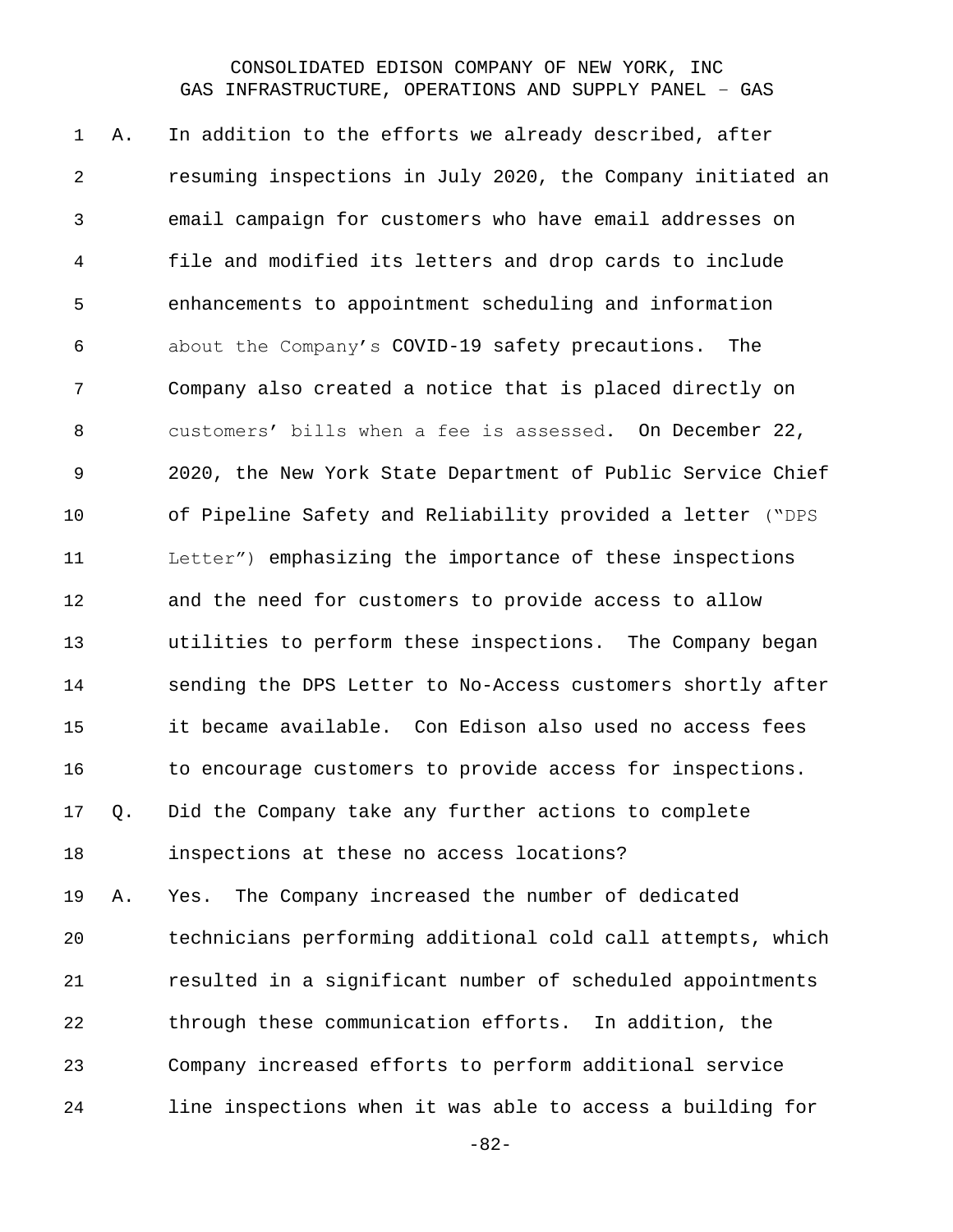| district re-inspections). Despite these efforts, these      |
|-------------------------------------------------------------|
|                                                             |
|                                                             |
|                                                             |
|                                                             |
|                                                             |
|                                                             |
|                                                             |
|                                                             |
| directive, the Company filed a compliance plan in Case 15-  |
|                                                             |
|                                                             |
| Inspections for Premises with Access Issues) ("Service Line |
| Compliance Plan"). The Commission has not issued an order   |
|                                                             |
|                                                             |
| Company must comply with the revised plan that it filed.    |
| What has the Company done under the Service Line Compliance |
|                                                             |
|                                                             |
| Company has continued to conduct baseline gas service line  |
| inspections and intensified its efforts to notify customers |
| of the inspection requirements in writing, assess fines     |
| where appropriate, and place customers that continued to    |
|                                                             |

-83-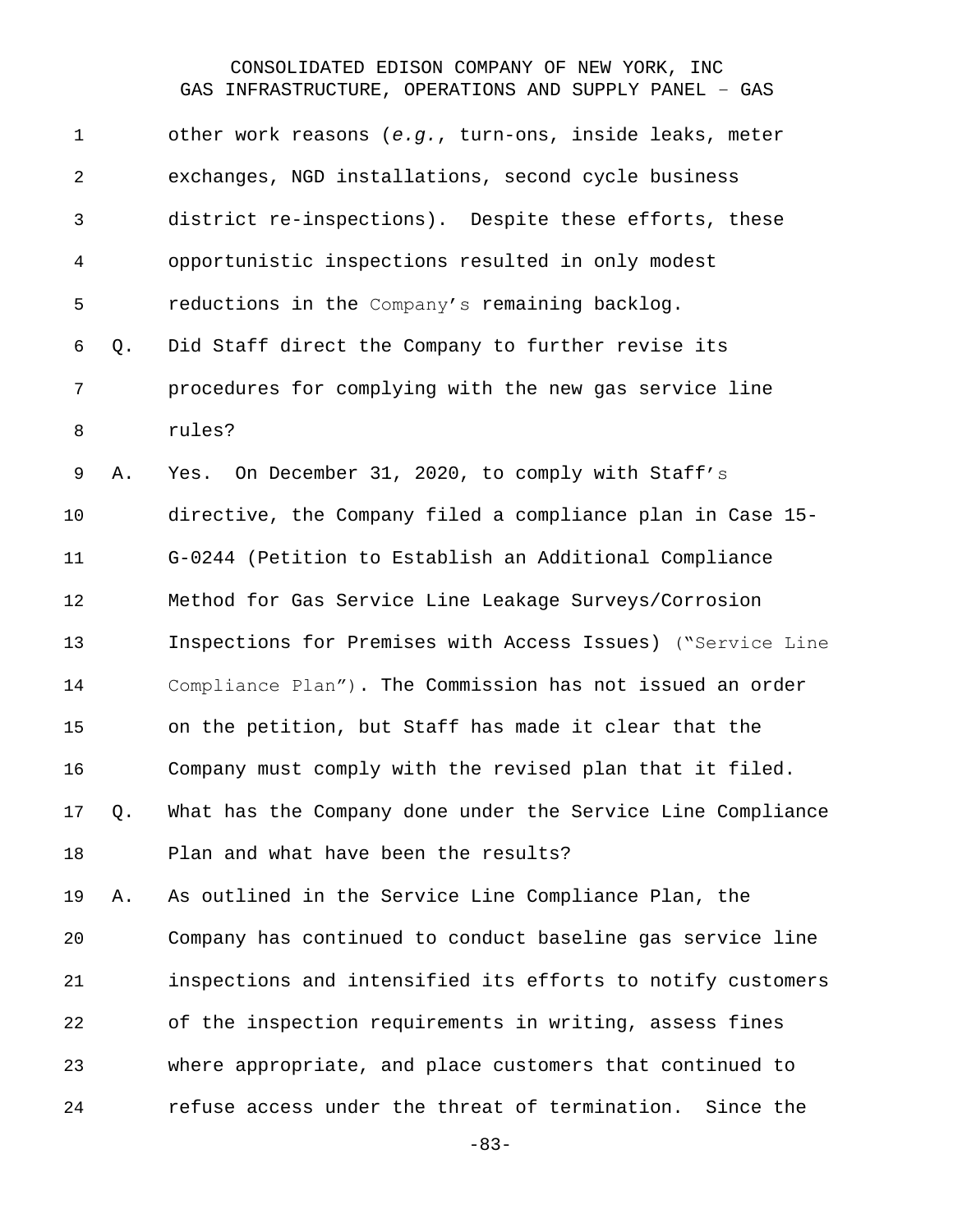inception of the program, the Company has sent out: 1.1 million letters, over 110,000 e-mails, over 170,000 fee warning letters (a net of over 60,000 accounts were assessed fees) over 110,000 turn off warning letters, and over 77,000 final and reoccurring termination warning letters.

 Q. How is the Company handling the remaining "No-Access" customers?

 A. After all efforts were exhausted, Con Edison placed these customers into a separate service termination process. As of December 31, 2021, there were approximately 26,000 services and approximately 52,000 gas meters remaining to be inspected. The Company continues to attempt to gain access to complete these inspections to avoid terminating the customers' gas service. The remaining customers will continue to receive communications warning them about the possibility of service termination until the customer either grants the Company access to complete the inspection, the Company cuts and caps the existing gas service or, where appropriate and for buildings where the Company has been able to inspect some but not all meters, the Company replevins the relevant gas meter. We intend to resume potential service terminations after the heating season has concluded in March 2022.

-84-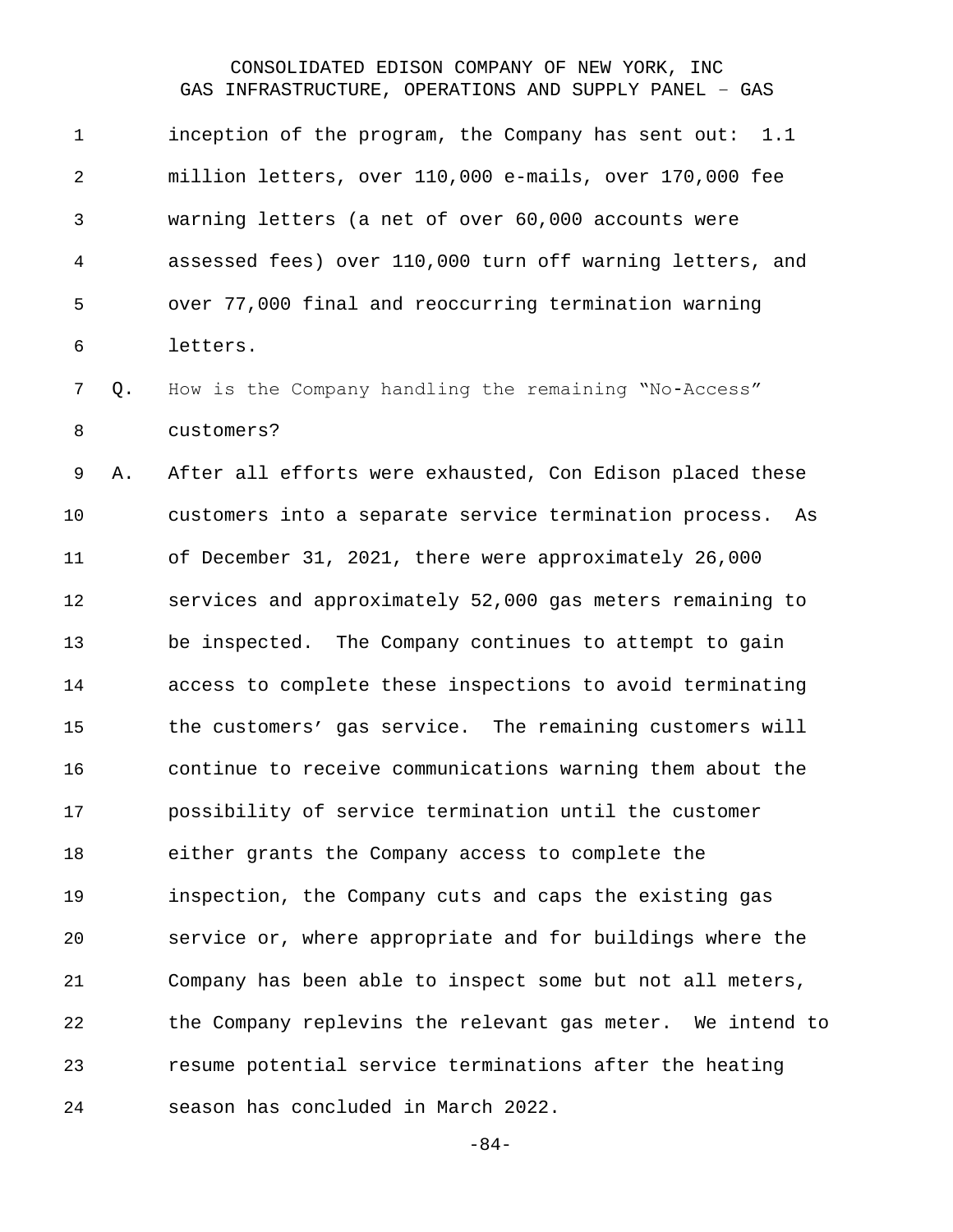## Q. What are the inspection requirements after the baseline inspections?

 A. The general periodic inspection requirement is once per year (not to exceed 15 months) for business district services and once every three years (not to exceed 39 months) for non-business districts. In Case 15-G-0244, the Commission authorized a pilot program for Con Edison designed to test whether extended inspection intervals for all service lines of once every five years (not to exceed 63 months), combined with conditions such as the installation of AMI-enabled methane detectors at each inspected meter, meets or exceeds existing safety standards.

# Q. Have there been any other significant regulatory developments as they relate to inspection intervals for gas service lines?

 A. Yes, on March 21, 2021, PHMSA modified 192.481 to extend onshore service line atmospheric corrosion control inspections to once every five calendar years, not to exceed 63 months. Then on October 25, 2021 in case 19-G- 0736 the Commission proposed to modify 255.481 reflecting the PHMSA code modifications. Once the proposed 255.481 changes are adopted, all non-business district service line

-85-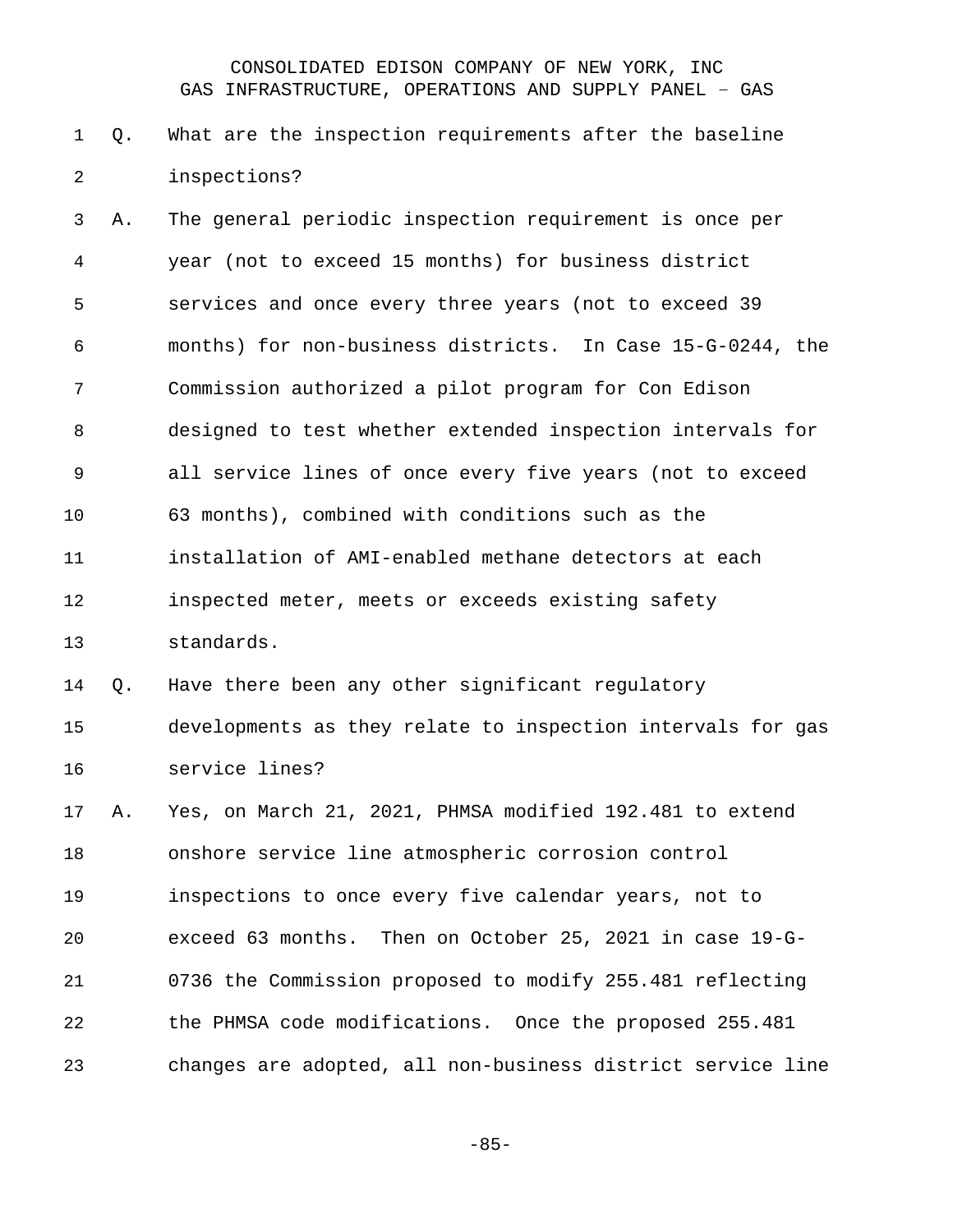inspections can be extended to once every five-years, not to exceed 63 months.

 Q. Based on the foregoing, what is the inspection interval that is assumed for purposes of the Company's forecast? A. The Company's forecast assumes the extension of the inspection cycles for all services to a five-year cycle, not to exceed 63 months starting January 1, 2023. Q. Please describe the Company's Service Line Program O&M request.

 A. We propose a program change increase of \$39.2 million in RY1, with reductions of \$0.9 million in RY2 and \$1.2 million in RY3. This proposed change reflects only a change in the cost recovery mechanism (from surcharge to base rates) and a significant reduction compared to the Company's recent costs for the service line inspection program.

 Q. What were the Company's historic costs for this program during the current Gas Rate Plan?

 A. The Company's actual costs under this program were \$29.3 million in 2020 and \$68.6 million in 2021 when it began following its revised compliance plan at Staff's direction. Q. Why does the Company believe it can reduce the costs of this program so significantly in RY1?

-86-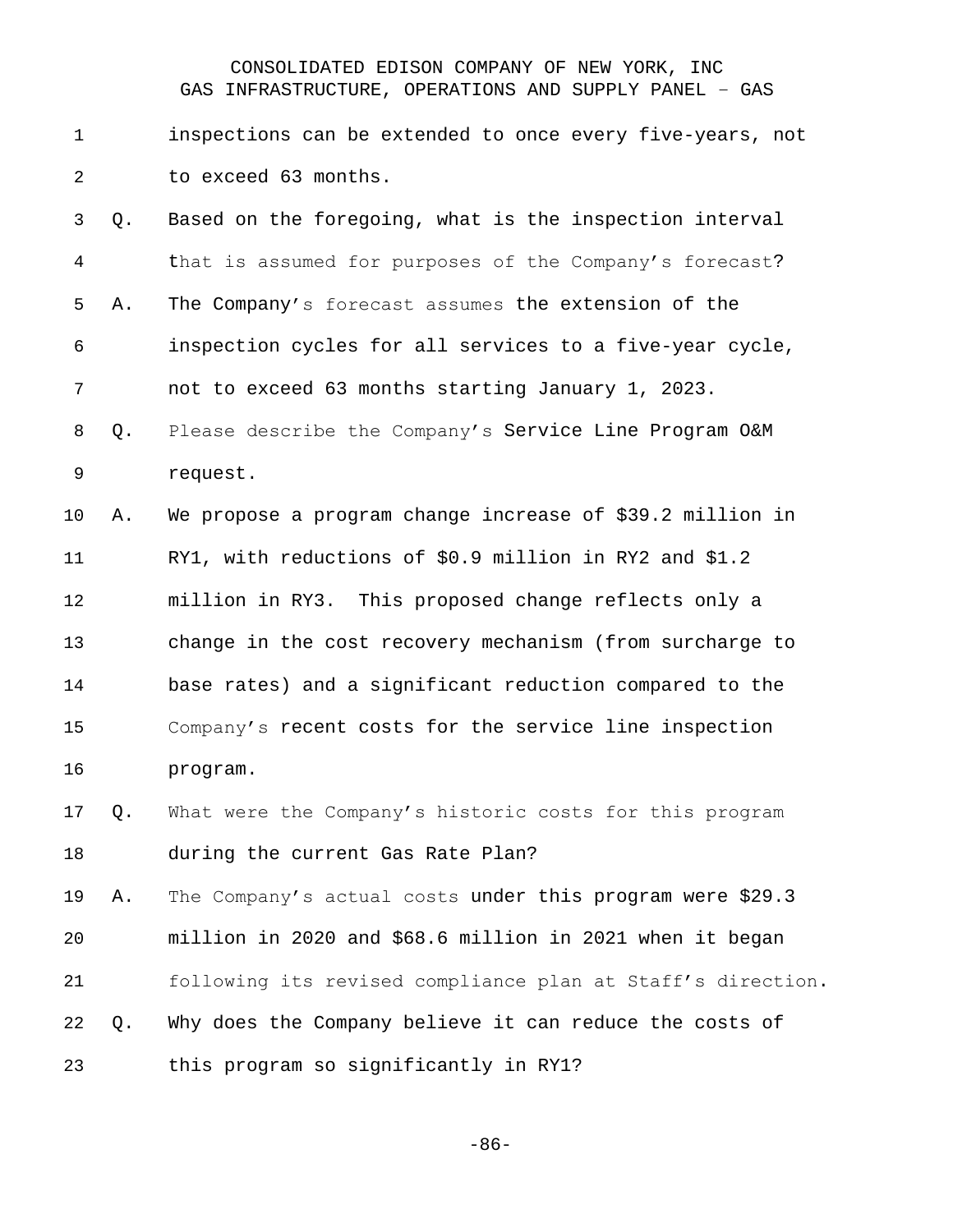| $\mathbf 1$ | Α. | We believe we can achieve these reductions through the      |
|-------------|----|-------------------------------------------------------------|
| 2           |    | anticipated completion of the baseline inspections and the  |
| 3           |    | expected corresponding decrease in repairs associated with  |
| 4           |    | baseline inspections. The Company also had high rates of    |
| 5           |    | access refusal due to customer concerns related to COVID-   |
| 6           |    | 19.                                                         |
| 7           | Q. | How does the Company recover the costs for this program     |
| 8           |    | under the current Gas Rate Plan?                            |
| 9           | Α. | The current Gas Rate Plan included a relatively small       |
| 10          |    | amount in base rates (approximately \$7.0 million in 2020   |
| 11          |    | and \$700,000 in each of the subsequent two rate years) for |
| 12          |    | this program. The Plan authorized an MRA surcharge          |
| 13          |    | mechanism, which was capped at approximately \$99 million   |
| 14          |    | for the term of the three-year Gas Rate Plan.               |
| 15          | Q. | Has the Company gained sufficient experience with this      |
| 16          |    | program since its last rate filing to develop a projection  |
| 17          |    | of its future costs?                                        |
| 18          | Α. | Yes. As we have explained, the Company has undertaken       |
| 19          |    | extensive and comprehensive measures to comply with the     |
| 20          |    | Commission's and Staff's additional directives relating to  |
| 21          |    | service line inspections and repairs.                       |
| 22          | Q. | What is the basis for the Company's estimated expenditures  |
| 23          |    | for this program?                                           |

-87-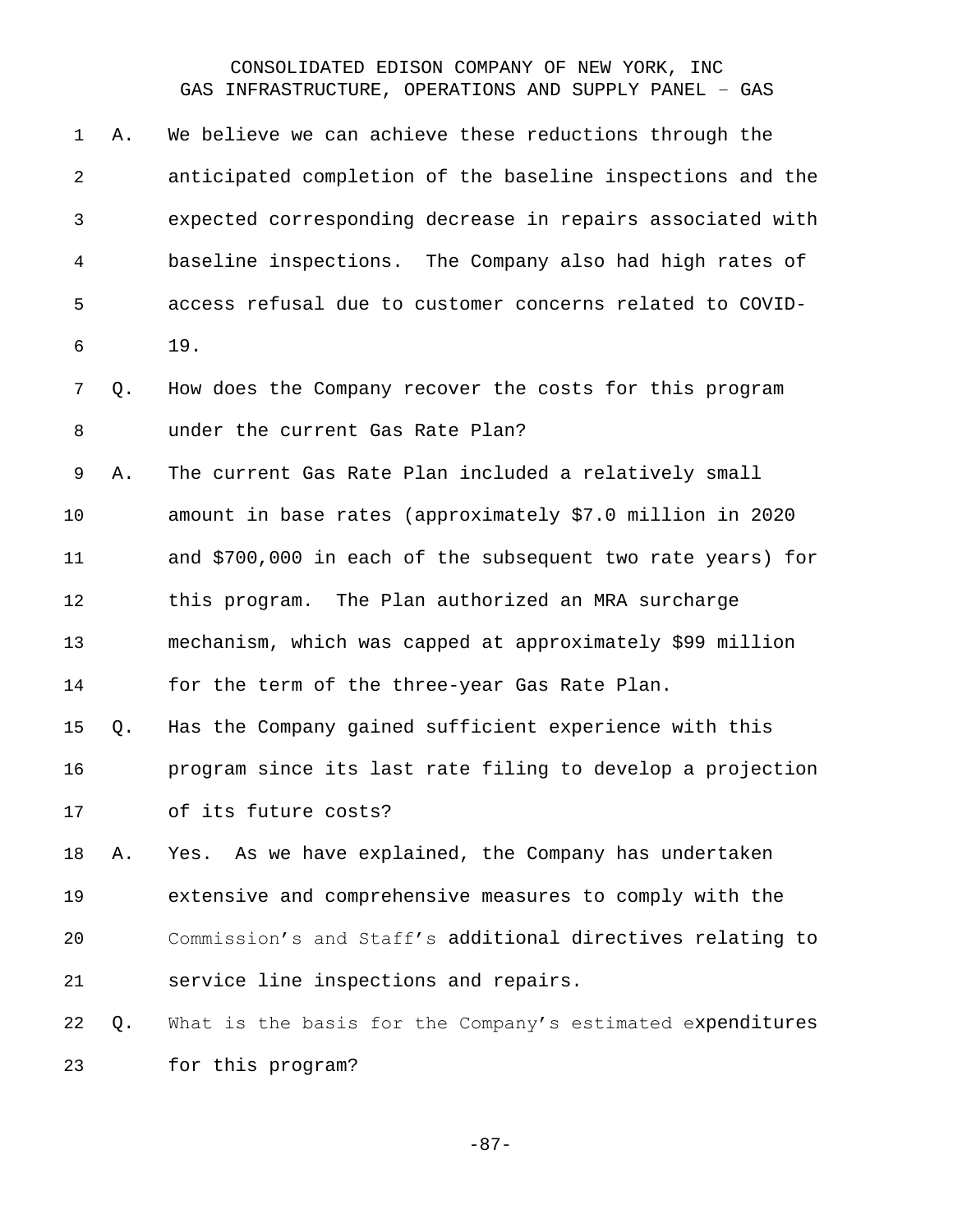A. The Company has approximately 1 million inside building sets, of which an estimated 200,000 inside building sets are in apartments (room sets) or other remote locations that are less readily accessible. As described above, the Company made significant efforts and is continuing to complete the remaining baseline inspections pursuant to its revised compliance plan. Because of the new five-year inspection cycle, inspections will be spread out more evenly throughout the five-year period. We will also attempt to bundle this work with installation of AMI natural gas detectors where feasible. Projected expenditures include all costs associated with the emergency response when a leak is detected, the repair to Company piping from the point of entry to the outlet of the gas meter, labor to perform the inspections and support the customer communication and scheduling. The expenditures enable a minimum of two cold call field attempts, plus additional attempts that may result from customer letters warning of fines and subsequent termination of service. Q. What is the breakdown of the program forecast? A. The \$39.7 million annual forecast for this safety program is divided into the following functions: 23 1. \$18 million annually for field inspections;

-88-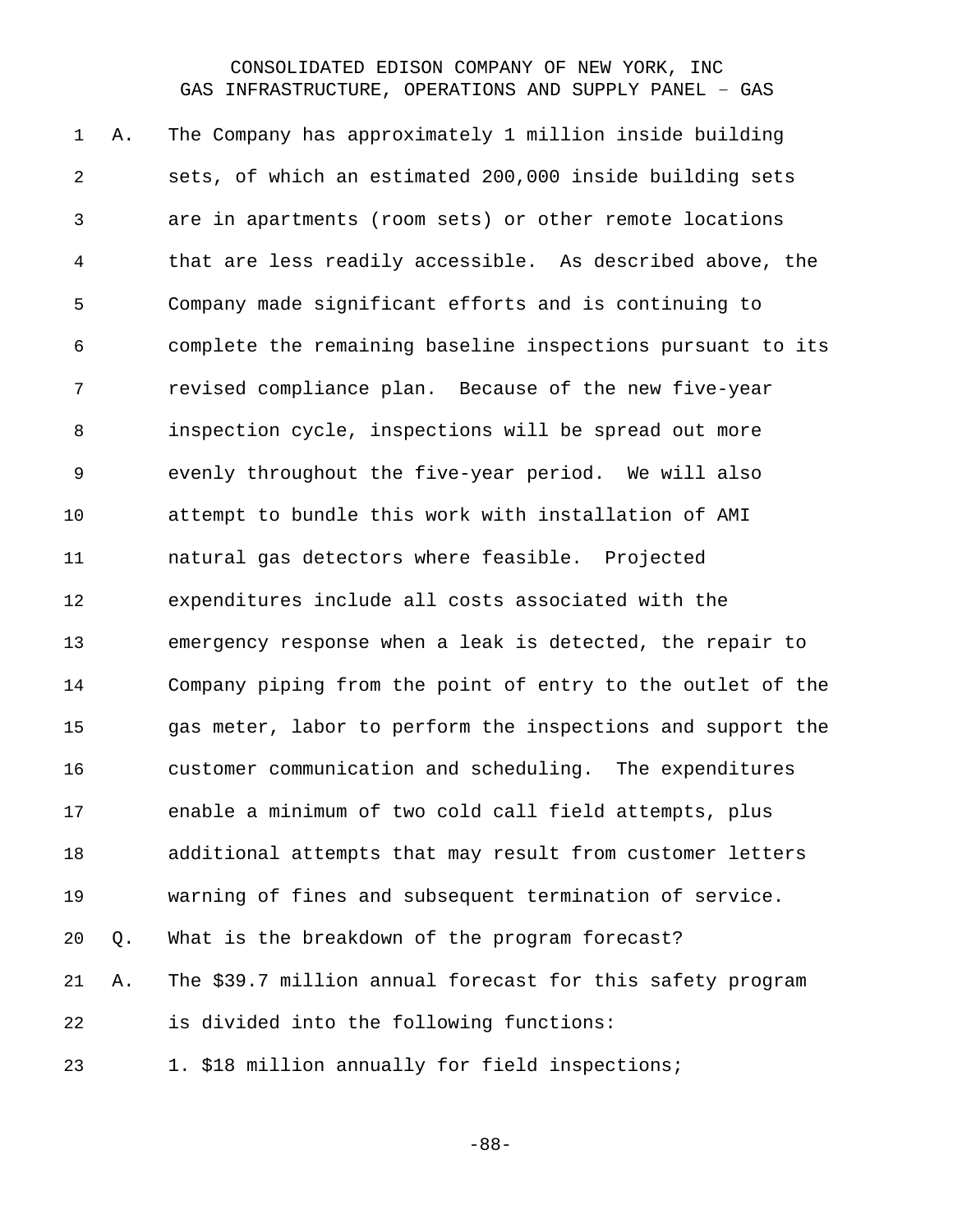2. \$4.2 million annually for non-field support, which includes customer support, scheduling, training and equipment; 3. \$6.9 million annually for corrosion repairs and all necessary follow-up surveillance and rechecks after repair inspections; 4. \$2.7 million annually for emergency response associated with any leaks identified during the service line inspection; and 5. \$7.9 million annually for operating and maintenance costs associated with cutting and capping and/or replevin when a customer fails to provide access after the required attempts, and notifications fail to result in a completed inspection. Q. Is the Company proposing any tariff changes related to the Service Line Inspection program? A. Yes. The Company is proposing to modify the fee structure for customers or access controllers who deny the Company access to the premise to perform the inspection. The proposed change will modify the fee from one-time billed, to a fee assessed in every billing period, until access is provided. The customer will also be responsible for all costs associated with meter seizure/forced access if refusals continue.

-89-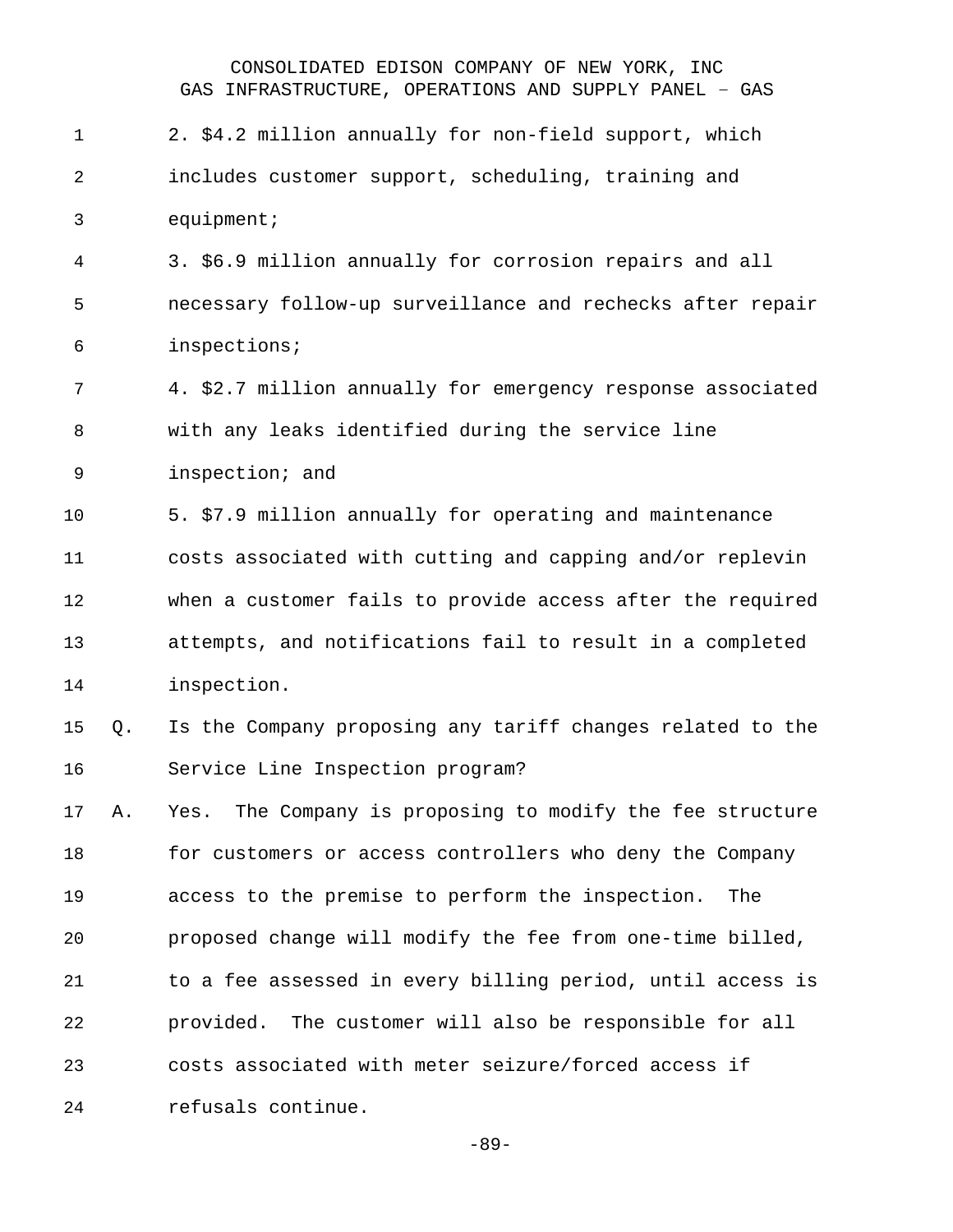Additionally, when customers refuse an outdoor meter location while Con Edison is performing work on their service, it perpetuates the need for inside service line inspections. Therefore, the Company is also proposing that the meter relocation refusal fee be increased to cover inside inspection costs that would have otherwise been avoided.

 Q. Are there any other costs not included in this request? A. Yes. The costs for additional vehicles and associated maintenance are not included. These costs are approximately \$600,000, which we may include as part of our update filing.

#### **B. Bridge Inspections**

 Q. Please describe the Company's next O&M program change. A. The Company is proposing a reallocation of funding for its Bridge Inspection program. Looking ahead to 2026, we see a much higher number of bridge inspections coming due in a single year than normal. Gas mains at bridges receive a visual inspection every three years and a more costly, detailed inspection (including preventative maintenance) every 21 years. The inspection workload varies, with inspections at 257 locations coming due on a cyclical basis. However, 137 inspections (about 62% above the normal amount) are due in 2026. Planning ahead, we expect

-90-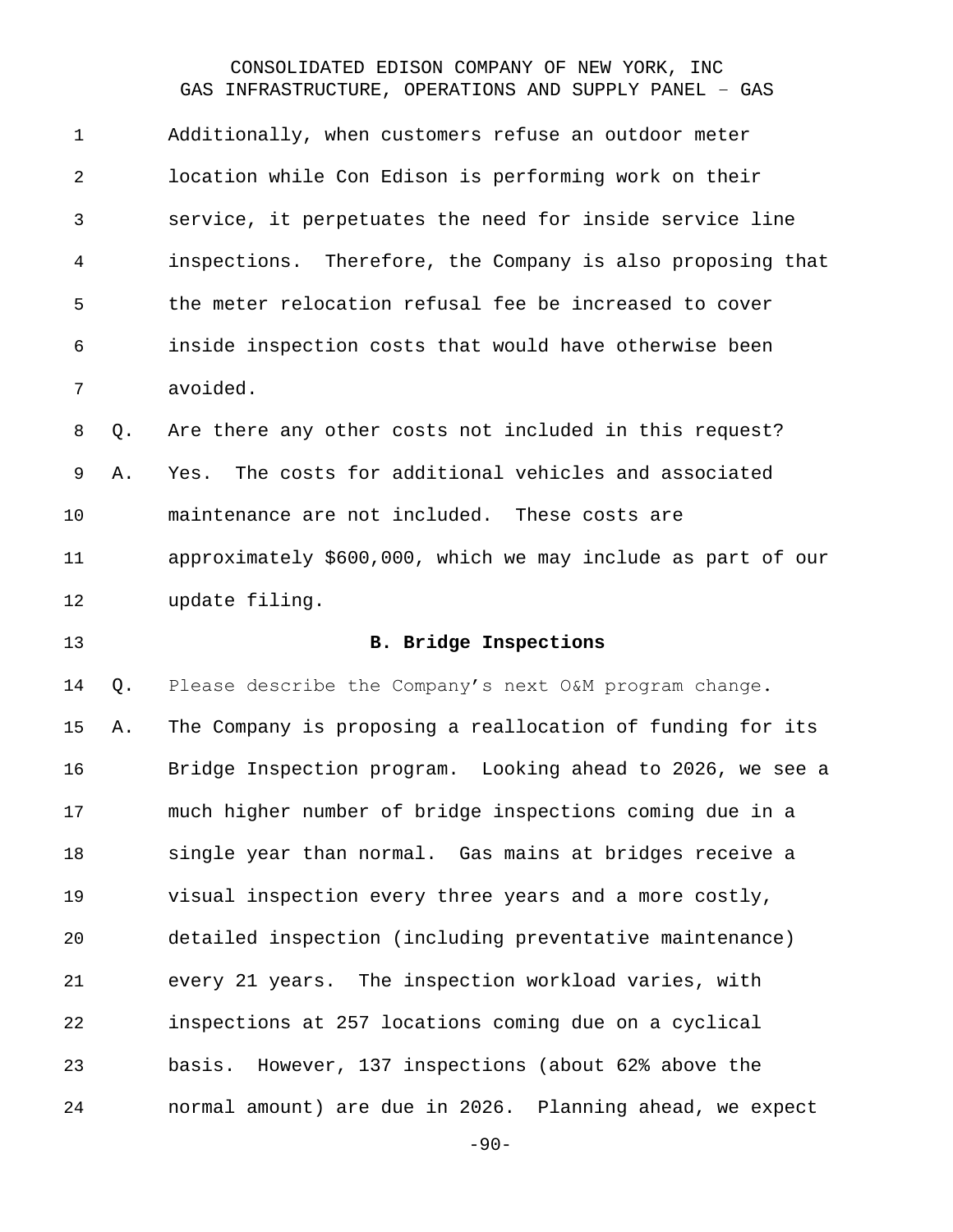| $\mathbf 1$ |    | that this increase in workload will challenge our ability   |
|-------------|----|-------------------------------------------------------------|
| 2           |    | in 2026 to complete these inspections. Therefore, the       |
| 3           |    | Company is proposing to preemptively move 30 detailed       |
| 4           |    | inspections, due in 2026, to the rate case years and spread |
| 5           |    | them evenly across 2023, 2024, and 2025.                    |
| 6           |    | A total of \$1,104,750 for the three years cumulatively     |
| 7           |    | needs to be reallocated to cover additional pipe inspection |
| 8           |    | and preventative maintenance proposed for 2023, 2024, and   |
| $\mathsf 9$ |    | The amount will be evenly distributed across the<br>2025.   |
| 10          |    | three years. Further details of this program change can be  |
| 11          |    | found in the associated white paper.                        |
| 12          |    | C. High Emissions Survey                                    |
|             |    |                                                             |
| 13          | Q. | Please describe the next O&M change.                        |
| 14          | Α. | The Company has designed a program to identify and target   |
| 15          |    | the highest emitting natural gas leaks, which are currently |
| 16          |    | defined as leaks emitting greater than 10 standard cubic    |
| 17          |    | feet per hour. To conduct the survey, we attach advanced    |
| 18          |    | leak detection technology to a passenger vehicle and drive  |
| 19          |    | multiple passes over the course of two to three nights down |
| 20          |    | the same street, according to the manufacturer's            |
| 21          |    | recommendation. Currently, the Company is utilizing the     |
| 22          |    | Picarro Surveyor device for this survey. Once all passes    |
| 23          |    | are completed, data is downloaded and analyzed.<br>This     |

-91-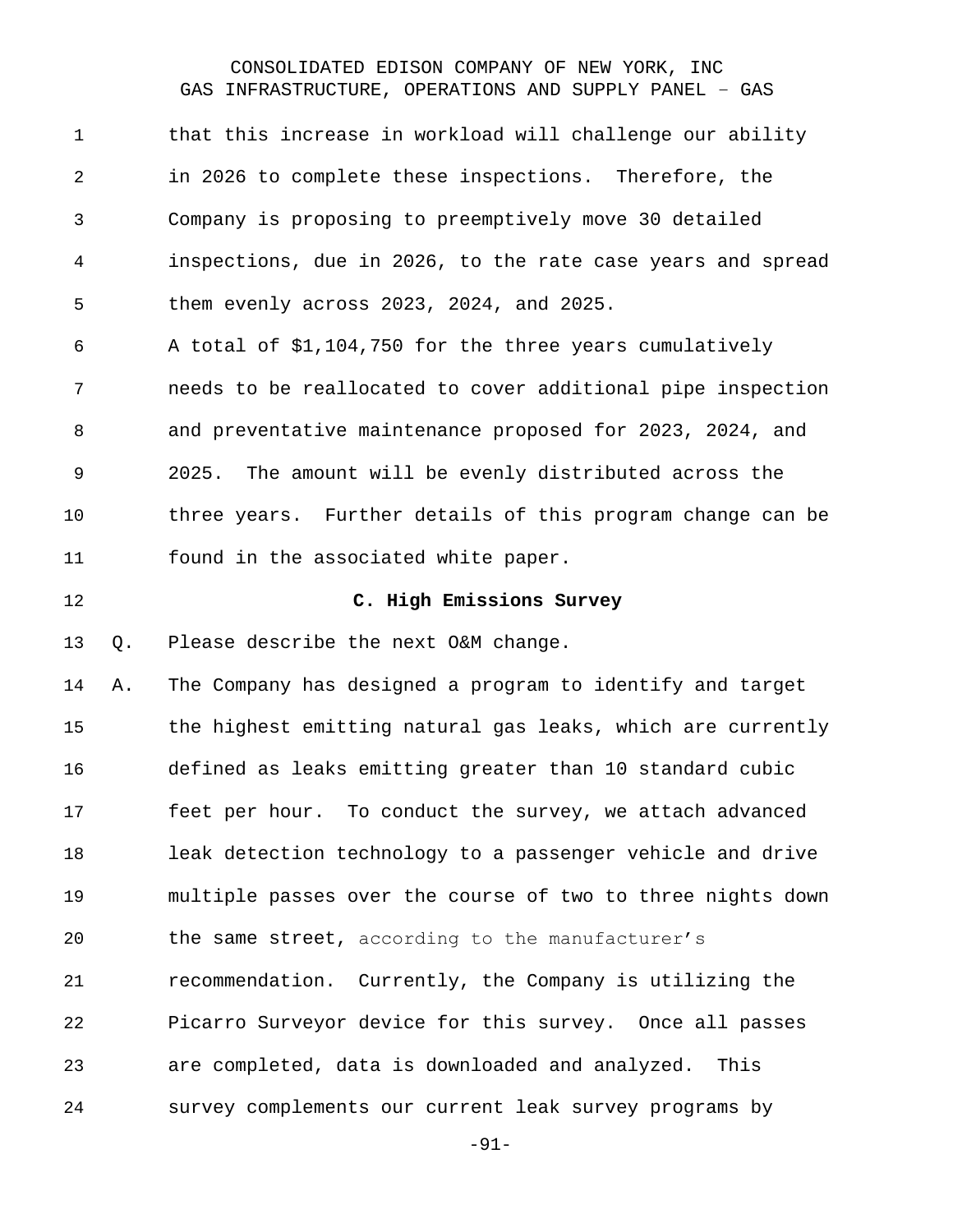covering one-third of the of the distribution system that has not recently been covered by the walking compliance survey.

 Q. Once identified, how will the Company eliminate fugitive emissions?

 A. The Company has a performance metric to repair gas leaks within 60 days, 85% of the time. On average, all leak types are repaired within 30 days or less, far exceeding code requirements. Once a high emitter is identified, the Company will maintain these high standards by repairing the known leak and eliminating the emissions.

Q. What benefits does this program provide?

 A. By targeting leaks with the highest emissions and running the program as a complement to other existing leak survey programs, we are able to focus on eliminating fugitive methane emissions efficiently. Due to its propriety algorithms, the advanced leak detection system can detect methane leaks farther from the source, and it is the only leak detection equipment able to quantify the emissions rating. This program also supports the future rulemakings PHMSA will implement as required by the PIPES Act. The PIPES Act calls for rules to be promulgated for the use of advanced leak detection technologies on new and existing gas distribution pipeline facilities. In a recent industry

-92-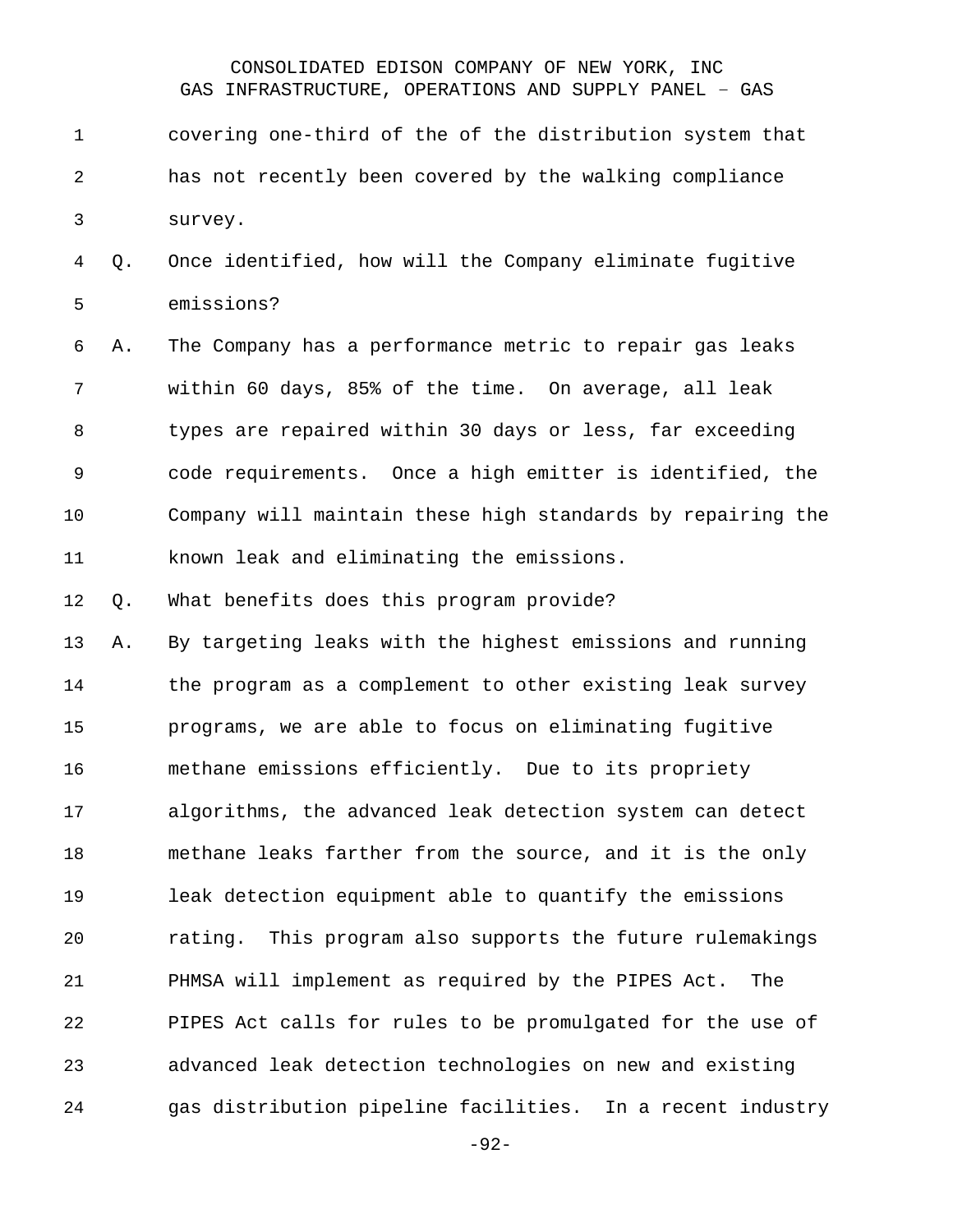presentation, PHMSA announced that it anticipates a notice of proposed rulemaking on this subject in 2022. Q. Please provide the projected expenditures, and how the Company developed its projection. A. We currently anticipate the following O&M expenditures for this new program: \$499,000 per year, in each of RY1, RY2 and RY3. This cost was estimated based on the mileage per year needed to be surveyed, number of required passes per manufacturer's recommendation, and experience utilizing the equipment to know how many miles could be covered each day. Labor rates were then used to determine staffing increases.

#### **D. Capital Projects Software Changes**

Q. What is the final O&M change being proposed?

 A. The Company, as described in more detail throughout this testimony and in the associated White Papers, is making capital investments, which includes the development and/or implementation of software technology. Licensing fees associated with software usage have an O&M expense and are therefore presented here.

 Q. Which capital investments include such O&M expenses? A. The following investments include an O&M component:

 • The Gas Outage Management System: As described further in the associated white paper, this brand-new software

-93-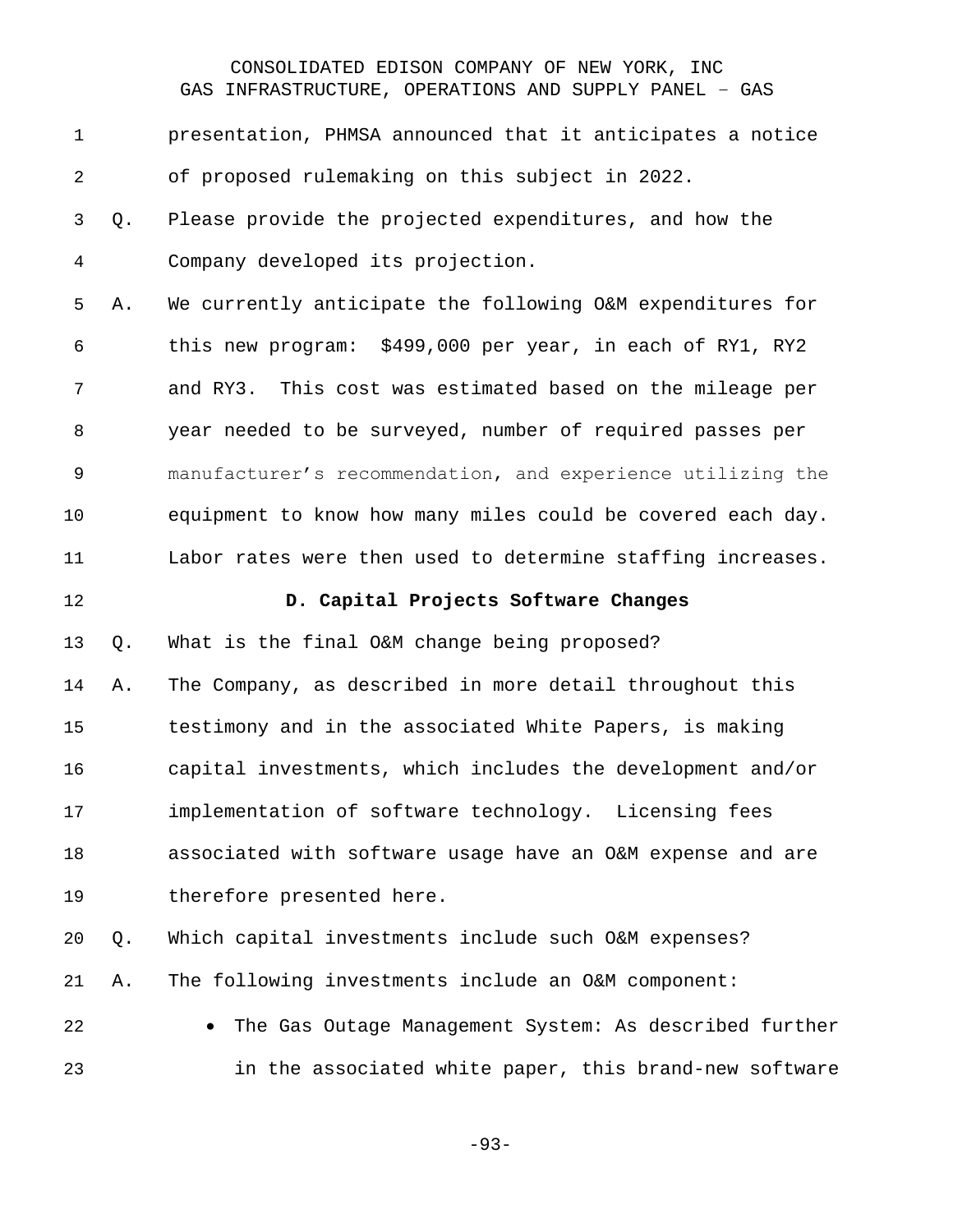| $\mathbf 1$ |    | solution will require ongoing licensing fee O&M             |
|-------------|----|-------------------------------------------------------------|
| 2           |    | expenses of \$140,000 per year, starting in RY3.            |
| 3           |    | The Gas Control Operator Training System Simulator: As      |
| 4           |    | described further in the associated white paper, this       |
| 5           |    | new software solution will require ongoing licensing        |
| 6           |    | fee O&M expenses of \$60,000 per year, starting in RY2.     |
| 7           |    | V. DEFERRAL ACCOUNTING/SURCHARGES                           |
| 8           |    | A. Pipeline Safety Act                                      |
| 9           | Q. | Please describe the Pipeline Safety Act of 2011 ("PSA") and |
| 10          |    | its requirements.                                           |
| 11          | Α. | The PSA was signed into law in January 2012. The PSA        |
| 12          |    | authorizes and directs the United States Department of      |
| 13          |    | Transportation ("DOT") to perform studies and adopt rules   |
| 14          |    | intended to enhance gas pipeline safety.                    |
| 15          | Q. | Please explain the status of PSA implementation.            |
| 16          | Α. | To date, PHMSA has completed 40 of the 42 mandates and a    |
| 17          |    | number of non-mandated actions, leaving certain significant |
| 18          |    | issues still pending. These pending issues include rules    |
| 19          |    | on the use of automatic and remote-controlled shutoff       |
| 20          |    | valves and expansion of the transmission integrity          |
| 21          |    | management program requirements.                            |
| 22          | Q. | Please identify the continuing uncertainties associated     |
| 23          |    | with PSA requirements.                                      |

-94-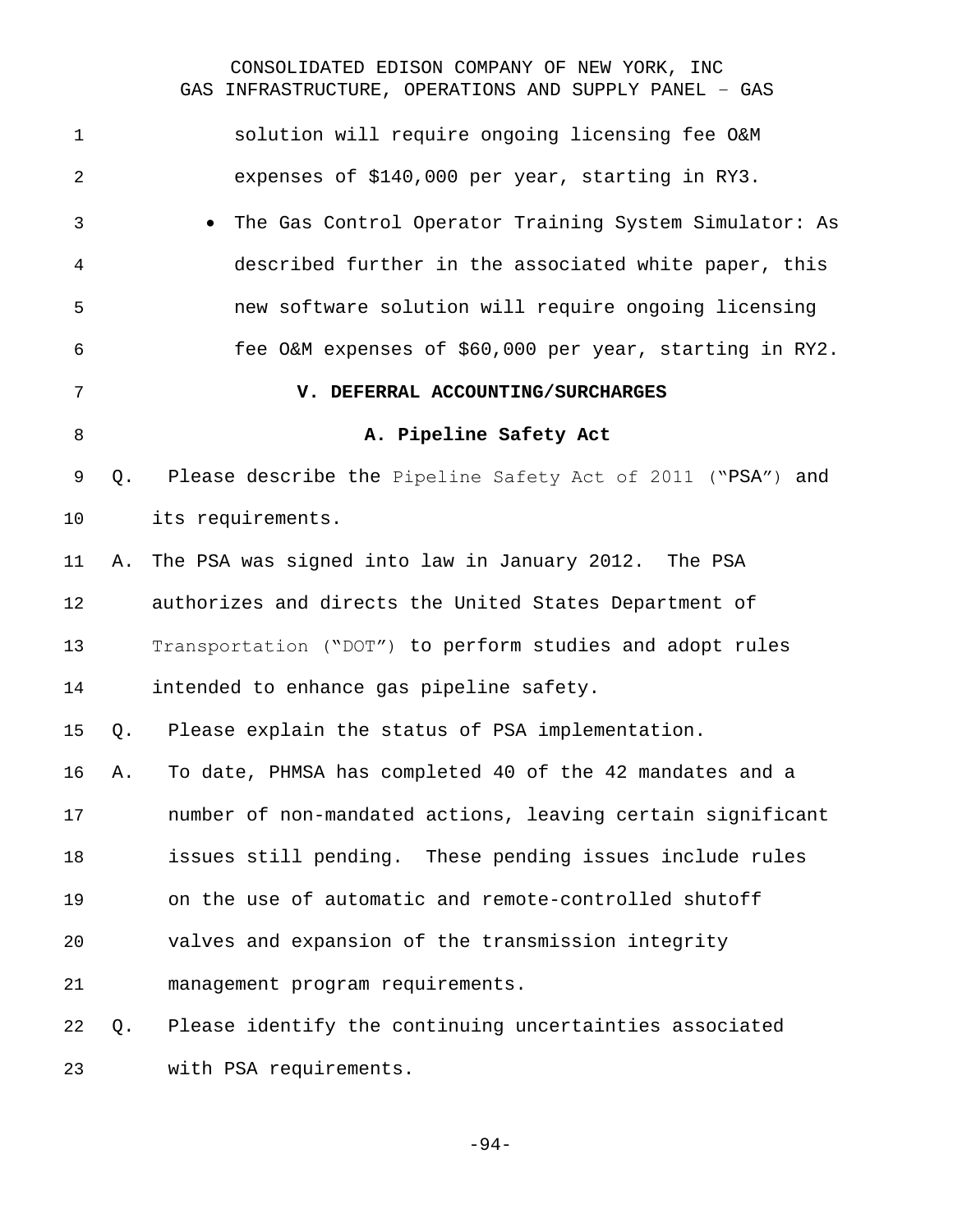A. Although PHMSA has published Notice of Proposed Rulemakings ("NPRM") on certain aspects of the PSA, those were met with a large amount of public comment. Additionally, the Gas Pipeline Advisory Committee ("GPAC") has also modified and voted on these proposed rules. As a result, there are a number of uncertainties regarding the pending PSA regulations that could have a significant impact on the Company's costs. These include the following related to transmission mains: expansion of the existing integrity management requirements; new material verification requirements; new risk modeling requirements; and the required use of automatic or remote-controlled shut-off valves. As such, the Company proposes to continue the reconciliation for any costs related to compliance through a surcharge. As further explained below, the costs to comply remain uncertain.

# Q. Has PHMSA taken any action to complete the remaining mandates?

 A. To date, TIMP requirements and MAOP verification have been proposed by PHMSA through the NPRM "Pipeline Safety: Safety of Gas Transmission and Gathering Lines", Docket PHMSA- 2011-5 0023. The NPRM was released in 2016, and GPAC meeting concluded in 2017, yet all parts of the final rule(s) have yet to be published. To date, only part one

-95-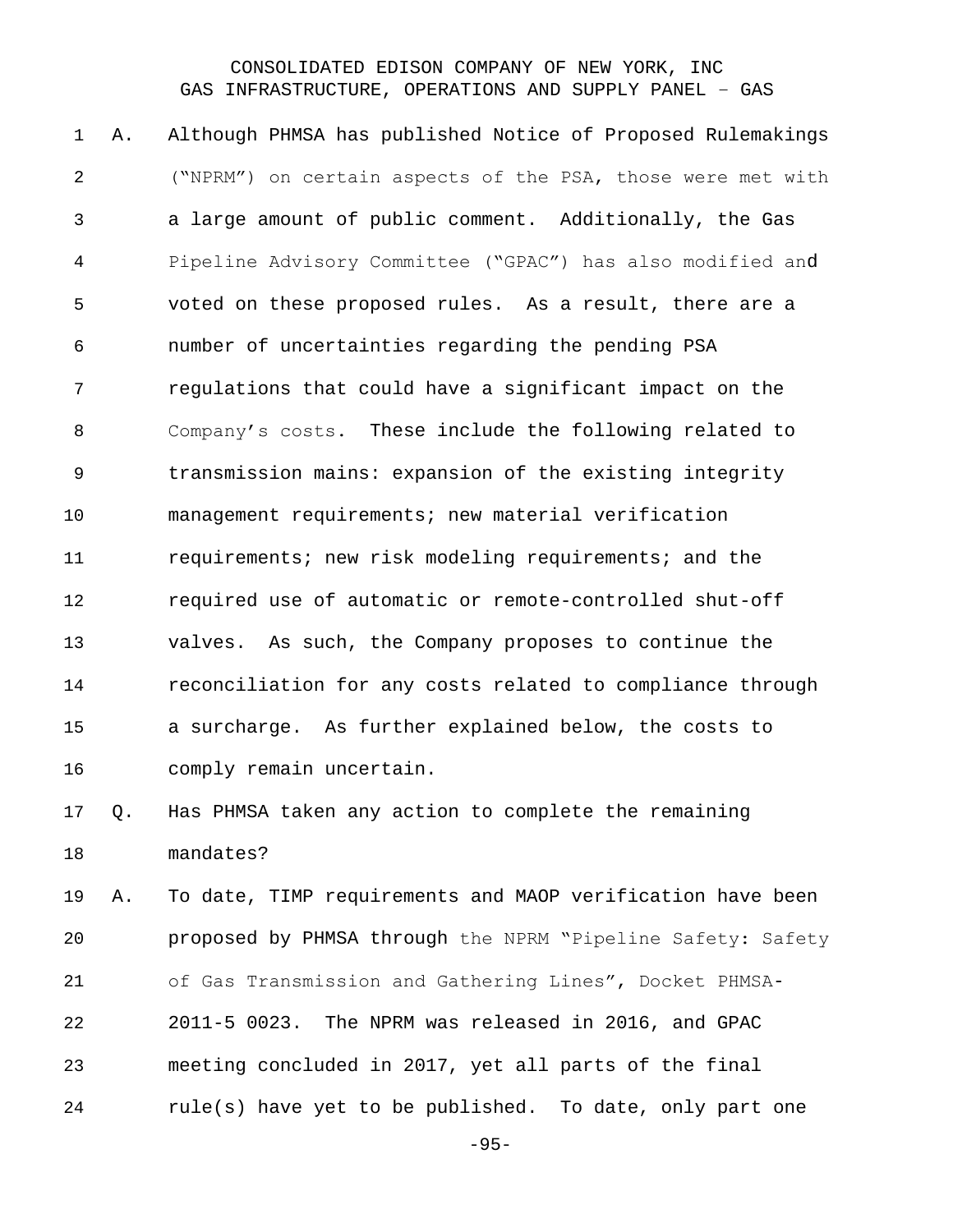| $\mathbf 1$    |    | has been released, leaving two parts outstanding.<br>It     |
|----------------|----|-------------------------------------------------------------|
| $\overline{a}$ |    | remains uncertain whether PHMSA will address the            |
| 3              |    | industry/public comments that they received and how they    |
| 4              |    | will modify the rulemaking, based on the GPAC comments and  |
| 5              |    | voting.                                                     |
| 6              | Q. | Why is it reasonable to reconcile costs related to          |
| 7              |    | compliance with the PSA through a surcharge?                |
| 8              | Α. | As described above, there are a number of uncertainties     |
| $\mathsf 9$    |    | associated with pending DOT regulations enacted in response |
| 10             |    | to the mandates in the PSA. Some of the uncertainties are   |
| 11             |    | directly related to the requirements that DOT may include   |
| 12             |    | in these new regulations, which are unknown at this time.   |
| 13             |    | Other uncertainties (and their related costs) are dependent |
| 14             |    | on the regulations the DOT ultimately adopts.               |
| 15             | Q. | Can the Company provide an estimate of the costs of these   |
| 16             |    | pending regulations?                                        |
| 17             | Α. | No, the Company does not have a basis to include an         |
| 18             |    | estimate. The uncertainties of these pending regulations,   |
| 19             |    | including the timeframe of enactment, make it too difficult |
| 20             |    | to develop a cost estimate for the Rate Years.              |
| 21             | Q. | Why is the Company proposing a surcharge?                   |
| 22             | Α. | The Company believes it makes more sense to use a surcharge |
| 23             |    | to avoid a potential large deferral build-up prior to the   |
| 24             |    | next rate case filing. The surcharge mechanics are          |

-96-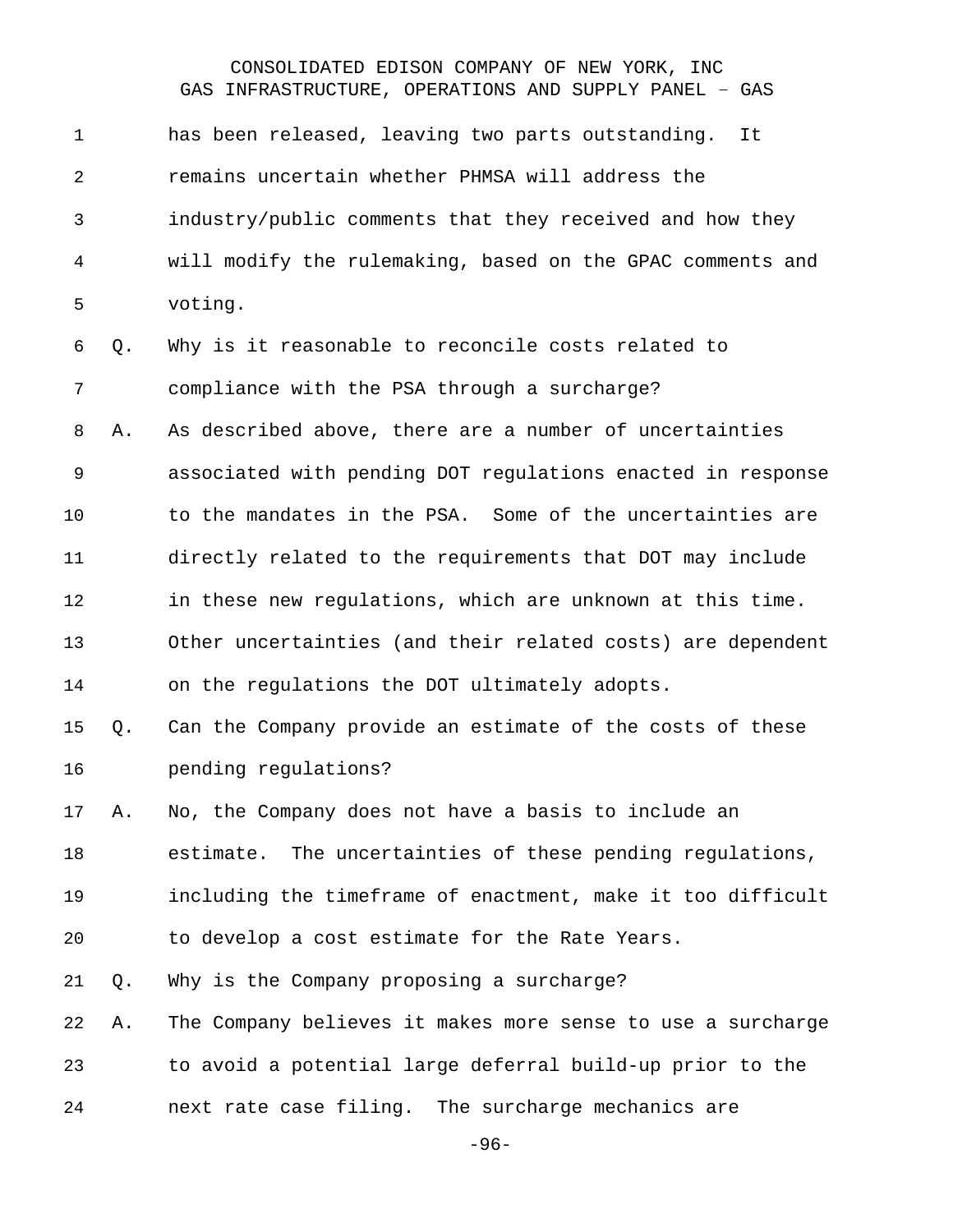| $\mathbf 1$ |    | described in the Gas Rates Panel testimony.                 |
|-------------|----|-------------------------------------------------------------|
| 2           |    | <b>B. PIPES Act</b>                                         |
| 3           | Q. | Please describe the new regulations that may be enacted by  |
| 4           |    | the United States DOT in response to the PIPES Act of 2020? |
| 5           | Α. | The PIPES Act of 2020 authorizes and directs the DOT to     |
| 6           |    | perform studies and adopt rules intended to enhance gas     |
| 7           |    | pipeline safety, as well as ties environmental safety to    |
| 8           |    | pipeline and public safety.                                 |
| 9           | Q. | What, if any, uncertainty exists with respect to the        |
| 10          |    | regulations that may be promulgated under the PIPES Act and |
| 11          |    | their impact on Company operations?                         |
| 12          | Α. | As this Act is relatively recent, PHMSA has yet to propose  |
| 13          |    | any rulemakings to implement its directives. Without        |
| 14          |    | seeing the proposed rulemakings, significant uncertainty    |
| 15          |    | exists as to whether such new or modified rulemakings will  |
| 16          |    | have an impact on the Company's operations or investments.  |
| 17          | Q. | What is the anticipated timing of the PHMSA rulemaking      |
| 18          |    | associated with the PIPES Act?                              |
| 19          | Α. | Although no notices of proposed rulemaking have been        |
| 20          |    | released, the PIPES Act provides timeframes for each        |
| 21          |    | directive to PHMSA. These timeframes vary based on the      |
| 22          |    | topic within the Act; however, it is reasonable to expect   |
| 23          |    | that some associated rulemakings will be enacted during the |
| 24          |    | rate years. During a recent industry presentation, PHMSA    |

-97-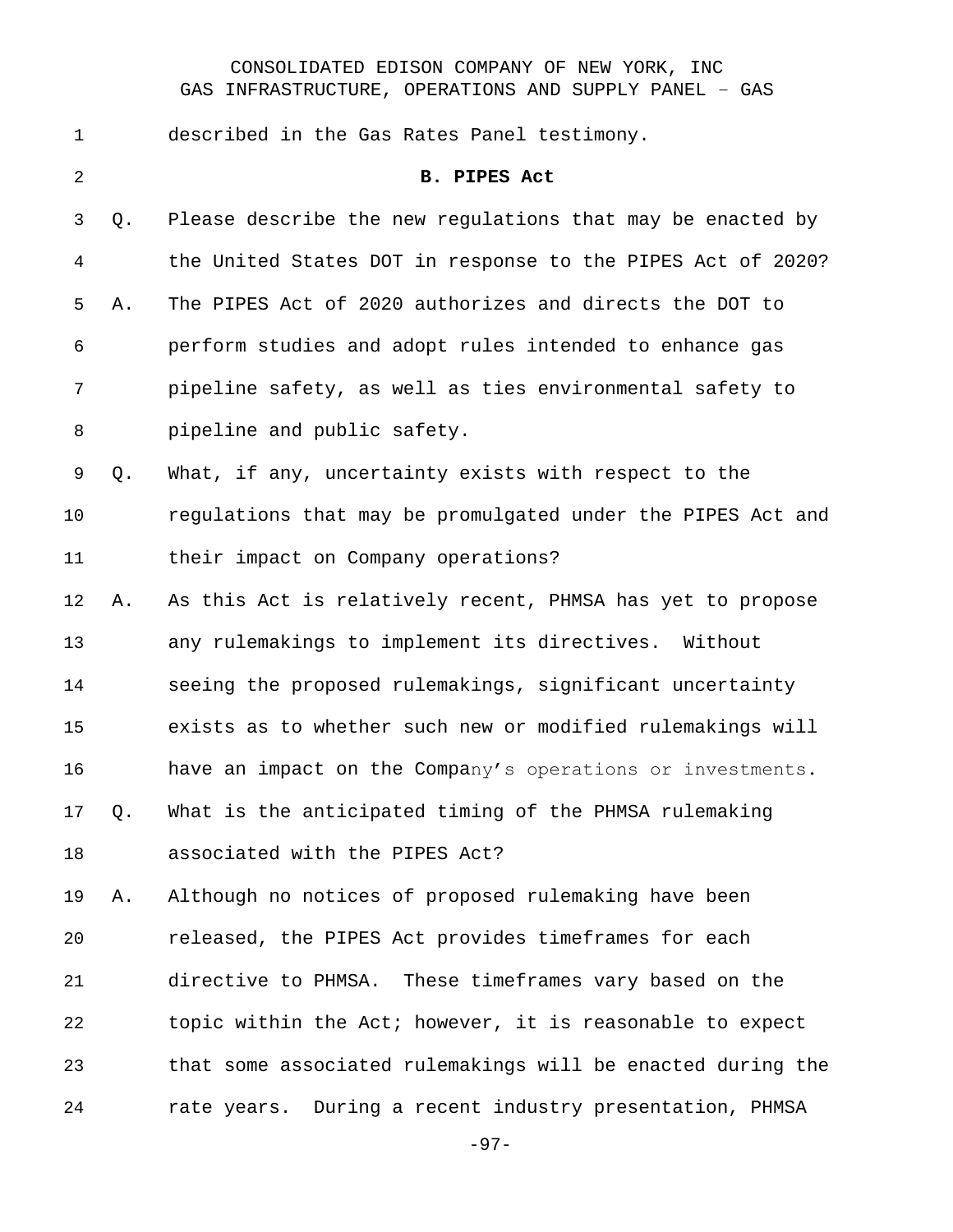forecasted that Notice of Proposed Rulemakings ("NPRMs") should be expected as follows:

| $\mathbf{3}$ |    | Leak Detection NPRM in 2022                                 |
|--------------|----|-------------------------------------------------------------|
| 4            |    | Safety of Gas Distribution NPRM in 2022<br>$\bullet$        |
| 5            |    | Pipeline Operational Status NPRM in 2023                    |
| 6            | Q. | Why is it reasonable to reconcile the costs related to      |
| 7            |    | compliance with the PIPES Act through a surcharge?          |
| 8            | Α. | As described above, there currently is uncertainty          |
| 9            |    | associated with pending DOT regulations enacted in response |
| 10           |    | to the mandates in the PIPES Act. Some of the               |
| 11           |    | uncertainties are directly related to the requirements that |
| 12           |    | DOT may include in these new regulations, which are unknown |
| 13           |    | at this time. Other uncertainties (and their related        |
| 14           |    | costs) are dependent on the regulations the DOT ultimately  |
| 15           |    | adopts.                                                     |
| 16           | Q. | Can the Company provide an estimate of the costs of these   |
| 17           |    | pending regulations?                                        |

A. No, the Company does not have a basis to include an

estimate. The uncertainties of these pending regulations,

including the timeframe of enactment, make it too difficult

to develop a cost estimate for the Rate Years.

Q. Why is the Company proposing a surcharge?

A. The Company believes it makes more sense to use a surcharge

-98-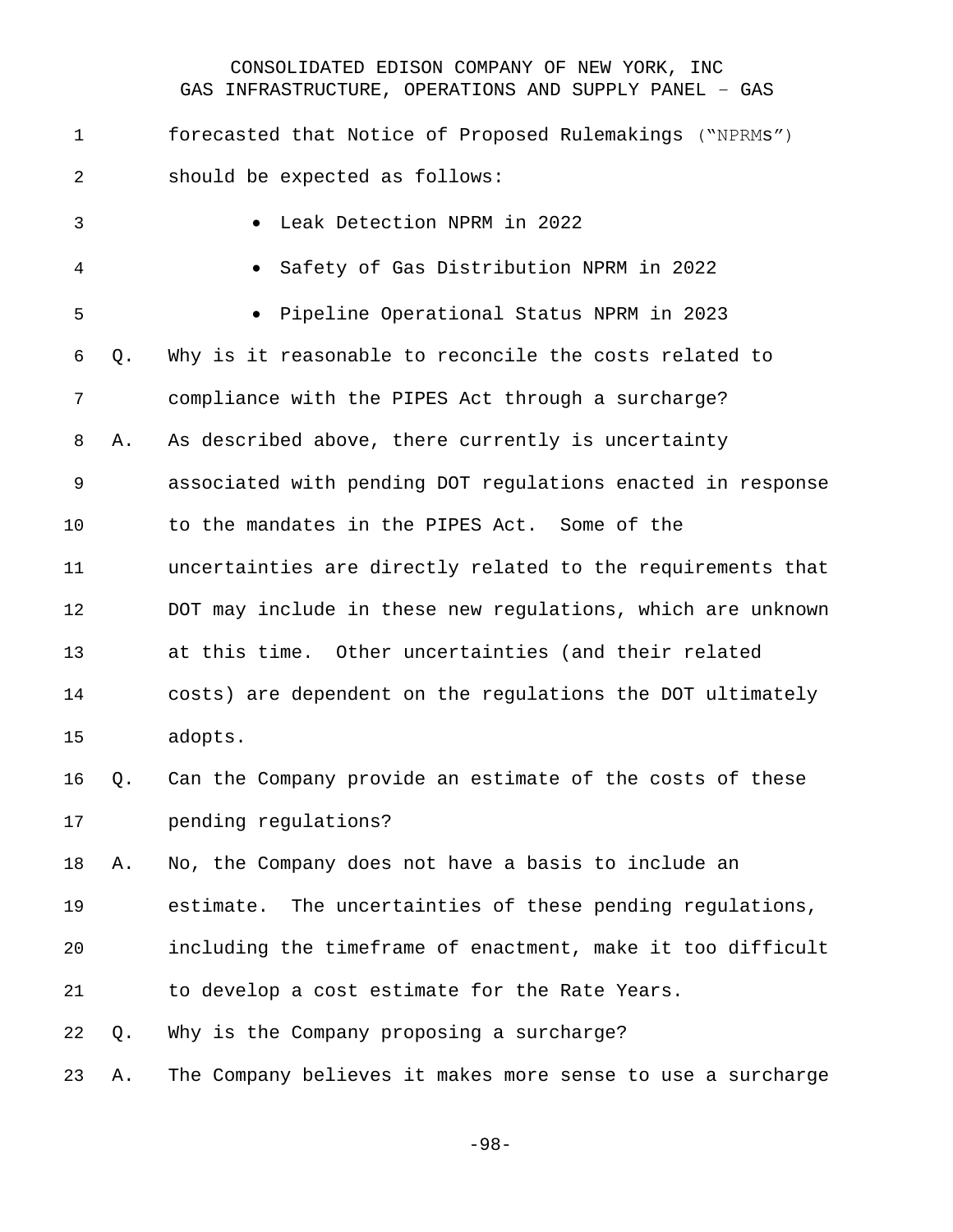| $\mathbf{1}$   |    | to avoid a potential large deferral build-up prior to the   |
|----------------|----|-------------------------------------------------------------|
| $\overline{2}$ |    | next rate case filing. The surcharge mechanics are          |
| 3              |    | described in the Gas Rates Panel testimony.                 |
| 4              |    | C. NY Operator Qualification Rulemaking                     |
| 5              | Q. | Why does uncertainty exist with respect to new regulations  |
| 6              |    | that may be enacted by the Commission related to the        |
| 7              |    | Operator Qualification ("OQ") notice of proposed            |
| 8              |    | rulemaking?                                                 |
| 9              | Α. | On December 17, 2021, the Company and other utilities and   |
| 10             |    | industry groups provided comments on the proposed OQ rule.  |
| 11             |    | Many of Con Edison's comments sought clarity from the       |
| 12             |    | Commission on regulatory language, which may affect the new |
| 13             |    | investments necessary to comply with a final rule. Until    |
| 14             |    | the final rule is adopted, the Company cannot anticipate    |
| 15             |    | what investments will be necessary to present for recovery. |
| 16             | Q. | What sections of the proposed regulation has the Company    |
| $17$           |    | identified as areas with potential cost implications for    |
| 18             |    | the Company's operations?                                   |
| 19             | Α. | The following topics within the proposed rule may result in |
| 20             |    | the need for further investment, depending on the final     |
| 21             |    | rule:                                                       |
| 22             |    | Time restrictions prior to evaluations;                     |
| 23             |    | Span of control records;                                    |

-99-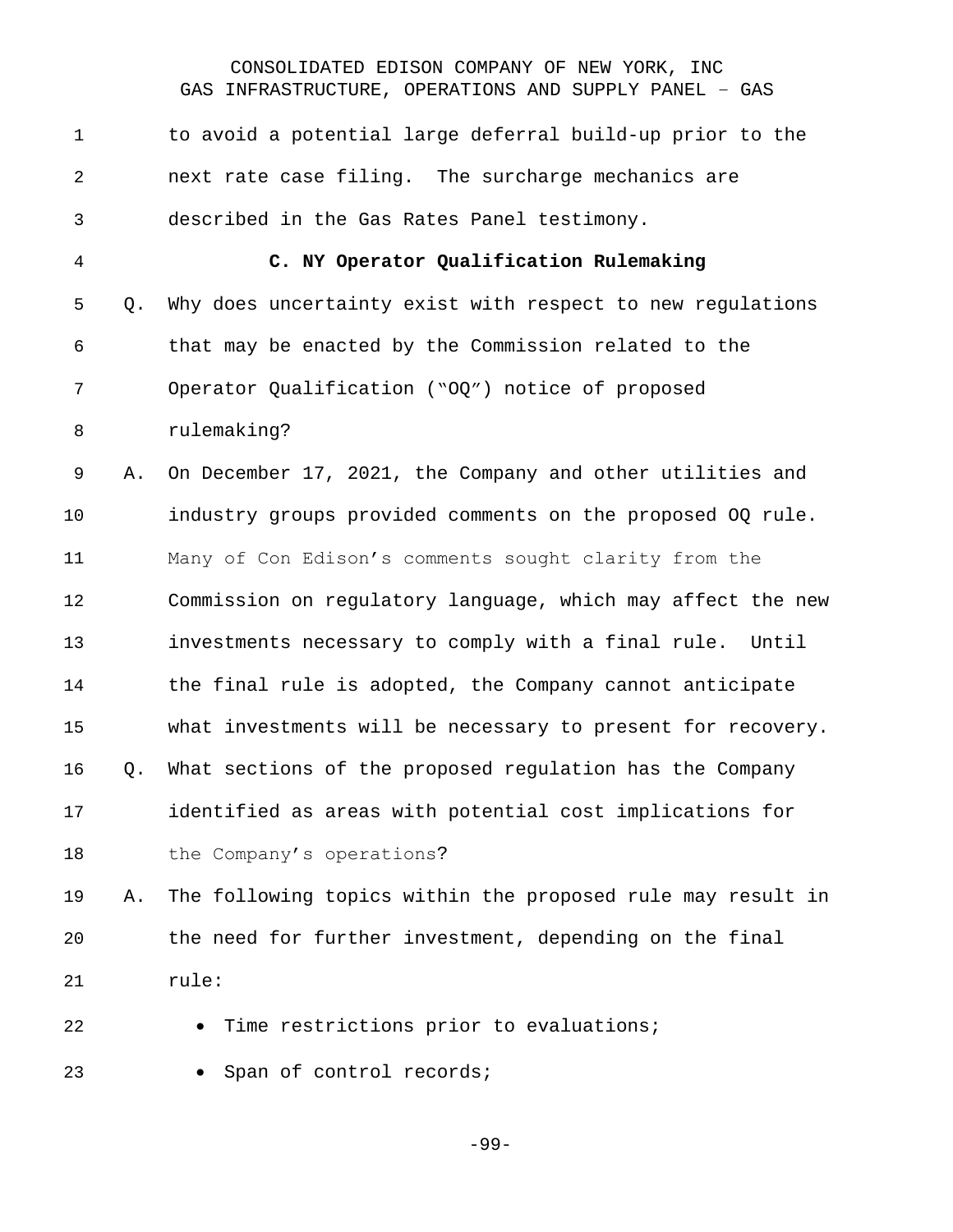| $\mathbf{1}$ |    | Training records associated with qualification               |
|--------------|----|--------------------------------------------------------------|
| 2            |    | records;                                                     |
| 3            |    | Automatic failure from abnormal operating condition          |
| 4            |    | questions; and                                               |
| 5            |    | Program effectiveness.                                       |
| 6            | Q. | What is the anticipated timing of the OQ final rule?         |
| 7            | Α. | As comments have already been submitted, Con Edison          |
| 8            |    | anticipates a final rule to be released sometime in mid-     |
| 9            |    | 2022; therefore, any associated investments may not able to  |
| 10           |    | be included in this case.                                    |
| 11           | Q. | Why is reconciliation through a surcharge reasonable for     |
| 12           |    | such costs?                                                  |
| 13           | Α. | As described above, there currently is uncertainty           |
| 14           |    | associated with the pending OQ rule. Some of the             |
| 15           |    | uncertainties are directly related to the requirements that  |
| 16           |    | the Commission may include in these new regulations, which   |
| 17           |    | are unknown at this time. Other uncertainties (and their     |
| 18           |    | related costs) are dependent on the regulations the          |
| 19           |    | Commission ultimately adopts.                                |
| 20           | Q. | Can the Company provide an estimate of the costs of these    |
| 21           |    | pending regulations?                                         |
| 22           | Α. | No, the Company does not have a basis to include an          |
| 23           |    | The uncertainties of these pending regulations,<br>estimate. |

-100-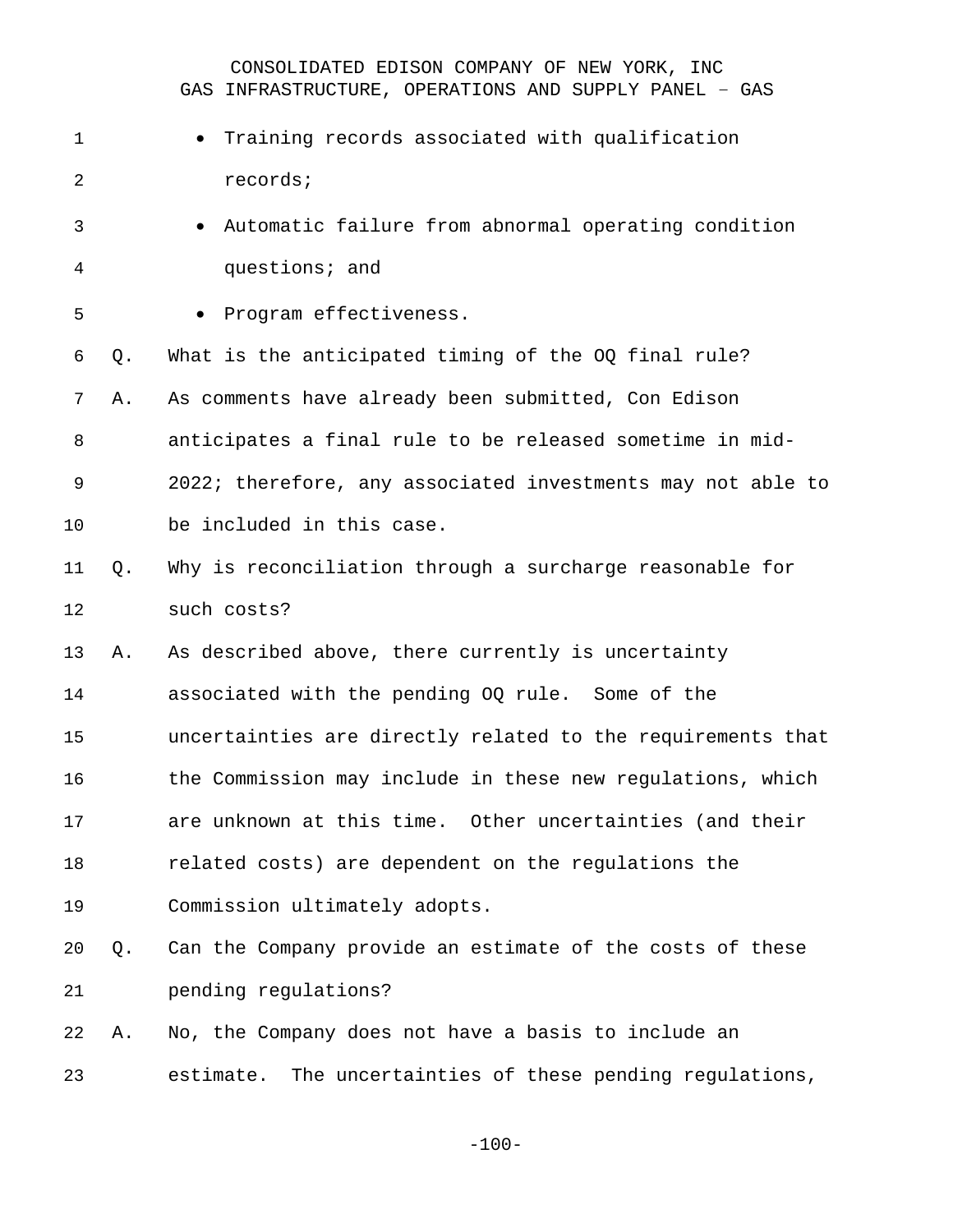| 1           |    | including the timeframe of enactment, make it too difficult  |
|-------------|----|--------------------------------------------------------------|
| 2           |    | to develop a cost estimate for the Rate Years, at this       |
| 3           |    | time.                                                        |
| 4           | Q  | Why is the Company proposing a surcharge?                    |
| 5           | Α. | The Company believes it makes more sense to use a surcharge  |
| 6           |    | to avoid a potential large deferral build-up prior to the    |
| 7           |    | next rate case filing. The surcharge mechanics are           |
| 8           |    | described in the Gas Rates Panel testimony.                  |
| $\mathsf 9$ |    | VI. PERFORMANCE MEASURES                                     |
| 10          |    | A. Gas Performance Measures                                  |
| 11          | Q. | Is the Company proposing any changes to the existing Gas     |
| 12          |    | Performance Measures, which are set forth in Appendix 17 of  |
| 13          |    | the Joint Proposal adopted by the Commission in its January  |
| 14          |    | 16, 2020 rate order?                                         |
| 15          | Α. | The Company proposes to continue most of the major elements  |
| 16          |    | associated with current Gas Performance Measures.<br>We are  |
| 17          |    | proposing modifications to some of the targets and negative  |
| 18          |    | revenue adjustments, as discussed in more detail below.      |
| 19          | Q. | Are any of the Company's proposed changes similar to changes |
| 20          |    | that have been approved in other Commission-approved         |
| 21          |    | utility rate plans or rate plans that are pending approval?  |
| 22          | Α. | Yes, many of the changes the Company is proposing are        |
| 23          |    | consistent with recent trends of increased positive          |
| 24          |    | incentives in other utility rate plans that have been        |
|             |    |                                                              |

-101-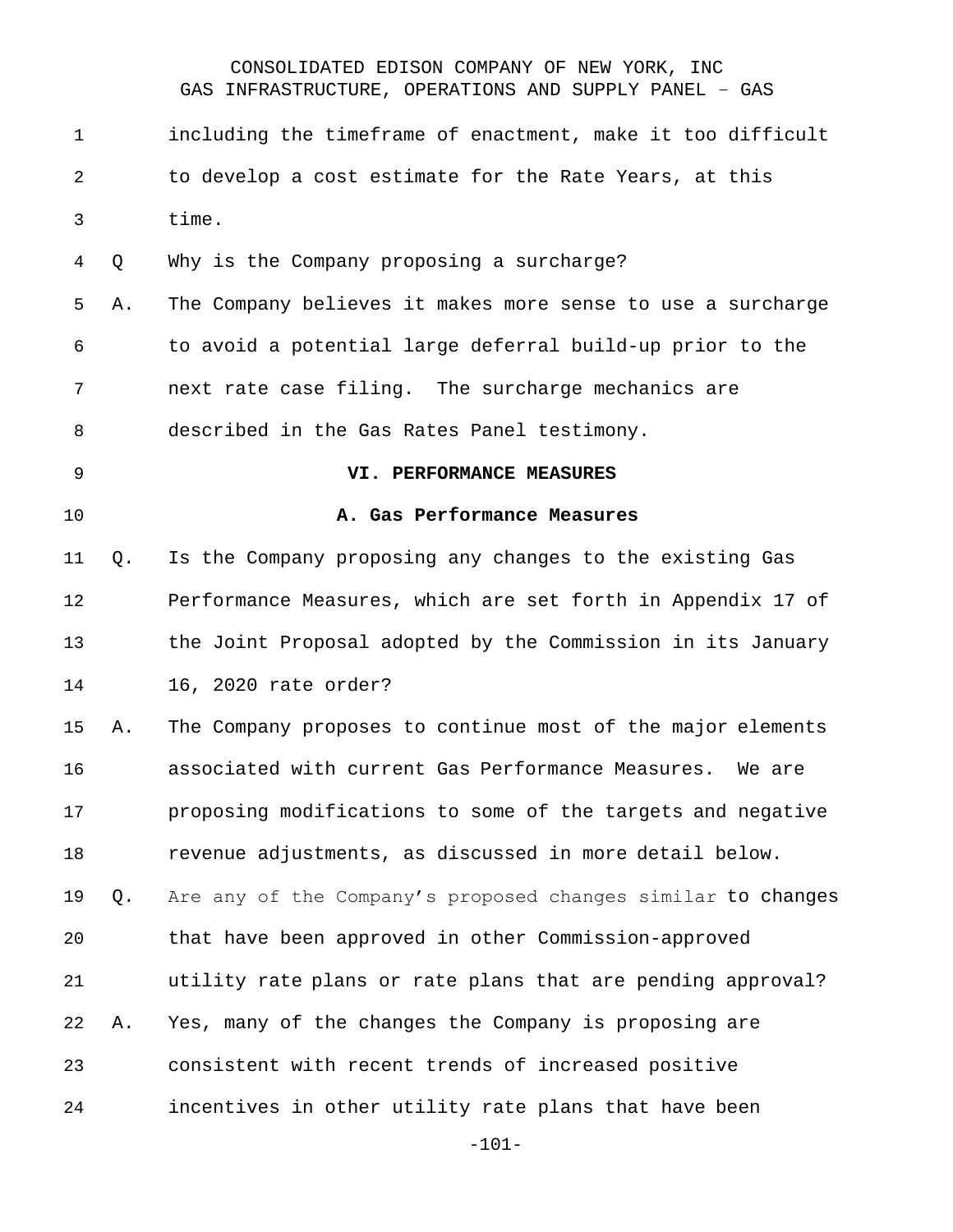| $\mathbf{1}$ |    | approved or are pending approval. However, the Company       |
|--------------|----|--------------------------------------------------------------|
| 2            |    | recognizes that each utility rate plan should be viewed in   |
| 3            |    | total and that individual elements of an overall settlement  |
| 4            |    | agreement should not be evaluated in isolation.              |
| 5            | Q. | How should NRAs be applied?                                  |
| 6            | Α. | The Company proposes that any NRAs it incurs should be       |
| 7            |    | applied to fund incremental gas safety programs to be        |
| 8            |    | developed at the Company's direction, in consultation with   |
| $\mathsf 9$  |    | Staff.                                                       |
| 10           | Q. | Which specific Gas Performance Measures does the Company     |
| 11           |    | propose to modify?                                           |
| 12           | Α. | The Company is proposing to modify the following performance |
| 13           |    | measures, established under its current Gas Rate Plan: Gas   |
| 14           |    | Main Replacement, Leak Management, and Gas Regulations       |
| 15           |    | Performance Measure.                                         |
| 16           |    | 1. Gas Main Replacement                                      |
| 17           | Q. | Please describe the Company's proposed changes to the Gas    |
| 18           |    | Main Replacement Program Safety Performance Measure.         |
| 19           | Α. | As discussed earlier under the Main Replacement Program, the |
| 20           |    | Company is proposing a slight reduction from the prior rate  |
| 21           |    | case main replacement target of 90 miles to 85 miles per     |
|              |    |                                                              |
| 22           |    | year for each rate year, for a total of 255 miles of leak    |

-102-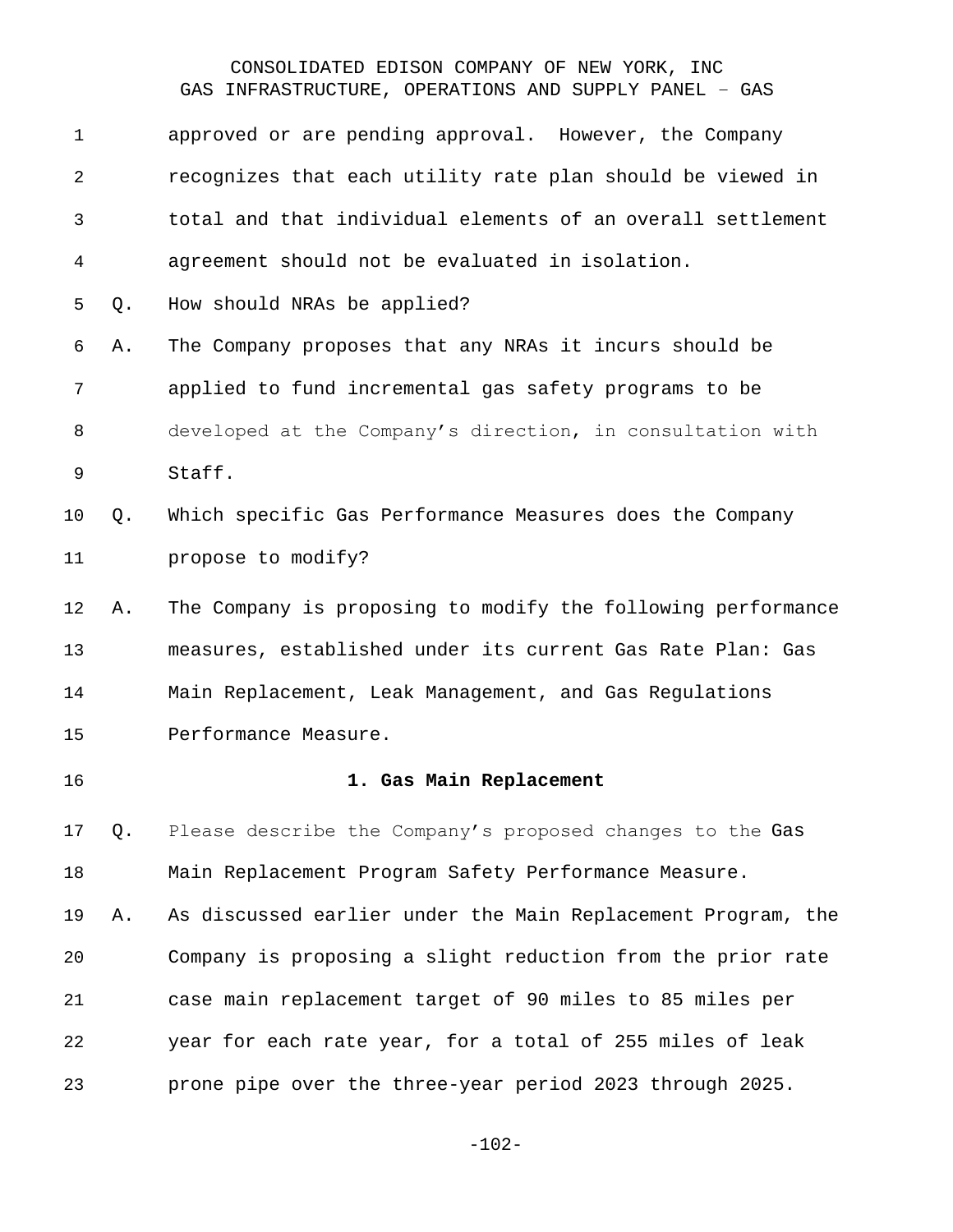| $\mathbf{1}$ |    | 2. Leak Management                                           |
|--------------|----|--------------------------------------------------------------|
| 2            | Q. | What is the Company's proposed change to the Leak Management |
| 3            |    | Performance Measure?                                         |
| 4            | Α. | As set forth in the current Gas Rate Plan, the Company       |
| 5            |    | receives a positive revenue adjustment, up to an annual      |
| 6            |    | maximum of four basis points, for reducing the leak backlog  |
| 7            |    | below the associated annual targets. The Company would       |
| 8            |    | maintain the 2022 year-end total leak backlog target of 200, |
| 9            |    | for each rate year. However, the Company is proposing an     |
| 10           |    | increase to the positive revenue adjustment basis points.    |
| 11           | Q. | What positive revenue adjustment changes are the Company     |
| 12           |    | proposing?                                                   |
| 13           | Α. | The positive revenue adjustment would be awarded as          |

14 follows:

| Total Leak  | Prior Rate    | Proposed     |
|-------------|---------------|--------------|
| Backlog:    | Case Positive | Positive     |
|             | Basis Points: | Basis Point: |
| $76 - 100$  | $1$ BP        | $2$ BP       |
| $26 - 75$   | $2$ BP        | 4 BP         |
| $\leq$ = 25 | 4 BP          | BP<br>6.     |

15 Q. Why does the Company believe such positive revenue 16 adjustment increases are appropriate?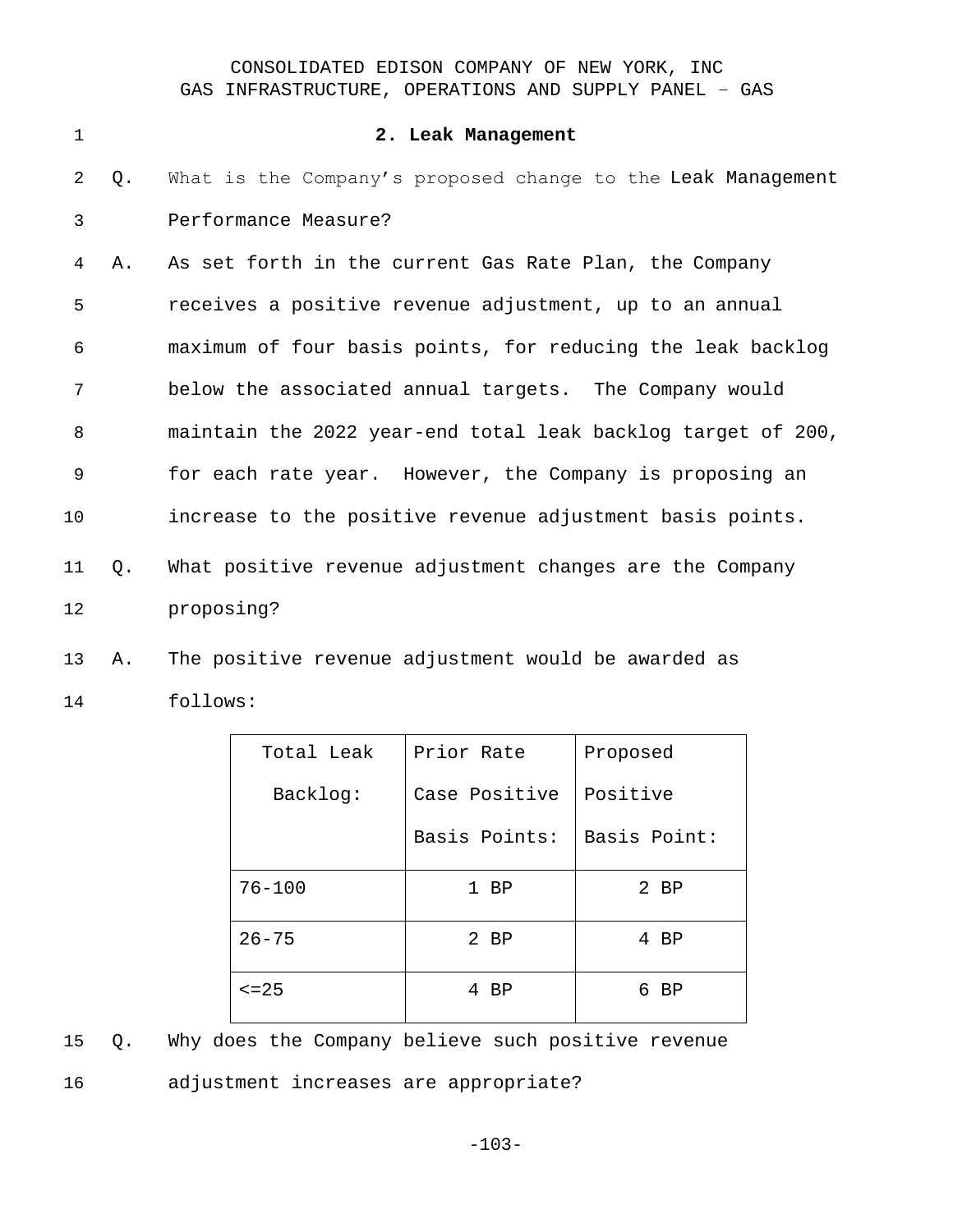| Α. | In order to achieve such low total leak backlog targets,     |
|----|--------------------------------------------------------------|
|    | the Company must expend a significant level of resources.    |
|    | The cost of deploying such resources currently exceeds the   |
|    | value of the positive revenue adjustment ("PRA").            |
|    | Therefore, the Company is proposing a PRA structure that is  |
|    | more in line with the costs associated with achieving such   |
|    | goals.                                                       |
| Q. | Are there benefits to customers and other stakeholders       |
|    | associated with the gas main replacement and leak management |
|    | positive incentives?                                         |
| Α. | Eliminating 12-inch and smaller cast iron, wrought<br>Yes.   |
|    | iron, and unprotected steel above the established targets    |
|    | will enhance safety and reduce emissions.                    |
| Q. | Is the Company proposing any modifications to the current    |
|    | Joint Proposal language regarding the calculation of the     |
|    | final leak backlog count?                                    |
| Α. | The Company believes additional clarity is needed<br>Yes.    |
|    | regarding leaks being added back into the final leak         |
|    | backlog.                                                     |
| Q. | Why is the Company proposing additional language around      |
|    |                                                              |
|    | leaks being added back into the final leak backlog?          |
| Α. | In 2021, there was a disagreement regarding the meaning of   |
|    | "successful elimination" of leaks and how type 3 leaks are   |
|    |                                                              |

-104-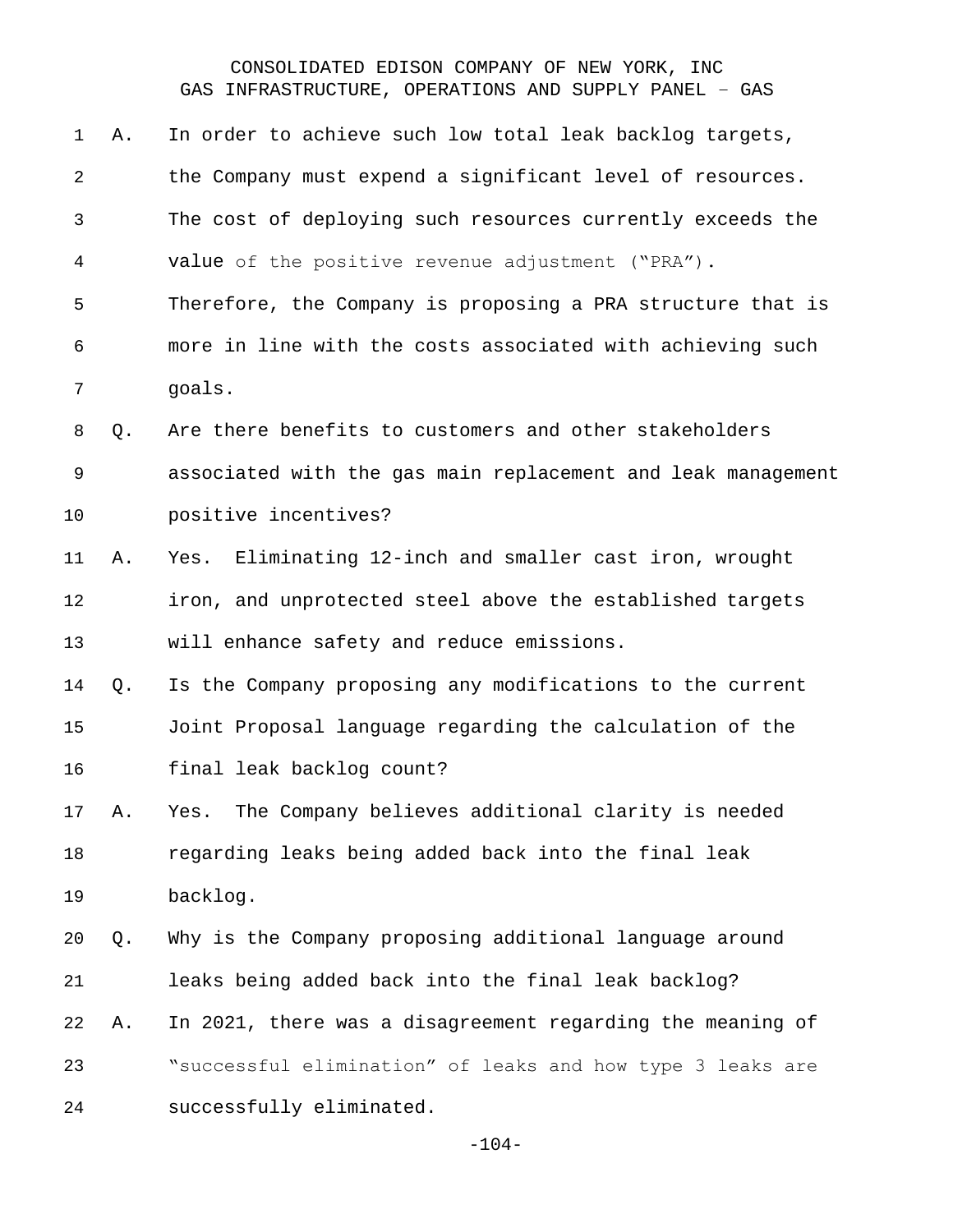- Q. What is Con Edison's position on how a type 3 leak is successfully eliminated?
- A. Type 3 leaks do not require follow up inspections by State code or Company specification and, therefore, the successful elimination of a type 3 leak is the action of repairing said leak and confirming (at the time of the repair) that there are no gas readings.
- Q. What additional language is needed to clarify what is meant by "successful elimination?"
- A. The language in any potential joint proposal or rate plan in this proceeding should be specific that successfully eliminated leaks are defined as both: 1.) leaks that have been repaired that do not require follow up by code or Company specification; and 2.) leaks that do require follow up by code and specification which have successfully passed 16 the follow-up inspection.
- Q. Is the Company proposing to continue the SRSM to recover incremental O&M expenses associated with lowering the Company's leak backlog below the target established for the Leak Backlog performance measure?
- A. Yes, the Company proposes to continue the SRSM for the Leak Backlog performance measure.

-105-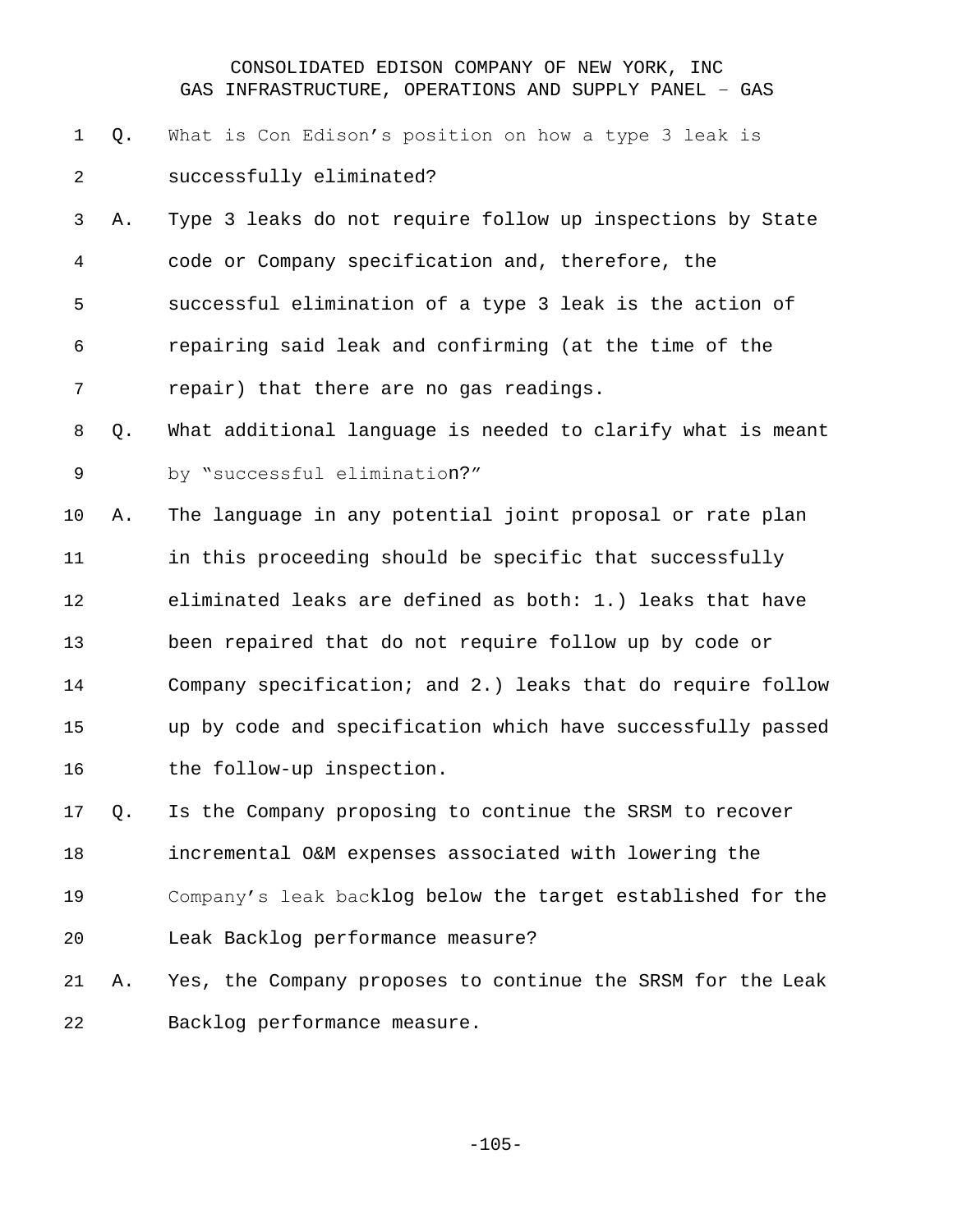#### **3. Emergency Response**

 Q. What modifications does the Company propose with respect to the Emergency Response Safety Performance Measure? A. The Company is not proposing any changes to the Emergency Response Safety Performance Measure. The response time percentages set in the prior rate case (and associated negative and positive revenue adjustments) should remain, as is, for the next three years. Q. Is the Company proposing any additional modifications to the Emergency Response Safety Performance Measure? A. Yes, the Company proposes to clarify the exclusion under the Emergency Response Measure in the current Joint Proposal. The exclusion in the current Joint Proposal allows the Company to seek Staff's approval to exclude gas leak and odor calls resulting from circumstances that are beyond the Company's control, such as mass area odor complaints, major weather-related occurrences, and major equipment failure (unrelated to Company action/inaction or infrastructure). Q. Why is the Company proposing to clarify this particular exclusion? A. The rationale for including an exclusion for this performance measure is to address rare but expected

situations when an inordinate number of odor calls are

-106-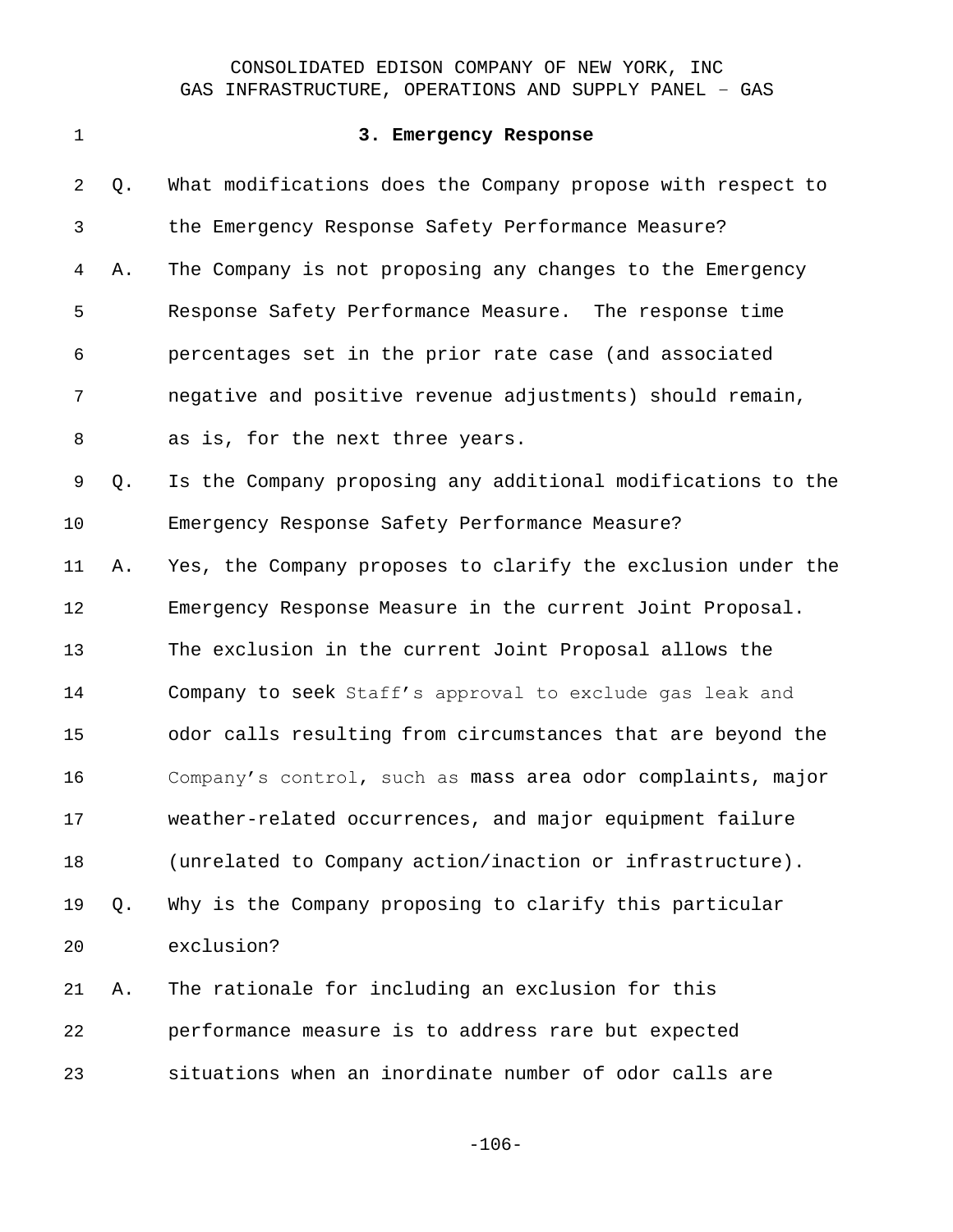received for reasons beyond the Company's control. There is a general recognition that, under such circumstances, it would be unreasonable to expect the Company to meet the targets that apply under normal conditions. Put another way, the Company should not be punished for failing to meet targets that are unrealistic due to rare and extreme conditions that arise for reasons beyond the Company's control. This general understanding of the purpose of the exclusion should inform how it is implemented. As a result of Hurricane Ida, the Company sought to invoke this exemption for odor calls and leaks that arose due to 12 the hurricane and which were beyond the Company's control. The Company experienced an increase in odor call volumes of over 400%. There was a disagreement regarding whether this exclusion should apply only to leaks that could directly be attributable to the storm (an identification and attribution process which would be impossible to validate). The Company believes this exemption applies to all odor calls that occurred during the hurricane, since the entire weather-event was out of the Company's control. Q. How is the Company proposing to modify the exclusion language?

A. The Company proposes the following:

"The Company may seek the following exclusion to operating

-107-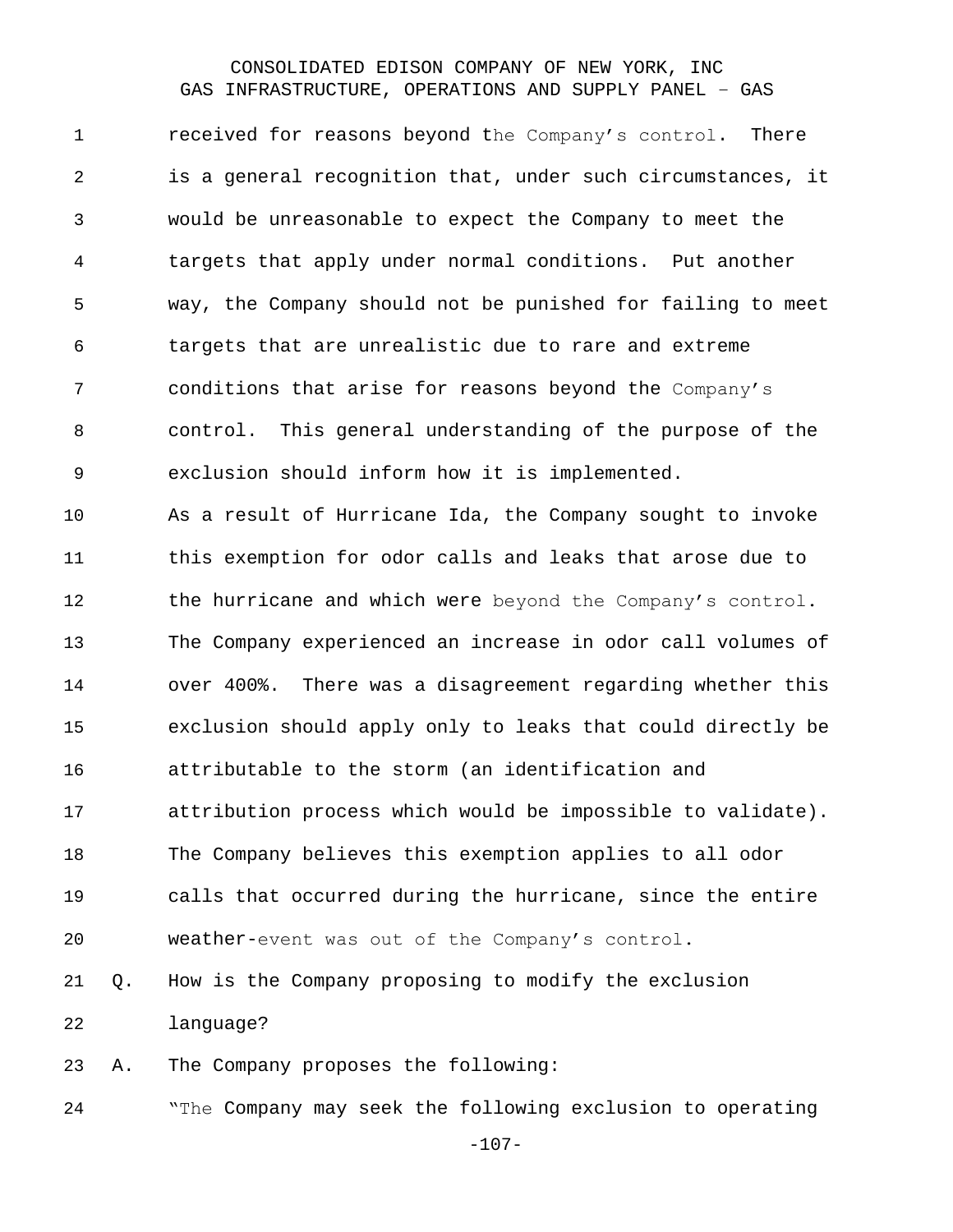| 1  |    | performance under this measure: All odor calls associated  |
|----|----|------------------------------------------------------------|
| 2  |    | with mass area odor complaints, major weather-related      |
| 3  |    | occurrences, and major equipment failure. Con Edison shall |
| 4  |    | provide notification"                                      |
| 5  |    | 4. Gas Regulations Performance Measure                     |
| 6  | Q. | What modifications is the Company proposing to the Gas     |
| 7  |    | Regulations Performance Measure?                           |
| 8  | Α. | The Company is proposing the following modifications to    |
| 9  |    | this metric:                                               |
| 10 |    | Change in the NRA calculation;                             |
| 11 |    | Establish audit protocols;<br>$\bullet$                    |
| 12 |    | Eliminate NRA for violations that were previously          |
| 13 |    | identified in a quality control/assessment process         |
| 14 |    | and rectified prior to an audit; and                       |
| 15 |    | • Eliminate NRA for violations that were self-reported     |
| 16 |    | and not subject to reporting requirements.                 |
| 17 | Q. | Please describe the Company's first modification.          |
| 18 | Α. | The Company is proposing to change the NRA calculation for |
| 19 |    | violations identified in Records and Field Audits.         |
| 20 | Q. | How does the Company propose to calculate the NRAs for     |
| 21 |    | Records and Field Audit Violations?                        |
| 22 | Α. | Records Audit Operations                                   |
| 23 |    | High Risk: 6-20 (1/2 BP); 21+ (1BP)                        |

-108-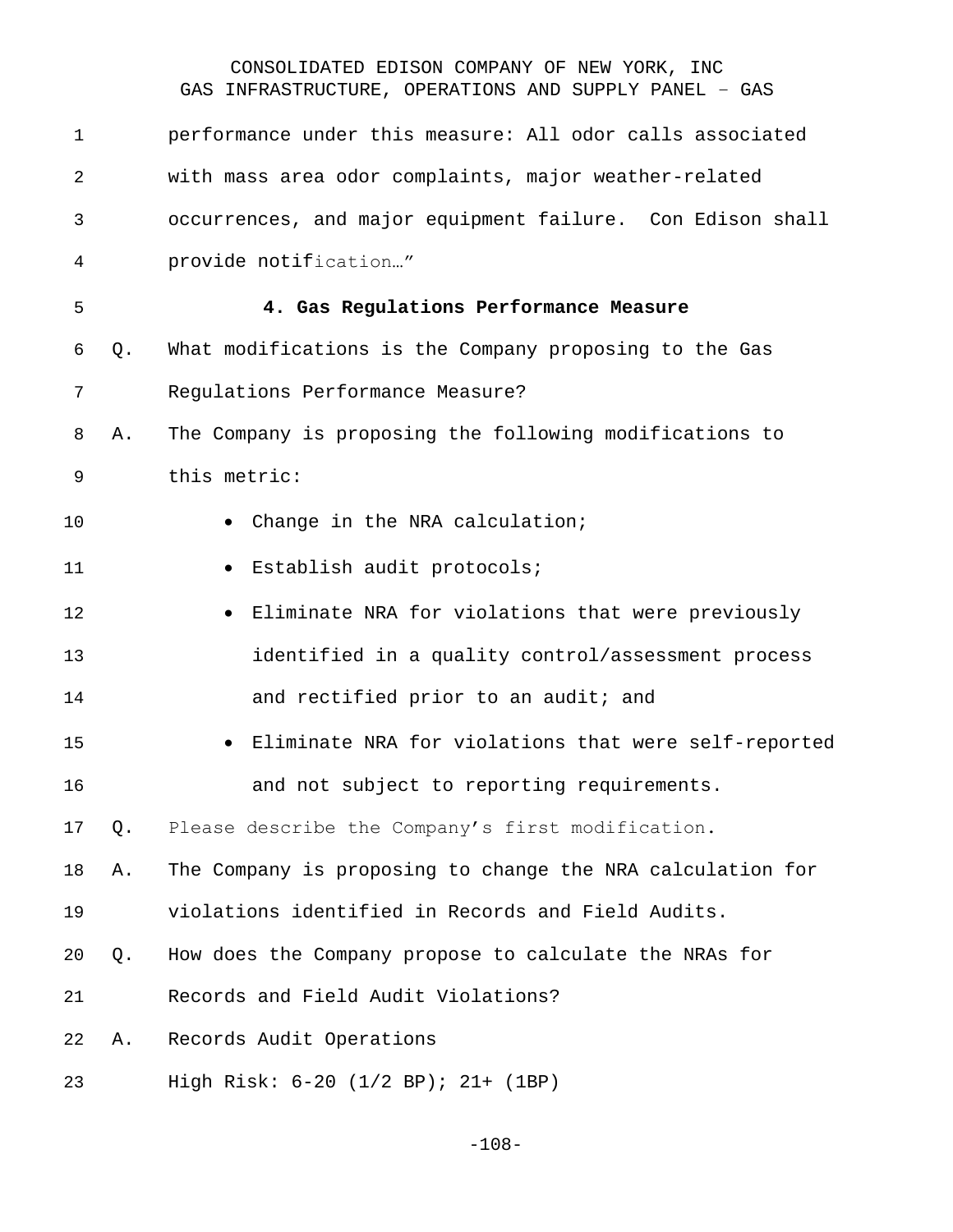- Other Risk: >15 (1/4 BP)
- Records Audit Central
- High Risk: 10-25 (1/2 BP); 26+ (1BP)
- Other Risk: >15 (1/4 BP)
- Field Audit
- High Risk: 6-20 (1/2 BP); 21+ (1BP)
- Other Risk: >15 (1/4 BP)

 Q. What is the basis for separating the Central category and excluding that categories' first 10 audit high risk items and 15 other risk items in the records audit?

 A. During the 2021 PSC Records Audit of 2020 Records, Staff changed the audit protocols for Central Records by sampling by borough, instead of the Central group as a whole, which resulted in quadruple the number of records and field inspections than had been historically sampled, in the Central categories. Con Edison has a Central Operations organization which singularly performs this work, and 18 therefore, DPS Staff's historical practice of treating this group similar to an operational borough (*i.e.*, sampling protocols in place prior to 2021) was appropriate. Additionally, these changes were not negotiated for Rate Years 2020-2022 nor were they established in the current Gas Rate Plan. If this is the audit protocol going forward, the Company is requesting a separation of this

-109-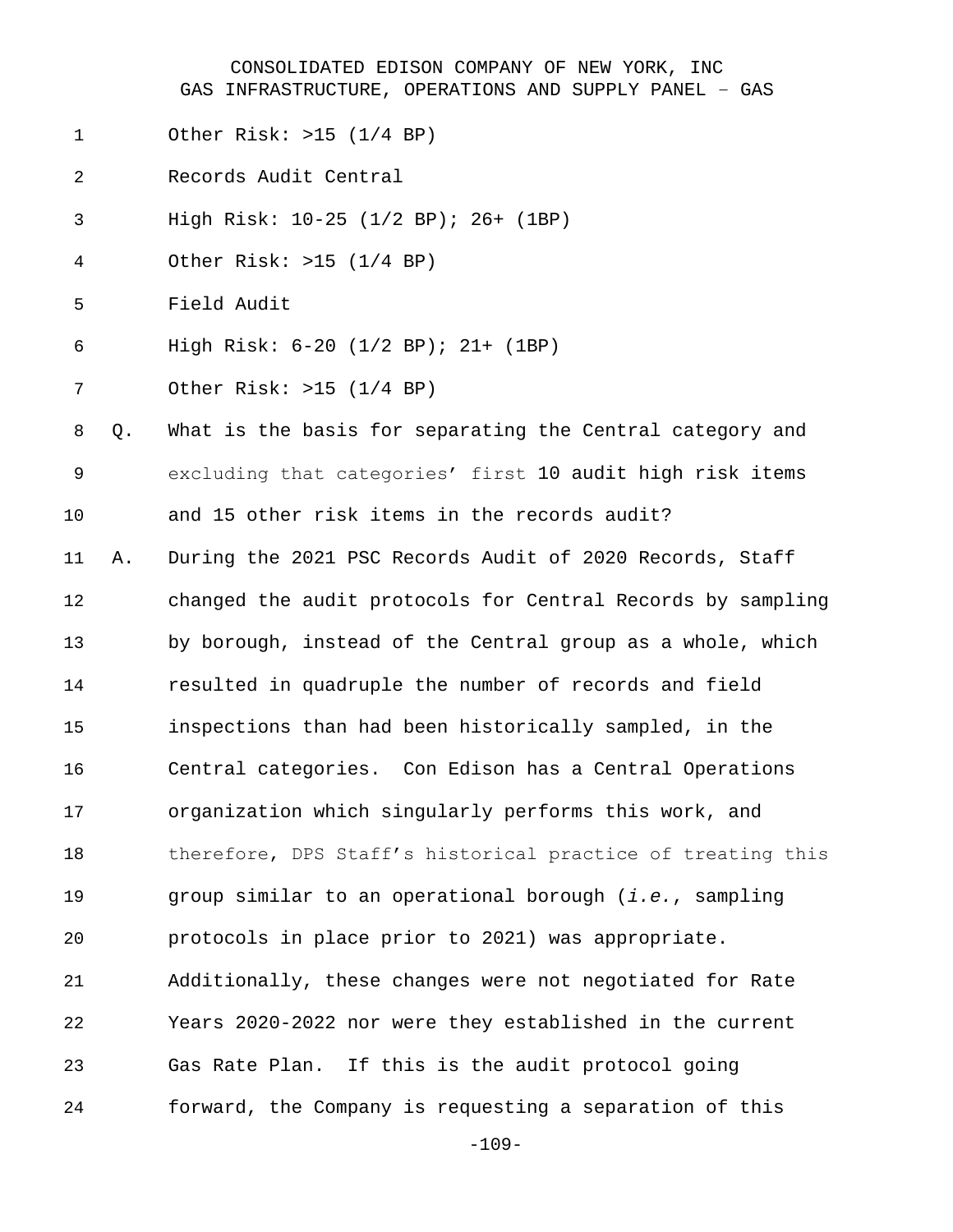| $\mathbf 1$ |    | category with the proposed dead band, in order to establish  |
|-------------|----|--------------------------------------------------------------|
| 2           |    | appropriate targets that reflect the audit protocol          |
| 3           |    | changes. Con Edison has shown a consistent downward trend    |
| 4           |    | in our Records and Field audit violations since this metric  |
| 5           |    | was put into place, and we will strive to continue this      |
| 6           |    | decline in violations.                                       |
| 7           | Q. | What is the basis for proposing a dead band for Field Audit  |
| 8           |    | findings?                                                    |
| 9           | Α. | Since the current rate case's negotiations, DPS Staff has    |
| 10          |    | greatly increased its field presence overall, and            |
| 11          |    | therefore, increased the number of field audits in the       |
| 12          |    | process.                                                     |
| 13          |    | Additionally, and as discussed above, in 2021 DPS Staff      |
| 14          |    | modified its sampling practices related to the Central       |
| 15          |    | This change occurred in the field audit as well,<br>group.   |
| 16          |    | which resulted in quadruple the number of field inspections  |
| 17          |    | than had been historically sampled, in the Central           |
| 18          |    | categories. These changes were not negotiated for Rate       |
| 19          |    | Years 2020-2022 nor were they established in the Gas Rate    |
| 20          |    | Therefore, the Company is requesting a dead band of<br>Plan. |
| 21          |    | 5 high risk and 15 other risk Field Audit findings, in       |
| 22          |    | order to establish appropriate targets that reflect the      |
| 23          |    | audit protocol changes.                                      |

-110-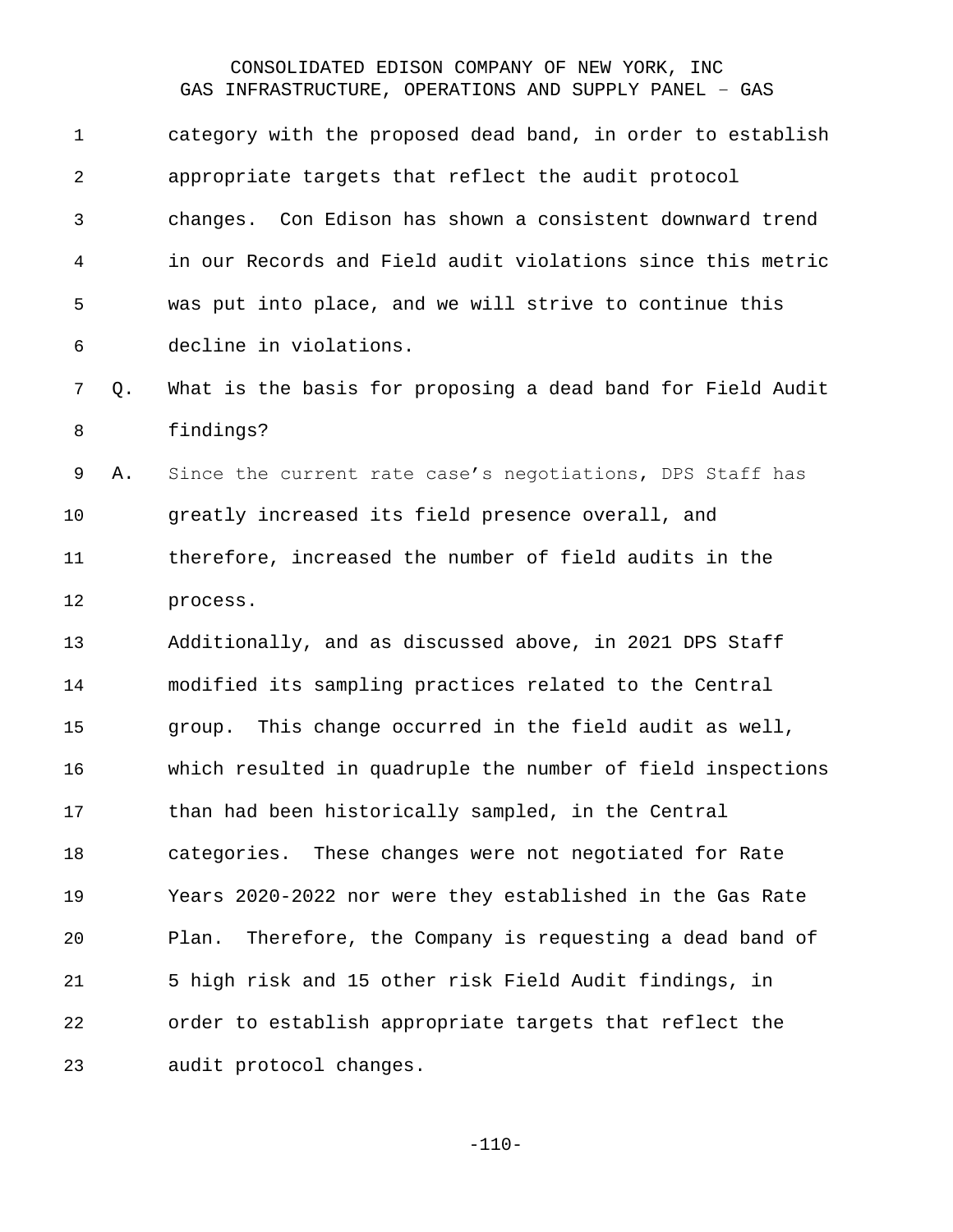Q. Please describe the Company's next proposed modification to the Gas Regulations Performance Measure.

 A. The next proposed modification would establish more consistency around audit sampling. In the context of annual field and record audits, where violations carry significant NRA implications and are reported in the annual Performance Measurement Report, it is imperative that consistent sampling and audit protocols be established. There is currently no documented methodology or protocols explaining how Staff develops samples and/or audits a LDC's records. As stated in the prior two answers, Staff has modified sampling protocols outside of rate case negotiations, which has greatly increased the number of audited items for both the Records and Field audit. To address this issue, the Company is requesting that the Commission direct Staff, in consultation with New York State LDCs, to establish a documented sampling and audit protocol to promote greater consistency.

 Q. What is the Company's next proposed modification related to the Gas Regulations Performance Measure?

 A. The Company is proposing the elimination of NRA for violations resulting from self-reported events not subject to reporting requirements, as long as the Company takes immediate corrective action to resolve said issue. To

-111-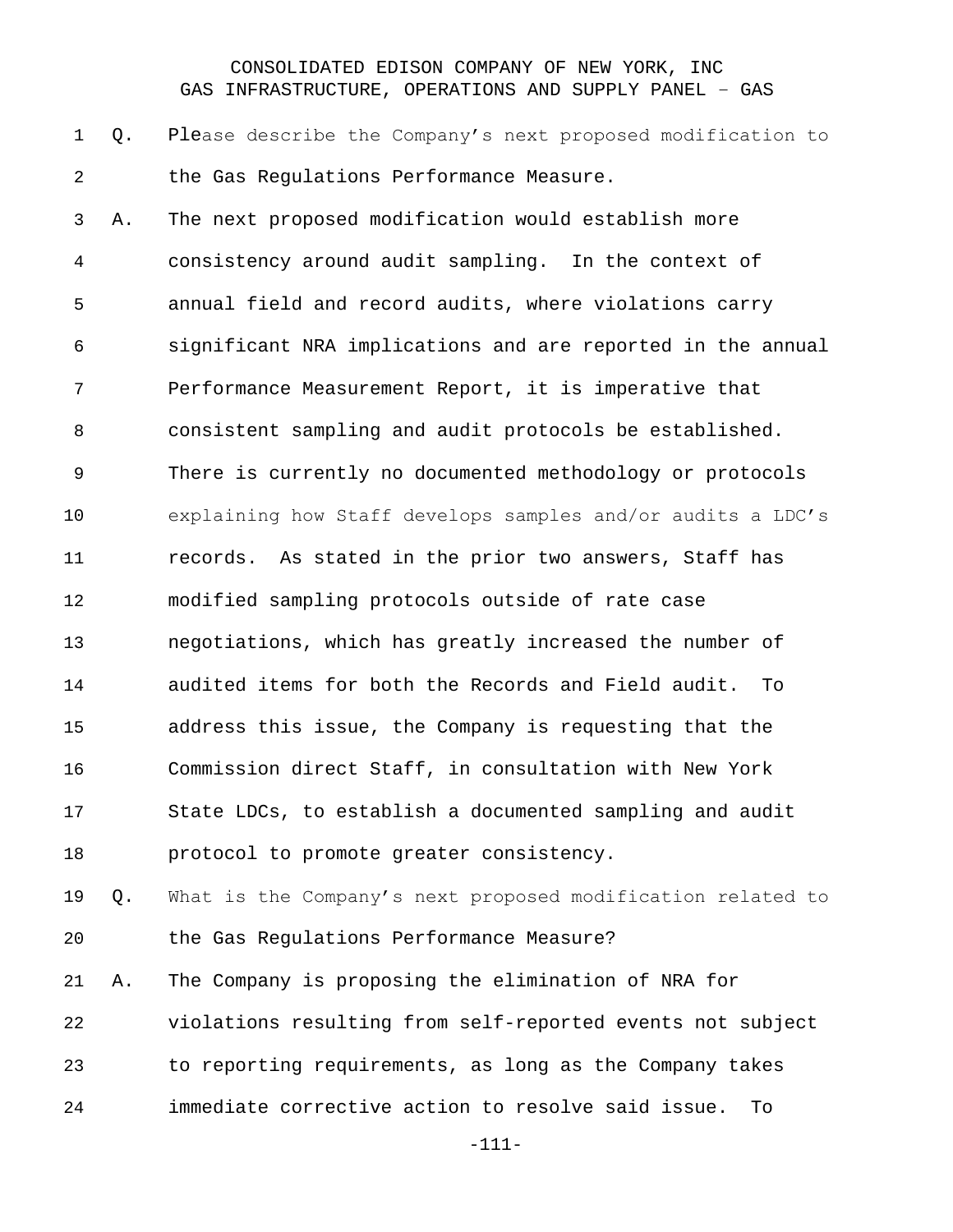promote transparency and cooperation, the Company has self- reported issues or incidents to Staff, which do not meet current regulatory reporting requirements. These self- reported events should not be subject to NRA, because the Company should not be penalized for going above and beyond its reporting requirements.

 Q. What is the Company's next proposed modification related to the Gas Regulations Performance Measure?

 A. The Company is proposing the elimination of any NRA penalties associated with violations that were previously identified by internal quality control processes and rectified prior to identification in a PSC audit. The Company puts considerable effort into identifying and rectifying compliance or quality issues; therefore, it not reasonable for the rate plan to establish disincentive for a violation that has already been identified and rectified by the Company. Indeed, it is contrary to governmental policy regarding compliance, which is to encourage disclosure and correction.

# **VII. GAS SUPPLY**

#### **A. Capacity and Supply Portfolio**

- Q. Please describe the nature of the Companies' gas supply portfolio.
- A. The Company manages a joint gas supply and capacity

-112-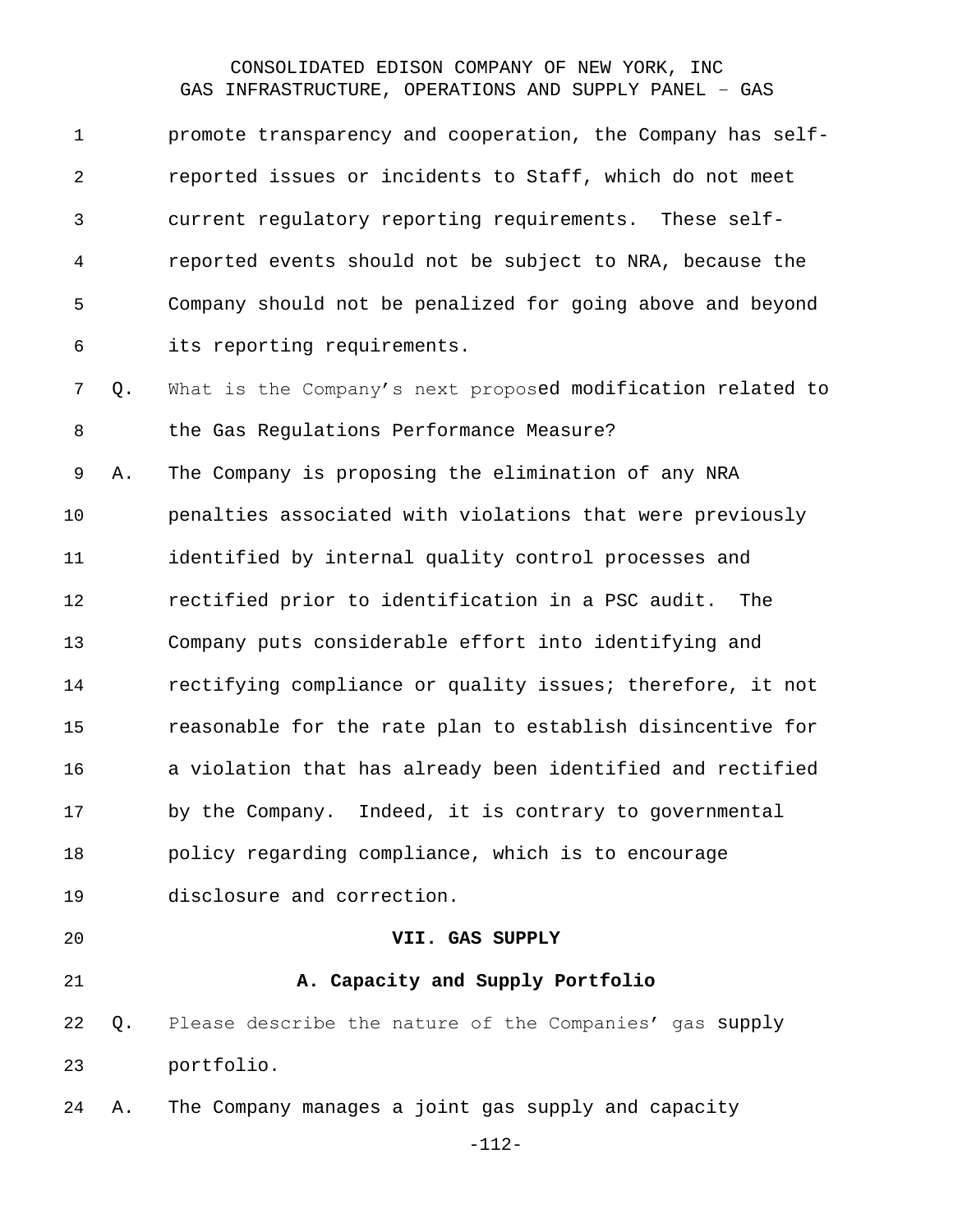portfolio ("joint portfolio") with (Orange and Rockland Utilities, Inc. ("O&R") that allows for the joint utilization of both Companies' gas supply and interstate pipeline capacity contracts, including storage. The joint portfolio is operated for the benefit of the firm gas customers of both Con Edison and O&R (the "Companies"). The contracts that the Companies' have entered into are 8 listed in Schedules 1, 2, 3, and 4 of Exhibit (GIOSP-3). Q. Please describe the objective of the Companies' long-term 10 gas supply plan.

 A. The Company evaluates supply and capacity requirements over a ten-year planning horizon and integrates and extends this over a 20-year planning horizon to determine the plan to meet the needs of its firm gas customers. While the Company plans only for its firm customers, it is cognizant of needs of its non-firm customers and of electric customers. The Companies have also adopted the objective of decreasing the emissions associated with the gas flowing through the system, through the purchase of certified gas and the interconnection of RNG facilities. Q. Please describe the objective of the Companies' gas

purchasing and hedging programs.

 A. The Company's objective is to obtain reliable, diverse, lower emission, and reasonably-priced gas supply in order

-113-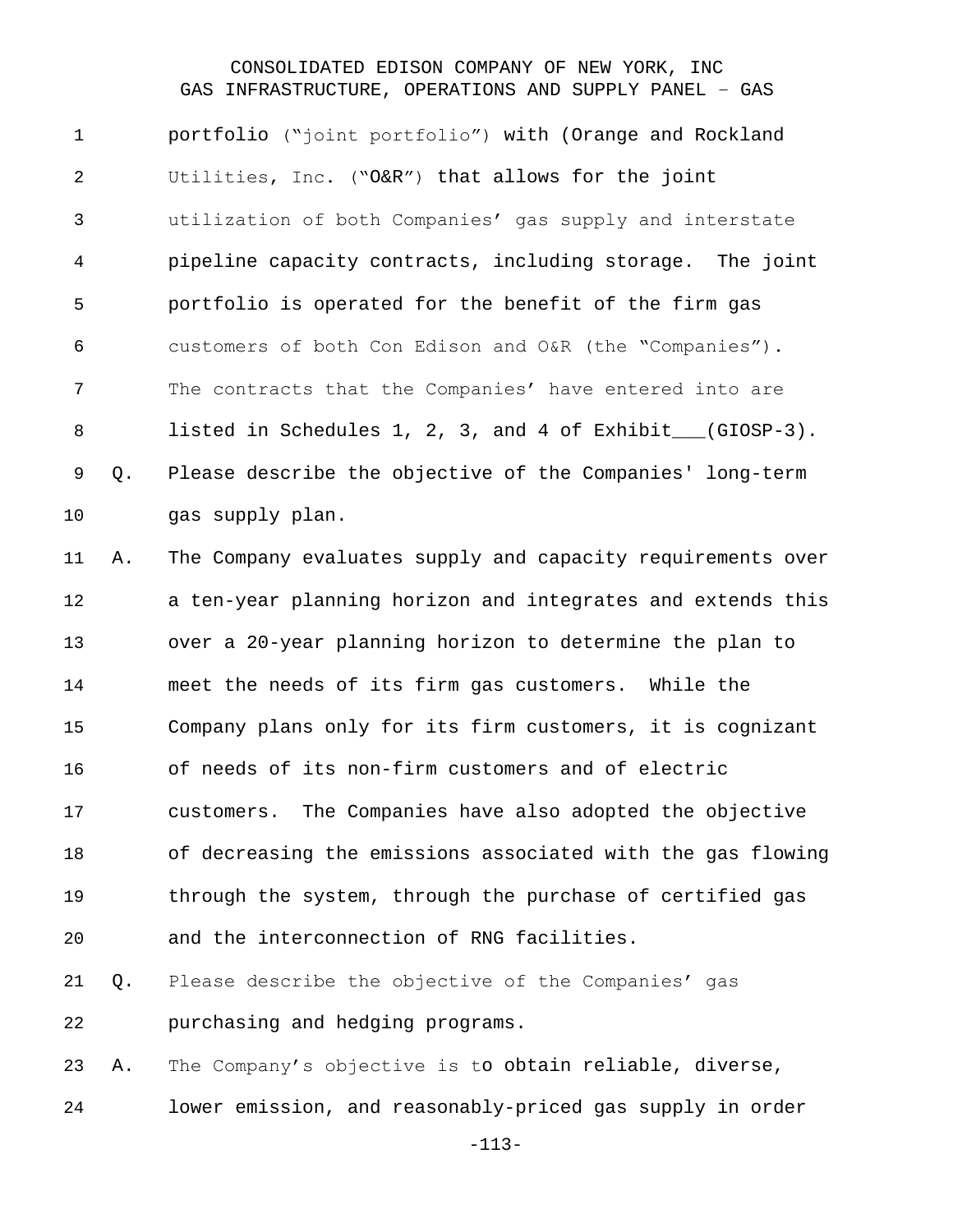| $\mathbf 1$    |    | to: (i) meet the design winter requirements of its firm gas |
|----------------|----|-------------------------------------------------------------|
| $\overline{2}$ |    | customers, (ii) minimize costs to its firm customers, (iii) |
| 3              |    | reduce price volatility, (iv) react to changing weather     |
| 4              |    | conditions, (v) to the extent possible, maintain service    |
| 5              |    | during a contingency event affecting a major pipeline or    |
| 6              |    | supply basin and (vi) reduce the emissions associated with  |
| 7              |    | the gas it purchases.                                       |
| 8              | Q. | How do the Companies seek to maintain reliability of        |
| $\mathsf 9$    |    | supply?                                                     |
| 10             | Α. | One of the cornerstones of a reliable gas portfolio is      |
| 11             |    | diversity. The Companies' joint gas supply and capacity     |
| 12             |    | portfolio includes contracted supplies from the Marcellus   |
| 13             |    | Shale in the Northeast, the Gulf Coast, and Canada, from    |
| 14             |    | suppliers on multiple pipelines, as set forth in            |
| 15             |    | Exhibit__(GIOSP-3), Schedule 1, Gas Supply Contracts. The   |
| 16             |    | Companies also have firm pipeline capacity contracts with   |
| 17             |    | various interstate pipeline transportation companies, as    |
| 18             |    | set forth in Exhibit__(GIOSP-3), Schedule 2, Pipeline       |
| 19             |    | Transportation Contracts, which provide access to diverse   |
| 20             |    | sources of supply. In addition, the Companies have a        |
| 21             |    | number of contracts for underground storage, which are      |
| 22             |    | listed in Exhibit__(GIOSP-3), Schedule 3, Storage           |
| 23             |    | Contracts, an LNG peaking facility, whose deliverability is |
| 24             |    | set forth on Exhibit__(GIOSP-3), Schedule 4, baseload and   |
|                |    |                                                             |

-114-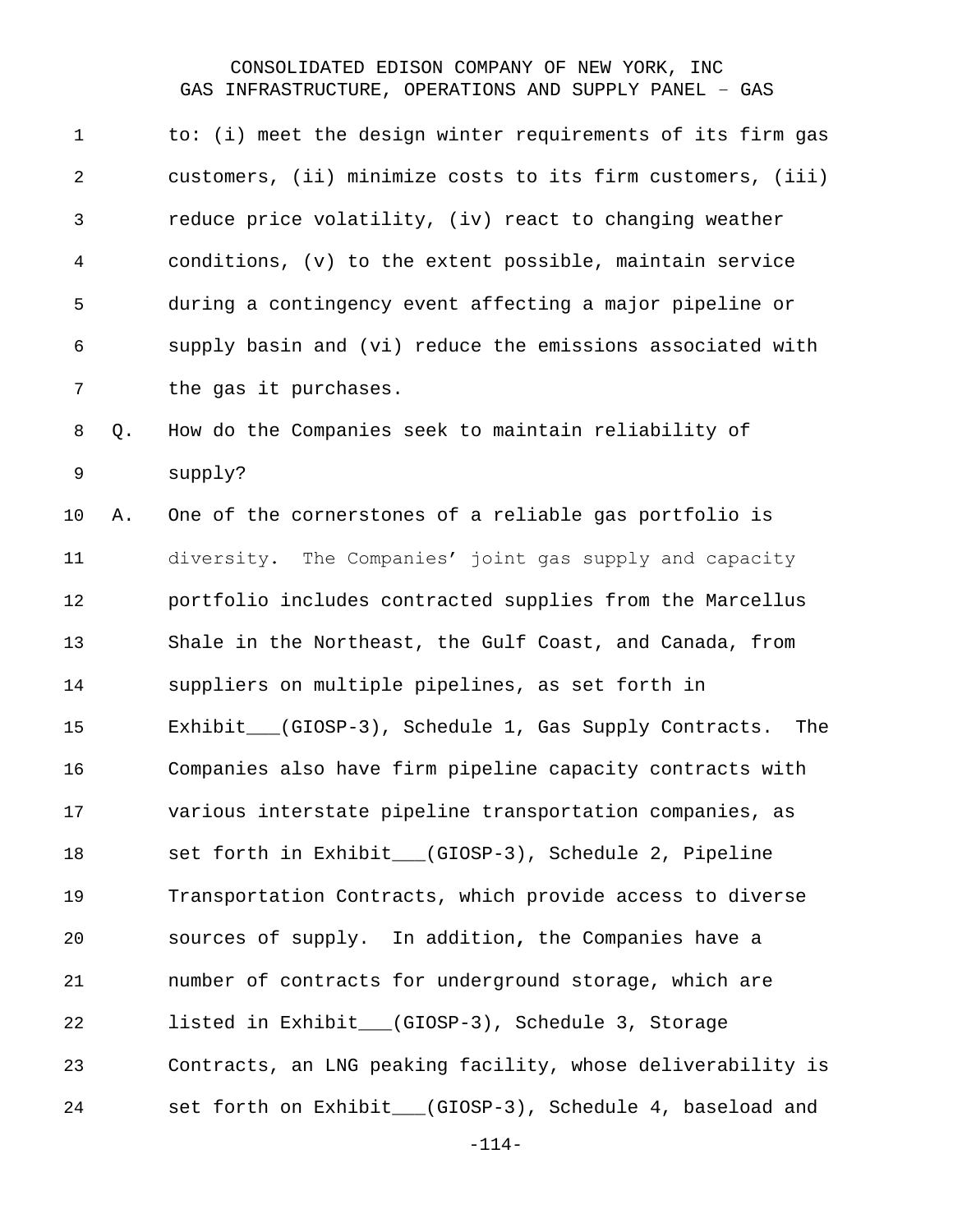| $\mathbf 1$ |    | peaking delivered service, as set forth in Exhibit (GIOSP-  |
|-------------|----|-------------------------------------------------------------|
| 2           |    | 3), Schedule 2, and has contracted for CNG peaking          |
| 3           |    | deliveries, whose deliverability is set forth on            |
| 4           |    | Exhibit___(GIOSP-3), Schedule 4.                            |
| 5           | Q. | What are design weather conditions?                         |
| 6           | Α. | The peak day demand represents the quantity of gas that     |
| 7           |    | firm customers would require in a twenty-four hour period   |
| 8           |    | of a gas day, which starts at 10:00 am, at a Temperature    |
| 9           |    | Variable of zero degrees Fahrenheit. The Temperature        |
| 10          |    | Variable is defined as the sum of 70 percent of the         |
| 11          |    | projected gas day average temperature plus 30 percent of    |
| 12          |    | the prior gas day average temperature, which provides the   |
| 13          |    | best correlation with firm customer demand.                 |
| 14          |    | Exhibit___(GIOSP-3), Schedule 5, Forecasted Requirements -  |
| 15          |    | Peak Day, shows the forecast of Con Edison's and O&R's firm |
| 16          |    | customers' peak day demand for each winter period (i.e.,    |
| 17          |    | November through March) beginning with the winter of        |
| 18          |    | 2019/2020 through winter 2021/2022. The Companies also      |
| 19          |    | calculate the gas requirements for meeting demand over the  |
| 20          |    | course of a winter under severe weather conditions (a       |
| 21          |    | "design winter") in order to establish storage and          |
| 22          |    | Delivered Services amounts needed to meet potential         |
| 23          |    | customer demand.                                            |
|             |    |                                                             |

Q. Please explain how the Companies' contracts enable them to

-115-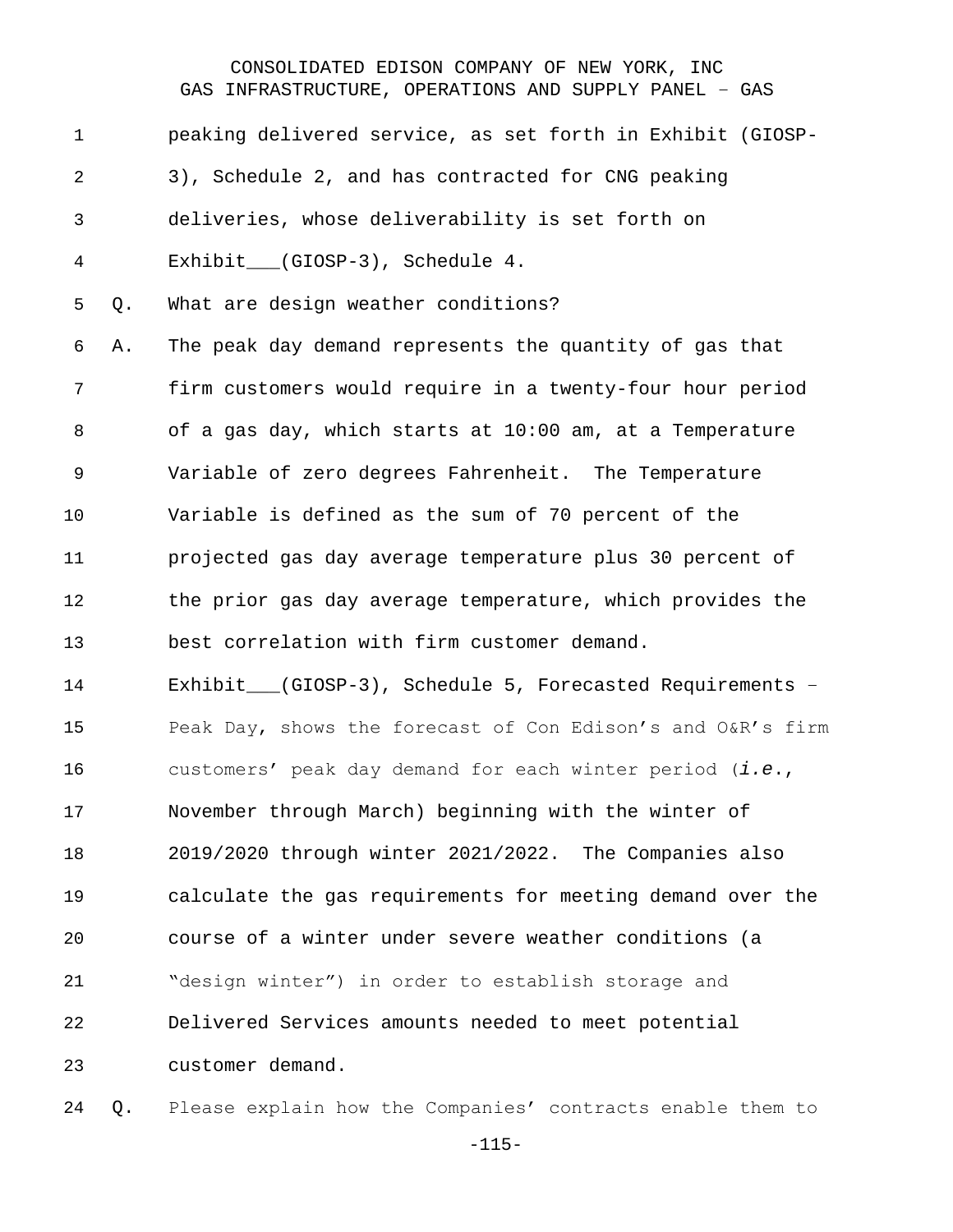meet these design weather conditions.

 A. The Companies meet peak day demand in four ways. First, the Companies rely on the delivery of firm supply through their firm interstate pipeline transportation and firm 5 storage contracts, which are listed in Exhibit (GIOSP-3), Schedules 2 and 3. Second, the Companies maintain contracts for Delivered Services. Historically, these have primarily been firm peaking supplies that give the option to purchase gas for a pre-determined number of days during the winter (typically 15, 30, or 60 days) and pay the daily citygate index price for the gas on those days. The Companies' also have base delivered supply contracts in addition to peaking supplies. Base delivered supplies are a commitment to procure gas at the citygate for a set winter term (typically December through February or November through March) and are priced at a NYMEX index price plus a fixed basis. These contracts for Delivered Services, which are listed in Exhibit\_\_\_(GIOSP-3), Schedule 2, contribute to the Companies' ability to meet peak load. Third, Con Edison vaporizes gas from its LNG facility to meet peak day demand. Fourth, Con Edison can call upon its contracted CNG facility to meet peak day demand. Q. What do you mean by "Delivered Services?"

A. Delivered Services are gas supplies procured at the

-116-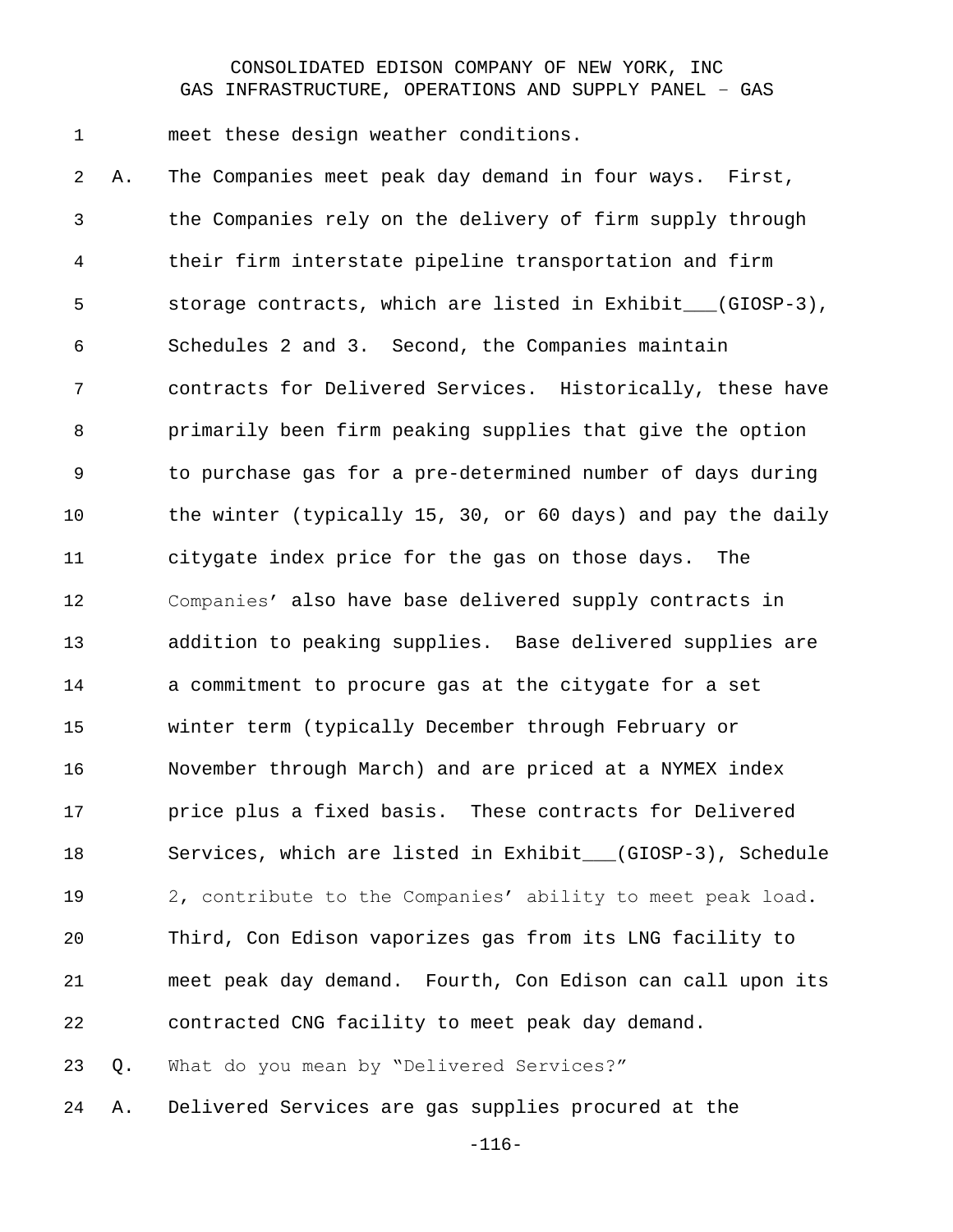- citygate from third party suppliers that have primary firm capacity to the citygate.
- Q. What risks does a high level of Delivered Services introduce to the Gas Supply portfolio?
- A. The Company has identified three risks: re-contracting, availability, and price volatility.

Q. Please explain these risks.

 A. Unlike the Company's contractual rights for pipeline capacity, there is no regulatory renewal right for Delivered Services and, therefore, no certainty that the Company can continue to rely on the same Delivered Service supply contract year-to-year, to reliably meet customer heating needs.

 Second, with the pipeline capacity coming into the Con Edison service territory being fully contracted and new pipeline projects facing increased difficulty in securing necessary permits, the future availability of Delivered Services required to meet our forecasted peak demand is uncertain because shippers who hold this capacity can market it to persons outside of the service territory. Third, the increased reliance on Delivered Services in the portfolio results in higher gas price volatility and potentially increased costs for our customers. Instead of buying gas at low price volatility production area receipt

-117-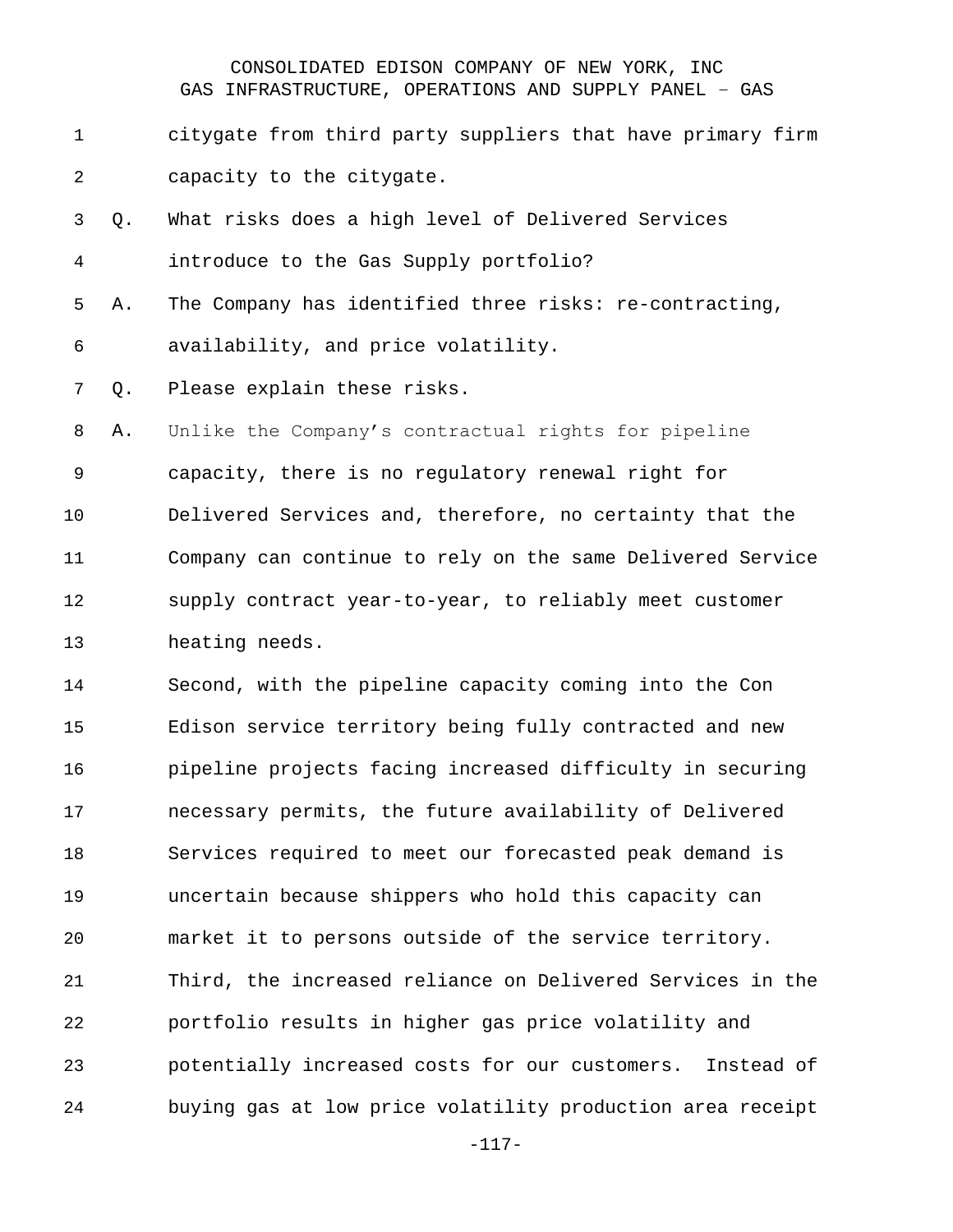| $\mathbf 1$ |    | points and transporting it on pipeline capacity to our      |
|-------------|----|-------------------------------------------------------------|
| 2           |    | service territories, the Companies must purchase at New     |
| 3           |    | York area citygates where prices are subject to significant |
| 4           |    | volatility during high demand periods.                      |
| 5           | Q. | What actions have the Companies taken to reduce their       |
| 6           |    | reliance on Delivered Services?                             |
| 7           | Α. | The Companies actively seek to acquire firm transportation  |
| 8           |    | capacity to the New York area citygates as it becomes       |
| 9           |    | available from other shippers through permanent capacity    |
| 10          |    | release transactions or by contracting directly with        |
| 11          |    | pipelines once the capacity has been turned back by the     |
| 12          |    | existing shipper. The Companies have also acquired          |
| 13          |    | capacity released through Asset Management Agreements       |
| 14          |    | ("AMA") with third party capacity holders in addition to    |
| 15          |    | traditional capacity release agreements. The Companies      |
| 16          |    | will pay a fee in exchange for capacity with a supply       |
| 17          |    | component from the third party.                             |
| 18          | Q. | Have there been changes to the Companies' supply and        |
| 19          |    | capacity portfolio over the last three years?               |
| 20          | Α. | Yes. The Companies have recently entered into new           |
| 21          |    | agreements and elected not to renew certain agreements.     |
| 22          | Q. | Please describe the recent agreements the Companies have    |
| 23          |    | entered.                                                    |
| 24          | Α. | As discussed in further detail below, the Companies are     |

-118-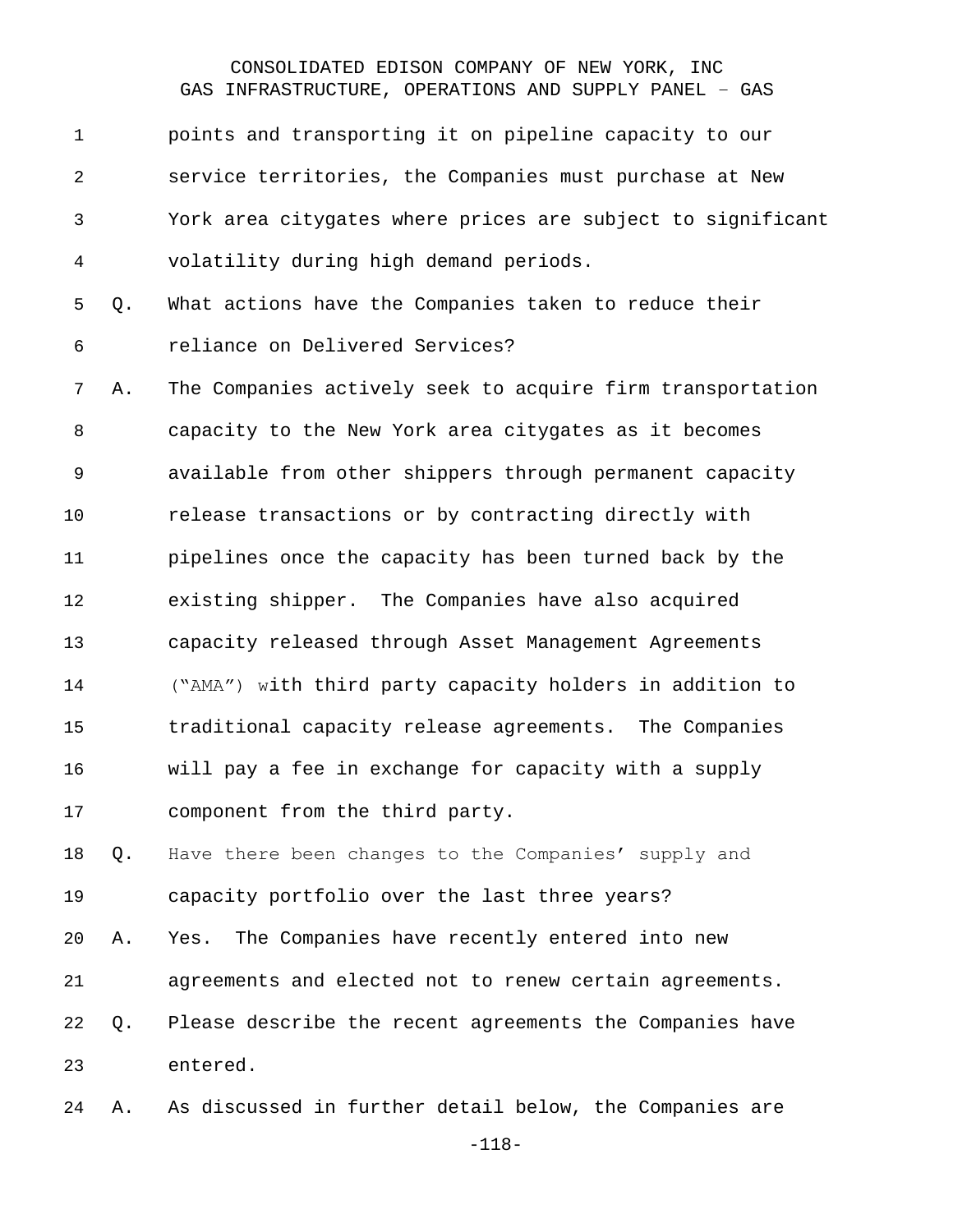diversifying their Delivered Services portfolio. The Companies have entered Delivered Services contracts with up to two or three-year durations to meet firm gas customers' current and future peak day requirements. These contracts give the Companies the right to call upon the supplier and purchase daily-priced gas for a maximum of 30 or 60 days during the winter season. As previously discussed, these Delivered Services contracts provide needed supply to our gas system to supplement pipeline capacity under contract by our suppliers.

The Companies have new contracts for additional

 deliverability to our citygates: four with Texas Eastern for 147,500 Dt/ of pipeline capacity which delivers to Lower Manhattan.

 Beginning in 2020, the Companies have also subscribed to pipeline capacity through Asset Management Arrangements, specifically a total of 80,000 Dt/d delivery on Transco Pipeline to Manhattan and 15,500 (increases to 40,000 Dt/d in November 2023) on Tennessee pipeline to Westchester. Q. How do the Companies evaluate whether to renew an expiring contract?

 A. The Companies evaluate the capacity portfolio. If an expiring contract is still required to serve firm customers or manage system operations, the Companies assess the

-119-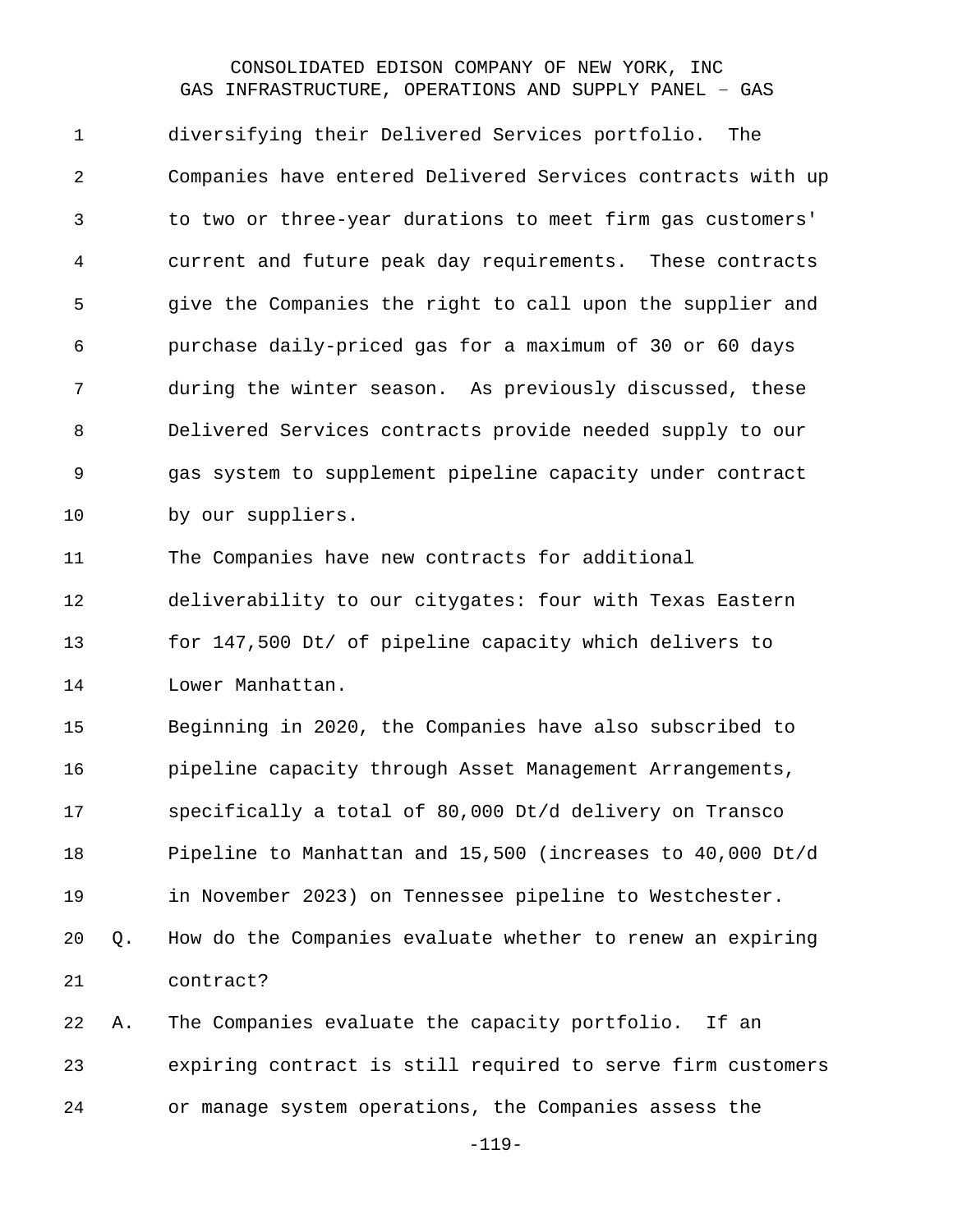| $\mathbf 1$ |    | market to determine if there are more economic alternatives   |
|-------------|----|---------------------------------------------------------------|
| 2           |    | available that provide at least the same degree of            |
| 3           |    | reliability and flexibility. If not, the Companies will       |
| 4           |    | renew the contracts by exercising their rights pursuant to    |
| 5           |    | existing interstate pipeline tariff Right of First Refusal    |
| 6           |    | ("ROFR") provisions or other applicable contract              |
| 7           |    | provisions.                                                   |
| 8           | Q. | Have the Companies elected not to renew certain expiring      |
| $\mathsf 9$ |    | contracts?                                                    |
| 10          | Α. | Over the past three years, the Companies elected not to       |
| 11          |    | renew some of their firm transportation contracts with        |
| 12          |    | National Fuel.                                                |
| 13          | Q. | Why did the Company elect not to renew these contracts?       |
| 14          | Α. | The increase in supply available from the Northeast           |
| 15          |    |                                                               |
|             |    | Marcellus and Utica shale regions has affected how the        |
| 16          |    | Companies evaluate certain contracts. Historically, the       |
| 17          |    | Companies seek to access receipt points where gas can be      |
| 18          |    | purchased from multiple sellers, which are often referred     |
| 19          |    | to as a "liquid supply points." To accomplish this, the       |
| 20          |    | Company has historically entered contracts that formed        |
| 21          |    | paths accessing the Gulf, Canada, or a storage field.<br>Some |
| 22          |    | of these paths include multiple contracts such as one         |
| 23          |    | upstream pipeline with access to a liquid supply point,       |

-120-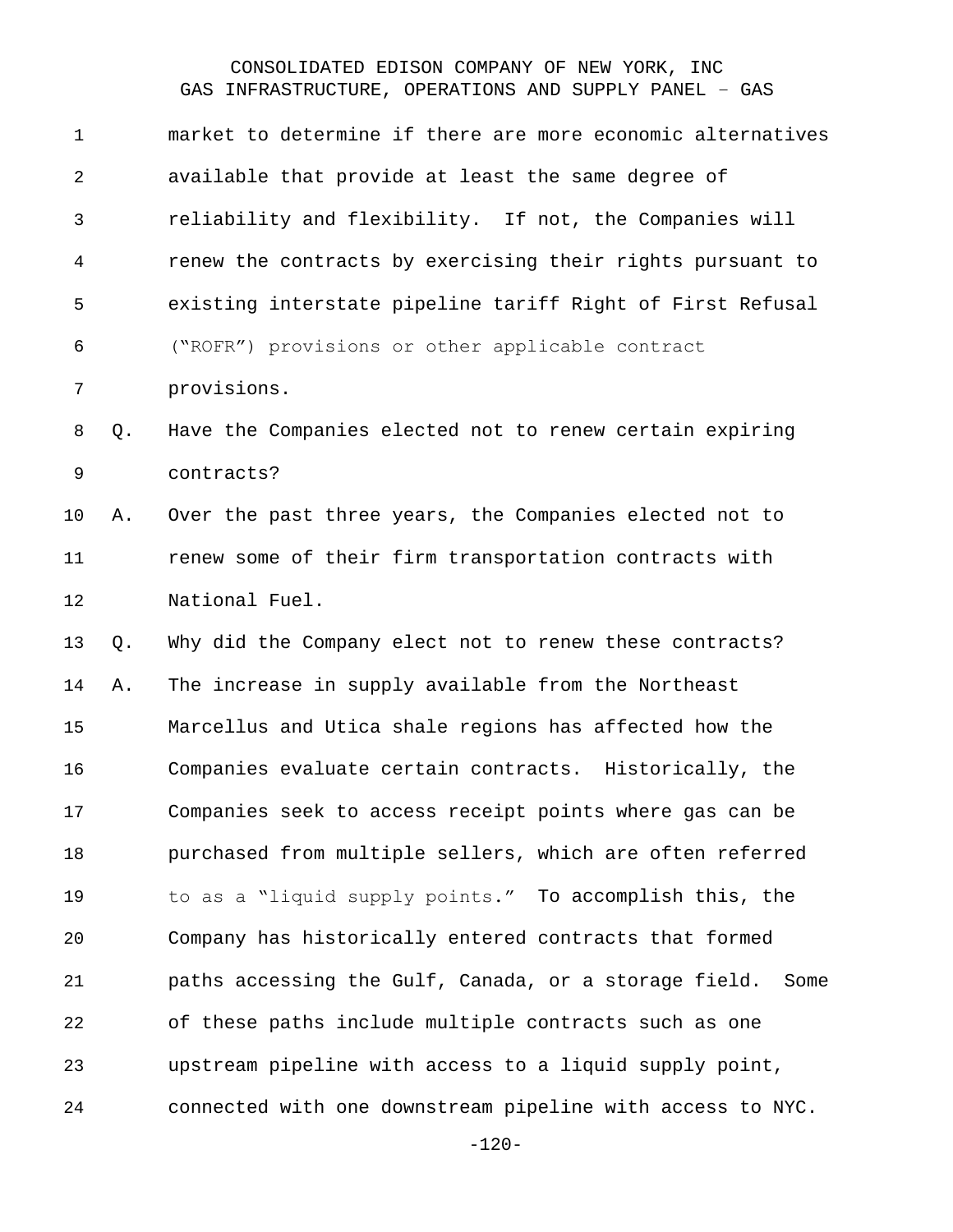With the increased gas available in the Northeast, liquid supply points that previously did not exist have formed on the downstream pipelines.

 The firm transportation contracts with National Fuel were upstream transportation contracts that were needed to reach a liquid supply point. Since liquid supply points are now available on their downstream counterpart along the same path, the Companies no longer need to purchase firm transportation rights on this upstream pipeline.

 Q. Do you anticipate any future changes to the capacity portfolio?

 A. Yes. As described in our testimony in Case 19-G-0066, the Companies have subscribed to pipeline capacity on Mountain Valley Pipeline ("MVP") which is scheduled to be in service as early as 2022. The Companies have also subscribed to pipeline capacity on Iroquois pipeline for 62,500 Dt/d of capacity for deliveries from Waddington, NY to New York City, NY and on Tennessee pipeline for 115,000 Dt/d of capacity for deliveries from Pennsylvania to Westchester, NY. The estimated in-service date of the Iroquois pipeline is winter 2023 and while Tennessee pipeline has indicated an estimated in-service date of winter 2022, due to the high risk associated with that aggressive schedule, the Companies continue to plan for an in-service of winter

-121-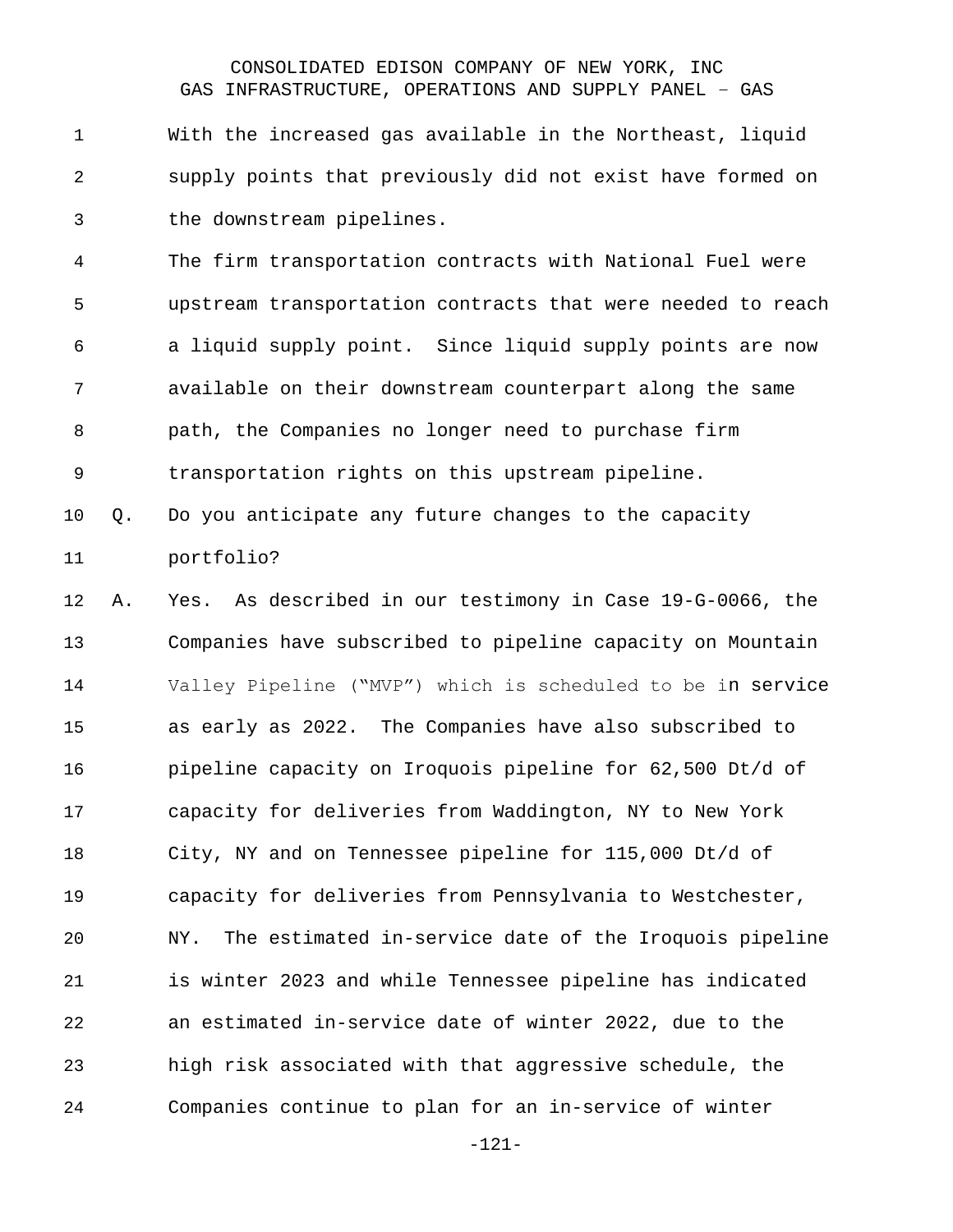- 2023.
- Q. What is the current/updated status of the anticipated future pipeline projects?

 A. MVP was originally planned to be in service in 2018 and has now been delayed such that the earliest it will be in service is November 2022. In Case 19-G-0066, the Companies had also described a project, Penn East Pipeline, for 100,000 Dt/d. The pipeline company has permanently terminated that project.

 The estimated in-service date of the project on Iroquois Pipeline has not changed since inception. The estimated in-service date of the project on Tennessee Pipeline has also not changed. The Tennessee project will allow Con Edison to lift its moratorium in Westchester, but we continue to plan for an in-service date of no earlier than winter 2023.

 Q. Have there been any changes to the Companies' supply portfolio?

 A. Yes. As illustrated in Exhibit\_\_(GIOSP-3), certain of the Companies' gas supply contracts expire each year. Existing contracts may be renegotiated or replaced through

competitive bidding or RFPs.

 In the past, the gas supply contracts required to fill open firm transportation capacity typically had one, three, or

-122-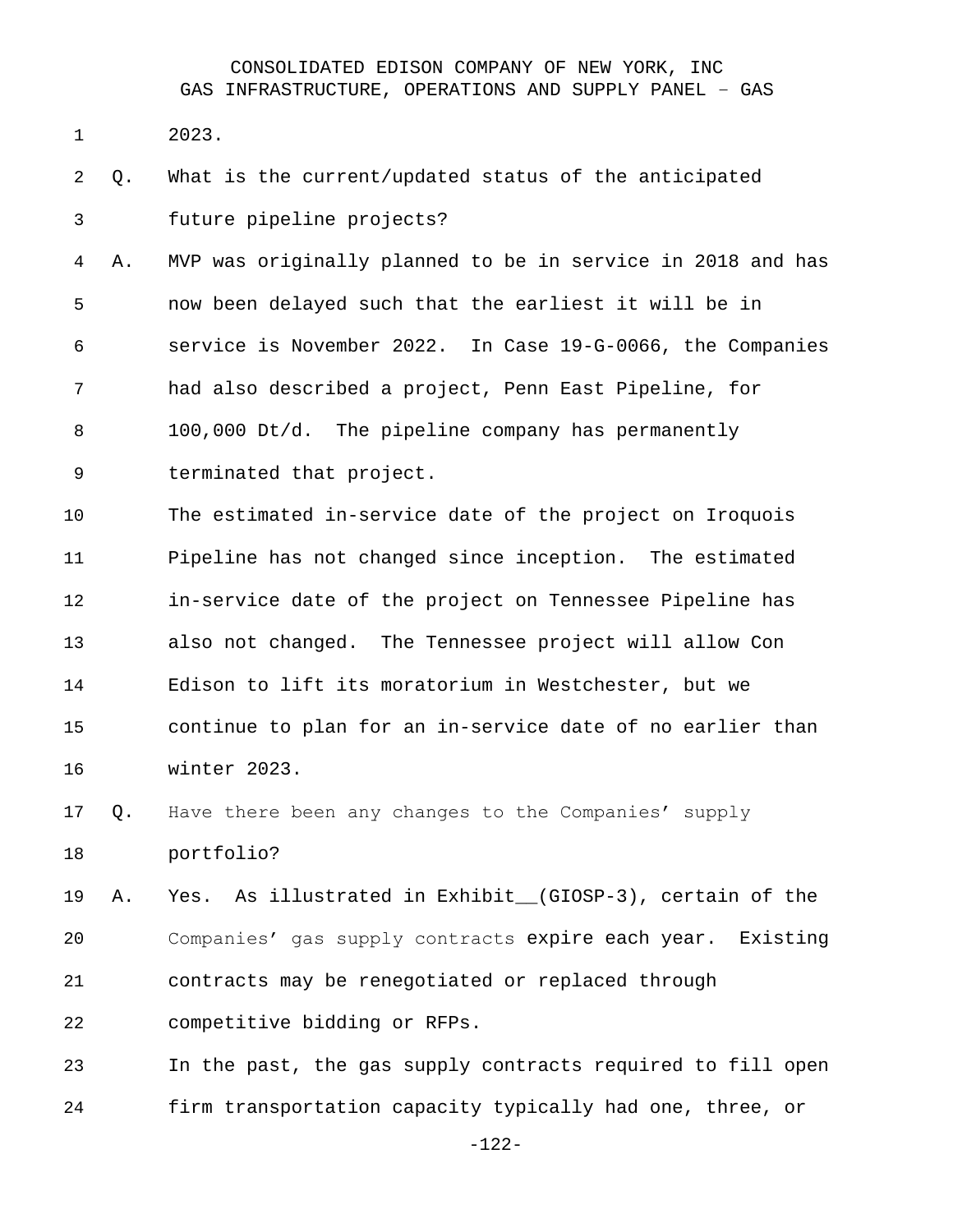five-year terms. The Companies' purchasing strategy has changed in recent years. Upstream supplies have generally been limited to one year or less, whereas for Delivered Services or peaking supplies, the Company will look to procure up to three years or more based on availability. The Companies have entered multi-year upstream supply purchase deals for a small portion of their supply in order to capture some of the current market differentials and will continue to do so when market conditions support it. The Companies re-evaluate their purchasing strategy and make changes as circumstances dictate. Exhibit\_\_\_(GIOSP- 3), Schedule 1, lists all gas supply contracts effective winter 2021/22.

#### **B. Price Volatility Reduction**

 Q. What efforts have the Companies undertaken to reduce the volatility of delivered services?

 A. To address the price volatility risk, the Companies have begun diversifying the type of Delivered Services procured by adding base delivered services to the portfolio. These products are priced at a fixed basis for the term plus the NYMEX settle for the month and are intended to reduce the impact of citygate commodity-priced peaking supplies on the total portfolio during periods of high volatility. On

-123-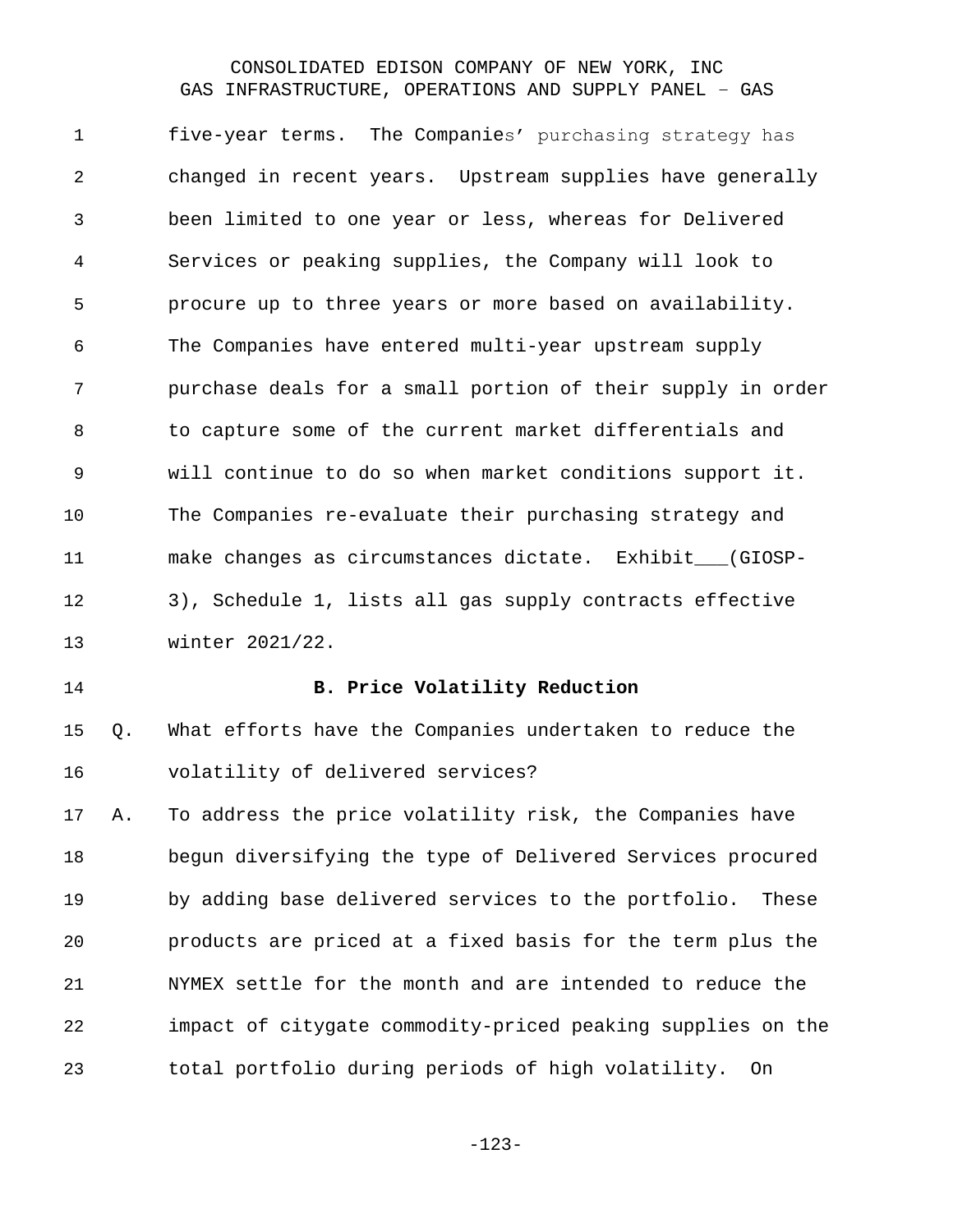October 22, 2018, the Commission approved the Company's request to include the costs of the new base delivered services as part of its DDS program (Case 18-G-0393). Q. Please describe the procurement strategies the Companies employ in the wholesale market to minimize gas costs. A. The Companies use many procurement strategies to minimize gas costs. For procurement of supply in liquid markets, such as production area receipt points, we use a competitive bidding process through Requests for Proposals ("RFPs") and by participating in on-line reverse auctions. In illiquid markets, such as Delivered Services procured at certain of our service area citygates, the Companies will at times engage in direct negotiation with the third parties capable of meeting the supply requirement. Q. Please describe the Companies' gas hedging program. A. The Companies' hedging program is designed to reduce gas price volatility. One of the hedging program's components is the Monthly Plan, which dictates the use of various financial instruments to hedge natural gas prices for part of the gas supply necessary to meet the monthly requirements of firm sales customers. The program provides for the Companies to hedge a predetermined quantity of their forecasted sales using financial price hedges for the winter period.

-124-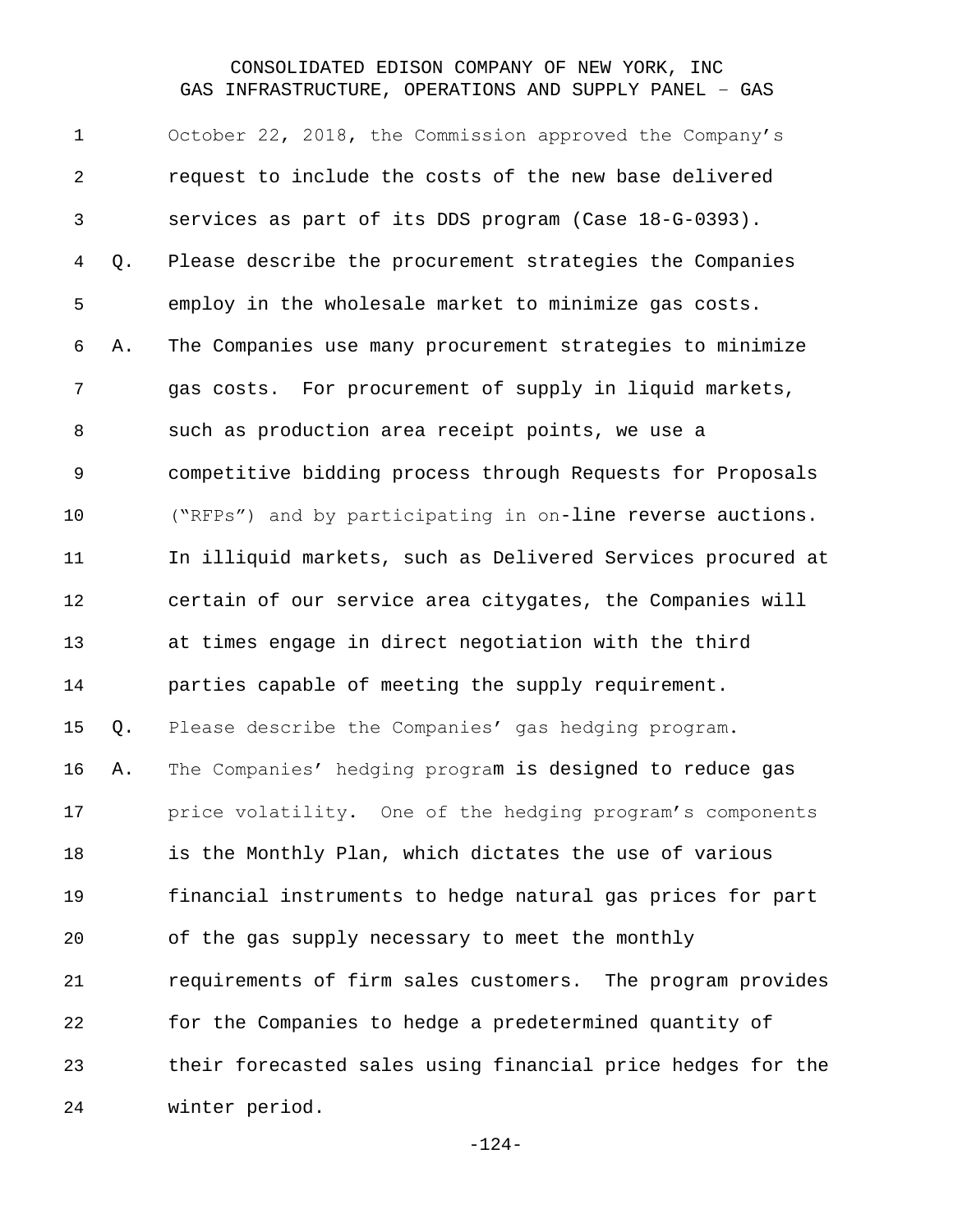Q. Are there other efforts to reduce costs?

 A. Yes. The dynamic nature of the wholesale gas market, since the advent of shale-based production, has created new opportunities for the Companies to purchase more economic natural gas at alternative receipt points along the path of its interstate pipeline capacity. As new production and upstream pipeline capacity go into service the Companies are frequently assessing and modifying their purchasing strategy for the resulting changes in pricing dynamics. In addition, the Companies seek to optimize their joint portfolio primarily through capacity releases, AMAs, and off-system bundled sales.

 Q. Please provide an illustration of the historical benefits from the Companies' portfolio optimization efforts.

A. Exhibit\_\_\_(GIOSP-3), Schedule 6, Non-Traditional Revenues,

illustrates annual benefits received over the past five

 years from the Companies' portfolio optimization efforts to minimize overall costs to their firm gas customers.

Q. How are portfolio optimization benefits derived?

 A. The expected benefits are derived when available capacity, not used to serve the Companies' customer requirements or balancing needs, is offered to the market through capacity releases, off-system sales, or AMAs that together are referred to as "discretionary capacity releases."

-125-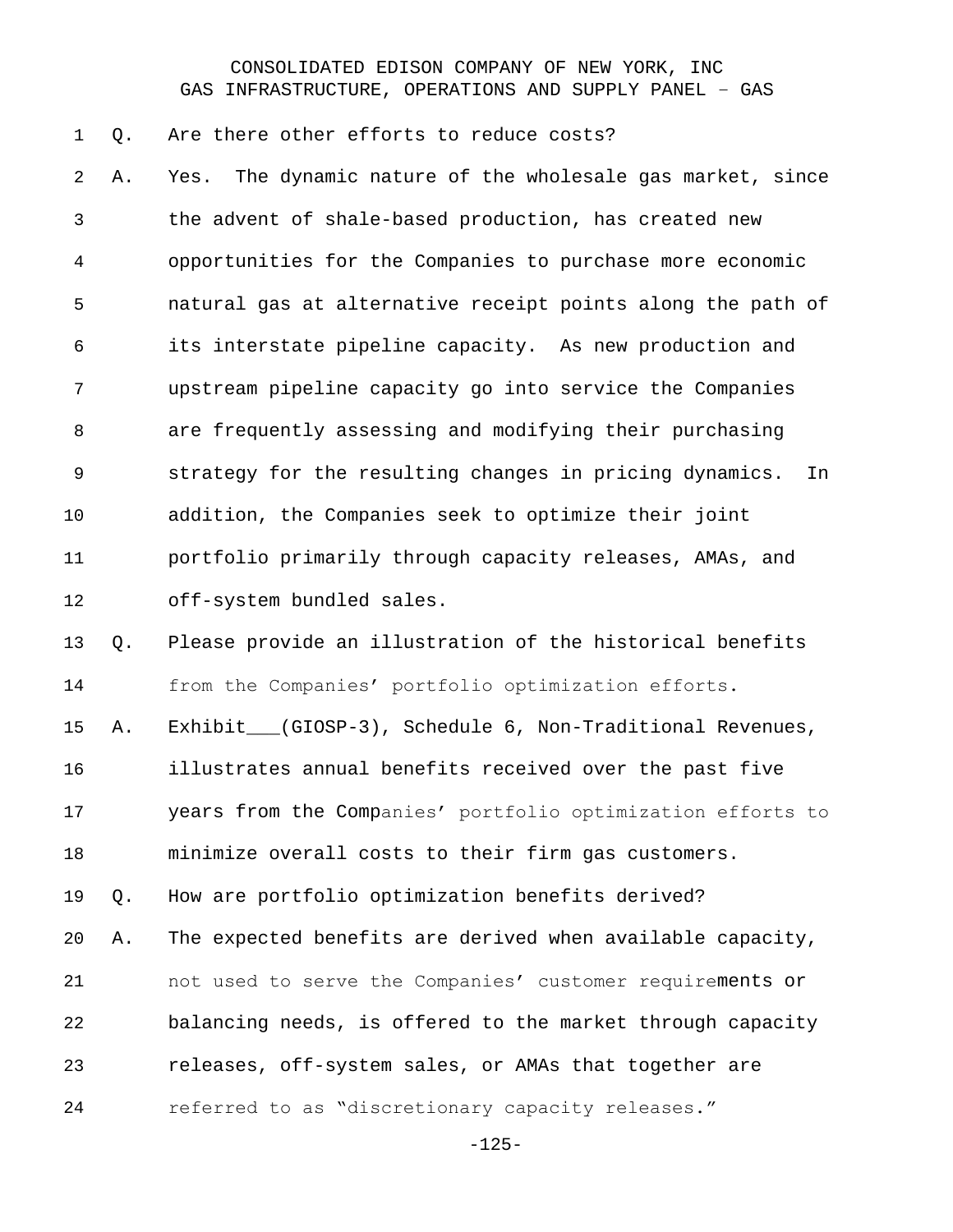# Q. What changes do you see for revenue from discretionary capacity releases?

 A. We expect the revenue from discretionary capacity releases to decrease. First, because more existing capacity will be needed to serve firm customers more often, projected near term load growth, and therefore will be unavailable for release during times of higher market value. Second, the market value of some capacity has decreased because of recent pipeline buildouts from the Marcellus region (*e.g.*, Atlantic Sunrise, Rover) that have increased the capacity price in that region. This price increase decreases pricing differentials with other regions and decreases the value of released capacity.

#### **C. Marginal Cost Study**

 Q. Please address the marginal cost study with respect to gas supply costs.

 A. Supply-side marginal costs are the costs of procuring and transporting an additional unit of gas to the Companies' distribution systems. Fixed costs of existing resources are not considered because they do not vary with additional usage and because the Companies cannot avoid paying them. The marginal costs projected for the 2022-2025 period average \$4.06/dt for the year, \$6.95/dt for the winter

-126-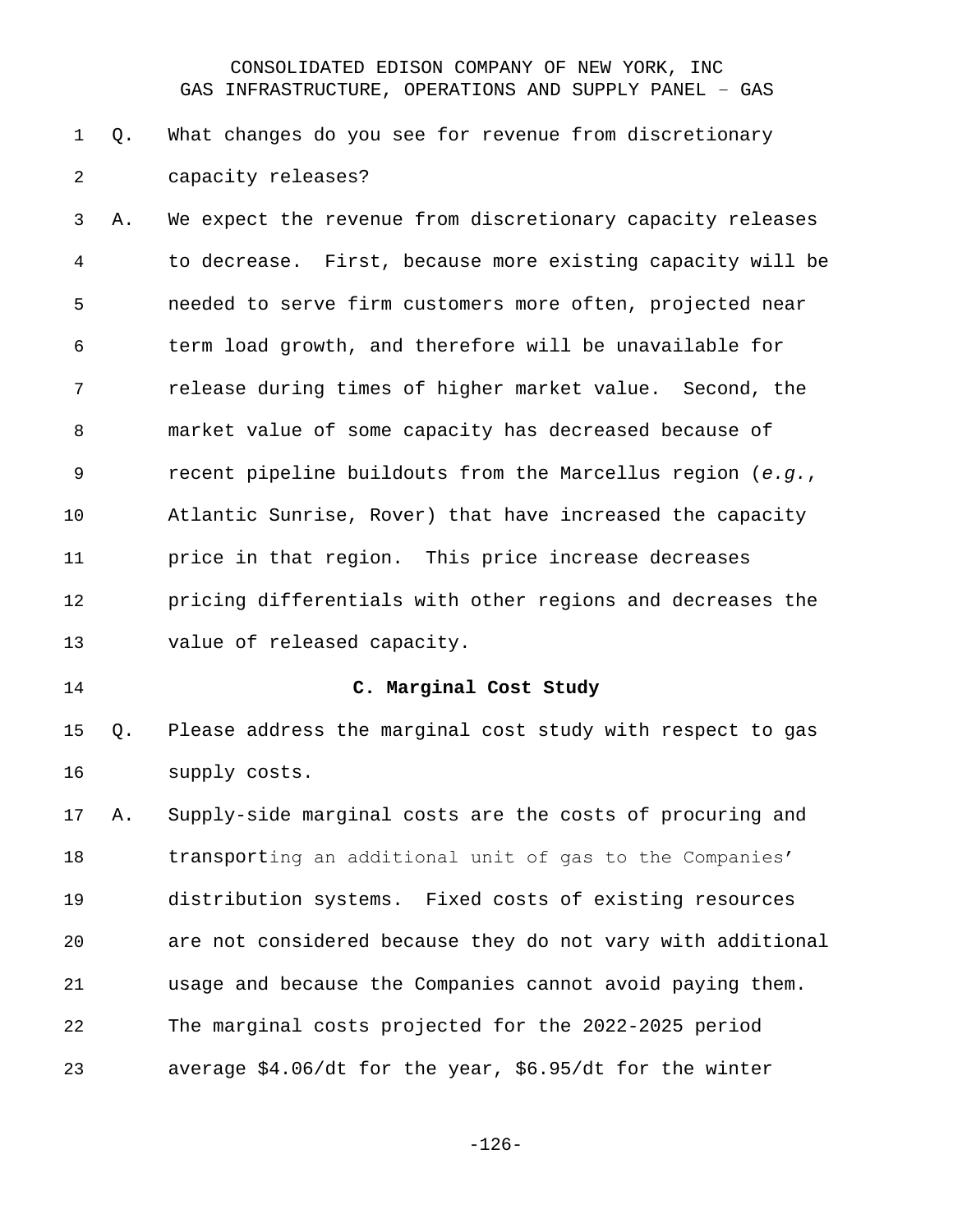| 1  |    | period and \$13.46/dt for a peak day.                       |
|----|----|-------------------------------------------------------------|
| 2  | Q. | Please define the marginal commodity cost.                  |
| 3  | Α. | Marginal commodity cost is the cost of an incremental       |
| 4  |    | purchase of gas required to meet system demand that exceeds |
| 5  |    | committed supply sources and planned supply additions.      |
| 6  | Q. | Please explain the development of the marginal commodity    |
| 7  |    | cost.                                                       |
| 8  | Α. | Exhibit__(GIOSP-3), Schedule 8, Summer Season               |
| 9  |    | Supply/Demand Balance and Schedule 9, Winter Season         |
| 10 |    | Supply/Demand Balance, compare the Companies' firm          |
| 11 |    | transportation and supply capability to serve gas demand    |
| 12 |    | for firm sales customers on a summer season and for a       |
| 13 |    | normal winter season. Exhibit__(GIOSP-3), Schedule 10,      |
| 14 |    | Peak Day Supply/Demand Balance compares the Companies' firm |
| 15 |    | transportation and supply capability to serve all firm      |
| 16 |    | customers on a peak-day. The Companies' firm                |
| 17 |    | transportation and supply capability includes all firm      |
| 18 |    | transportation deliverability and accompanying purchased    |
| 19 |    | firm supplies. As shown by these Schedules, the highest     |
| 20 |    | cost of supply was assumed for purposes of the marginal     |
| 21 |    | cost study, combined with the projected firm demand, are    |
| 22 |    | less than the Supply Capability of the Companies except on  |
| 23 |    | a design day. The need to add capacity to serve firm        |
| 24 |    | customer requirements is driven by the Companies'           |

-127-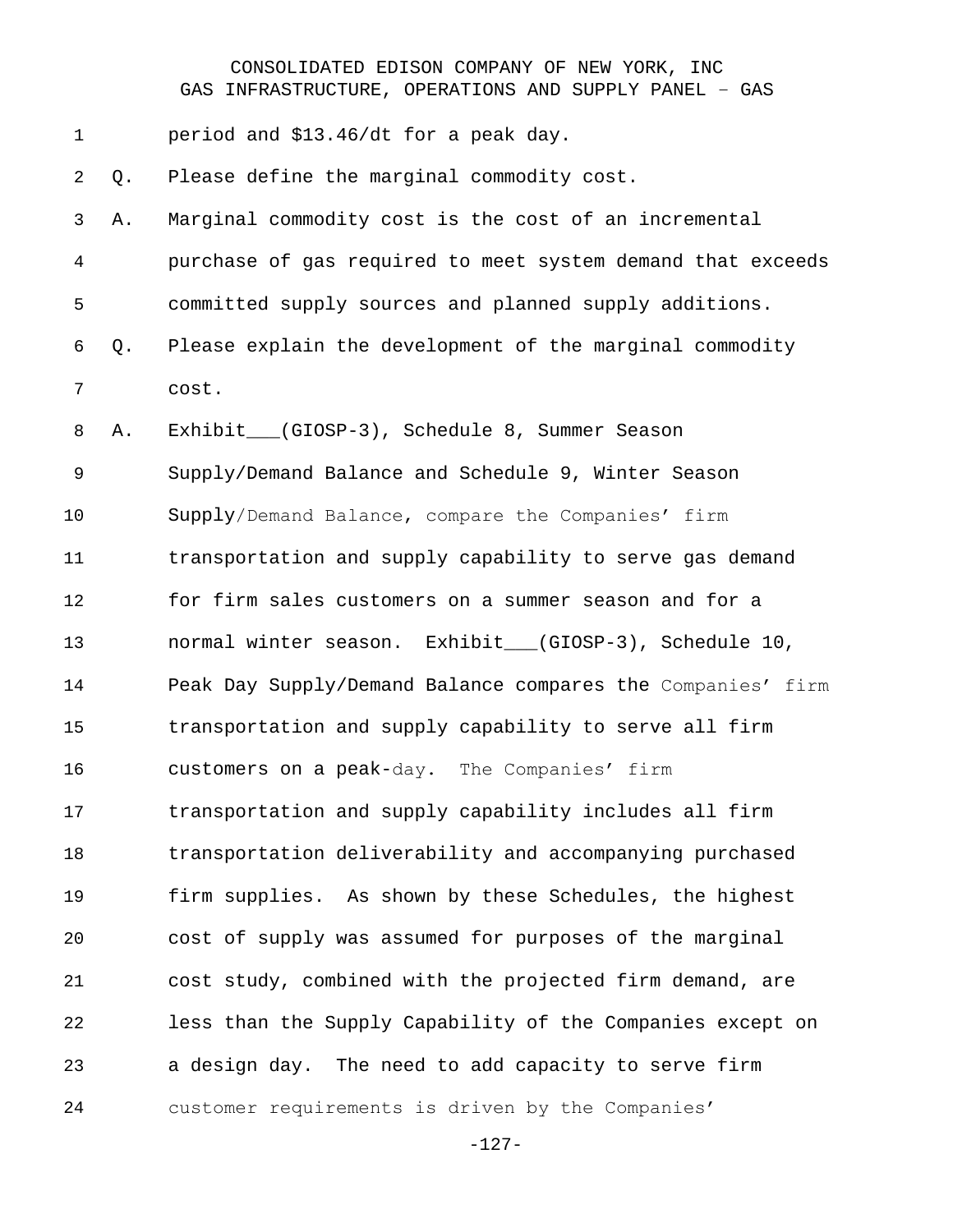| $\mathbf 1$    |    | requirements on a design day. As such the marginal cost     |
|----------------|----|-------------------------------------------------------------|
| $\overline{2}$ |    | for commodity on a design day reflects the purchase of gas  |
| 3              |    | through a peaking contract at a Con Edison citygate.<br>The |
| $\overline{4}$ |    | Companies often secure peaking supplies to supplement       |
| 5              |    | baseload, storage and other supplies to meet our peak       |
| 6              |    | demand on a design day.                                     |
| 7              | Q. | Please explain the calculation of the marginal commodity    |
| 8              |    | cost.                                                       |
| 9              | Α. | The marginal commodity cost is measured by using an         |
| 10             |    | optimization model to dispatch load profiles under normal   |
| 11             |    | and design weather and taking the resulting highest cost of |
|                |    |                                                             |
| 12             |    | supply.                                                     |
| 13             | Q. | What is the forecast period used in your marginal cost      |
| 14             |    | study?                                                      |
| 15             | Α. | The forecast period for the marginal cost study is the      |
| 16             |    | three-year period from November 2022 through October 2025.  |
| 17             |    | __(GIOSP-3), Schedule 11, Natural Gas Monthly<br>Exhibit_   |
| 18             |    | Marginal Commodity Costs, displays the monthly forecasted   |
| 19             |    | marginal commodity costs for the three years of the study.  |
| 20             |    | Exhibit___(GIOSP-3), Schedule 12, Marginal Commodity Costs, |
| 21             |    | summarizes these costs to show the impact of the            |
| 22             |    | incremental increase on an average annual, summer season,   |
| 23             |    | winter season, and design day basis.                        |

-128-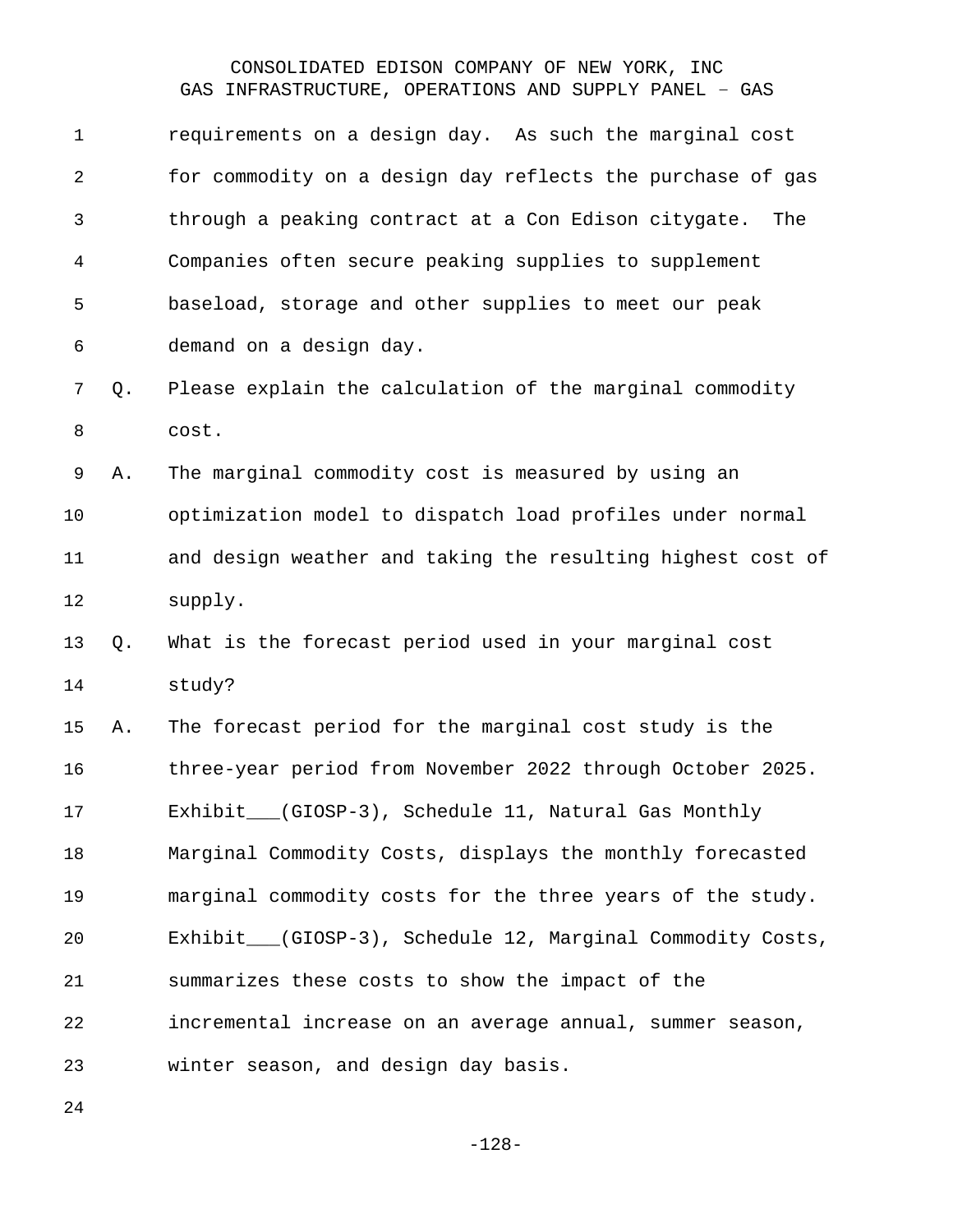#### **D. Capital and O&M Investments**

 Q. Are there presently Gas Supply IT systems requiring capital enhancements?

 A. Yes, there are presently two systems that require enhancements. The first is for the Transportation Customer Information System ("TCIS") with a capital cost of \$1.08 million over the rate period; the white paper is called "Utilizing AMI Data for Interruptible Gas Marketer Forecasting and Retail Choice Information System ("RCIS") Migration." The second project is for the Gas Transaction System ("GTS") with a capital cost of \$1.9 million in 2025 and is called "FIS GTS Enhancements and Upgrade." The white papers for these two projects are included in the exhibits of the Company's IT Panel.

 Q. Starting with the first System Enhancement, Utilizing AMI Data for Firm and Interruptible Gas Marketer Forecasting and RCIS Migration, please describe the project's purpose. A. TCIS is a software used by marketers to communicate gas operational information to Con Edison. TCIS has many functions, including the ability to communicate gas scheduling information, control access security, generate reports, post messages to the internet, store rates, create invoices and vouchers, and track enrollments/de-enrollments. In 2021, Con Edison enhanced TCIS to include

-129-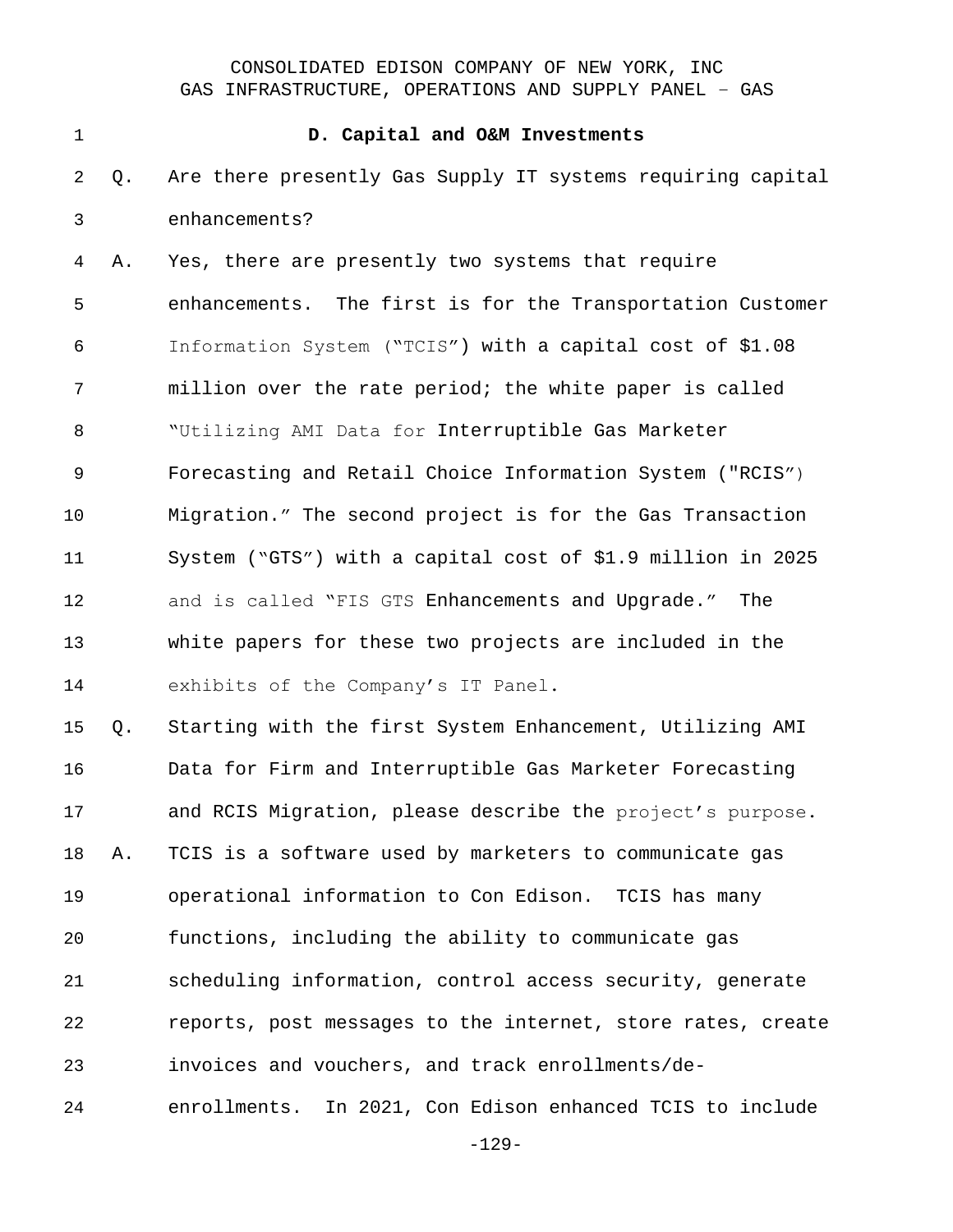the implementation of capacity release, implementation of rebill adjustments, and include a display of AMI meter reading data. The project proposed in this rate filing will expand TCIS' capability to leverage AMI data for forecasting as well as enable the Company to migrate current functionality from RCIS to TCIS. Currently, the system uses monthly data to create a linear forecasting equation that intakes forecasted temperature to determine the projected usage of firm transportation customers. AMI data will allow the Company to use daily information for daily forecasts, thus improving the accuracy of its forecasts. The movement of marketer related functionality from RCIS to TCIS will allow for the retirement of RCIS and combine all marketer related functionality into one system. Q. Please describe the purpose of the second project, FIS GTS Enhancements and Upgrade.

 A. GTS acts as the operational and accounting system of **record, used by commodity operations to record and schedule**  deliveries of natural gas purchases to the Companies' service territory. In addition, it identifies, assembles, analyzes and reports the organization's transactions for accrual purposes, accounts for the related assets and liabilities and allocates the various costs of natural gas purchases to the various end uses. This purpose of this

-130-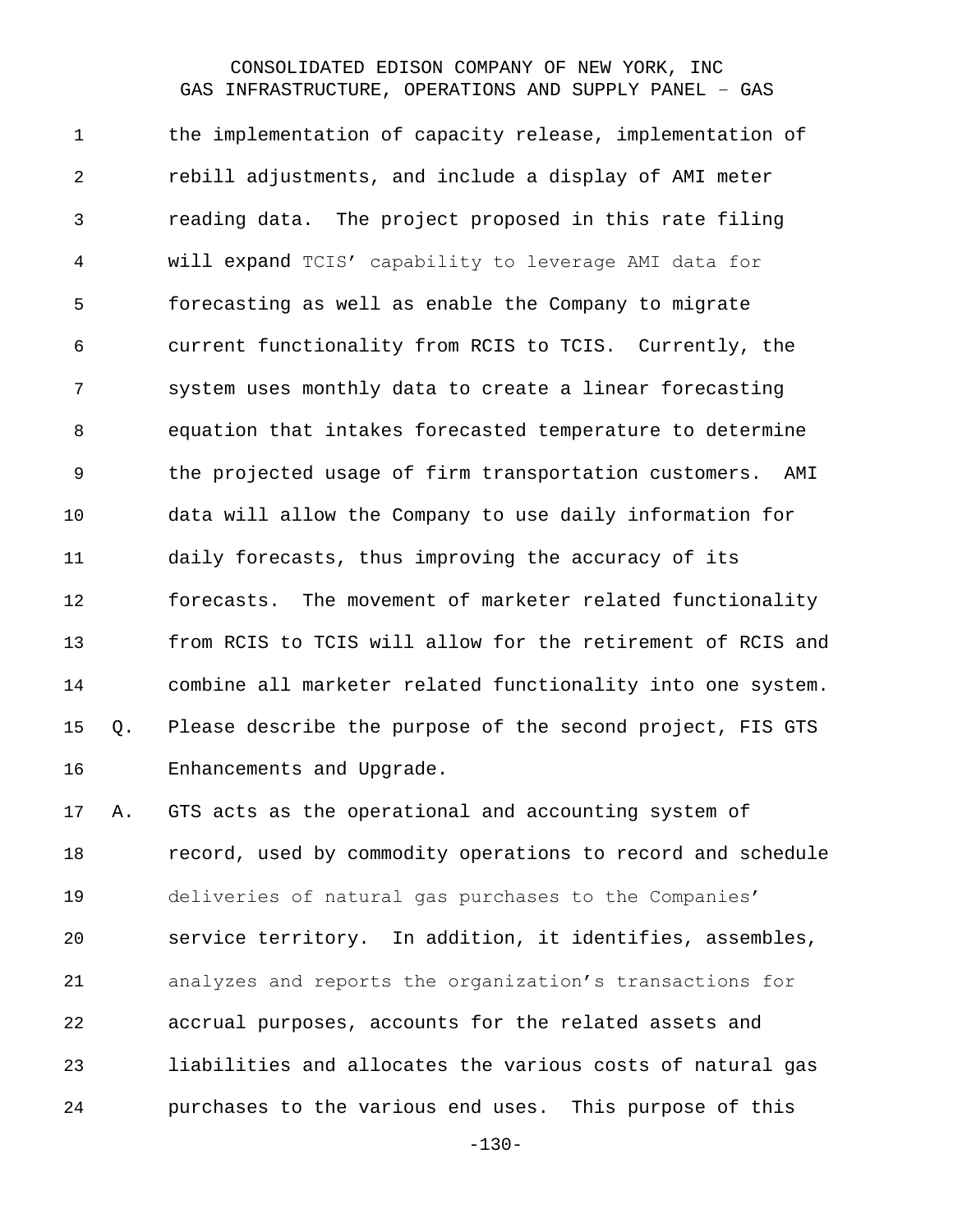project is to upgrade the FIS GTS application to is latest version, modernize the system application to the cloud, and automate select processes, notifications, and business activities. Q. Are there projected additional O&M expenses associated with these projects? A. Yes, there are. The additional O&M expense is \$690,000 over the rate period. Q. What are the drivers for the projected increases in O&M? A. The O&M expenses are associated with maintaining and supporting the TCIS system on a real-time basis. TCIS is a system used for daily operations, specifically to calculate the daily gas delivery requirements of the more than eighty gas marketers serving firm and interruptible customers in our service territory. TCIS also acts as the electronic bulletin board for accepting gas schedules from the gas marketers in accordance with both day ahead and intra-day scheduling deadlines. Those schedules are then sent through systems to Gas Control every fifteen minutes. These deliveries represent 50% of all nominations for firm gas customers on our system. This information is critical to Gas Control's confirming of gas supplies at the various pipeline citygates in order to maintain system reliability.

This system is currently being supported by the capital

-131-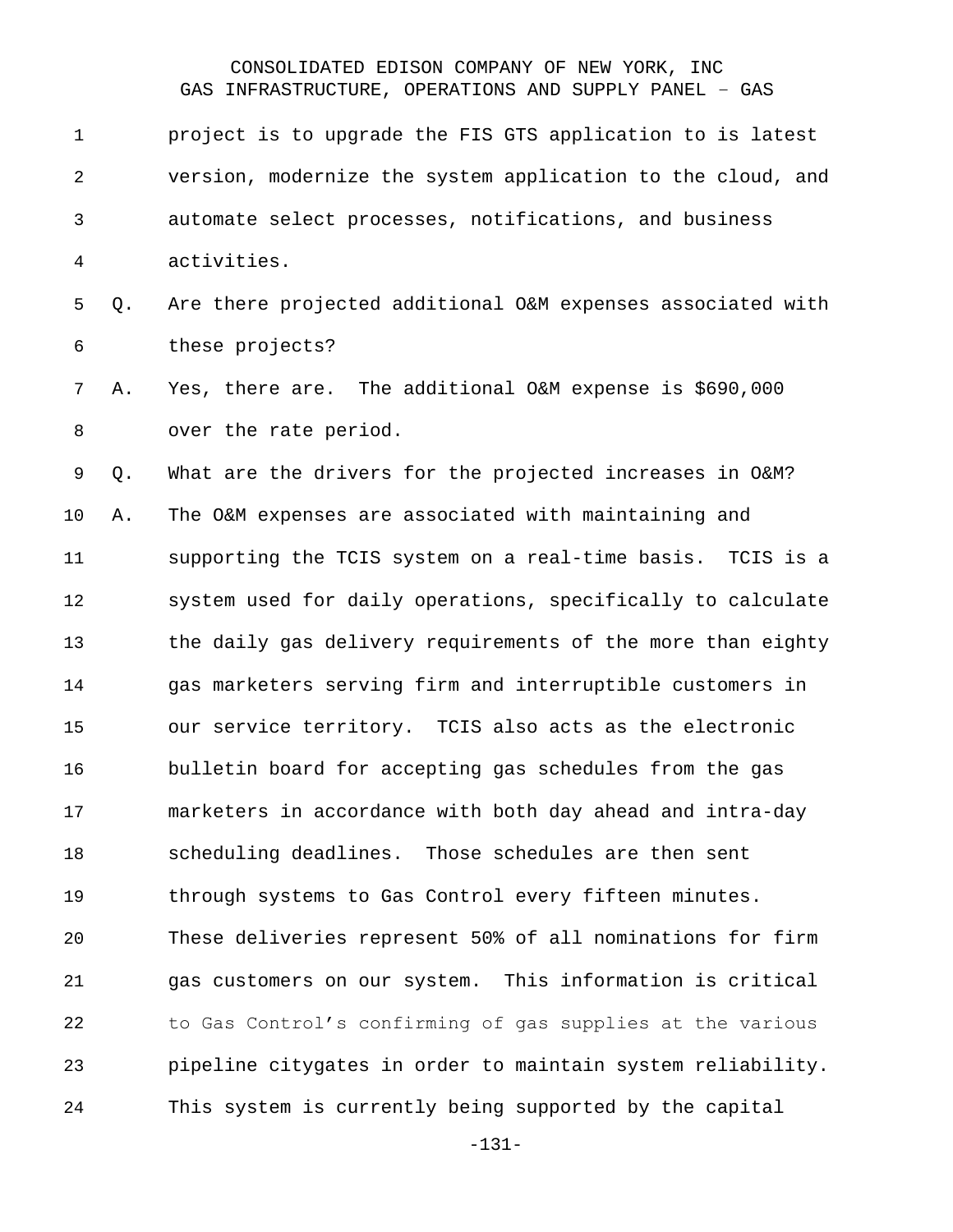team working on the current TCIS upgrades. However, the complexity of this in-house developed product combined with a recent uptick in system performance issues are driving the need for more internal IT support to supplement those of the third-party vendor. Due to the operational nature of the system, system performance issues are urgent and need to be resolved quickly, which is why the Company uses the capital team to resolve these issues. The O&M request is to provide funding to internally support TCIS starting in late 2023, after the proposed capital project ends. Q. Was the document titled "CONSOLIDATED EDISON COMPANY OF NEW YORK, INC. – GIOSP Gas Distribution Peak Forecasting Model O&M" prepared under this Panel's direction and supervision? A. Yes, it was. This is the document which has been 15 identified as Exhibit \_\_\_ (GIOSP-4). Q. Please describe this exhibit. A. This exhibit outlines the O&M program change called Gas Distribution Peak Forecasting Model. Q. Please briefly describe its benefits and justification. A. Given the Company's commitment to a clean energy future and the interests of its stakeholders, optimization and accurate planning for the gas distribution system is necessary. The effectiveness of the Company's plans for its gas distribution system has a direct impact on its gas

-132-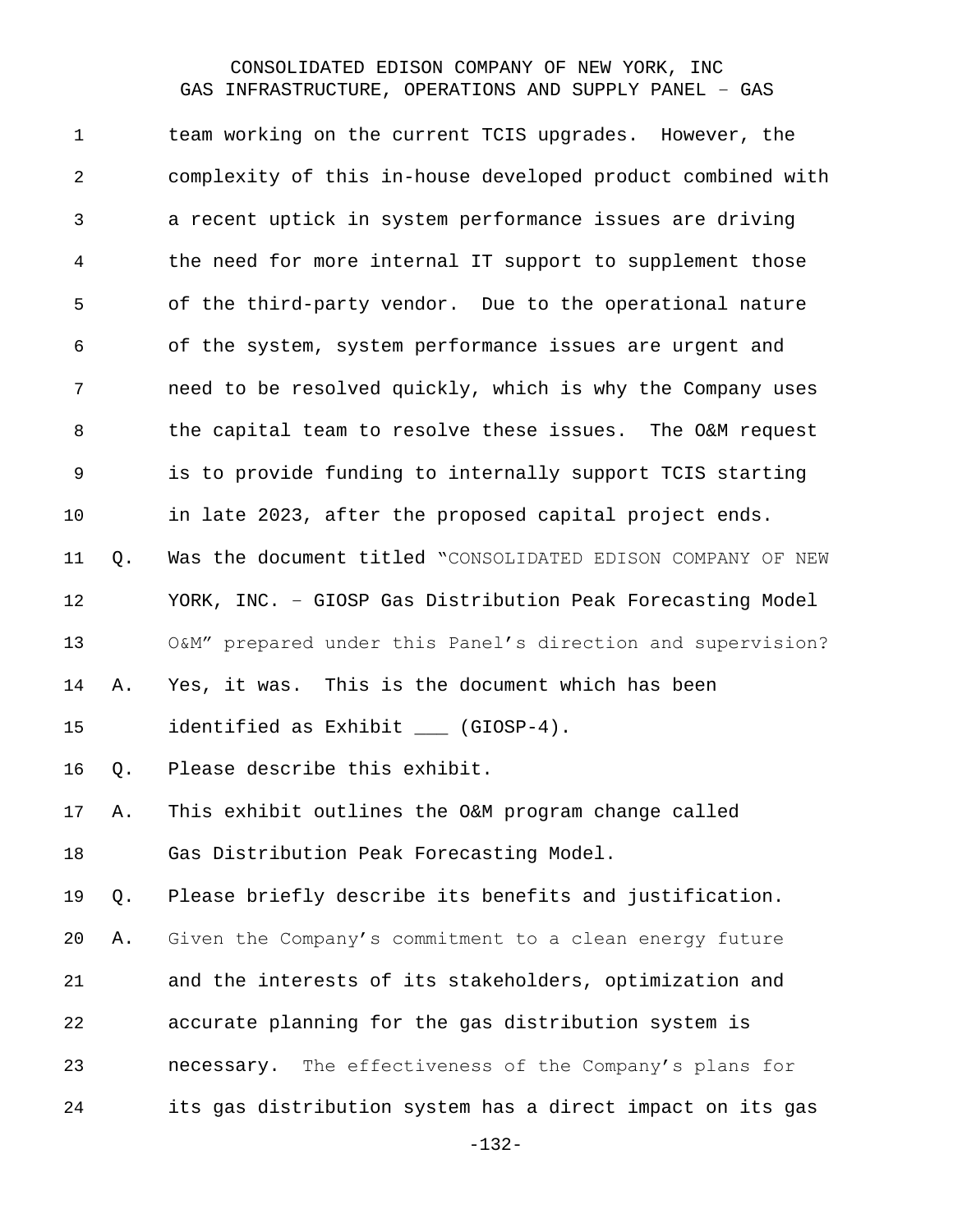customers. If the gas distribution system is not planned for properly, there is the risk of shedding gas load in certain areas. Identifying distinct areas of load growth will assist with pinpointing non-pipe solutions instead of the need for system reinforcements. Current gas policy is moving towards less development of gas supply. As such, the margins on the system will become tighter thus prompting the need for a more granular and longer term forecasting model for the distribution system. The Company is seeking to develop a firm gas distribution forecasting model that predicts firm gas peak day demand at design weather conditions. This new model will predict the peak-day and peak-hour firm gas demand for newly established districts within the gas distribution system in the Company's gas service territory out 20-years, which will be developed by an expert forecasting vendor and the Company's forecast development team. The Company's forecast development team will be comprised of subject matter experts from Gas & Steam Forecasting, Policy Integration Forecasting, Forecasting Services, Gas Engineering, and Gas Control – all working incrementally on this effort. The total cost of this project is projected to be

\$2.05 million, which will result in:

-133-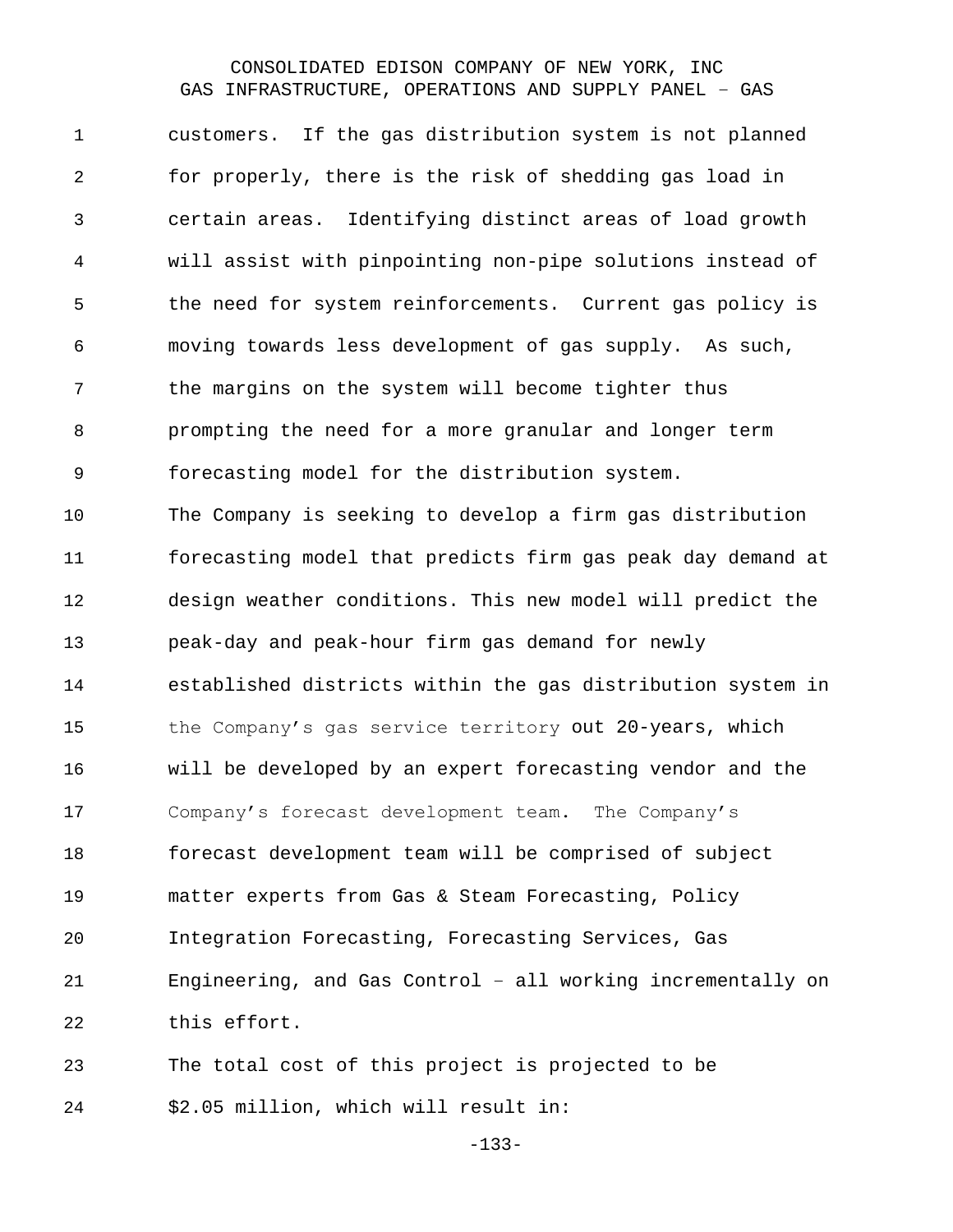| 1              | The development of an Excel based firm gas                     |
|----------------|----------------------------------------------------------------|
| $\overline{2}$ | distribution peak day forecasting model.                       |
| 3              | A proven methodology and algorithms for transposing            |
| 4              | the firm gas transmission system and regulator peak            |
| 5              | day forecasts to distribution level district                   |
| 6              | forecasts.                                                     |
| 7              | Mapping or the gas service territory to distribution           |
| 8              | districts.                                                     |
| 9              | Accordingly, the cost request here is for forecast vendor      |
| 10             | professional services and incremental Company labor costs.     |
| 11             | The nature of this work is considered O&M and three            |
| 12             | additional Full Time Equivalents ("FTE") are required for      |
| 13             | Rate Year 1. In Rate Years 2 and 3, ongoing operations,        |
| 14             | maintenance, and calibration of the                            |
| 15             | model/methodology/mapping will occur to sustain accuracy,      |
| 16             | totaling \$190,000 per year for 1 FTE and associated           |
| 17             | overheads for the Gas & Steam Forecasting Section.             |
| 18             | As such, projected incremental O&M costs total \$1.67          |
| 19             | million in Rate Year 1 (2023), \$0.19 million in Rate Year 2   |
| 20             | $(2024)$ and \$0.19 million in Rate Year 3 (2025). Please note |
| 21             | that the total of these values is about \$1 million less       |
| 22             | than what is included in the associated program change form    |
| 23             | and will be revised on update. The Company expects the         |

-134-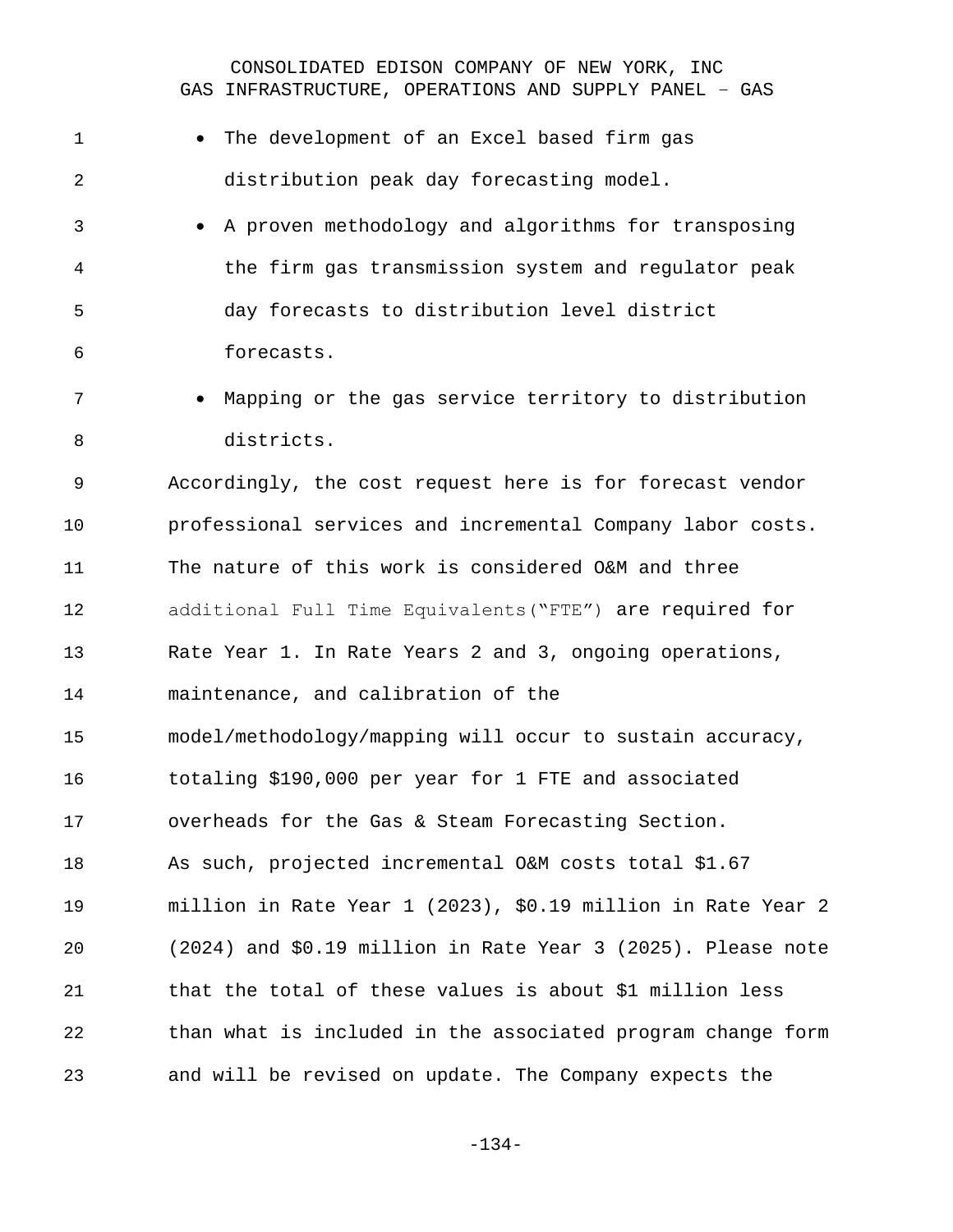completion of the forecast tool to occur early in RY2. **E. Lost and Unaccounted for Gas** Q. Please explain the current methodology for calculating lost and unaccounted for ("LAUF") gas. A. In accordance with the current Gas Rate Plan, the Company uses a throughput method that calculates unaccounted for gas by subtracting metered deliveries to customers from metered supplies to the system. An adjustment is made for Generators who contribute 0.5% of their metered deliveries to the unaccounted for gas as well as the Delivering Party 11 to the Receiving Party among the New York Facilities companies. Beginning September 2020 and going forward, gas loss due to inactive accounts are no longer part of the net gas loss calculation. The remaining LAUF gas is compared against a rolling five-year average. The calculation of the current average is shown on Exhibit\_\_\_(GIOSP-3), Schedule 13. Q. Are you proposing any changes to Con Edison's LAUF calculations for the period commencing January 1, 2023? A. No. **F. Renewable Natural Gas and Retail Access** Q. Is RNG currently included in the retail access program?

 A. Yes. In the event the Company purchases RNG on behalf of customers, Retail Access customers would receive a portion

-135-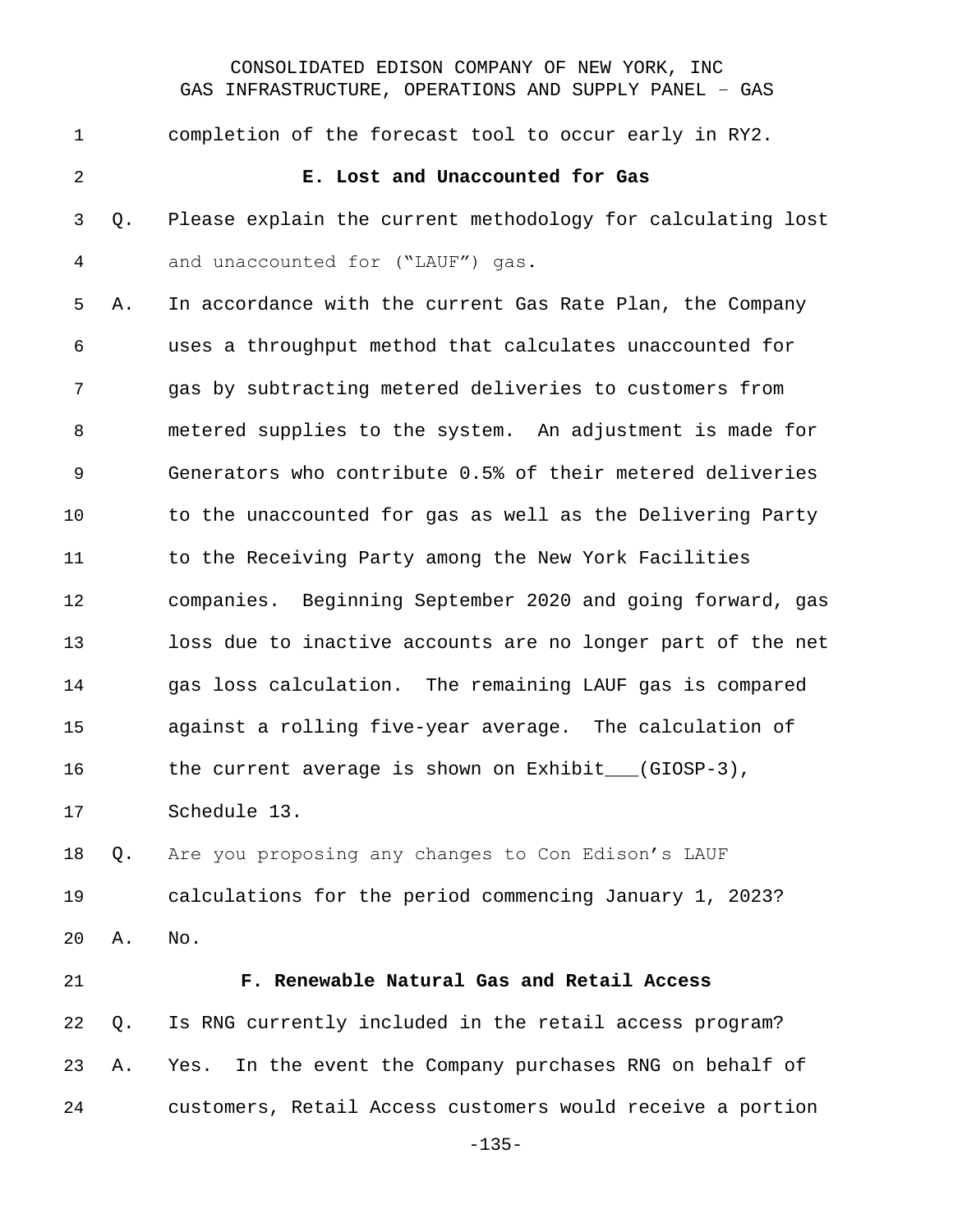through Tier 3.

 Q. Are you proposing any changes to RNG and the Retail Access program?

 A. Yes. The Company is looking to incorporate the option for Retail Access marketers to directly procure RNG injected directly into our distribution system themselves. This would not change any current allocations for baseload or any of the tiers. Deliveries from RNG would be included in the marketers' daily delivery requirement and those volumes would be subject to the same imbalance and cashout procedures as all other volumes delivered to Con Edison. Q. Why are allocations for baseload or any of the tiers not being changed if a Retail Access marketer subscribes to RNG?

 A. The Company is responsible for ensuring sufficient capacity for all firm customers. The Company will continue to procure sufficient capacity for all firm customers to ensure that in the event a marketer turns its customers back to the Company, there will be adequate capacity to account for their peak day usage. If the Company were to 21 reduce the amount of capacity procured by the annual amount of RNG, it may be unable to provide service down to the peak day in the event that customers return to the utility from a marketer.

-136-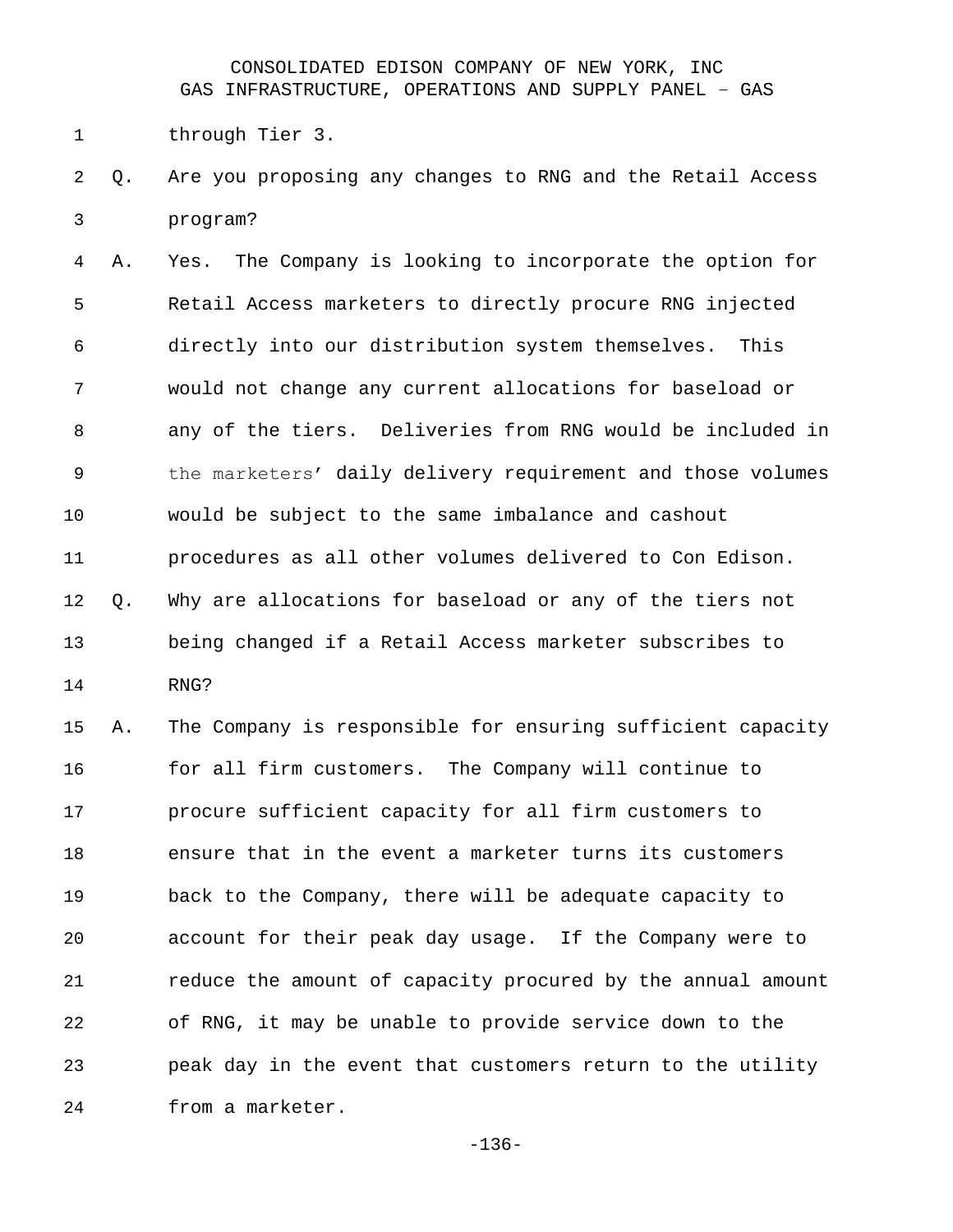| $\mathbf 1$ |    | G. Certified Natural Gas                                     |
|-------------|----|--------------------------------------------------------------|
| 2           | Q. | Is the Company proposing any procurement of certified        |
| 3           |    | natural gas?                                                 |
| 4           | Α. | The Company is proposing a pilot program designed to<br>Yes. |
| 5           |    | allow for the procurement of certified gas, during the rate  |
| 6           |    | period, limited to an annual cost above traditional          |
| 7           |    | supplies of \$800,000 per year.                              |
| 8           | Q. | What is certified natural gas?                               |
| 9           | Α. | Certified natural gas is natural gas originating from        |
| 10          |    | producing sites that have undergone third-party              |
| 11          |    | certification to verify that the operator has met high       |
| 12          |    | environmental standards and best practices for methane       |
| 13          |    | emissions reduction in their operations.                     |
| 14          | Q. | Does the procurement of certified gas align with the goals   |
| 15          |    | of CLCPA?                                                    |
| 16          | Α. | Yes, per CLCPA, the 1990 net emissions baseline includes     |
| 17          |    | not only all statewide sources of greenhouse gas emissions   |
| 18          |    | but also those associated with imported electricity and      |
| 19          |    | fossil fuels.                                                |
| 20          | Q. | Why is the Company proposing a pilot program only?           |
| 21          | Α. | The Company is proposing a pilot program given the market    |
| 22          |    | for certified natural gas is still evolving and many         |
| 23          |    | certification processes exist, rather than an industry       |
| 24          |    | standard.<br>The experience from the pilot coupled with the  |
|             |    |                                                              |

-137-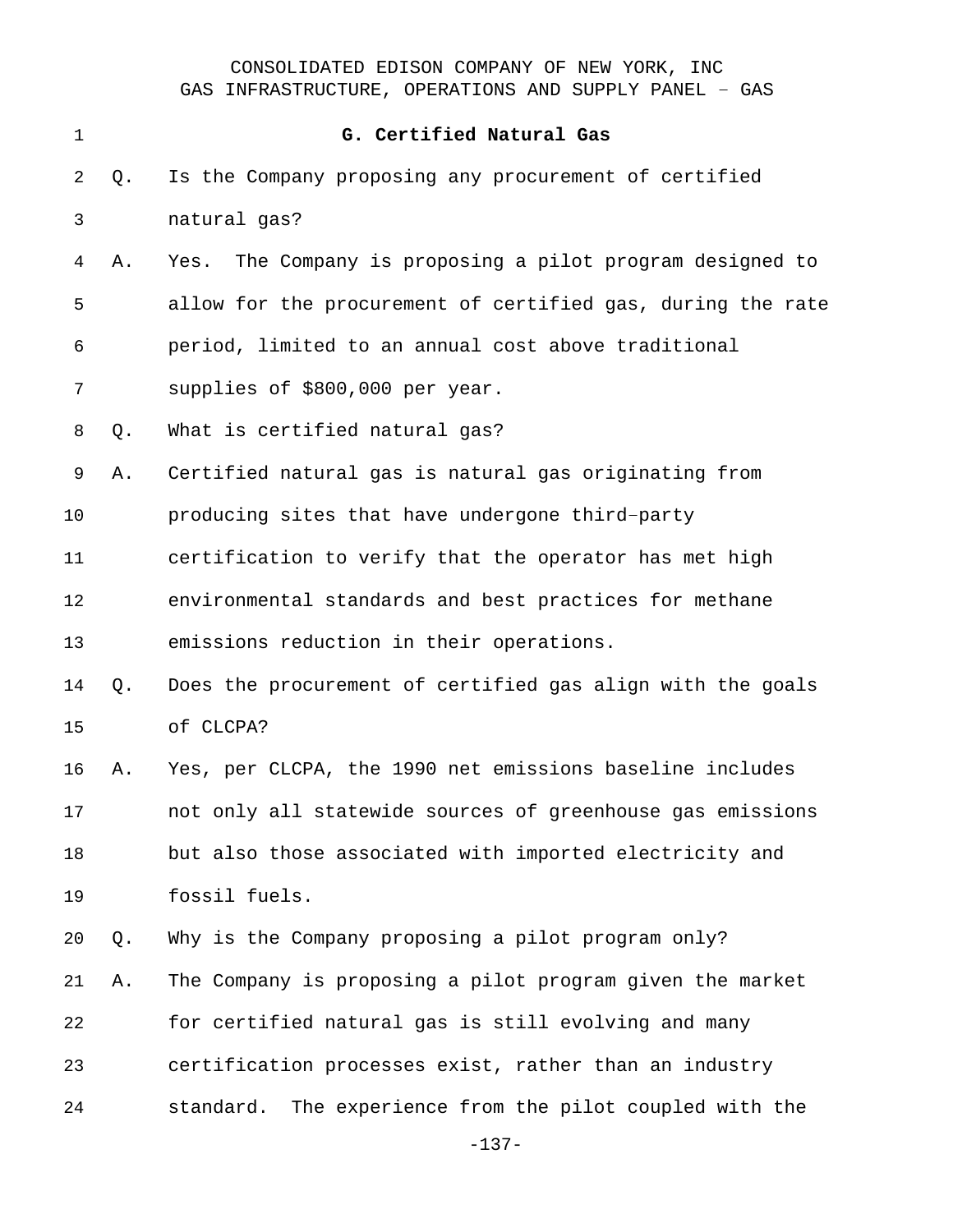# reporting requirements of the pilot will allow the program to be ramped up or down as appropriate. Q. What reporting requirements is the Company proposing as part of the pilot? A. The Company will file an annual report each May, describing progress of the pilot to date and meet with DPS Staff each June to review the report and recommend next steps, which could include filing with the Commission for modification of the program. **H. Gas Supply Constraints and Temporary Moratorium** Q. Are there any updates to the status of the moratorium? A. Yes, existing gas supply constraints in this part of our service territory still limit our ability to meet customer demand there. Q. Is there an expectation of when the temporary moratorium will be lifted? A. The temporary moratorium is expected to be lifted when the Company's subscribed Tennessee compression-only project is in service. The Company contracted with Tennessee Gas Pipeline to increase firm transportation capacity to our Westchester citygates utilizing increases in compression only. Tennessee has applied for permits for this project and those requests are currently pending before the Federal Energy Regulatory Commission and various state agencies.

-138-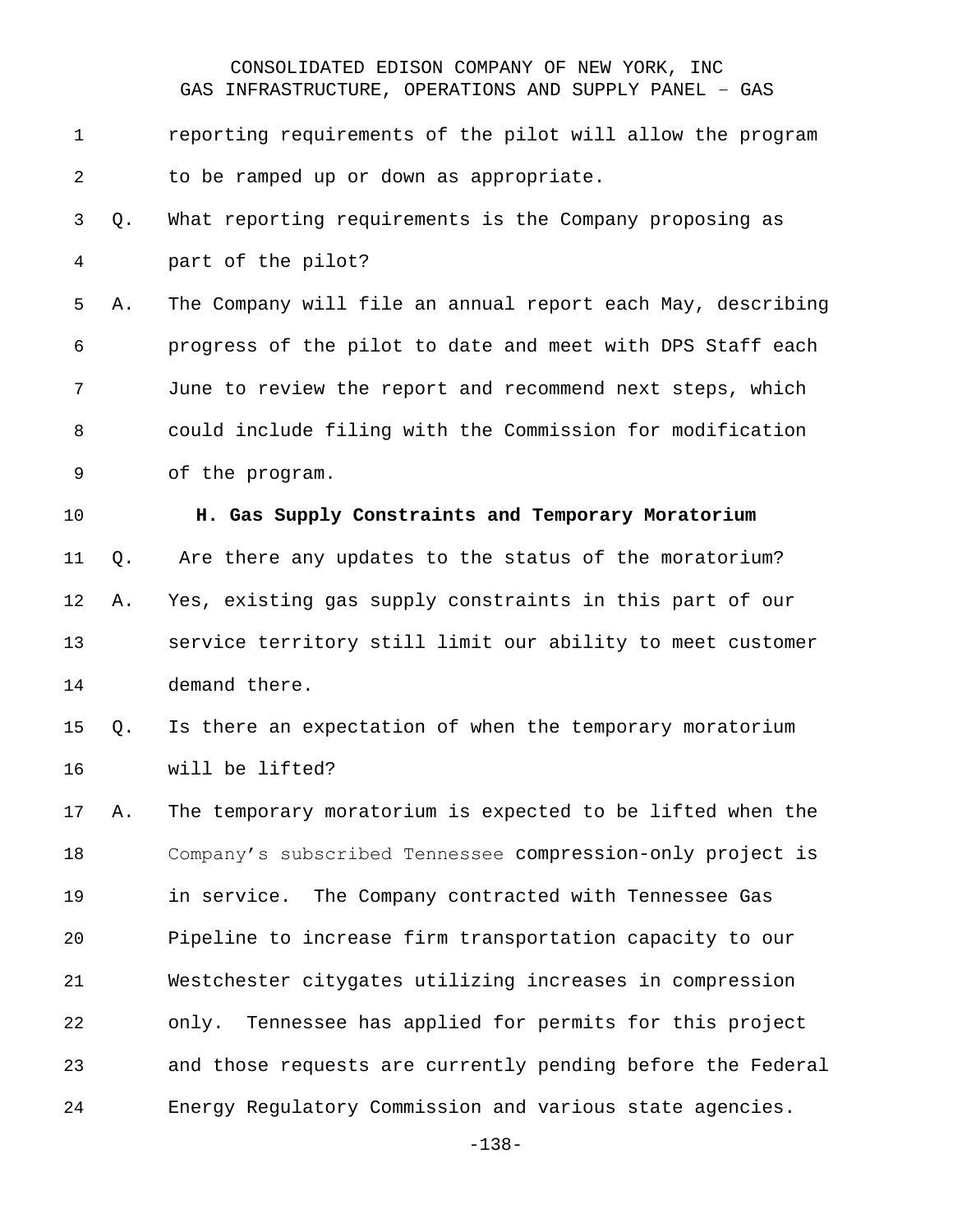| $\mathbf 1$    |    | While Tennessee continues to work toward an in-service date |
|----------------|----|-------------------------------------------------------------|
| $\overline{2}$ |    | of November 1, 2022, the Companies are planning for an      |
| $\mathfrak{Z}$ |    | estimated in-service date of November 1, 2023.              |
| 4              | Q. | Are there other considerations that would allow the         |
| 5              |    | temporary moratorium to be lifted?                          |
| 6              | Α. | Yes, if the demand in the area decreases to a level where   |
| 7              |    | gas supply constraints no longer exist, but our current     |
| 8              |    | forecast does not show demand decreasing to that degree.    |
| 9              | Q. | What changes has the Company undertaken to its supply       |
| 10             |    | portfolio while the moratorium remains in effect?           |
| 11             | Α. | In order to meet the increase in demand associated with the |
| 12             |    | acceleration of customer applications received in the sixty |
| 13             |    | days between moratorium announcement and implementation,    |
| 14             |    | the Company entered into an agreement with a trucked CNG    |
| 15             |    | As a result, a trucked CNG facility capable of<br>vendor.   |
| 16             |    | providing 25,000 dt per day of supply is now in-service in  |
| 17             |    | Westchester County. This facility is temporary and will be  |
| 18             |    | retired once the Tennessee Pipeline project enters service  |
| 19             |    | or demand is reduced such that the CNG facility is no       |
| 20             |    | longer necessary and the moratorium is lifted.              |
| 21             | Q. | Has the Company provided any assistance to customers during |
| 22             |    | the moratorium?                                             |
| 23             | Α. | The Company provides information on non-fossil<br>Yes.      |
| 24             |    | alternatives and has worked with potential customers prior  |

-139-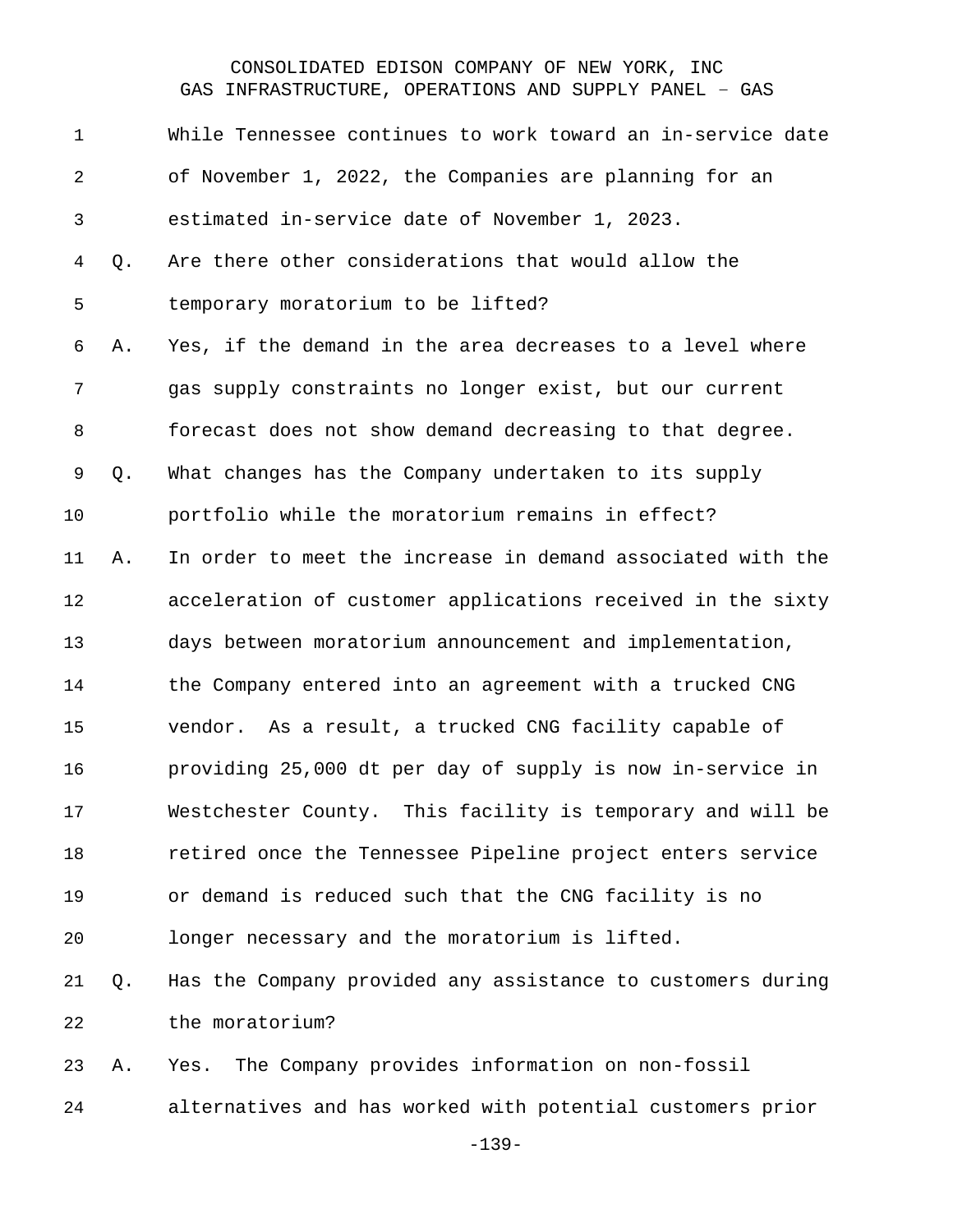| 1              |    | to the purchase or lease of a property to find alternative  |
|----------------|----|-------------------------------------------------------------|
| $\overline{2}$ |    | solutions that will meet their energy needs.                |
| 3              |    | I. Regulatory Activities                                    |
| 4              | Q. | Do the Companies undertake any regulatory efforts to        |
| 5              |    | maintain the reasonableness of their gas costs and the      |
| 6              |    | reliability of their supply?                                |
| 7              | Α. | The Companies participate in FERC proceedings<br>Yes.       |
| 8              |    | involving: (i) their interstate pipeline transportation and |
| $\mathsf 9$    |    | storage providers ("service providers") and (ii) generic    |
| 10             |    | issues that impact the cost and quality of the gas service  |
| 11             |    | received by the Companies from FERC-regulated entities.     |
| 12             |    | The Companies review all significant FERC filings made by   |
| 13             |    | the interstate pipelines and storage companies from which   |
| 14             |    | they receive service. Since January 2017, the Companies     |
| 15             |    | have participated in numerous FERC proceedings and, when    |
| 16             |    | circumstances dictate, have filed detailed comments or      |
| 17             |    | objections. Exhibit__(GIOSP-3), Schedule 7, lists the       |
| 18             |    | FERC dockets in which Con Edison has filed detailed         |
| 19             |    | comments since January 2017.                                |
| 20             |    | The Companies are also active participants in the AGA FERC  |
| 21             |    | Regulatory Committee, which takes an active role in a range |
| 22             |    | of federal regulatory issues relating to gas.<br>The        |
| 23             |    | Companies closely follow FERC proceedings that impact rates |
| 24             |    | and terms and conditions of service of their interstate     |

-140-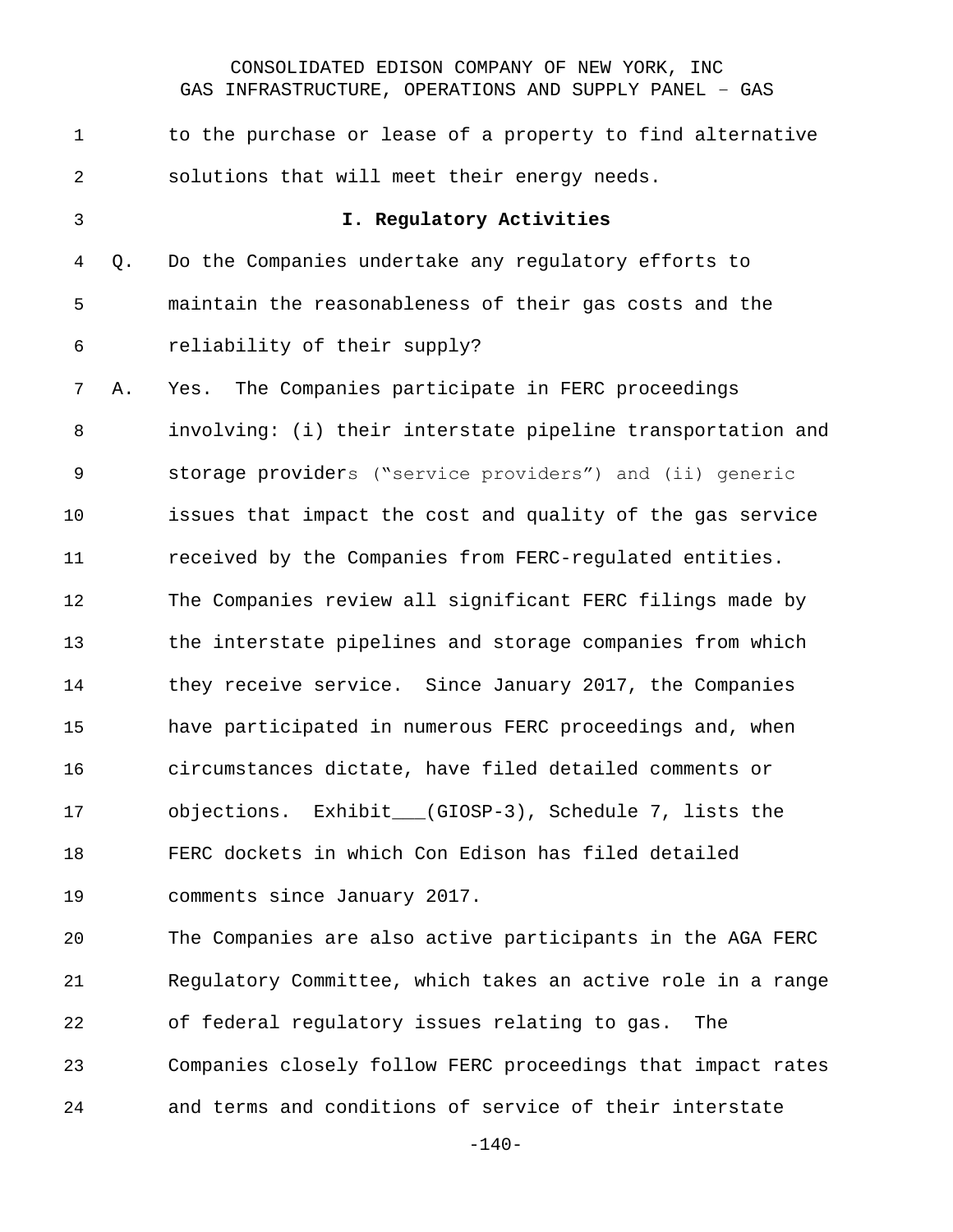pipeline service providers and actively participate in litigation as well as settlement negotiations. In addition to the FERC proceedings listed in Exhibit\_\_\_(GIOSP-3) Schedule 7, the Company is participating in several federal appellate court cases where we advocate in favor of reasonable prices and adequate supply for our customers. The Companies have also actively participated in the FERC's inquiries into gas-electric coordination and, more recently, impacts to pipeline rates due to the Tax Cuts and Jobs Act. The Companies are also actively engaged on several pipeline rate cases, both ongoing and expected, to negotiate reasonable rates for our customers. When appropriate, the Companies also participate in collaborative discussions among pipelines and their customers, the North American Energy Standards Board ("NAESB") and the Natural Gas Council ("NGC"), either directly or through their membership in the AGA.GSP- Q. Please provide examples of the Companies' active participation in the rate proceedings of their interstate pipeline suppliers. A. As examples, the Companies participated and are actively participating in rate settlements with Texas Eastern (RP21- 1001 and RP21-1188), Eastern Gas (RP21-144 and RP21-1187), National Fuel (RP19-1426) and Transcontinental Gas

-141-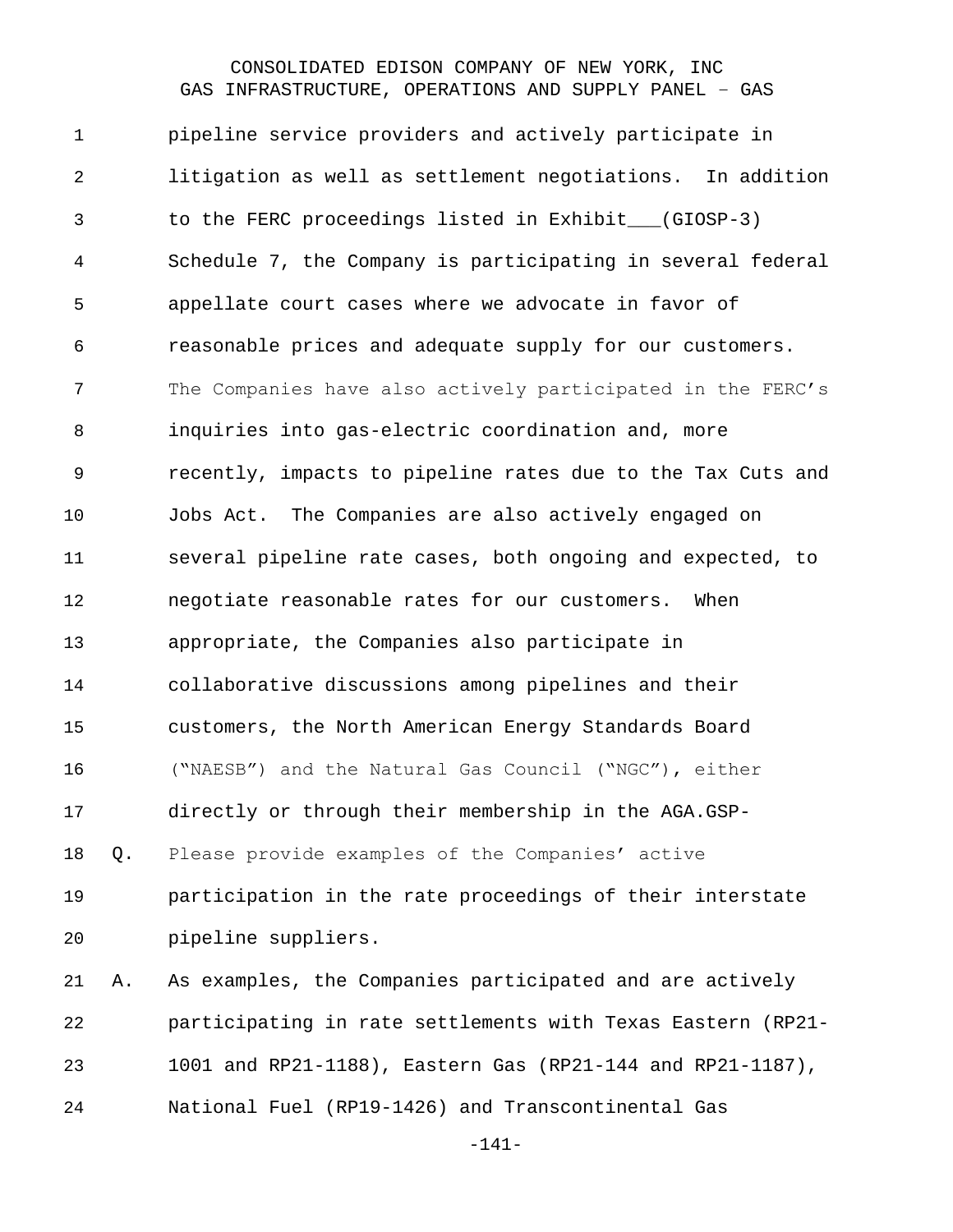Pipeline's ongoing market-based rate proceeding (RP21- 1143). The Companies are actively participating in Texas Eastern's (RP21-1001 and RP21-1188), Eastern Gas' (RP21- 1187), and Transcontinental Gas Pipeline's (RP21-1143) ongoing FERC proceedings with LDC customer groups and is leading the LDC customer groups in Texas Eastern's and Transcontinental Gas Pipeline's proceedings, the Texas Eastern Customer Group and the WSS Customer Group, respectively.

 Other FERC proceedings the Companies are following relate to interstate pipeline cost allocation issues involving, for example, fuel retention and electric power compression charges. In a recent case, the Companies negotiated a favorable settlement agreement related to Algonquin's fuel rates (RP18-75), protecting a substantial one-time refund and preventing unreasonable cost shifting to our customers. In 2016 and 2017, the Companies were involved in settlement discussions regarding costs Texas Eastern had incurred and will incur as a result of its PCB Environmental Remediation Program. The Companies were participants in a shipper group that successfully negotiated a settlement agreement with Texas Eastern, and this agreement was ultimately approved by FERC in Docket Nos. 17-964 and 17-967. The Companies also closely monitor proposed tariff changes

-142-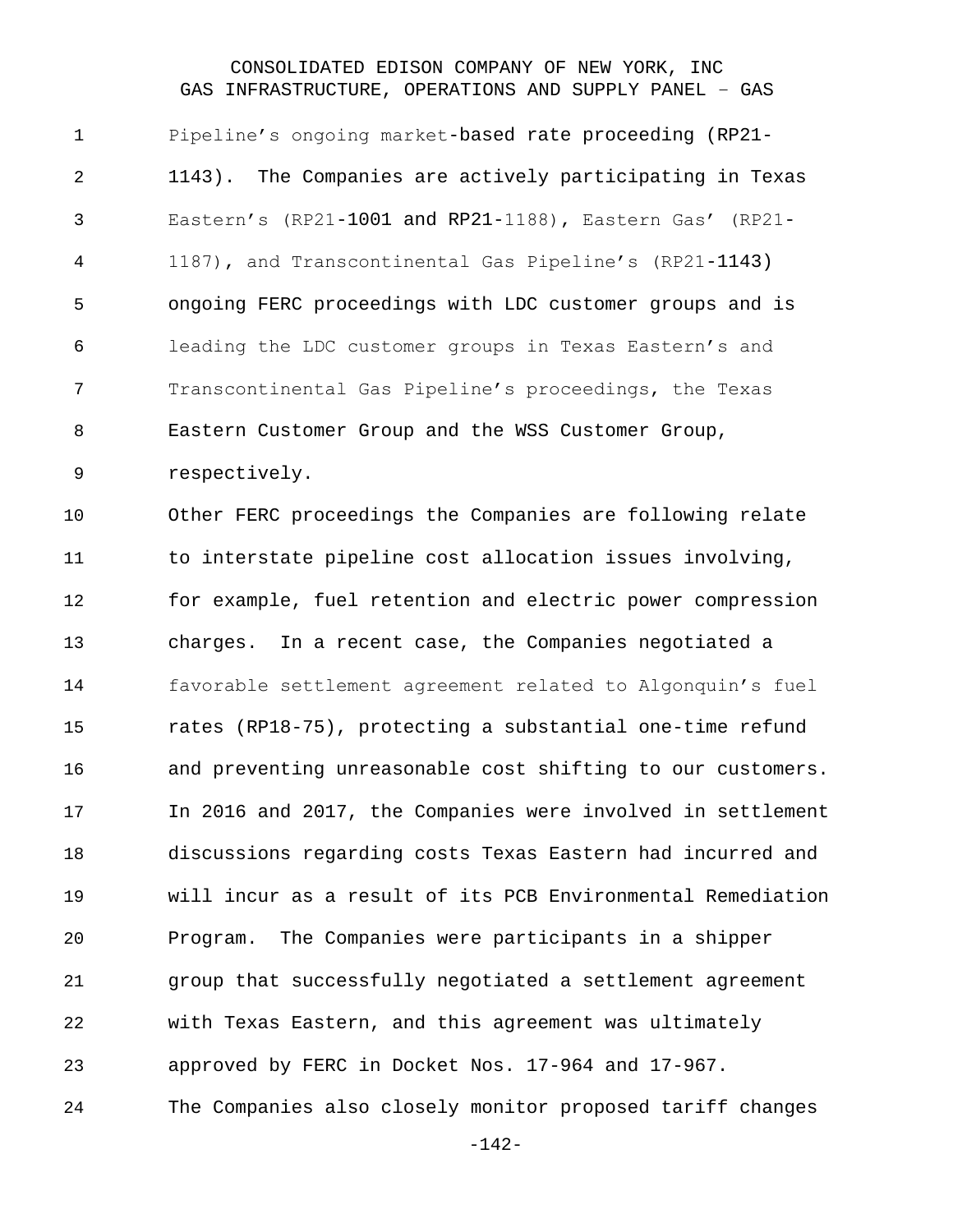by service providers that modify their terms and conditions of service, including matters related to rights of first refusal, gas quality, lost and unaccounted for gas, bidding rules, shipping priority, service provider credit policies, and tariff and negotiated agreement filings that could affect the quality of pipeline service to the Companies. The Companies also closely monitor new incremental services being offered by the Companies' current service providers so that the rates of those new incremental services are not subsidized by existing customers, such as the Companies. For example, in 2017, the Companies protested two National Fuel proceedings that would have resulted in the subsidization of fuel costs for the new Northern Access 2015 ("NA2015") expansion by system shippers, including the Companies. FERC ultimately sided with the Companies and required separate accounting for NA2015 fuel costs in Docket Nos. CP14-100 and RP17-407.

 Q. What other regulatory efforts have the Companies taken to maintain the reliability of their supply?

 A. The Companies have focused on preventing increasing electric system reliance on natural gas as a fuel from adversely affecting gas system reliability. In particular, the Companies advocated vigorously for the NYISO to prohibit electric generators from recovering penalties they

-143-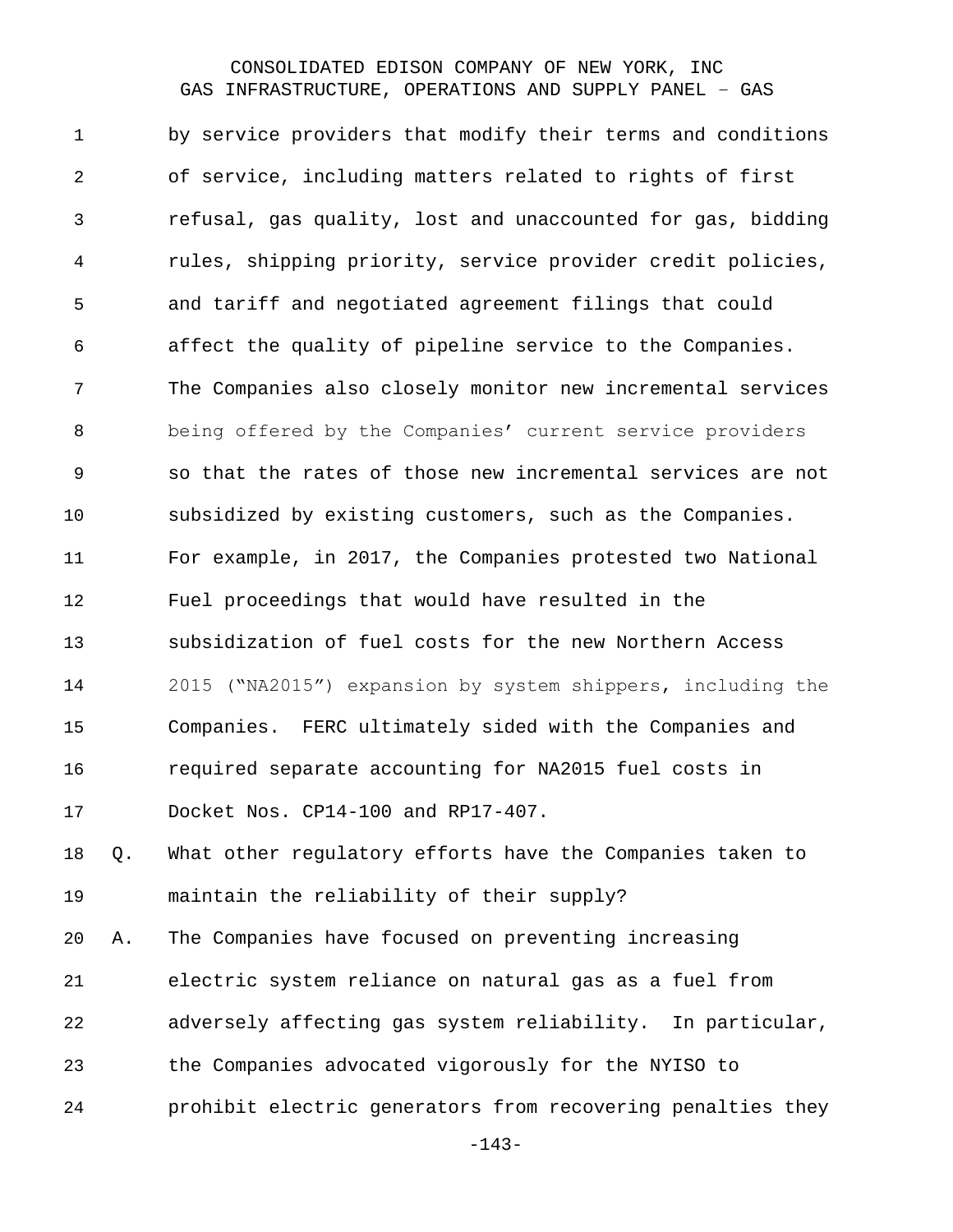incur as a result of violating Operational Flow Orders. Related rules changes were approved by the NYISO's stakeholder committees and FERC in 2016. In addition, the Companies continue to advocate for coordination of electric and gas system reliability and resilience through market rule changes, such as expanding dual-fuel requirements in New York State to outside of our service territory. The Companies are currently working closely with the NYISO on a Fuel Security Study, which, among other things, will identify possible system needs to be addressed. Q. Are the Companies a member of any groups addressing gas reliability issues in New York State? A. Yes. The Companies have been an active participant in the Natural Gas Reliability Advisory Group ("NGRAG") from its initiation. The NGRAG was formed to consider the evolving gas capacity markets and how they affect reliability, and to inform the Commission about issues that need to be addressed to protect reliability. The NGRAG has focused discussion on the NYISO gas/electric workgroup to address gas supply and transportation issues, updates of an ongoing LDC collaborative addressing Gas Marketer Transportation and Balancing Programs, and operational updates provided by gas industry LDCs, pipelines, marketers, customer groups, NYSERDA and NYMEX representatives.

-144-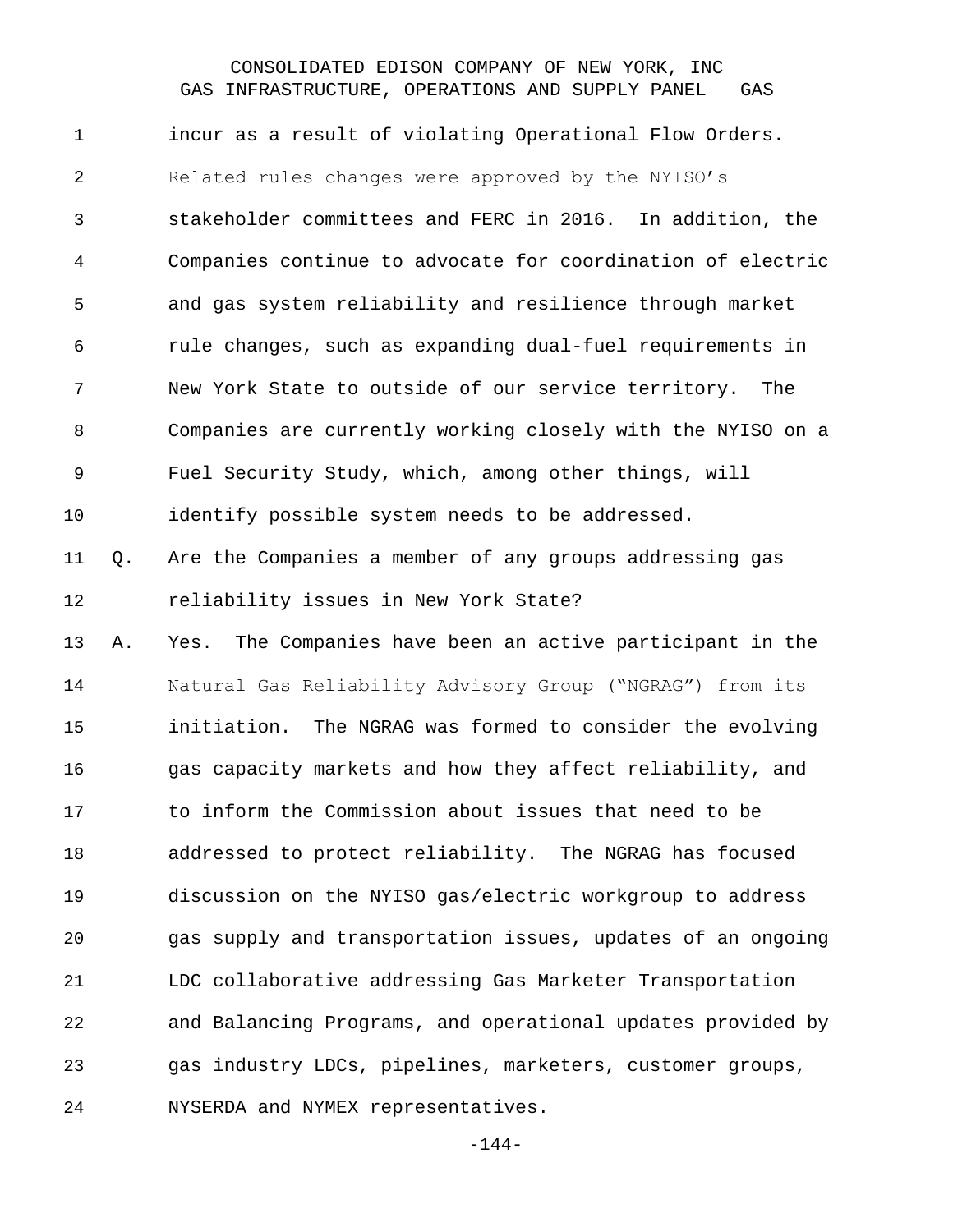#### CONSOLIDATED EDISON COMPANY OF NEW YORK, INC GAS INFRASTRUCTURE, OPERATIONS AND SUPPLY PANEL – GAS

 Q. Please describe the Companies' efforts in connection with NAESB.

 A. We have been a member of NAESB and its predecessor organization, the Gas Industry Standards Board ("GISB"), since the latter's inception in 1994. The Companies continue to monitor the development of new business standards and, as appropriate, participate in periodic revisions to the NAESB Base Contract, a form agreement frequently used in the industry for the purchase and sale of natural gas.

 Q. Please describe the Companies' efforts in connection with the NGA.

 A. The Companies participate on NGA's New York State Gas Utility Planning Committee ("NYPLAN"). NYPLAN is comprised of planning, supply, and regulatory personnel from New York's investor-owned natural gas utilities. Its mission is to provide a forum for New York State gas companies to address the broad spectrum of issues relating to the natural gas supply, transportation, storage, peak shaving, and demand planning process. This includes, but is not limited to, such responsibilities as responding to regulatory mandates, discussion/follow-up on key regulatory/ legislative issues, and working in collaboration with NYSEARCH, a collaborative Research,

-145-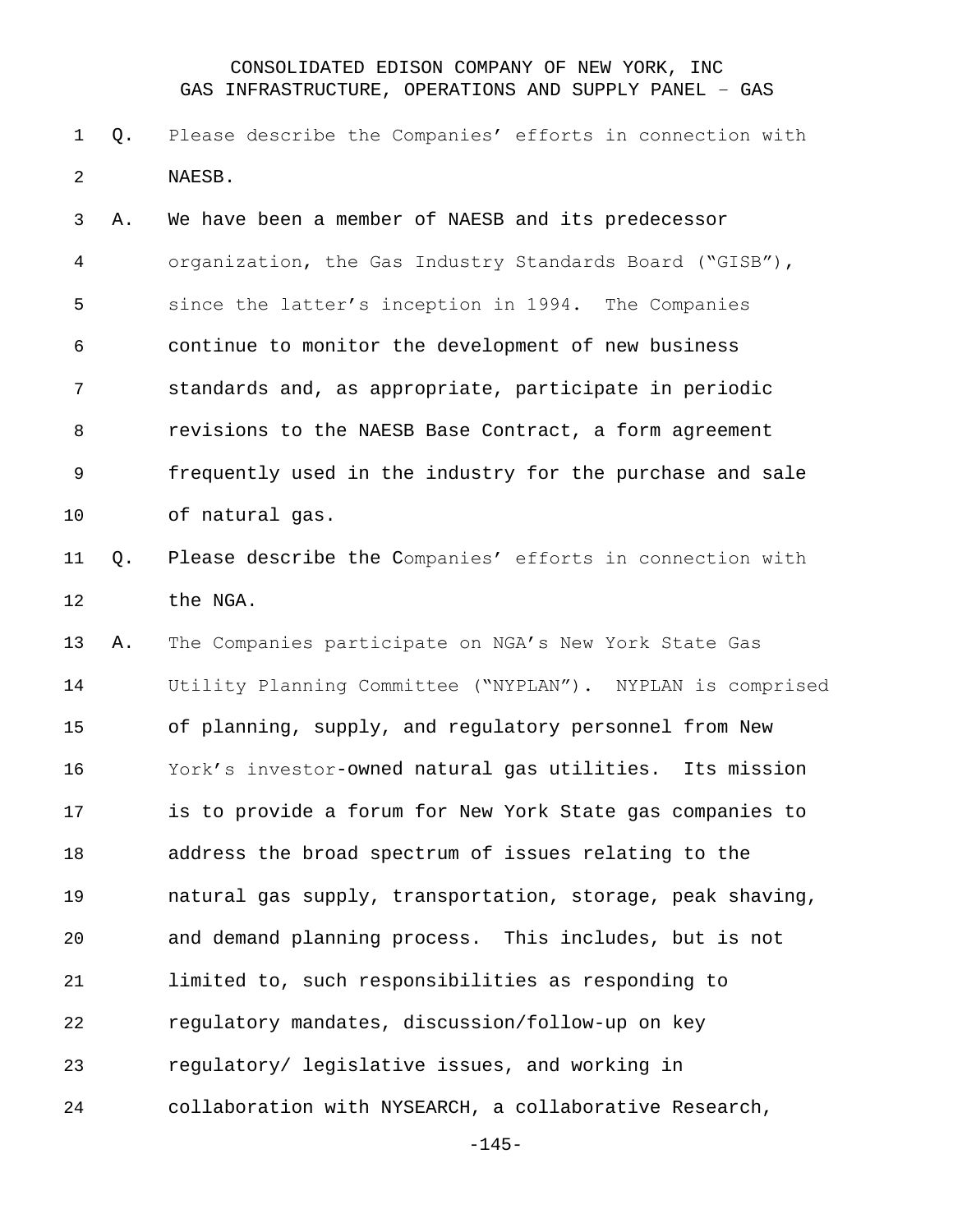#### CONSOLIDATED EDISON COMPANY OF NEW YORK, INC GAS INFRASTRUCTURE, OPERATIONS AND SUPPLY PANEL – GAS

 Development & Demonstration organization that serves its gas utility member companies, on R&D projects. The Companies are members of the NGA Gas Supply Task Force ("Task Force"). The Task Force includes representation from all the interstate transmission companies serving the region, LNG importers and trucking companies, and the largest of the northeast region's LDCs. Recent members include several of the larger power generation owners who use natural gas as a major part of their fuel supply. The Task Force meets prior to the winter heating season to confirm communication protocols and to provide updates on the status of member company transmission and storage systems. The Task Force is convened during the winter to monitor supply and deliverability issues. The region's state regulators and the electric grid operators are notified of Task Force meetings and are provided meeting summaries.

Q. Does this conclude your direct testimony?

A. Yes, it does.

-146-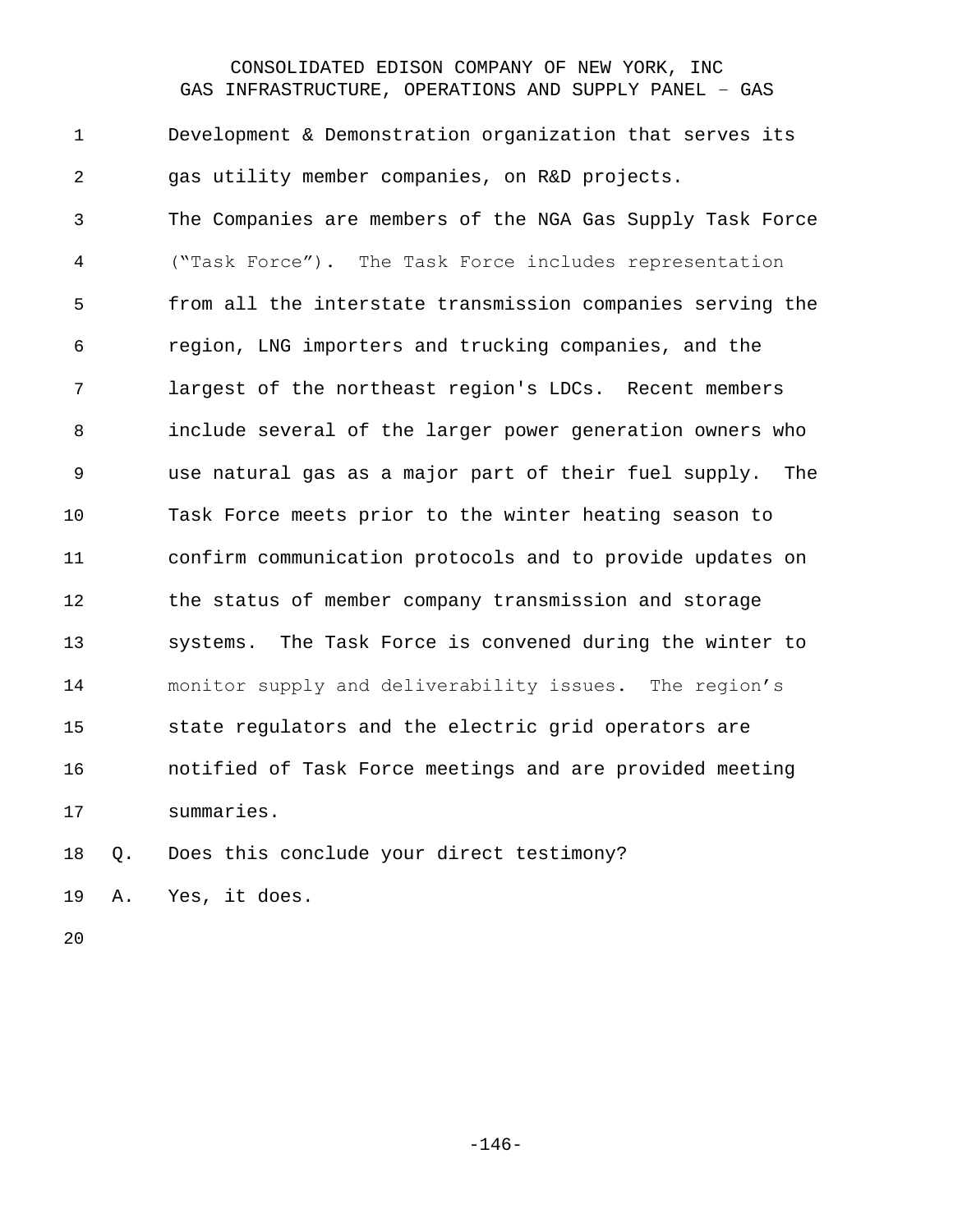# **CONSOLIDATED EDISON COMPANY OF NEW YORK, INC. 2023-2025 OPERATIONS AND MAINTENANCE (O&M)**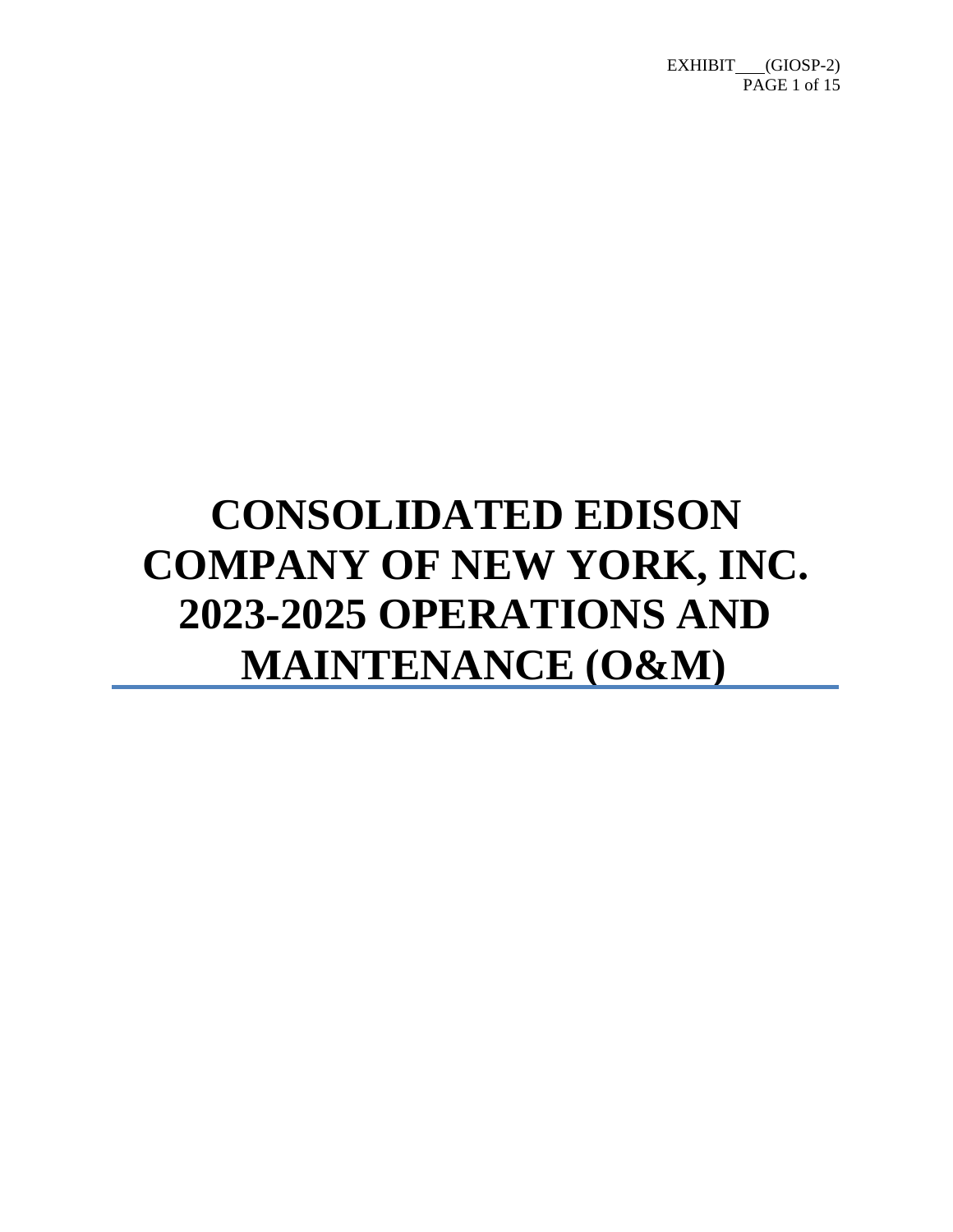| <b>GAS OPERATIONS - O&amp;M CHANGES BY</b> |   | Total Dollars (\$000)*   |    |       |   |         |  |
|--------------------------------------------|---|--------------------------|----|-------|---|---------|--|
| <b>CATEGORY</b>                            |   | RY1                      |    | RY2   |   | RY3     |  |
| Service Line Definition                    | S | 39,190                   | S. | (871) |   | (1,248) |  |
| <b>High Emissions Survey</b>               | S | 499                      |    | -     |   |         |  |
| <b>Additional Bridge Inspection Work</b>   |   | 368                      |    |       |   |         |  |
| Capital Projects Software Changes**        | S | $\overline{\phantom{0}}$ |    | 60    | S | 140     |  |
| <b>Grand Total</b>                         |   | 40,057                   |    | (811) |   | (1,108) |  |
|                                            |   |                          |    |       |   |         |  |

\*dollars represented as incremental over historic year

\*\*details associated with this increase can be found in the Outage Management System and GCC Operator Training System Simulator capital white papers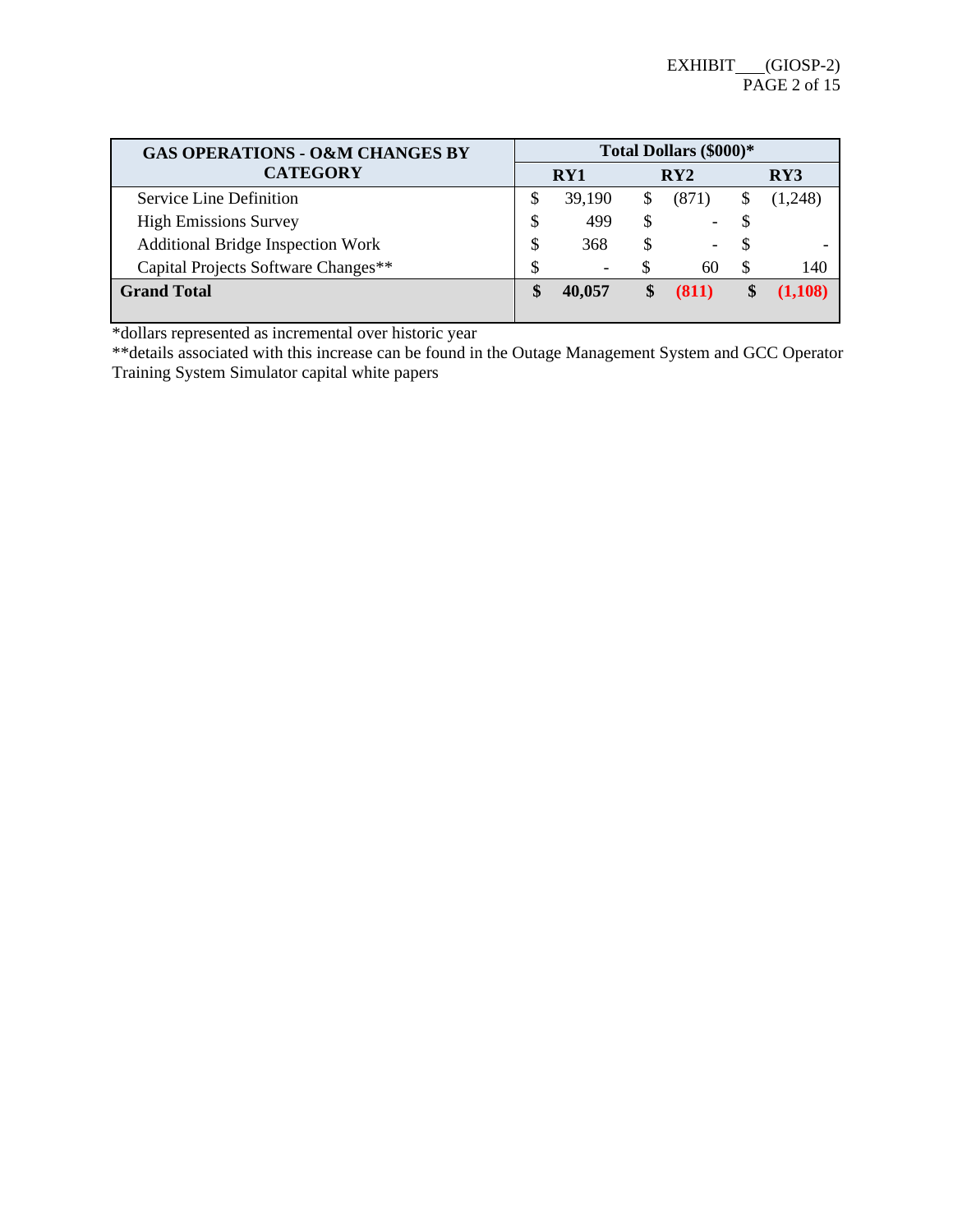#### TABLE OF CONTENTS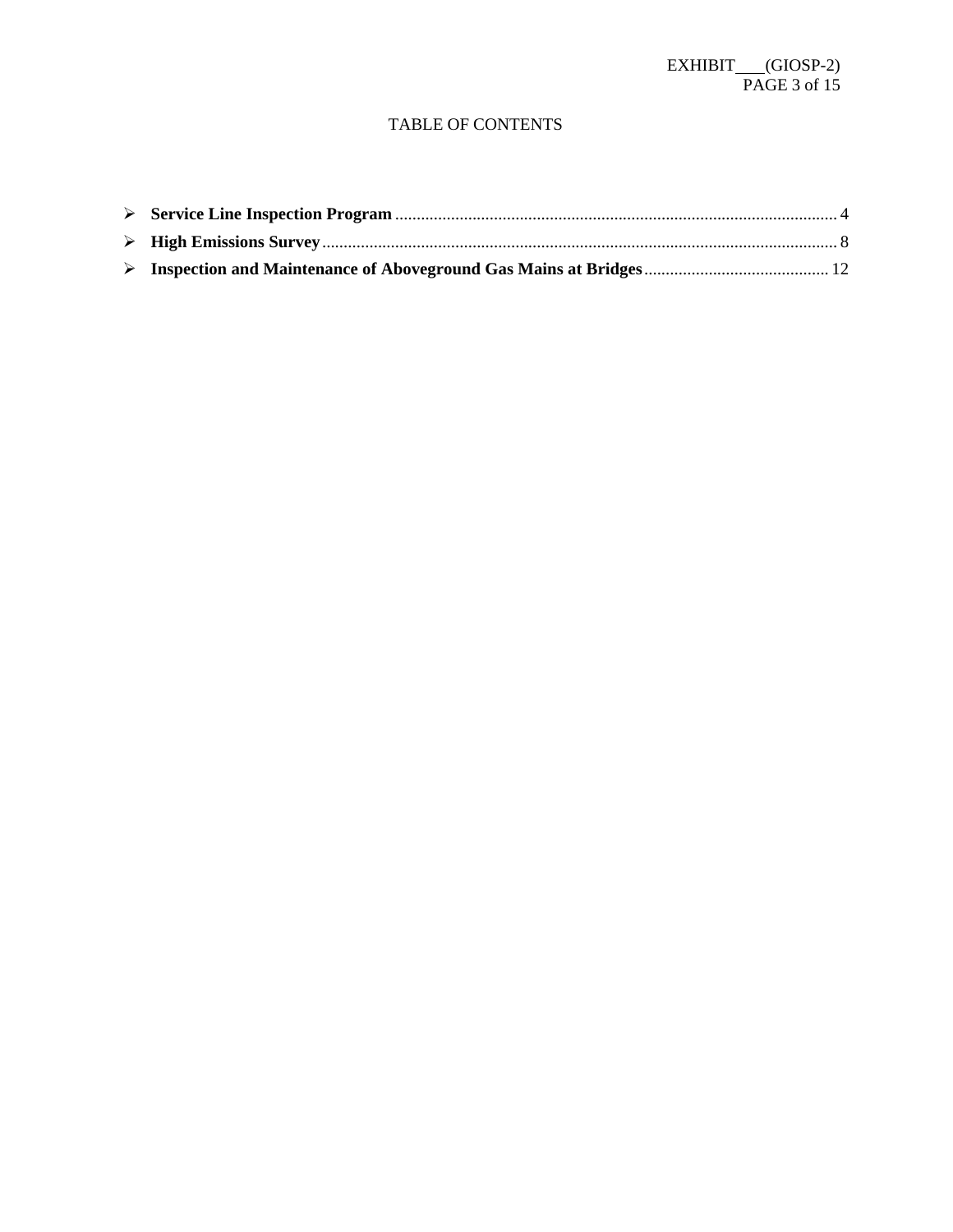

## **Gas Operations**

#### *2022*

# 1. Project / Program Summary

| Type: $\Box$ Project $\boxtimes$ Program                                                             | Category: $\Box$ Capital $\boxtimes$ O&M $\Box$ Regulatory Asset                                                                   |  |  |  |
|------------------------------------------------------------------------------------------------------|------------------------------------------------------------------------------------------------------------------------------------|--|--|--|
| Work Plan Category: $\boxtimes$ Regulatory Mandated $\Box$ Operationally Required $\Box$ Strategic   |                                                                                                                                    |  |  |  |
| Project/Program Title: Service Line Inspection Program                                               |                                                                                                                                    |  |  |  |
| <b>Project/Program Manager:</b>                                                                      | Project/Program Number (Level 1):                                                                                                  |  |  |  |
| Thomas Riviello/ Alexia Reno                                                                         | <b>NA</b>                                                                                                                          |  |  |  |
| Status: $\Box$ Initiation $\Box$ Planning $\Box$ Execution $\boxtimes$ On-going $\Box$ $\Box$ Other: |                                                                                                                                    |  |  |  |
| <b>Estimated Start Date: on-going</b>                                                                | <b>Estimated Date In Service: on-going</b>                                                                                         |  |  |  |
| <b>Total Funding Request (\$000)</b><br>A.<br>Capital:<br>O&M: \$197.2 Mil                           | <b>B.</b><br>□ 5-Year Gross Cost Savings (\$000)<br>$\square$ 5-Year Gross Cost Avoidance (\$000)<br>$O&M: \eta/a$<br>Capital: n/a |  |  |  |
| C. 5-Year Ongoing Maintenance Expense<br>(5000)<br>$O&M$ :<br>Capital:                               | D. Investment Payback Period:<br>(Years/months) (If applicable)                                                                    |  |  |  |

#### **Work Description:**

This program is to fund leak surveys and corrosion inspections of the inside gas piping from the point of entry (POE) of the building to the outlet of every gas meter. There are ~1 million gas meters on over 300,000 gas services located inside the customer's premise. This program supports the revision of the "service line" definition. This request includes the inspection of the gas piping on a five-year cycle. The inspection cycle is based on the extension of inspection cycles to five years for all inside service inspections, from a prior cycle of once a year annually for business district and once every three years for non-business district.

This program includes the funding for 2023-2025 inspection costs associated with inspector labor to support the physical inspection as well as the back-office labor to support customer communication and education, scheduling, routing and other efforts to coordinate work streams between natural gas detector (NGD) installation and service line inspections. During this period, the funding request also includes costs associated for repairs, emergency response, surveillance, and the need to raise customer awareness of this program. This also includes the mandated number of minimum attempts required before escalating communication, fee warning, fine assessment, termination notification and the associated inspection requests that may result from the multiple attempts made to complete the inspections.

#### **Justification Summary:**

On April 20, 2017 the Commission issued an Order in Case 15-G-0244 that immediately implemented the expanded leak survey and corrosion inspection requirements. In accordance with this Order, Con Edison was required to complete baseline natural gas leakage surveys. The Commission issued several Orders modifying the completion date due to COVID and New York State local gas distribution companies (LDCs) all experiencing access issues. On December 31, 2020 Con Edison filed a Petition to Establish an Additional Compliance Method for Gas Service Line Leakage Surveys/Corrosion Inspections for Premises with Access Issues in Case 15-G-0244. In the Petition, Con Edison provided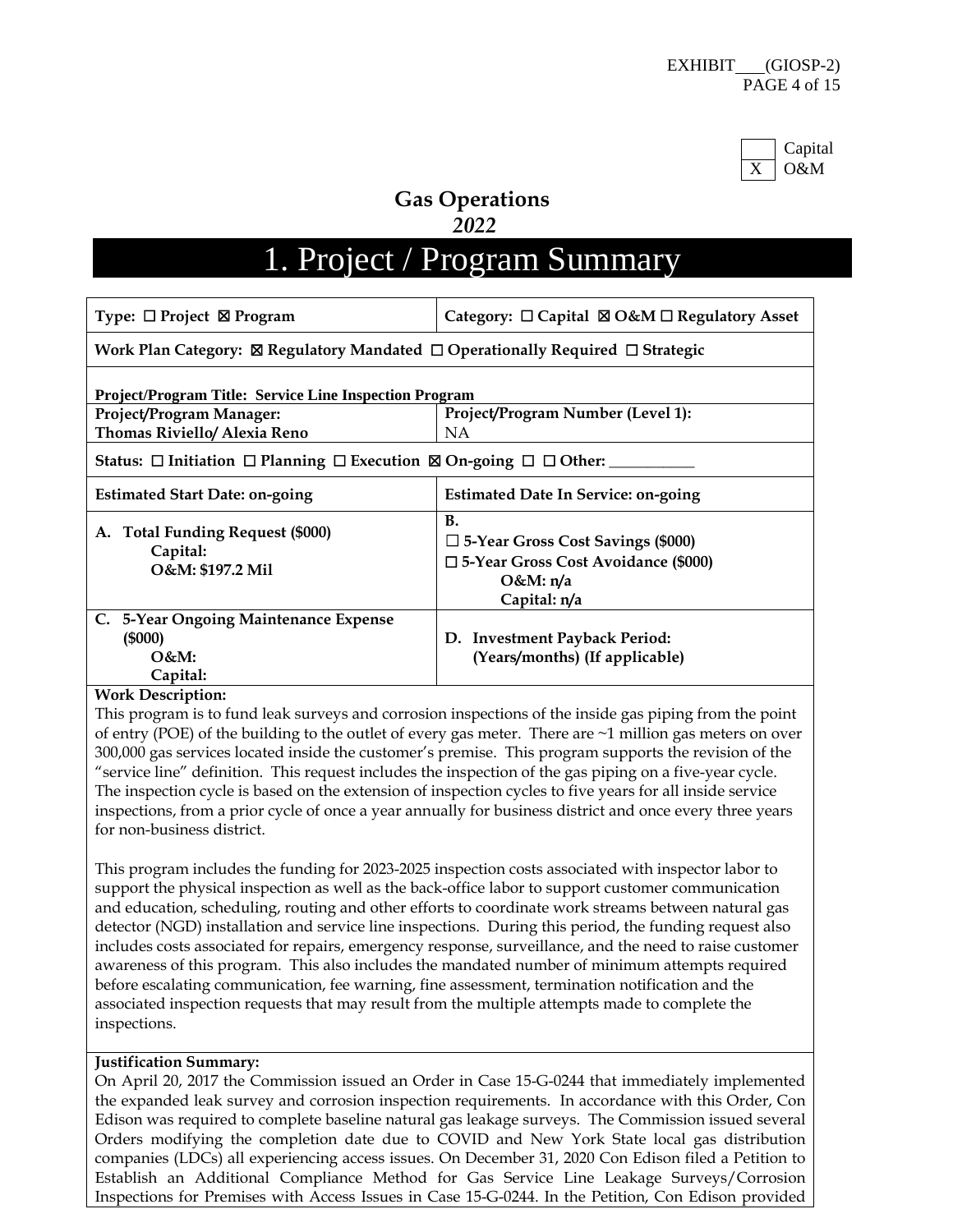it's compliance plan and committed to the completion of the baseline program, which required the inspections to be completed or the gas meter was placed into a termination eligible status by September 15, 2021. This target was achieved.

The Company has approximately 1.1 million inside meter sets, with over 900K inside building sets, located in more readily accessible building areas (*e.g.,* basements), and about 200K inside building sets in apartments ("room sets") or other remote locations. The expenditure level assumes an inside leak survey and corrosion inspection program for the inside piping associated with the 900,000 inside meters that are readily accessible, and the 200,000 room sets, as well as any necessary repairs.

We estimated the cost based on the assumption that a portion of these inspections will be completed during the normal course of business. (responding to leaks or performing other inspections). However, the majority of these inspections must be completed during dedicated visits. Furthermore, some locations will require multiple attempts due to inability to access the building. The most challenging locations generally are the buildings that have apartment meters, which requires individual apartment customers to provide access within a building.

We initiate communication to the customer to inform them that the inspection is required and providing several ways to make a scheduled appointment. If the customer elects not to schedule an appointment, we proactively make a minimum of two cold call attempts to gain access. If the attempts are not successful, we send additional communication that informs the customer of a fee that will be assessed for failing to get their inspection done and with information on how to make an appointment. If that also goes unanswered, the customer will be assessed a fine and then a termination notification process will be initiated. Prior to termination of service, the customer may elect to make a scheduled appointment to comply and avoid termination. Therefore, for each individual gas meter, we may make as many as 3-4 attempts prior to completion. In addition, when in a building with apartment meters, we may pre-emptively make additional cold calls to customer as our goal is to ensure safety, compliance and avoid service termination.

To minimize the number of appointments, we are attempting, where feasible, to complete inspections while installing and replacing AMI enables NGDs. In addition, when other inside compliance work is being performed, we are proactively completing an opportunistic service line inspection. In some cases, this may result in inspections being completed more than the minimum required per a 5-year cycle. The significant challenge remains the apartment meter inspections which can't generally be bundled with other opportunistic visits.

The projected number of service line completions per year are listed below:

|                                                               | 2022 | 2023 | 2024 | 2025 | 2026 |
|---------------------------------------------------------------|------|------|------|------|------|
| Inspections   121,130   107,630   114,470   104,023   100,447 |      |      |      |      |      |

Based on the results of the baseline, we anticipate finding (in the next inspection cycle):

 $\sim$  8.25% of the completed inspections result in a leak being discovered, which requires an emergency response and associated leak repair. The majority of which are anticipated to be associated with minor leaks on fittings, and not due to corrosion.

 $\sim$  1% of the completed inspections result in a corrosion repair being required

In order to reduce the percentage of no access we also included programmatic funding to raise customer awareness of and education on these inspections.

#### **Relationship to Broader Company Plans and Initiatives (e.g. Long-Range Plans, CLCPA Initiatives, Risk Mitigation)**

Con Edison recognizes the significant costs associated with complying with the mandated gas safety inspection program. We are taking every opportunity when in a customer's premise and have access, to perform the inspection. This can help increase compliance, reduce repeat visits and minimize the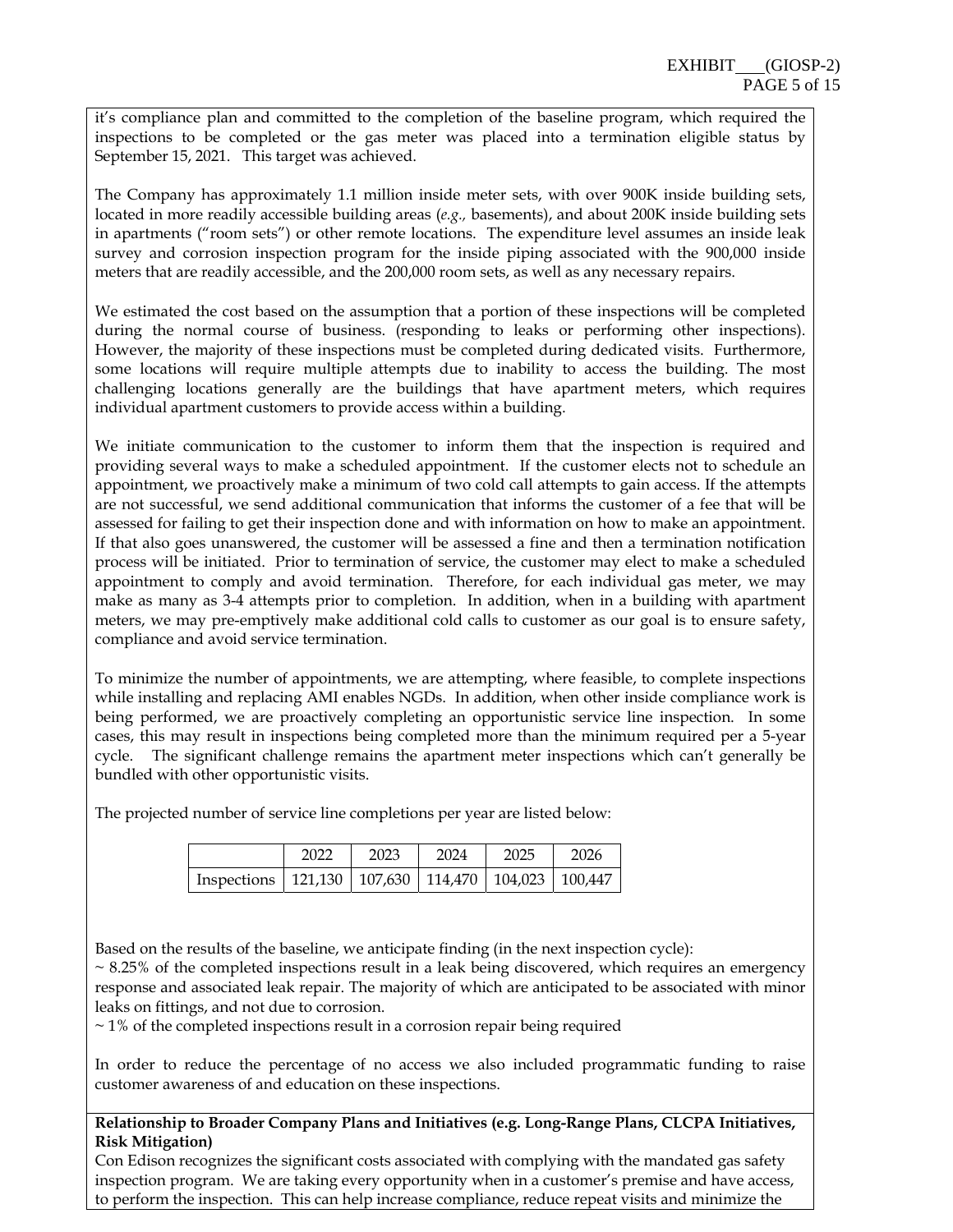costs associated with this program, thus enhancing the customers' experience. Most importantly, we are bundling the NGD installations with a service line inspection. In this manner, we can align the inspection cycles with the NGD install/replacement schedules. As the NGD device battery life and technology progresses towards a 10-year battery life, we would seek to increase the service line inspection cycles from a 5-year plan to a 10-year cycle plan to minimize the on-going O&M associated with such inspections.

# 2. Supplemental Information

#### **Alternatives**

Alternative 1:

Alternative 2:

Alternative 3:

#### **Risk of No Action**

The Company will be in violation of the state and federal gas safety codes.

#### **Non-Financial Benefits**

Company will be in compliance with the state and federal gas safety codes and as a result improve public and employee safety.

#### **Summary of Financial Benefits and Cost**

This program does not yield any financial benefit.

#### **Project Risks and Mitigation Plan**  N/A

#### **Technical Evaluation / Analysis**

|                               | 2022  | 2023  | 2024  | 2025  | 2026  |
|-------------------------------|-------|-------|-------|-------|-------|
| SLI Leak Repairs Type 1 Leaks | 398   | 354   | 376   | 342   | 330   |
| <b>SLI Emergency Response</b> | 9.994 | 8.880 | 9.444 | 8.582 | 8,287 |
| Corroded Sleeves Repairs      | 1,211 | 861   | 572   | 520   | 502   |

#### **Project Relationships (if applicable)**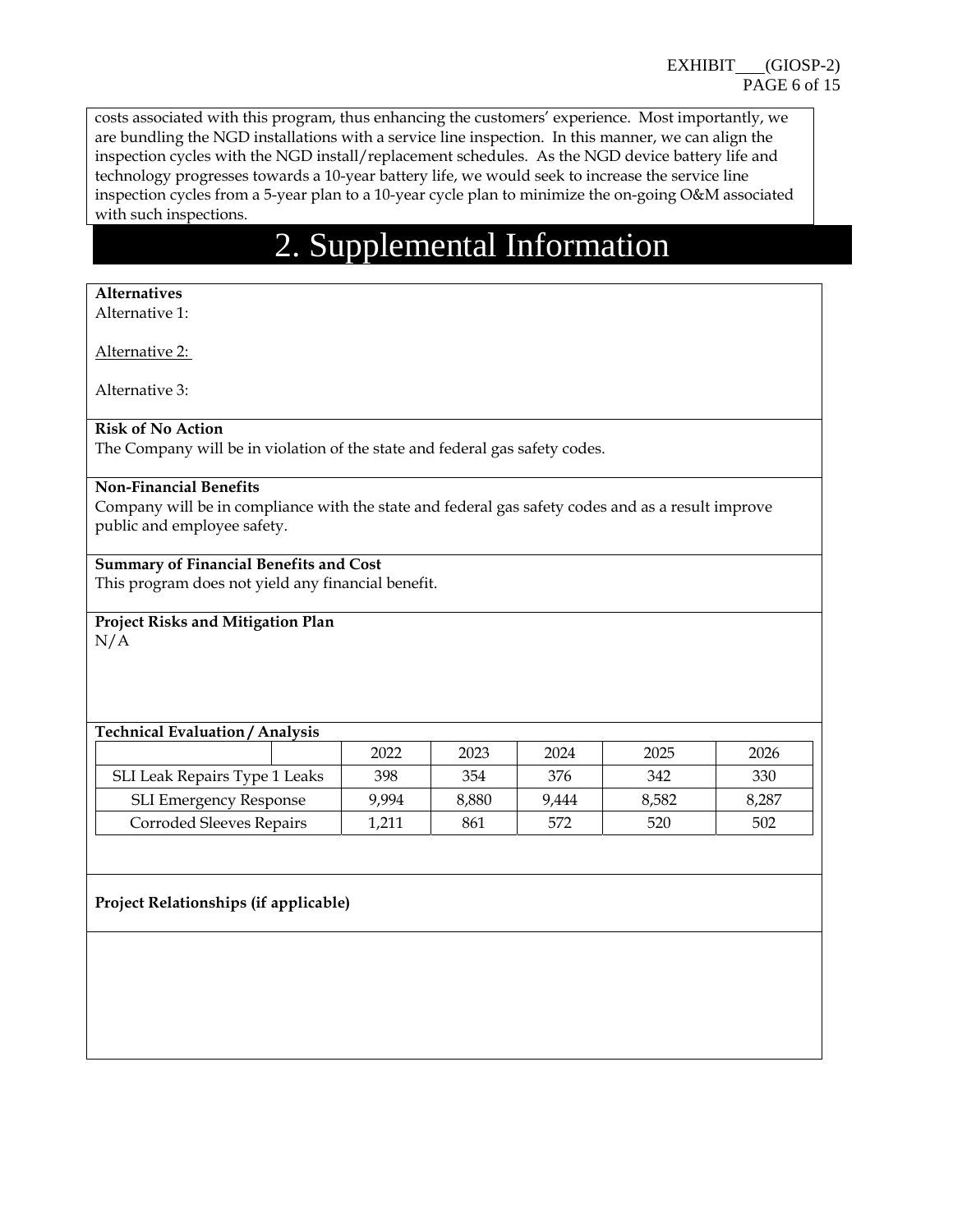# 3. Funding Detail

#### **Historical Spend**

|            | Actual 2017 | Actual 2018 | Actual<br>2019 | Actual<br>2020 | Historic<br><u>Year</u><br>$(O&M$ only) | Forecast<br>2021 |
|------------|-------------|-------------|----------------|----------------|-----------------------------------------|------------------|
| Capital    |             |             |                |                |                                         |                  |
| $O$ &M     |             |             |                | 5,842          | 552                                     | 297              |
| Regulatory | 4.077       | 15,753      | 22,139         | 29,259         |                                         | 69,719           |
| Asset      |             |             |                |                |                                         |                  |

#### **Total Request (\$000):**

#### **Total Request by Year:**

|            | Request 2022 | Request 2023 | Request 2024 | Request 2025 | Request 2026 |
|------------|--------------|--------------|--------------|--------------|--------------|
| Capital    |              |              |              |              |              |
| $O\&M^*$   |              | \$39.742     | \$38.871     | \$37.623     |              |
| Regulatory |              |              |              |              |              |
| Asset      |              |              |              |              |              |

#### **Capital/Regulatory Asset Request by Elements of Expense:**

| <b>EOE</b>   | 2022 | 2023 | 2024 | 2025 | 2026 |
|--------------|------|------|------|------|------|
| Labor        |      |      |      |      |      |
| M&S          |      |      |      |      |      |
| Contract     |      |      |      |      |      |
| Services     |      |      |      |      |      |
| Other        |      |      |      |      |      |
| Overheads    |      |      |      |      |      |
| <b>Total</b> |      |      |      |      |      |

#### **Total Gross Cost Savings / Avoidance by Year:**

|                          | 2022 | 2023 | 2024 | 2025 | <u>2026</u> |
|--------------------------|------|------|------|------|-------------|
| <b>O&amp;M</b> Savings   |      |      |      |      |             |
| <b>O&amp;M</b> Avoidance |      |      |      |      |             |
| <b>Capital Savings</b>   |      |      |      |      |             |
| <b>Capital Avoidance</b> |      |      |      |      |             |

#### **Total Ongoing Maintenance Expense by Year:**

|         | 2022 | 2023 | 2024 | 2025 | 2026 |
|---------|------|------|------|------|------|
| O&M     |      |      |      |      |      |
| Capital |      |      |      |      |      |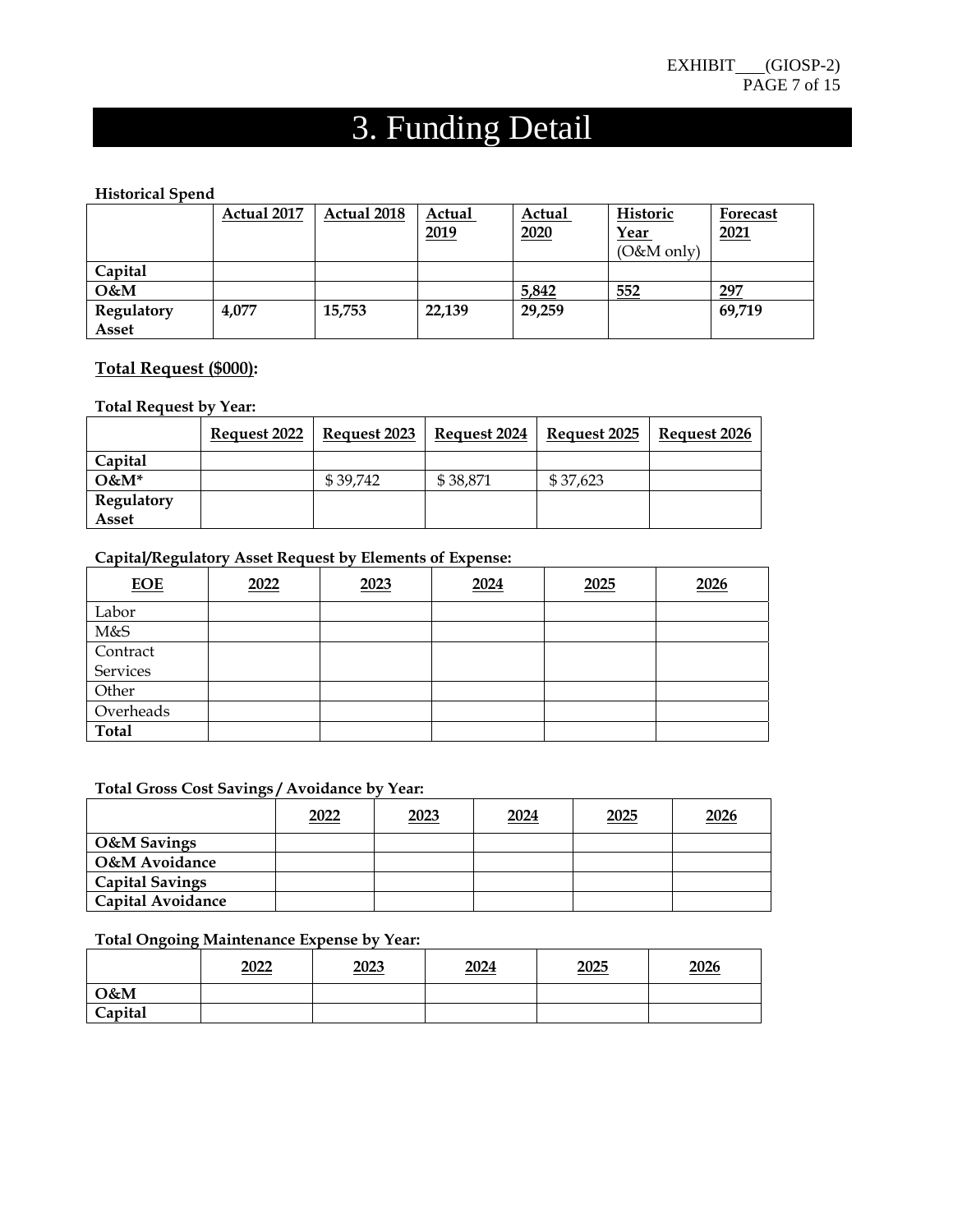

**Gas Operations** 

 *2022* 

# 1. Project / Program Summary

| Category: $\Box$ Capital $\boxtimes$ O&M $\Box$ Regulatory Asset<br>Type: $\Box$ Project $\boxtimes$ Program |                                                                                                                                  |  |  |  |  |
|--------------------------------------------------------------------------------------------------------------|----------------------------------------------------------------------------------------------------------------------------------|--|--|--|--|
| Work Plan Category: $\Box$ Regulatory Mandated $\Box$ Operationally Required $\boxtimes$ Strategic           |                                                                                                                                  |  |  |  |  |
| <b>Project/Program Title: High Emissions Survey</b>                                                          |                                                                                                                                  |  |  |  |  |
| <b>Project/Program Manager:</b>                                                                              | Project/Program Number (Level 1):                                                                                                |  |  |  |  |
| <b>Lindsey Fitzgerald</b>                                                                                    | NA                                                                                                                               |  |  |  |  |
| Status: $\Box$ Initiation $\boxtimes$ Planning $\Box$ Execution $\Box$ On-going $\Box$ $\Box$ Other:         |                                                                                                                                  |  |  |  |  |
| Estimated Start Date: 1/1/2023                                                                               | <b>Estimated Date In Service: on-going</b>                                                                                       |  |  |  |  |
| C. Total Funding Request (\$000)<br>Capital:<br>O&M: \$2,493                                                 | D.<br>$\Box$ 5-Year Gross Cost Savings (\$000)<br>$\square$ 5-Year Gross Cost Avoidance (\$000)<br>$O&M: \eta/a$<br>Capital: n/a |  |  |  |  |
| Е.<br>5-Year Ongoing Maintenance Expense<br>(5000)<br>O&M: \$2,493<br>Capital:                               | <b>Investment Payback Period:</b><br>F.<br>(Years/months) (If applicable)                                                        |  |  |  |  |
| <b>Work Description:</b>                                                                                     |                                                                                                                                  |  |  |  |  |

This program is designed to reduce methane emissions by identifying the highest emitting natural gas leaks and prioritizing them for repair. This is designed to be complimentary to our current leak survey programs by utilizing advanced leak detection technology to survey areas of the distribution system not covered by the walking compliance survey in a given year. Resulting data is then gathered and analyzed for indications. All high emitting indications are then investigated utilizing approved leak detection technology in a timely manner. The survey is designed to cover areas of the system not covered by other existing programs, with the entire system covered by advanced leak detection within a three year period.

The use of advanced mobile leak survey provides additional tools to quantify emissions and prioritize locations for repair not available through other existing leak survey programs. This includes being able to drive an area and quantify the size of a methane indication. Doing so will provide another layer of emissions data to prioritize emissions reduction. To conduct the survey, the technology is attached to a passenger vehicle and a dedicated driver must drive at night. The driving protocol requires multiple passes over the course of two to three nights. Once all passes are completed, the data is downloaded and analyzed. Based on field trial data, we can expect 69% of the indications found to result in a natural gas leak with other indications being false positive or non-natural gas methane indications (such as sewer gas). The costs under this program include the annual cost for the advanced leak detection equipment, labor, supervision, and leak investigations.

#### **Justification Summary:**

Natural gas contains methane, a potent greenhouse gas, that once emitted into the air is 80 times more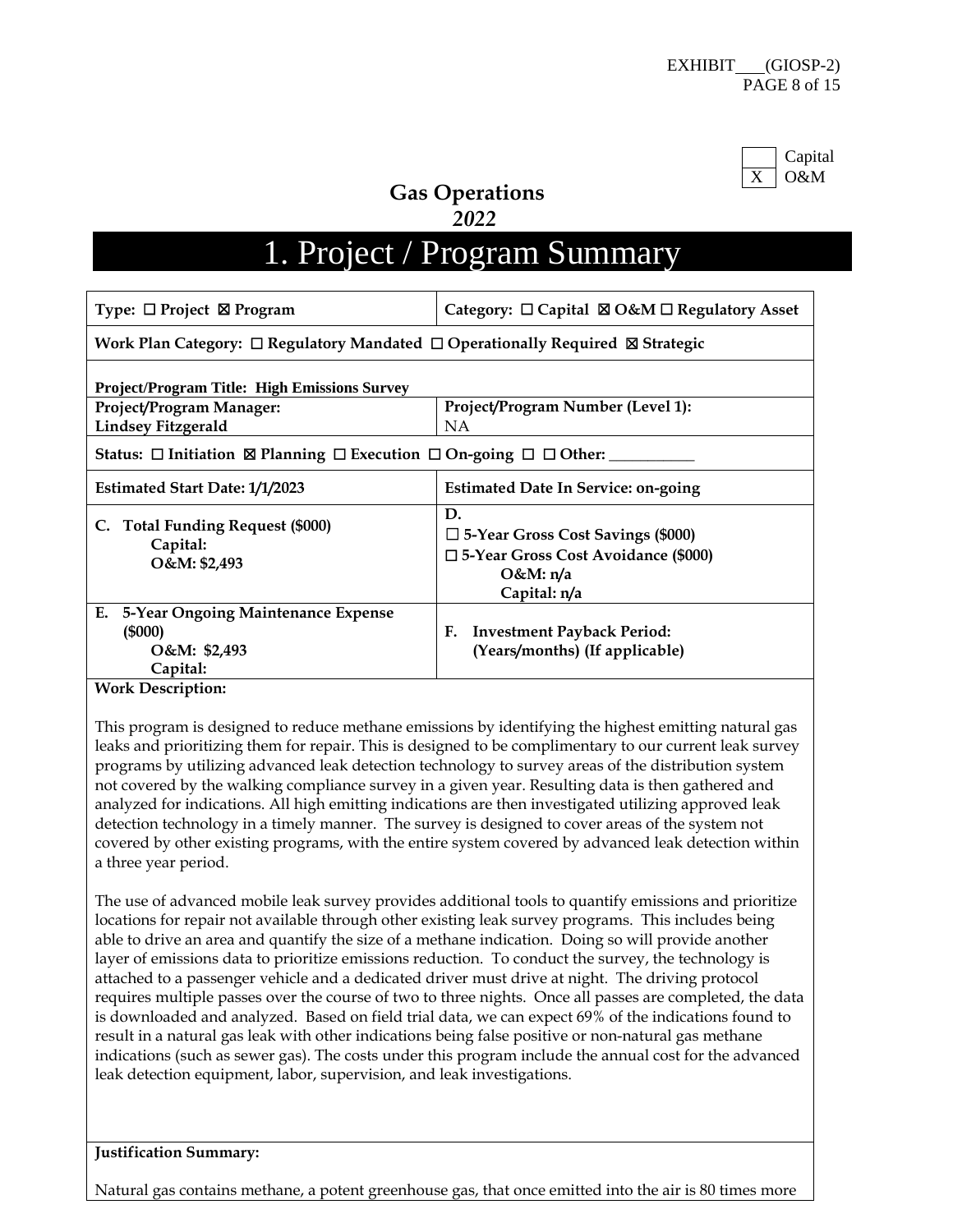potent than carbon dioxide. To identify methane emissions in gas leaks and reduce emissions, Con Edison currently has several leak survey programs which meet or exceed code requirements, including a monthly mobile survey of all distribution main, multiple transmission leak surveys, walking leak surveys of business and non-business district services, and various special surveys. Once identified, leaks are repaired on average within a few weeks and far ahead of code requirements. Con Edison has also been the first to deploy Natural Gas Detectors (NGDs) across the territory to immediately notify the Gas Emergency Response Center (GERC) of natural gas leaks inside buildings. This comprehensive approach to leak identification and repair allows the Company to reduce fugitive methane emissions across the territory. The High Emissions Leak Survey Program will supplement these programs, target the highest emitting gas leaks, and further reduce emissions. Overall, this new program is designed to complement the other programs and add an additional layer of emissions reduction.

In addition to the environmental and operational benefits to this program, the U.S. Congress passed the Protecting our Infrastructure of Pipelines and Enhancing Safety Act of 2020 (PIPES Act) which directed the Pipeline and Hazardous Materials Safety Administration (PHMSA) to promulgate rules for the use of advanced leak detection technologies on new and existing gas distribution pipeline facilities. This program will support the PIPES Act, and associated future regulations, through periodic surveys with advanced leak detection equipment mounted on a mobile vehicle.

#### **Relationship to Broader Company Plans and Initiatives (e.g. Long-Range Plans, CLCPA Initiatives, Risk Mitigation)**

This program also supports Con Edison's Clean Energy Commitment and New York State's Climate Leadership and Community Protection Act to achieve a reduction in greenhouse gas emissions.

# 2. Supplemental Information

#### **Alternatives**

Alternative 1: Maintain emissions reduction through existing programs.

Alternative 2: Increase the frequency of current mobile leak detection, which would come at a much higher cost.

#### **Risk of No Action**

No action would result in less emissions data and reduction

#### **Non-Financial Benefits**

The benefits for this program primarily come from the benefits to the environment. By limiting the volume of greenhouse gasses emitting into the atmosphere we slow climate change. Non-Financial benefits include emissions reduction and quantification through widespread use of advanced leak detection. Targeting the highest emitting leaks will make the fastest impact on emissions reduction. This program also identifies leaks potentially faster than if such a survey was not conducted; therefore, enhancing pipeline and public safety as well.

#### **Summary of Financial Benefits and Cost**

| Costs                                           | O&M       | Description                                                                            |
|-------------------------------------------------|-----------|----------------------------------------------------------------------------------------|
| <b>Advanced Mobile</b><br><b>Leak Detection</b> | \$237,800 | Cost for technology, software payments go to clearing                                  |
| Supervision                                     | \$66,231  | \$60 per hour, 168 days to complete the survey,<br>management Employees go to clearing |
| Driver                                          | \$173,914 | \$129 per hour, 168 days to complete survey, weekly<br>employees charge direct to O&M  |
| Leak<br>Investigations                          | \$20,691  | Investigate 100% of the LISAs, ~1 per 100 miles driven                                 |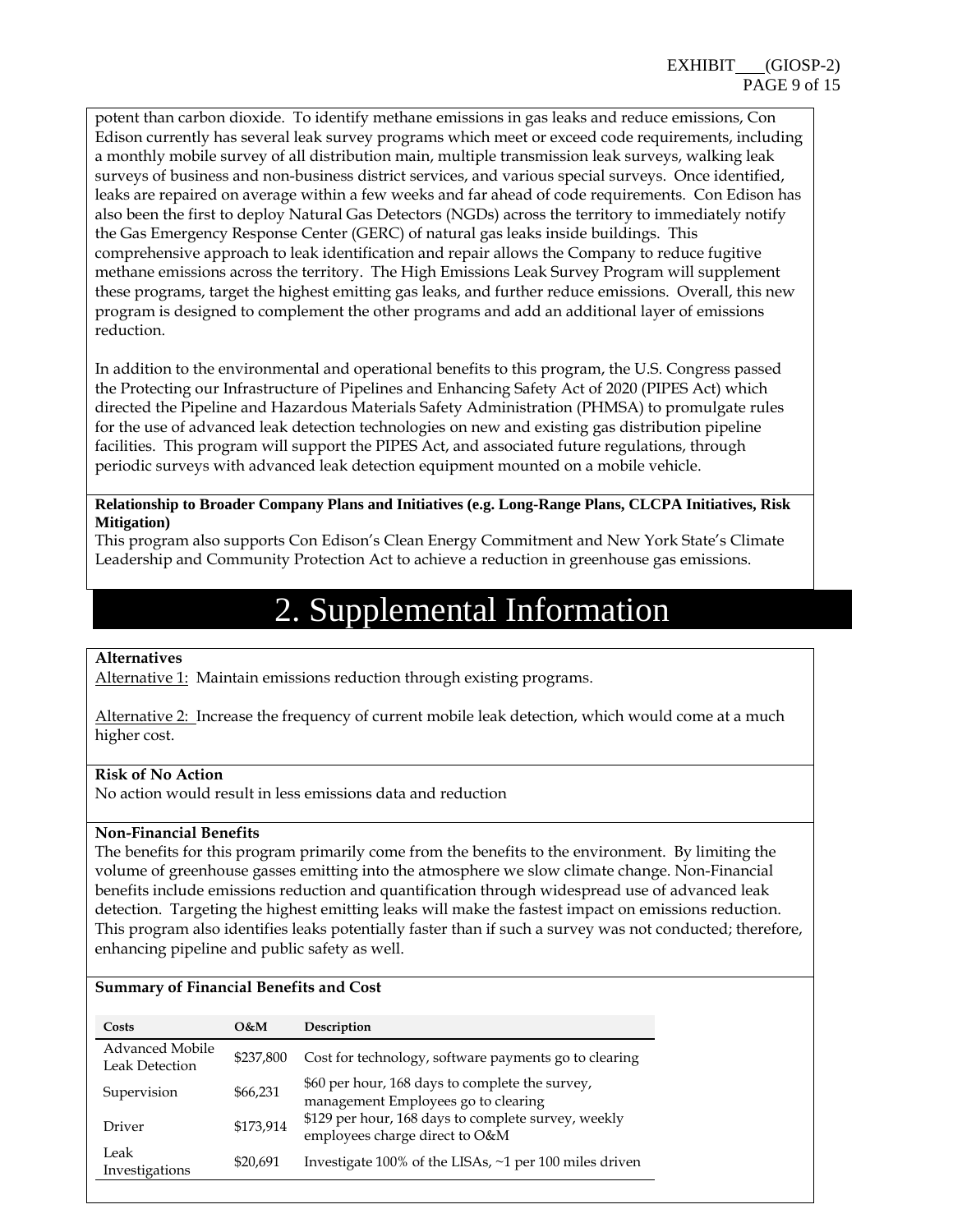\$498,636

#### **Project Risks and Mitigation Plan**

Risk – The advanced mobile leak detection technology may not function properly.

Mitigation Plan – Proper maintenance and ongoing discussions with the manufacturer will mitigate any downtime for both the vehicle or data that must be downloaded from the cloud.

Risk – Adverse weather could limit driving.

Mitigation Plan – The technology cannot be used during periods of heavy precipitation. Planning ahead to anticipate poor weather will ensure driving time is maximized.

#### **Technical Evaluation / Analysis**

During the course of 2021, Leak Survey completed a field trial of this program. A vehicle equipped with advanced mobile leak detection drove over 1,700 miles. During that time, 16 high emitting indications were flagged by the software. All indications were investigated by qualified personnel with approved instrumentation; 11 of the indications (69%) were natural gas, the remaining indications were non-natural gas atmospheric readings with traces of methane such as sewer gas. On average, each indication had an emissions rating of 19 scfh. All indications were repaired in a timeframe ranging from 5 to 22 days, eliminating any additional methane from emitting into the air.

The 11 indications confirmed to be natural gas included the following leak types:

Type 1's 2 Type  $2's \qquad 3$ Type  $3's = 6$ Total 11

**Project Relationships (if applicable)**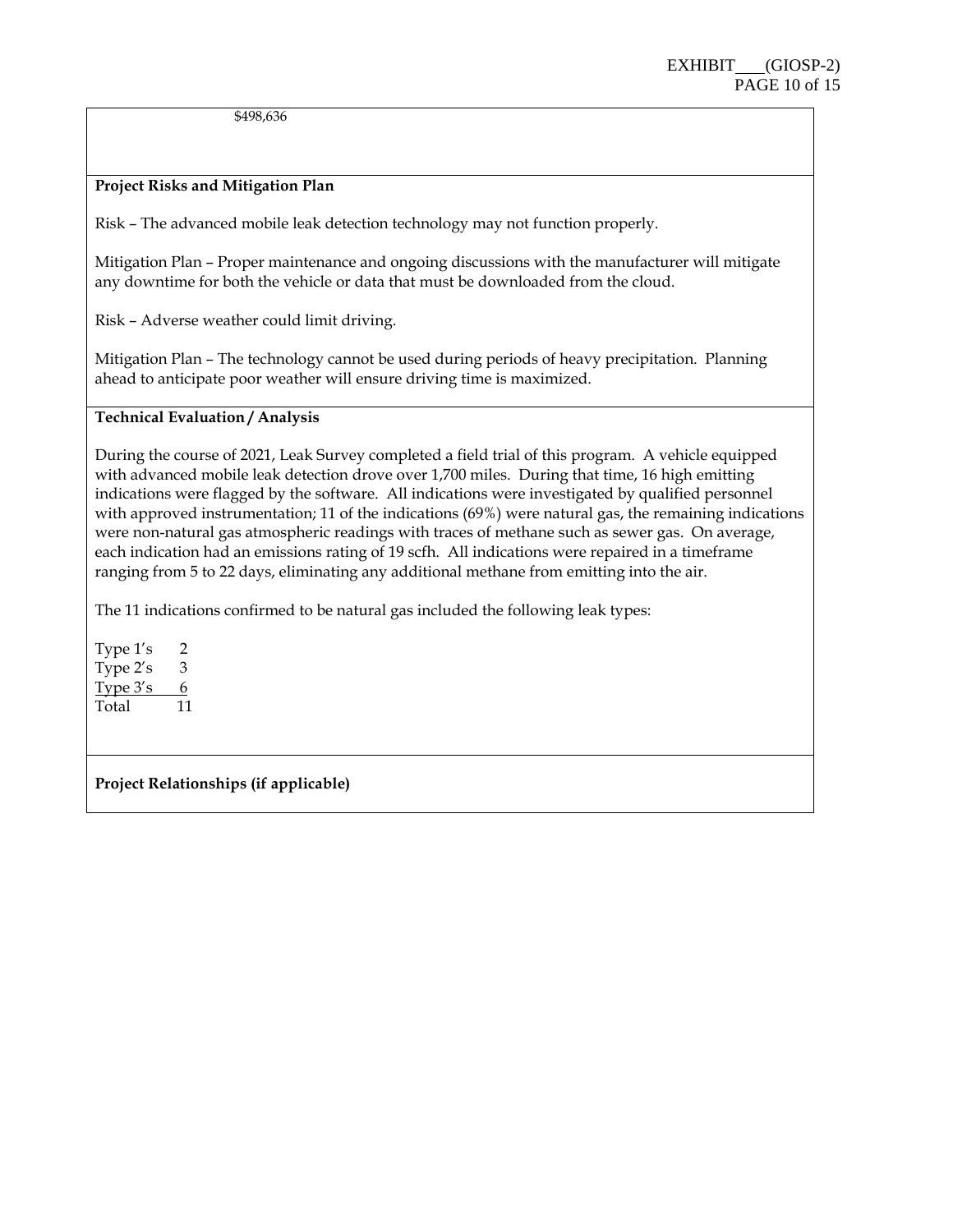# 3. Funding Detail

#### **Historical Spend**

|                   | Actual 2017 | Actual 2018 | Actual     | Actual     | Historic      | Forecast   |
|-------------------|-------------|-------------|------------|------------|---------------|------------|
|                   |             |             | 2019       | 2020       | <u>Year</u>   | 2021       |
|                   |             |             |            |            | $(O&M$ only)  |            |
| Capital           | <u>\$0</u>  | <u>\$0</u>  | <u>\$0</u> | <u>\$0</u> | <u>\$0</u>    | <u>\$0</u> |
| O&M               | <u>\$0</u>  | \$0         | <u>\$0</u> | <u>\$0</u> | \$0           | <u>\$0</u> |
| <b>Regulatory</b> | \$0         | \$0         | <u>\$0</u> | \$0        | $\frac{$0}{}$ | \$0        |
| Asset             |             |             |            |            |               |            |

#### **Total Request (\$000): \$1,497,000**

#### **Total Request by Year:**

|                   | Request 2022 | Request 2023 | Request 2024 | Request 2025 | Request 2026 |
|-------------------|--------------|--------------|--------------|--------------|--------------|
| Capital           |              |              |              |              |              |
| $O\&M^*$          |              | \$499        | \$499        | \$499        | \$499        |
| <b>Regulatory</b> |              |              |              |              |              |
| Asset             |              |              |              |              |              |

#### **Capital/Regulatory Asset Request by Elements of Expense:**

| <b>EOE</b>   | 2022 | 2023 | 2024 | 2025 | 2026 |
|--------------|------|------|------|------|------|
| Labor        |      |      |      |      |      |
| M&S          |      |      |      |      |      |
| Contract     |      |      |      |      |      |
| Services     |      |      |      |      |      |
| Other        |      |      |      |      |      |
| Overheads    |      |      |      |      |      |
| <b>Total</b> |      |      |      |      |      |

## **Total Gross Cost Savings / Avoidance by Year:**

|                          | 2022 | 2023 | 2024 | 2025 | 2026 |
|--------------------------|------|------|------|------|------|
| <b>O&amp;M</b> Savings   |      |      |      |      |      |
| <b>O&amp;M Avoidance</b> |      |      |      |      |      |
| <b>Capital Savings</b>   |      |      |      |      |      |
| <b>Capital Avoidance</b> |      |      |      |      |      |

#### **Total Ongoing Maintenance Expense by Year:**

|         | 2022 | 2023 | 2024 | 2025 | <u>2026</u> |
|---------|------|------|------|------|-------------|
| O&M     |      |      |      |      |             |
| Capital |      |      |      |      |             |

\*If whitepaper is supporting a capital project/program this refers to implementation O&M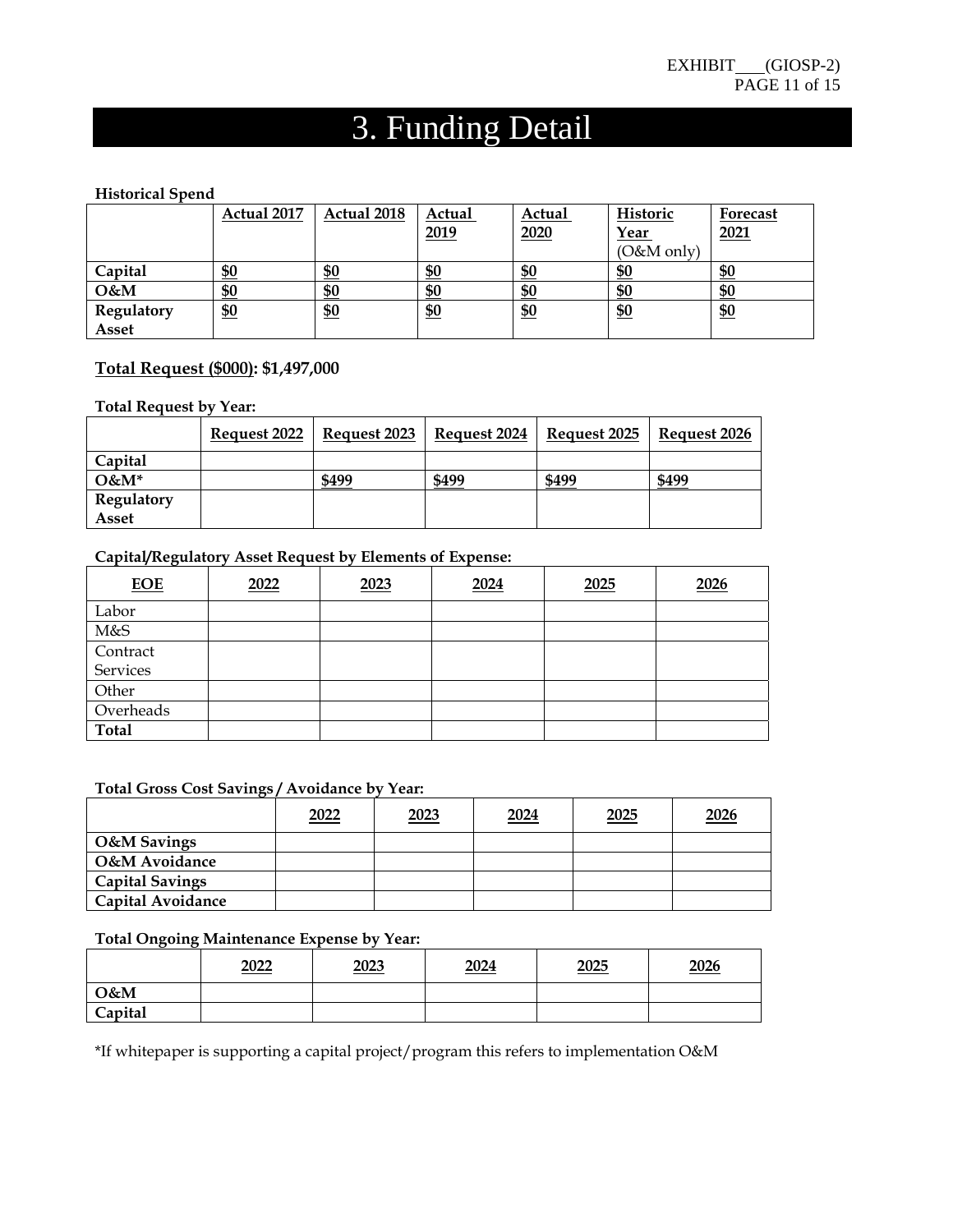

### **Gas Operations**   *2022*

# 1. Project / Program Summary

| Type: $\Box$ Project $\boxtimes$ Program                                                                              | Category: $\Box$ Capital $\boxtimes$ O&M $\Box$ Regulatory Asset                                                       |  |  |
|-----------------------------------------------------------------------------------------------------------------------|------------------------------------------------------------------------------------------------------------------------|--|--|
| Work Plan Category: $\boxtimes$ Regulatory Mandated $\Box$ Operationally Required $\Box$ Strategic                    |                                                                                                                        |  |  |
| Project/Program Title: Inspection and Maintenance of Aboveground Gas Mains at Bridges                                 |                                                                                                                        |  |  |
| Project/Program Manager: M. Cifelli                                                                                   | Project/Program Number (Level 1): n/a                                                                                  |  |  |
| Status: $\Box$ Initiation $\Box$ Planning $\Box$ Execution $\boxtimes$ On-going $\Box$ $\Box$ Other: Submit Rate Case |                                                                                                                        |  |  |
| <b>Estimated Start Date: On-Going</b>                                                                                 | <b>Estimated Date In Service: not applicable</b>                                                                       |  |  |
| Е.<br><b>Total Funding Request (\$000)</b><br>Capital:<br>O&M: \$2,338                                                | F.<br>$\Box$ 5-Year Gross Cost Savings (\$000)<br>$\square$ 5-Year Gross Cost Avoidance (\$000)<br>$O&M$ :<br>Capital: |  |  |
| G. 5-Year Ongoing Maintenance Expense<br>(5000)<br>O&M: \$2,338<br>Capital:                                           | H. Investment Payback Period:<br>(Years/months) (If applicable)                                                        |  |  |

#### **Work Description:**

This existing, annual bridge inspection program entails inspection and maintenance of natural gas piping at expansion joints, bridges, and stations as per Con Edison Specification G-11815 and State regulations covering aboveground gas pipelines throughout the CECONY service territory, pursuant to 16NYCRR Part 255, Sections 161, 317, 323, 479, 481, and 487. Pipeline inspections at submarine (waterway) crossings and expansion joints are also regulated mandates under this Program. On average, aboveground gas mains at 85 bridges are visually inspected each year with approximately 13 of these locations receiving detailed inspection and repair. Looking ahead to 2026, we see a large increase in the number of bridge inspections coming due on a cyclical basis. In fact, 137 inspections (62% above the norm) are scheduled to be inspected in 2026. This future, sharp increase in workload threatens to overrun the O&M budget and strain manpower resources. To avoid a sudden drain on Program resources, Con Edison proposes to preemptively move 30 inspections due in 2026 to be distributed over rate case years 2023, 2024, and 2025.

Redistributing these periodic inspections from 2026 will require reallocation of O&M funding into upcoming rate case years 2023 through 2025. This funding request of \$1,104,750 represents the additional, reallocated funds necessary to complete 30 detailed bridge inspections earlier than 2026. The reallocated funds will supplement regular, ongoing O&M spending on this Bridge Inspection and Maintenance Program.

This request for reallocation of O&M funding is not made in response to a PSC audit.

#### **Justification Summary:**

Each gas pipeline that is exposed to the atmosphere, including those on bridges, is inspected at least once every three calendar years with intervals not exceeding 39 months as per Code of Federal Regulations CFR Title 49 192.481. Every 21 years, in addition to the regular 3-year visual inspections, Con Edison performs a detailed inspection and maintenance regimen for each bridge asset. Of the 137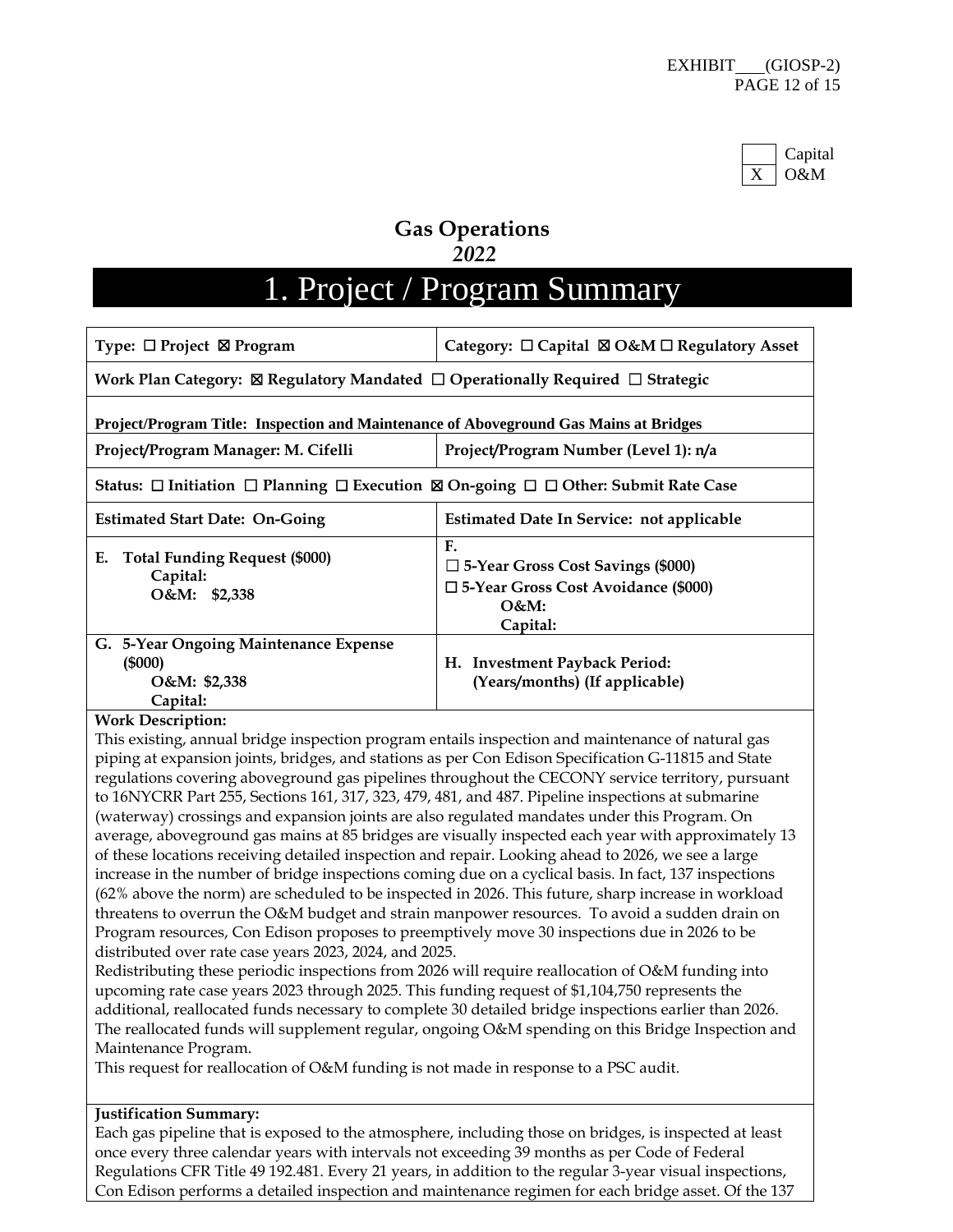total inspections coming due in 2026, 42 are detailed inspections (due on a 21-year inspection frequency) that may also involve routine maintenance work like coating and hanger repairs. The cost of inspecting and maintaining gas mains on bridges is escalating, especially for inspections at the 21 year mark due in large part to extrinsic factors beyond our control. High traffic control costs and limitations to working hours on highly congested roadways contribute to the rising costs. Aging facilities and bridge structures, together with the growing impact of climate change, have also placed an added financial burden on caring for gas mains at bridge crossings. The additional, reallocated O&M funding (described in this request) will ultimately serve to offset future O&M expenses while avoiding some of the higher cost of future main replacement.

#### **Relationship to Broader Company Plans and Initiatives (e.g. Long-Range Plans, CLCPA Initiatives, Risk Mitigation)**

Normally exposed gas mains, especially on heavily traveled bridges above major highways and at railroad crossings, are among the most inaccessible and vulnerable facilities that require extra levels of care and attention. Loss of a gas supply main, due to inadequate inspection/maintenance, at a bridge crossing will likely cause major service interruptions along with the potential for having a harmful impact on public safety. Long range budget planning (at least 5-year) is necessary to ensure adequate funding and manpower is available to meet the scheduled workload. With an unusually large number of inspections coming due in 2026, reallocation of O&M funds for 2023 through 2025 is strongly advised to lower the risks of scheduling too much inspection work in a single year. Higher O&M spending in rate case years 2023, 2024, and 2025, made possible with reallocated funding above historical levels, is necessary as a countermeasure to these corporate risks.

# 2. Supplemental Information

#### **Alternatives**

*Briefly describe reasonable alternatives and reason for rejection (e.g., costs, timing, etc.). At least one is required.*

#### Alternative 1 description and reason for rejection

Inspection and maintenance of aboveground piping at bridges and stations is currently managed as a stand-alone, regulatory mandated program. If O&M funding continues over the next five years within historical spending limits, some inspections would have to be postponed or money/staffing diverted from other equally important programs to pay for a heavy inspection workload. Therefore, continuing forward on the current fiscal path challenges our ability to comply with mandatory inspection commitments, especially for 2026. For these reasons, keeping funding at existing levels was not selected.

Alternative 2 description and reason for rejection

Alternative 3 description and reason for rejection

#### **Risk of No Action**

*Give the consequences, including enterprise risks that might arise by not doing the project/ program. Quantify the risks, if applicable.* 

#### Risk 1

If Con Edison's bridge inspection schedule is not adjusted to provide a more even distribution of the future workload and funds are not accordingly reallocated, pipeline safety could be compromised because available funding and manpower for inspection and maintenance of bridge piping in 2026 will not cover all 137 inspections. No action may lead to major delays in addressing maintenance issues.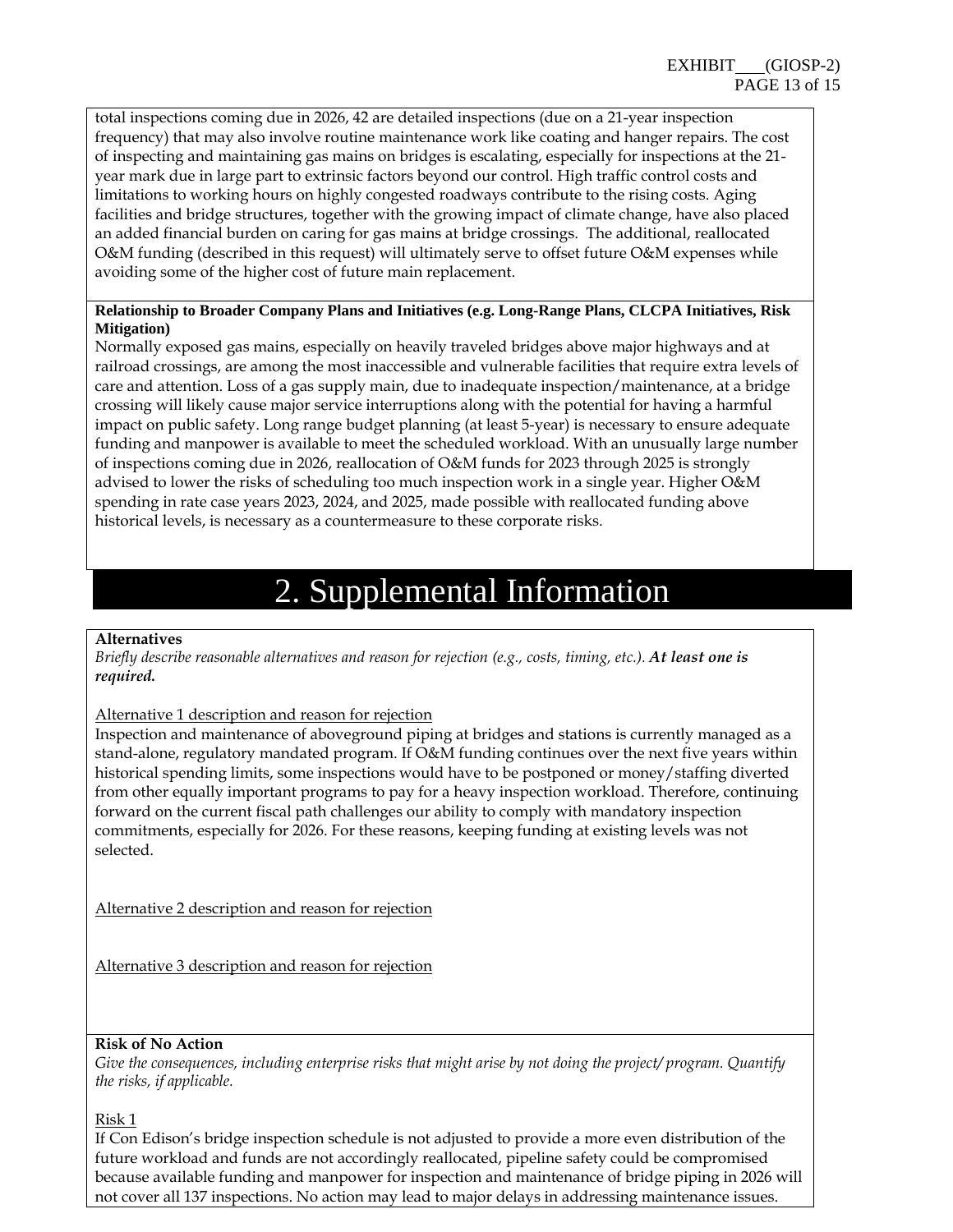#### Risk 2

No action could mean O&M funding for 2026 is diverted from other sources, forcing other programs to lower standards*.* 

Risk 3

The Bridge Program remains underfunded and at-risk ultimately leading to a significant increase in future maintenance or main replacement costs.

#### **Non-Financial Benefits**

- Enhancing pipeline safety benefits a reputation of reliability and resilience.
- Ensuring 100% regulatory compliance is a solid corporate commitment.

**Summary of Financial Benefits and Costs** 

1. Cost-benefit analysis (if required)

2. Major financial benefits

#### 3. Total cost

*.* 

Over the next 5 years, O&M spending on the Bridge Inspection & Maintenance Program is projected to rise \$2,406,203 above the \$2,337,767 spent during the previous 5-year period. Based on the number of periodic inspections coming due, the 5-year O&M cost (2022-2026) for the Program is estimated to be \$4,744,000. Reallocation of \$368,250 per year for 2023, 2024, and 2025 is requested. The total reallocation is \$1,104,750.

4. Basis for estimate

Cost estimates for projected O&M spending are based on priced items for inspection and maintenance from the existing bridge inspection & maintenance contract for NYC and Westchester County. Other variables used in cost calculations include the number of linear feet to be inspected as well as the number and type of bridge inspections coming due in each year, as determined from the 3-year and 21 year inspection schedules.

#### 5. Conclusion

Since this Program is mandated by Federal and State regulations, continued funding is necessary. Additional O&M funding above historical levels is strongly advised, primarily because an overload of costly 21-year inspections coming due in 2026. A portion of these inspections can be done earlier. Reallocation of O&M funds is the prudent approach to lowering future cost pressures.

#### **Project Risks and Mitigation Plan**

#### Risk 1 Mitigation plan

The plan to prevent O&M cost overruns (above the 5-year spending plan contained herein) is to issue a new inspection and maintenance contract by March 31, 2022, with unit costs for inspection and maintenance maintained at or below present levels.

#### Risk 2 Mitigation plan

Work locations are widely dispersed across different operating areas. Starting in 2022, the Bridge Inspection and Maintenance Program will be managed by a central authority- Corrosion Control will ensure completion of all Program work throughout NY City and Westchester.

#### **Technical Evaluation / Analysis**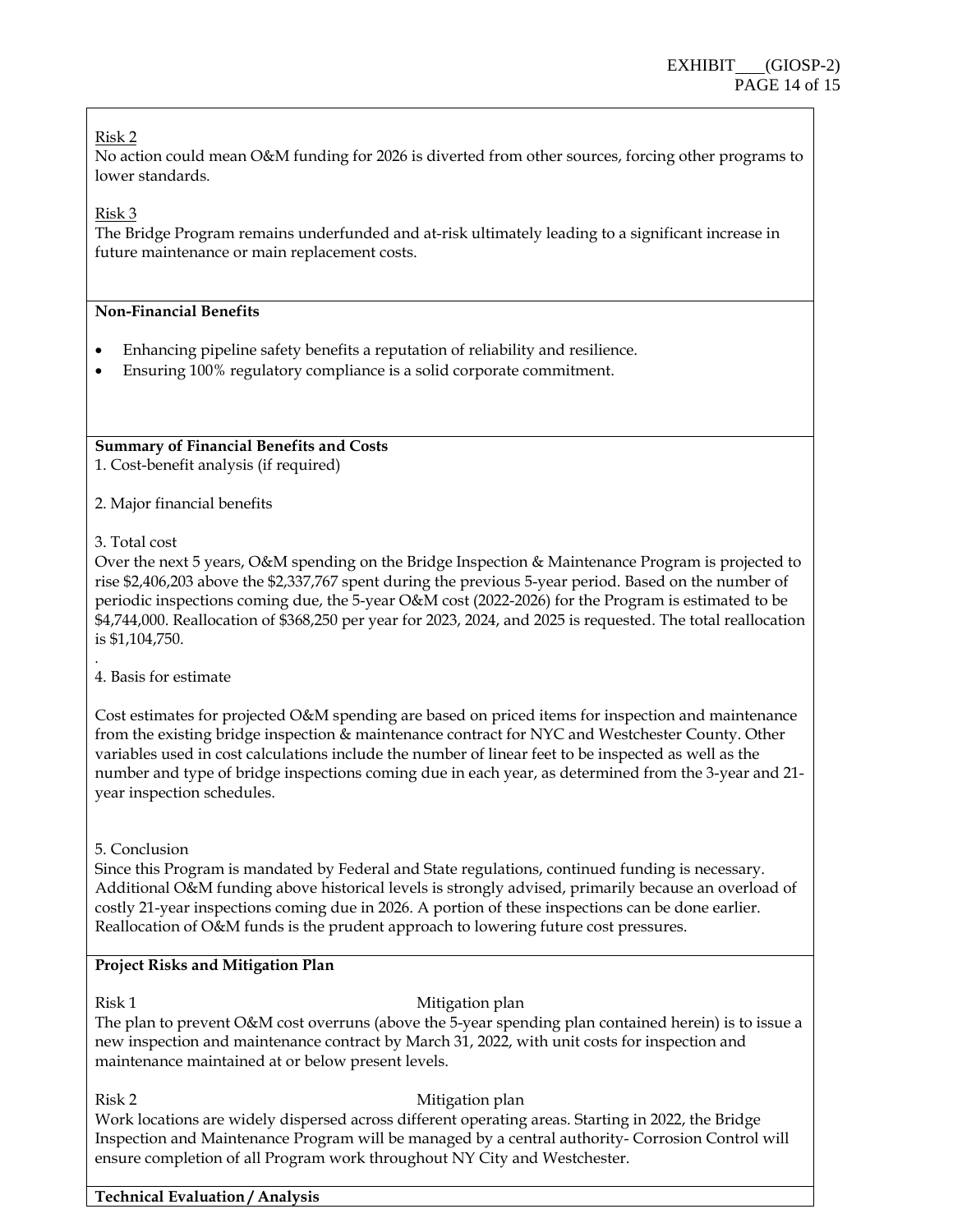Detailed inspection reports and analysis for bridge assets, archived for the past 15 years, are documented in our Gas Information System GIS. These reports give a clear picture of the condition of bridge assets and inspection deadlines, as required for directing resources on a priority basis.

## 3. Funding Detail

#### **Historical Spend**

|                   | Actual 2017 | Actual 2018 | Actual 2019 | Actual 2020 | Historic  | Forecast  |
|-------------------|-------------|-------------|-------------|-------------|-----------|-----------|
|                   |             |             |             |             | Year      | 2021      |
|                   |             |             |             |             | (0 & M)   |           |
|                   |             |             |             |             | only)     |           |
| Capital           |             |             |             |             |           |           |
| O&M               | \$19,793    | \$213,852   | \$704,875   | \$699,247   | <b>NA</b> | \$700,000 |
| <b>Regulatory</b> |             |             |             |             |           |           |
| Asset             |             |             |             |             |           |           |

#### **Total Request (\$000):**

#### **Total Request by Year:**

|            | Request 2022 | Request 2023 | Request 2024 | Request 2025 | Request 2026 |
|------------|--------------|--------------|--------------|--------------|--------------|
| Capital    |              |              |              |              |              |
| $O\&M^*$   |              | \$368 K      | \$368 K      | \$368 K      | \$368 K      |
| Regulatory |              |              |              |              |              |
| Asset      |              |              |              |              |              |

#### **Capital/Regulatory Asset Request by Elements of Expense:**

| <b>EOE</b>   | 2021 | 2022 | 2023 | 2024 | 2025 |
|--------------|------|------|------|------|------|
| Labor        |      |      |      |      |      |
| M&S          |      |      |      |      |      |
| Contract     |      |      |      |      |      |
| Services     |      |      |      |      |      |
| Other        |      |      |      |      |      |
| Overheads    |      |      |      |      |      |
| <b>Total</b> |      |      |      |      |      |

#### **Total Gross Cost Savings / Avoidance by Year:**

|                          | 2021 | 2022 | 2023 | 2024 | 2025 |
|--------------------------|------|------|------|------|------|
| <b>O&amp;M</b> Savings   |      |      |      |      |      |
| O&M Avoidance            |      |      |      |      |      |
| <b>Capital Savings</b>   |      |      |      |      |      |
| <b>Capital Avoidance</b> |      |      |      |      |      |

#### **Total Ongoing Maintenance Expense by Year:**

|         | <u>2021</u> | 2022   | <u> 2023</u> | <u>2024</u> | <u>2025</u>    |
|---------|-------------|--------|--------------|-------------|----------------|
| O&M     | \$700K      | \$700K | ,127K<br>C1  | \$907K      | \$1,288K<br>ው1 |
| Capital |             |        |              |             |                |

\*If whitepaper is supporting a capital project/program this refers to implementation O&M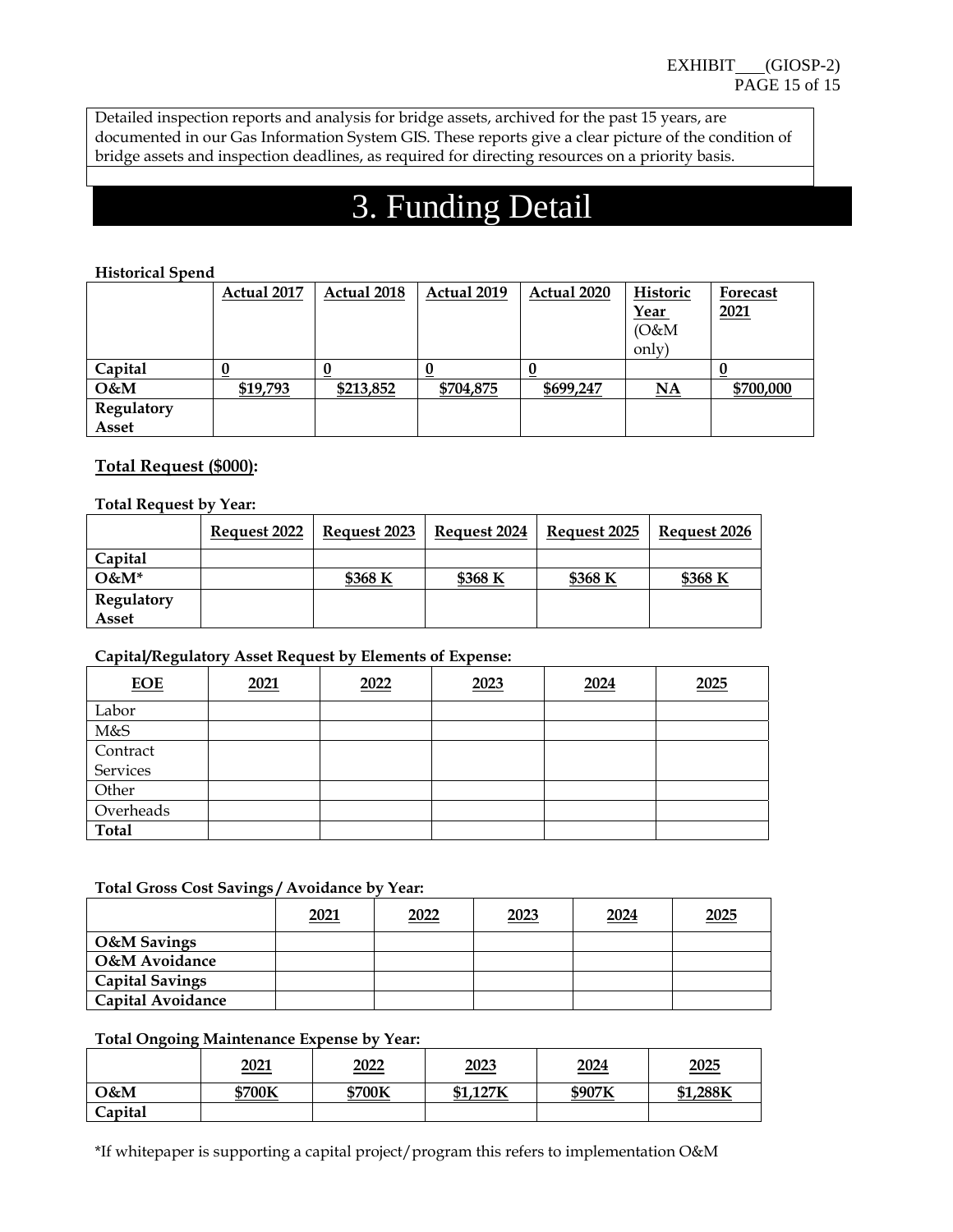## **CONSOLIDATED EDISON COMPANY OF NEW YORK, INC. – GIOSP Gas Distribution Peak Forecasting Model O&M**

#### *2022*

## 1. Project / Program Summary

| Type: $\boxtimes$ Project $\Box$ Program                                                           | Category: $\Box$ Capital $\boxtimes$ O&M $\Box$ Regulatory Asset                                                              |  |  |
|----------------------------------------------------------------------------------------------------|-------------------------------------------------------------------------------------------------------------------------------|--|--|
| Work Plan Category: $\Box$ Regulatory Mandated $\Box$ Operationally Required $\boxtimes$ Strategic |                                                                                                                               |  |  |
| Project/Program Title: Gas Distribution Peak Forecasting Model                                     |                                                                                                                               |  |  |
| Project/Program Manager: Ildi Telegrafi                                                            | Project/Program Number (Level 1):                                                                                             |  |  |
| Status: $\Box$ Initiation $\Box$ Planning $\Box$ Execution $\Box$ On-going $\Box$ $\Box$ Other:    |                                                                                                                               |  |  |
| <b>Estimated Start Date: 2023</b>                                                                  | <b>Estimated Date In Service: 2024</b>                                                                                        |  |  |
| A. Total Funding Request (\$000)<br>Capital: 0<br>O&M: \$2,054 (2023-2026)                         | <b>B.</b><br>$\Box$ 5-Year Gross Cost Savings (\$000)<br>$\square$ 5-Year Gross Cost Avoidance (\$000)<br>$O&M$ :<br>Capital: |  |  |
| C. 5-Year Ongoing Maintenance Expense<br>(5000)<br>$O&M$ :<br>Capital:                             | D. Investment Payback Period:<br>(Years/months) (If applicable)                                                               |  |  |

#### **Work Description:**

The Company is seeking to develop a firm gas distribution forecasting model that predicts firm gas peak day demand at design weather conditions. This new firm gas distribution forecast model will predict the peak day and peak hour firm gas demand for newly established districts within the gas distribution system in the Company's gas service territory. Using this new model, the Company will be able to project firm gas peak day demand at the neighborhood/district level as well as for any specific location of interest for the gas distribution system out 20 years.

This forecast will consider new business, new construction, demand response, steam-to-gas customers, energy efficiency (EE), distributed generation, oil to gas conversions, electrification of heating (EoH), and electrification of gas appliances.

The Company currently uses the Gas System and High Pressure (HP)/Transmission Regulator Forecasts to manage the gas transmission system, and these existing forecasts will be used along with other analytical tools to determine the boundaries for the firm gas peak distribution forecasting model at design weather conditions.

The new forecasting model will balance and reconcile with the System and HP/Transmission Regulator Forecasts to factor line loss into its predictions. The model will bridge these boundary forecasts with the existing daily forecast model and with assessments made by using the Synergi Distribution Hydraulic Model (Stoner). The existing Marquette Daily Gas Forecasting Model will be

# $\boldsymbol{\Subset}$  conEdison, inc.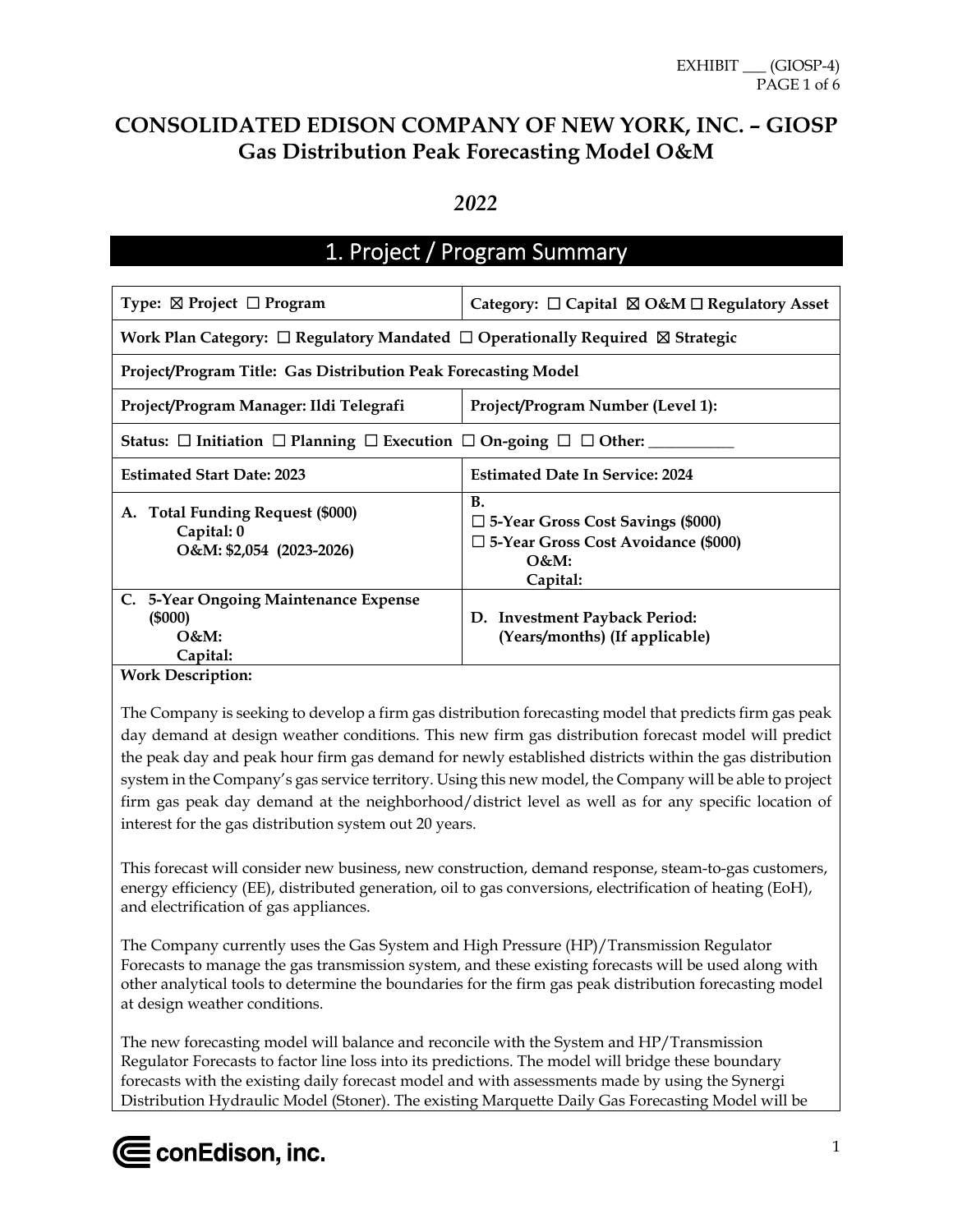utilized to assist in the development. Connecting the existing models to the new model would allow the Company to balance output and forecasted demands by distribution location and to consider future changes to distribution and transmission piping. Such will enable enhanced planning and strategic pinpointing for non-pipe solutions.

This effort will result in:

- The development of a granular Excel based firm gas distribution peak day forecasting model
- A proven methodology and algorithms for transposing the firm gas transmission system and regulator peak day forecasts to distribution level district forecasts
- Mapping of the gas service territory to distribution districts

Con Edison Subject Matter Experts (SMEs) from the Gas Forecasting, Policy Integration Forecasting, Forecasting Services, Gas Engineering, and Gas Control Sections will team up with a vendor to develop the model, methodology, and mapping.

#### **Justification Summary:**

Given the Company's commitment to a clean energy future and the interests of its stakeholders, optimization and accurate planning for the gas distribution system is necessary. The effectiveness of the Company's plans for its gas distribution system has a direct impact on its gas customers. In addition, if the gas distribution system is not planned for properly, there is the risk of shedding gas load in certain areas. Identifying distinct areas of load growth will assist with pinpointing non-pipe solutions instead of the need for system reinforcements. Current gas policy is moving towards less development of gas supply. As such, the margins on the gas system will become tighter thus prompting the need for a more granular and longer-term forecasting model for the distribution system.

#### **Relationship to Broader Company Plans and Initiatives (e.g. Long-Range Plans, CLCPA Initiatives, Risk Mitigation)**

This project would provide information vital in forming long-range goals and will address future changes to the gas distribution system over the next 20 years. Planning around accurate forecasts for firm gas peak day demand at the distribution district/neighborhood level reduces many risks.

Currently, the Company is assessing its plans for the gas system because of implications from climate policy. Legislation like the CLCPA and Local Law 97 advocate moving toward renewable energy sources and electrification. This project will enable enhanced planning and strategic pinpointing for non-pipe solutions, which aligns with these regulations/policies, and will be instrumental in the Company's strategic planning towards assisting energy customers achieve a green energy future.

## 2. Supplemental Information

#### **Alternatives**

The only alternative is to continue the current gas distribution forecasting process, which does not provide a long-range projection and does not entirely bridge the technical information between the existing long-term system and transmission regulator forecasts and short-term distribution forecasts.

#### **Risk of No Action**

Identifying distinct areas of load growth will assist with pinpointing non-pipe solutions instead of the need for system reinforcements. The risk of no action is that the Company may miss the opportunity to pursue Non-Pipe Alternatives on behalf of its customers.

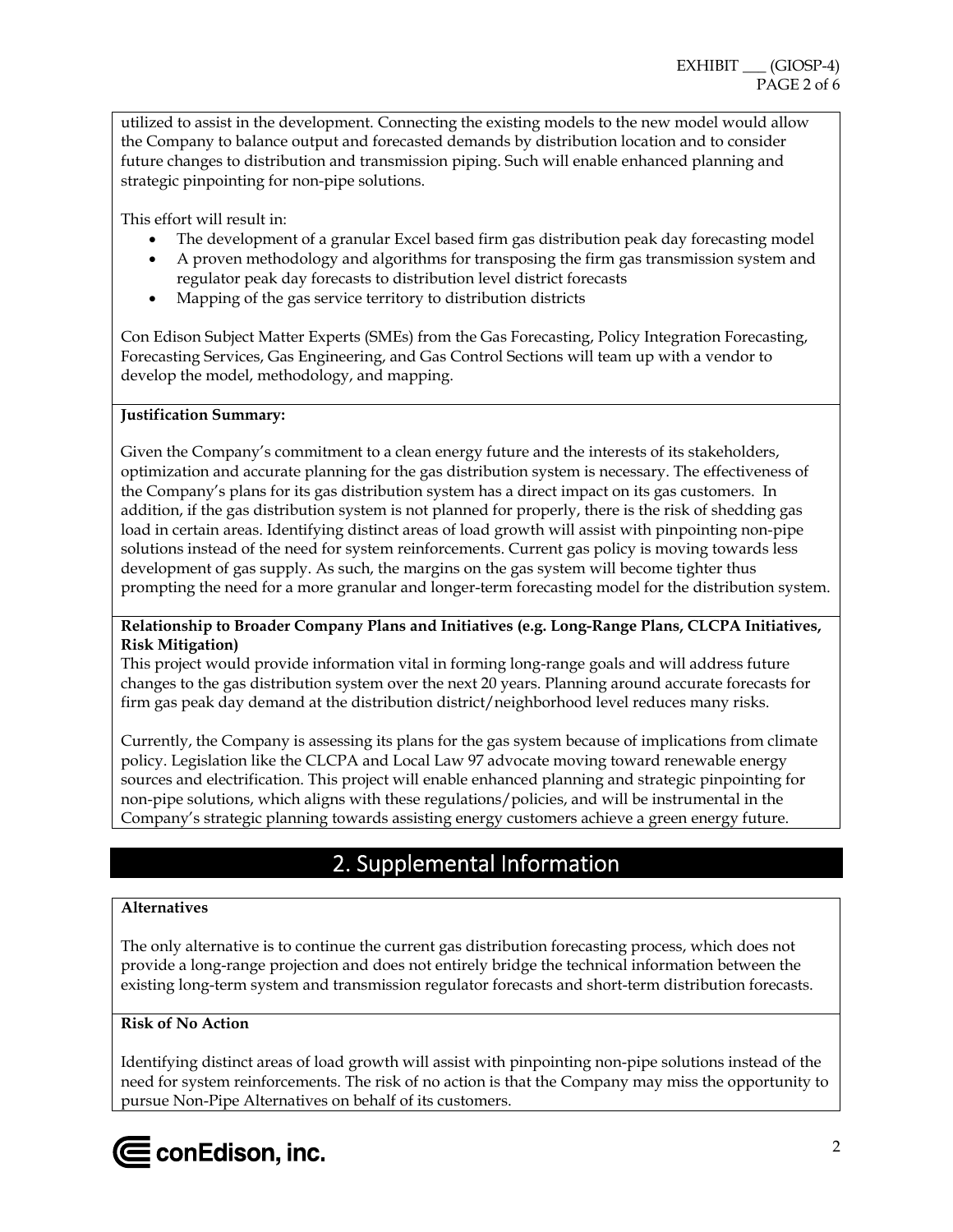Under the current policy landscape, not having a locational district and granular distribution longterm peak day forecasting model could lead to reduced reliability of the gas system over time. If the gas distribution system is not planned for with accuracy, there is the risk of shedding gas load in certain areas.

#### **Non-Financial Benefits**

Non-financial benefits of this project include the ability to predict peak demand at the distribution district level well into the future hence, the potential to leverage that information to develop distribution management strategies, the potential to improve the reliability of the system by optimizing engineering strategies, and the enhanced ability to achieve and comply with the New York City and State's long-term climate goals and regulations.

## **Summary of Financial Benefits and Costs (attach backup)**

1. Cost-benefit analysis (if required)

This project will indirectly result in financial benefits, as mentioned below. Improved precision of gas distribution system modeling through a) statistical and other methodologies and b) inclusion of climate change driven policy will improve short- and long-term planning for system infrastructure that will lead to optimized operation and maintenance of the overall system. An optimized system maintains safety and reliability, leading to overall cost savings.

#### 2. Major financial benefits

This new tool will optimize predicting firm gas peak demand in specific areas of the gas distribution system over a 20-year period. This improved and long-term gas distribution system forecast will lead to:

- Improved pinpointing and planning of Non-Pipe Solutions
- Maintaining normal planning for an increasingly dynamic distribution system consumption that is inclusive of the direction within climate change driven policy (i.e., CLCPA, Local Law 97, etc.)
- Avoided cost of building additional distribution system infrastructure
- Optimized planning of regulator operations to better maintain system pressure within operational requirements
- Improved planning towards optimal areas of critical investment in decreasing opportunities for leaks by operating at lower pressures

#### 3. Total cost

The total cost of this project is \$2.054 million, which will result in:

- The development of an Excel based firm gas distribution peak day forecasting model
- A proven methodology and algorithms for transposing the firm gas transmission system and regulator peak day forecasts to distribution level district forecast
- Mapping or the gas service territory to distribution districts

The primary cost components are forecast vendor professional services and incremental internal labor. This work is O&M and 3 additional Full Time Equivalents (FTE) are required in Rate Year 1. An estimated cost breakdown for Rate Year 1 is as follows:

Consultant Professional Services: \$1,166,000

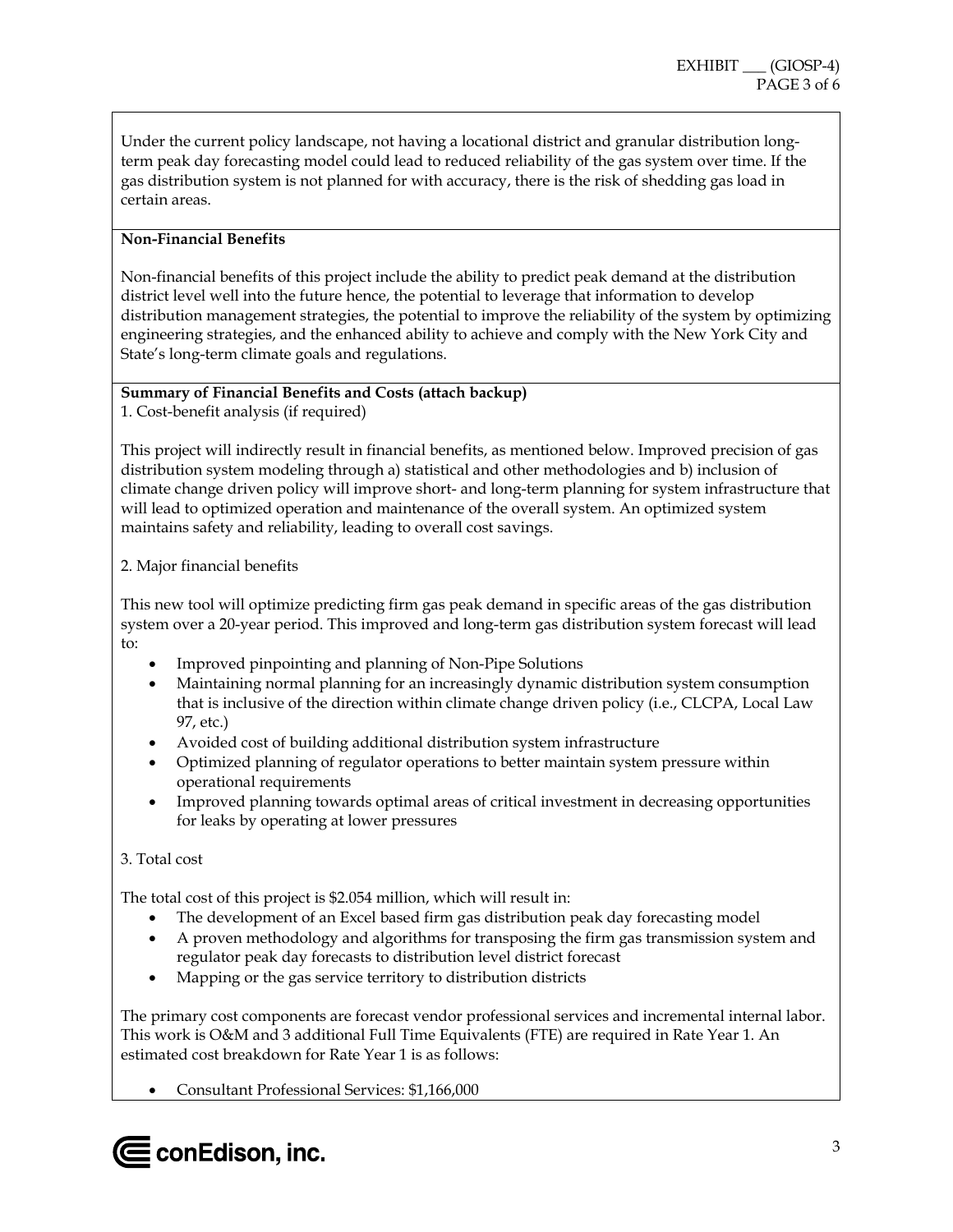- 3 FTE: \$388,000
- Overheads: \$120,000

In Rate Years 2 and 3, ongoing operations and maintenance on the model/methodology/mapping will occur, totaling \$190,000 per year. This includes 1 FTE and associated overheads for the Gas & Steam Forecasting Section; and is anticipated for adjustments and calibrations required annually to update the mapping, to operate and maintain model, and to sustain accuracy.

4. Basis for estimate

Vendor quote and Company estimates.

5. Conclusion

This tool must be developed in order to continue to increase the accuracy, time horizon, and the granularity of the firm gas peak day distribution system forecast. The final product will facilitate more prudent planning and will help Gas Operations effectively adapt to emerging energy policy and regulations.

#### **Project Risks and Mitigation Plan**

See Technical Evaluation / Analysis below.

#### **Technical Evaluation / Analysis**

The Company has held several detailed discussions, internally and with a gas forecasting expert vendor, that have reviewed and assessed the scope and approach towards achieving an accurate firm gas peak demand distribution forecast model.

#### **Project Relationships (if applicable)**

N/A.

## 3. Funding Detail

#### **Historical Spend**

|              | Actual 2017 | Actual 2018 | Actual<br>2019 | Actual<br>2020 | Historic<br>Year<br>$(O&M$ only) | Forecast<br>2021 |
|--------------|-------------|-------------|----------------|----------------|----------------------------------|------------------|
| Capital      |             |             |                |                |                                  |                  |
| $O$ &M       |             |             |                |                |                                  |                  |
| Regulatory   |             |             |                |                |                                  |                  |
| <b>Asset</b> |             |             |                |                |                                  |                  |

#### **Total Request (\$000):**

#### **Total Request by Year:**

|          | <b>Request 2022</b>   Request 2023 | Request 2024 | Request 2025   Request 2026 |  |
|----------|------------------------------------|--------------|-----------------------------|--|
| Capital  |                                    |              |                             |  |
| $O\&M^*$ | 1.674                              | 190          | 190                         |  |